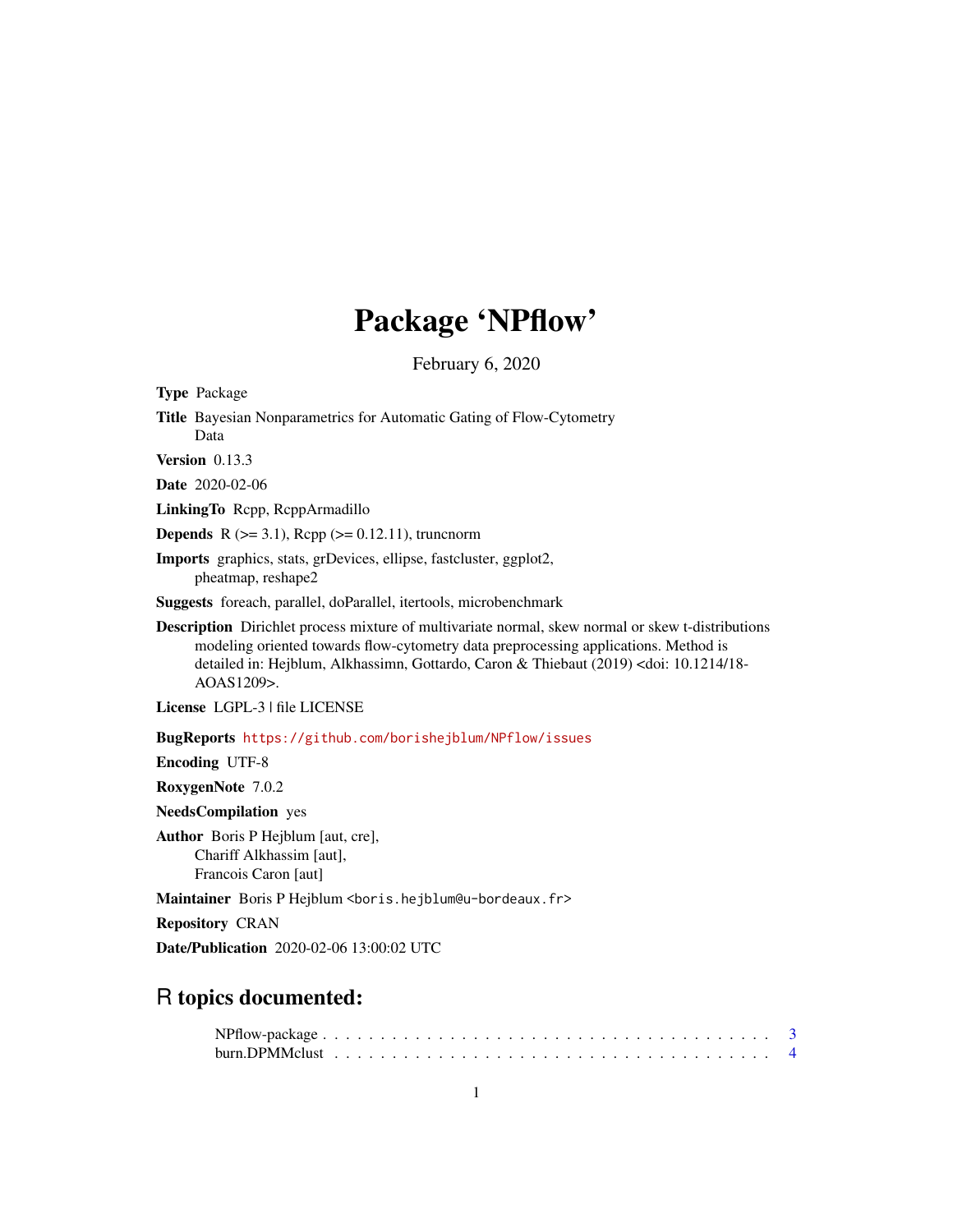|                                                                                                                                                                                                                                                                                                                                                                                                                 | $\overline{4}$ |
|-----------------------------------------------------------------------------------------------------------------------------------------------------------------------------------------------------------------------------------------------------------------------------------------------------------------------------------------------------------------------------------------------------------------|----------------|
|                                                                                                                                                                                                                                                                                                                                                                                                                 | 5              |
|                                                                                                                                                                                                                                                                                                                                                                                                                 | 6              |
|                                                                                                                                                                                                                                                                                                                                                                                                                 | $\overline{7}$ |
|                                                                                                                                                                                                                                                                                                                                                                                                                 | 8              |
|                                                                                                                                                                                                                                                                                                                                                                                                                 | 10             |
|                                                                                                                                                                                                                                                                                                                                                                                                                 | 14             |
|                                                                                                                                                                                                                                                                                                                                                                                                                 | 17             |
|                                                                                                                                                                                                                                                                                                                                                                                                                 | 21             |
|                                                                                                                                                                                                                                                                                                                                                                                                                 | 28             |
|                                                                                                                                                                                                                                                                                                                                                                                                                 | 32             |
|                                                                                                                                                                                                                                                                                                                                                                                                                 | 37             |
|                                                                                                                                                                                                                                                                                                                                                                                                                 | 41             |
|                                                                                                                                                                                                                                                                                                                                                                                                                 | 44             |
|                                                                                                                                                                                                                                                                                                                                                                                                                 | 48             |
|                                                                                                                                                                                                                                                                                                                                                                                                                 | 53             |
|                                                                                                                                                                                                                                                                                                                                                                                                                 | 54             |
|                                                                                                                                                                                                                                                                                                                                                                                                                 | 55             |
|                                                                                                                                                                                                                                                                                                                                                                                                                 | 55             |
|                                                                                                                                                                                                                                                                                                                                                                                                                 | 56             |
|                                                                                                                                                                                                                                                                                                                                                                                                                 | 57             |
|                                                                                                                                                                                                                                                                                                                                                                                                                 | 57             |
|                                                                                                                                                                                                                                                                                                                                                                                                                 | 60             |
|                                                                                                                                                                                                                                                                                                                                                                                                                 | 60             |
|                                                                                                                                                                                                                                                                                                                                                                                                                 | 62             |
|                                                                                                                                                                                                                                                                                                                                                                                                                 | 63             |
|                                                                                                                                                                                                                                                                                                                                                                                                                 | 65             |
|                                                                                                                                                                                                                                                                                                                                                                                                                 | 66             |
|                                                                                                                                                                                                                                                                                                                                                                                                                 | 67             |
|                                                                                                                                                                                                                                                                                                                                                                                                                 | 68             |
|                                                                                                                                                                                                                                                                                                                                                                                                                 | 69             |
|                                                                                                                                                                                                                                                                                                                                                                                                                 | - 70           |
|                                                                                                                                                                                                                                                                                                                                                                                                                 | 71             |
|                                                                                                                                                                                                                                                                                                                                                                                                                 | 73             |
|                                                                                                                                                                                                                                                                                                                                                                                                                 | 74             |
|                                                                                                                                                                                                                                                                                                                                                                                                                 | 75             |
|                                                                                                                                                                                                                                                                                                                                                                                                                 | 76             |
| mysnlikC                                                                                                                                                                                                                                                                                                                                                                                                        | 77             |
| mysnpdf<br>.                                                                                                                                                                                                                                                                                                                                                                                                    | 78             |
| mystlik $C_1, \ldots, C_n, \ldots, C_n, \ldots, C_n, \ldots, C_n, \ldots, C_1, \ldots, C_n, \ldots, C_n, \ldots, C_n, \ldots, C_n, \ldots, C_n, \ldots, C_n, \ldots, C_n, \ldots, C_n, \ldots, C_n, \ldots, C_n, \ldots, C_n, \ldots, C_n, \ldots, C_n, \ldots, C_n, \ldots, C_n, \ldots, C_n, \ldots, C_n, \ldots, C_n, \ldots, C_n, \ldots, C_n, \ldots, C_n, \ldots, C_n, \ldots, C_n, \ldots, C_n, \ldots,$ | 79             |
|                                                                                                                                                                                                                                                                                                                                                                                                                 | 80             |
| $mvtpdf \ldots$                                                                                                                                                                                                                                                                                                                                                                                                 | 81             |
|                                                                                                                                                                                                                                                                                                                                                                                                                 | 82             |
|                                                                                                                                                                                                                                                                                                                                                                                                                 |                |
|                                                                                                                                                                                                                                                                                                                                                                                                                 | 82             |
|                                                                                                                                                                                                                                                                                                                                                                                                                 | 83             |
|                                                                                                                                                                                                                                                                                                                                                                                                                 | 84             |
|                                                                                                                                                                                                                                                                                                                                                                                                                 | 85             |
|                                                                                                                                                                                                                                                                                                                                                                                                                 | 86             |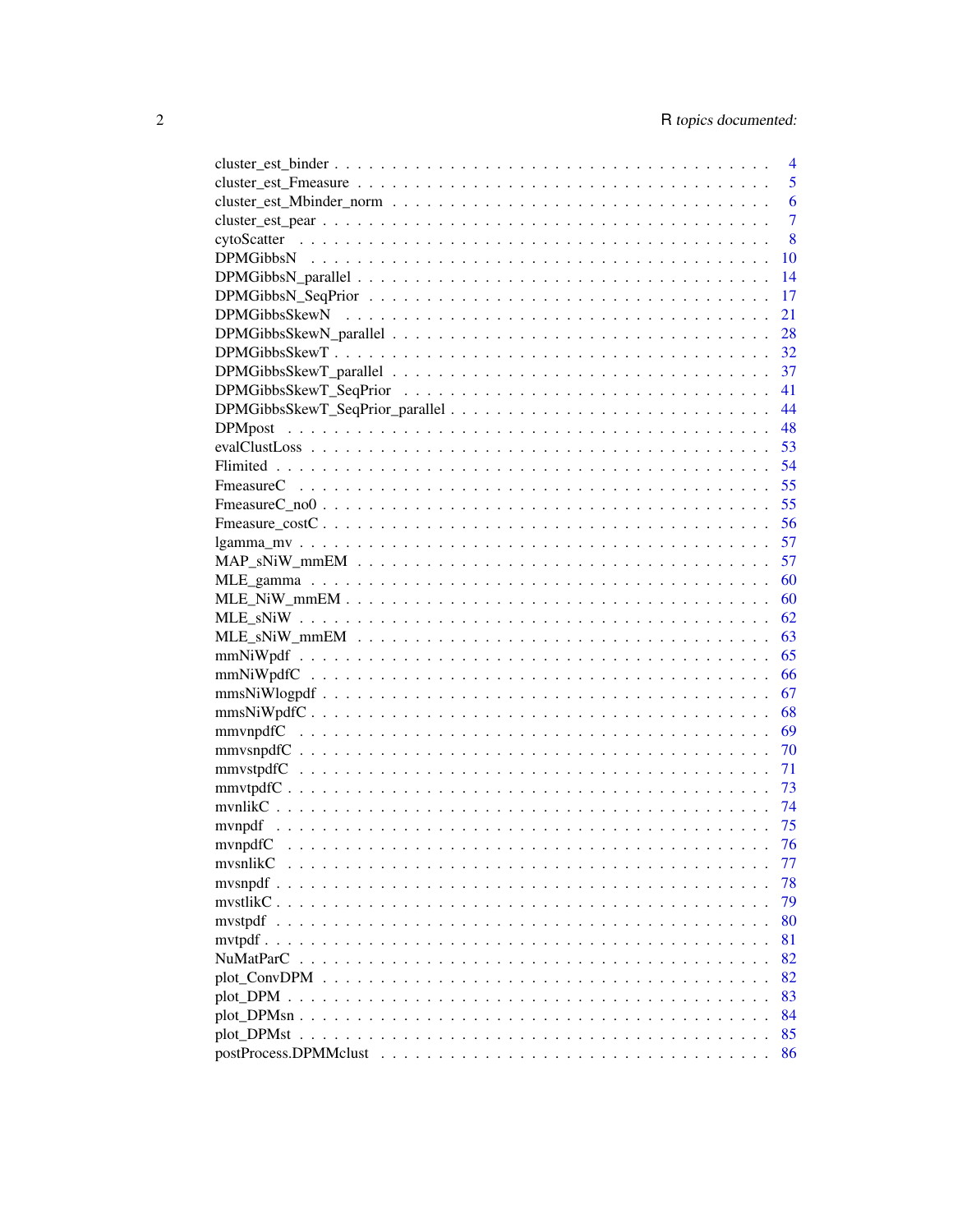#### <span id="page-2-0"></span>NPflow-package 3

|       | $print.summaryDPMMclust \dots \dots \dots \dots \dots \dots \dots \dots \dots \dots \dots \dots \dots \dots \dots \ 88$ |
|-------|-------------------------------------------------------------------------------------------------------------------------|
|       |                                                                                                                         |
|       |                                                                                                                         |
|       |                                                                                                                         |
|       |                                                                                                                         |
|       |                                                                                                                         |
|       |                                                                                                                         |
|       |                                                                                                                         |
|       |                                                                                                                         |
| Index | 99                                                                                                                      |

| NPflow-package | Bayesian Nonparametrics for Automatic Gating of Flow Cytometry |
|----------------|----------------------------------------------------------------|
|                | data                                                           |

#### Description

Dirichlet process mixture of multivariate normal, skew normal or skew t-distributions modeling oriented towards flow-cytometry data pre-processing applications.

#### Details

| Package: | NPflow     |
|----------|------------|
| Type:    | Package    |
| Version: | 0.13.3     |
| Date:    | 2020-02-06 |
| License: | LGPL-3     |

The main function in this package is [DPMpost](#page-47-1).

#### Author(s)

Boris P. Hejblum, Chariff Alkhassim, Francois Caron — Maintainer: Boris P. Hejblum

#### References

Hejblum BP, Alkhassim C, Gottardo R, Caron F and Thiebaut R (2019) Sequential Dirichlet Process Mixtures of Multivariate Skew t-distributions for Model-based Clustering of Flow Cytometry Data. The Annals of Applied Statistics, 13(1): 638-660. <doi: 10.1214/18-AOAS1209> <arXiv: 1702.04407> <https://arxiv.org/abs/1702.04407> <https://doi.org/10.1214/18-AOAS1209>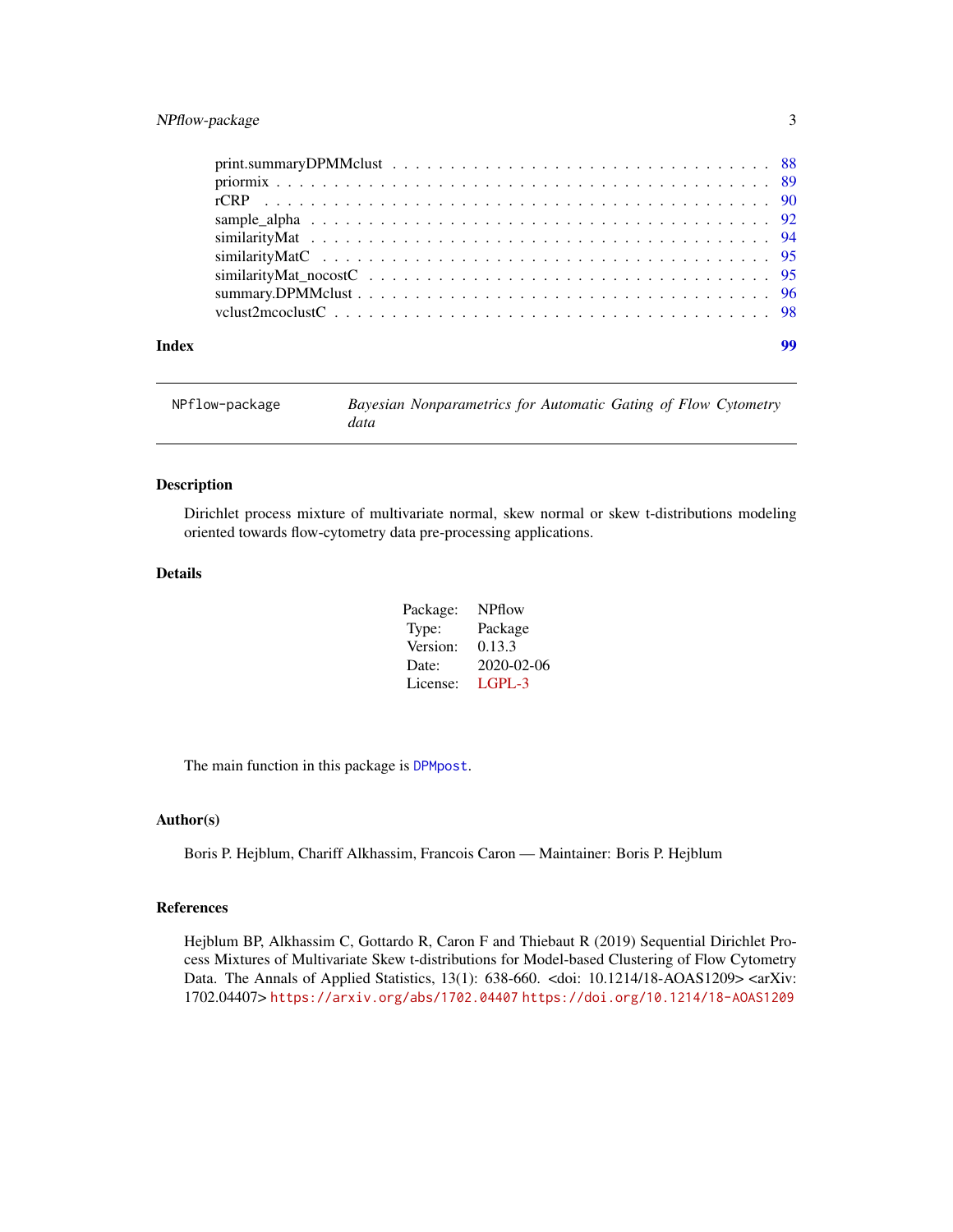<span id="page-3-0"></span>

#### Description

Utility function for burning MCMC iteration from a DPMMclust object.

#### Usage

```
burn.DPMMclust(x, burnin = 0, thin = 1)
```
#### Arguments

|        | a DPMMclust object.                                                           |
|--------|-------------------------------------------------------------------------------|
| burnin | the number of MCMC iterations to burn (default is $\theta$ ).                 |
| thin   | the spacing at which MCMC iterations are kept. Default is 1, i.e. no thining. |

#### Value

a DPMMclust object minus the burnt iterations

#### Author(s)

Boris Hejblum

#### See Also

[summary.DPMMclust](#page-95-1)

cluster\_est\_binder *Point estimate of the partition for the Binder loss function*

#### Description

Get a point estimate of the partition using the Binder loss function.

#### Usage

```
cluster_est_binder(c, logposterior)
```

| C            | a list of vector of length n. $c[[\ ]\ ][[\ ]]$ is the cluster allocation of observation<br>$i=1n$ at iteration $j=1N$ . |
|--------------|--------------------------------------------------------------------------------------------------------------------------|
| logposterior | vector of logposterior corresponding to each partition from c used to break ties<br>when minimizing the cost function    |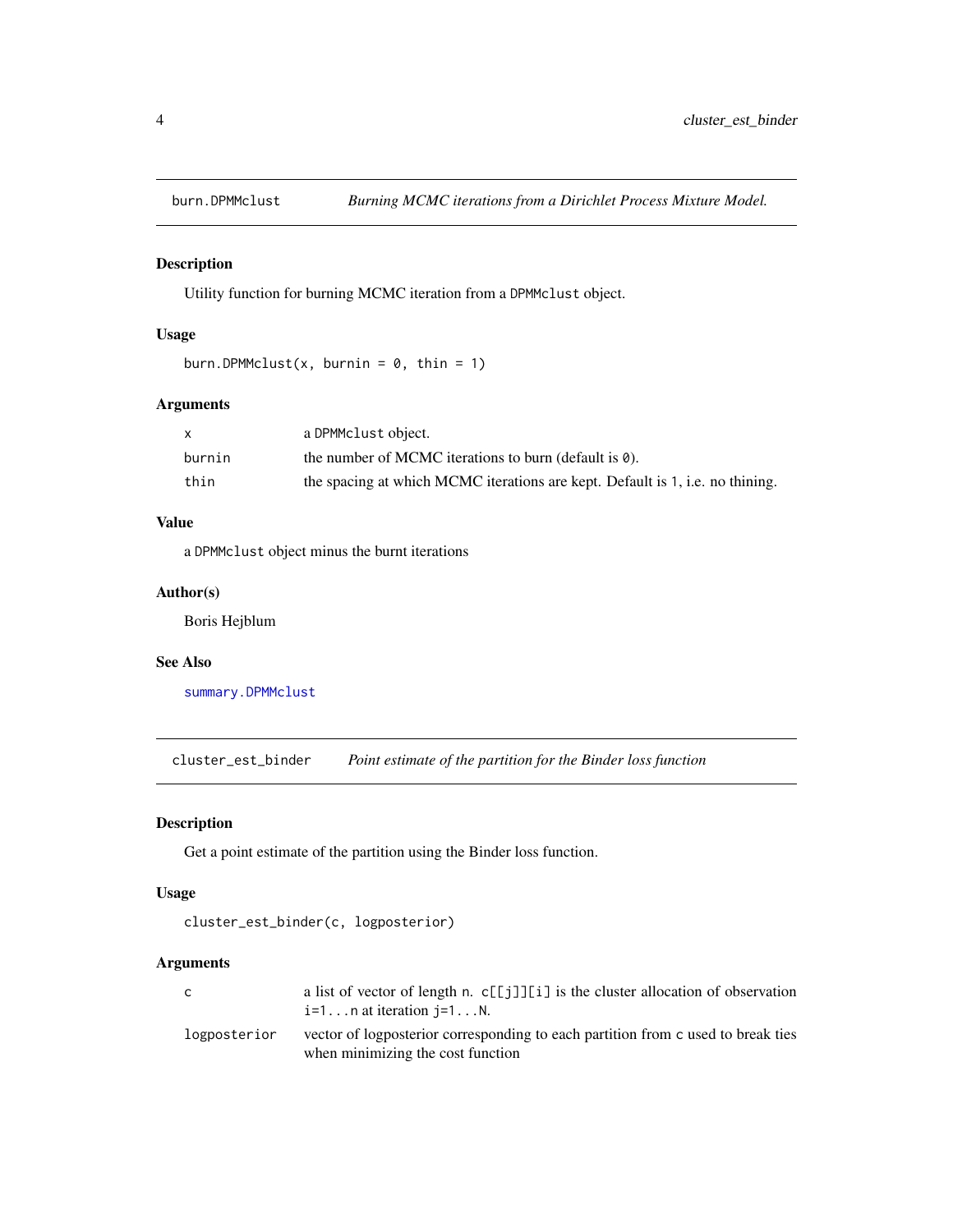<span id="page-4-0"></span>a list:

- c\_est: a vector of length n. Point estimate of the partition
- cost: a vector of length N. cost[j] is the cost associated to partition c[[j]]
- similarity: matrix of size n x n. Similarity matrix (see [similarityMat](#page-93-1))
- opt\_ind: the index of the optimal partition among the MCMC iterations.

#### Author(s)

Francois Caron, Boris Hejblum

#### References

F Caron, YW Teh, TB Murphy, Bayesian nonparametric Plackett-Luce models for the analysis of preferences for college degree programmes, *Annals of Applied Statistics*, 8(2):1145-1181, 2014.

DB Dahl, Model-Based Clustering for Expression Data via a Dirichlet Process Mixture Model, *Bayesian Inference for Gene Expression and Proteomics*, K-A Do, P Muller, M Vannucci (Eds.), Cambridge University Press, 2006.

#### See Also

[similarityMat](#page-93-1) [similarityMatC](#page-94-1)

cluster\_est\_Fmeasure *Point estimate of the partition using the F-measure as the cost function.*

#### Description

Get a point estimate of the partition using the F-measure as the cost function.

#### Usage

```
cluster_est_Fmeasure(c, logposterior)
```

| C            | a list of vector of length n. $c[[j]][i]$ is the cluster allocation of observation<br>$i=1n$ at iteration $i=1N$ .      |
|--------------|-------------------------------------------------------------------------------------------------------------------------|
| logposterior | a vector of logposterior corresponding to each partition from c used to break ties<br>when minimizing the cost function |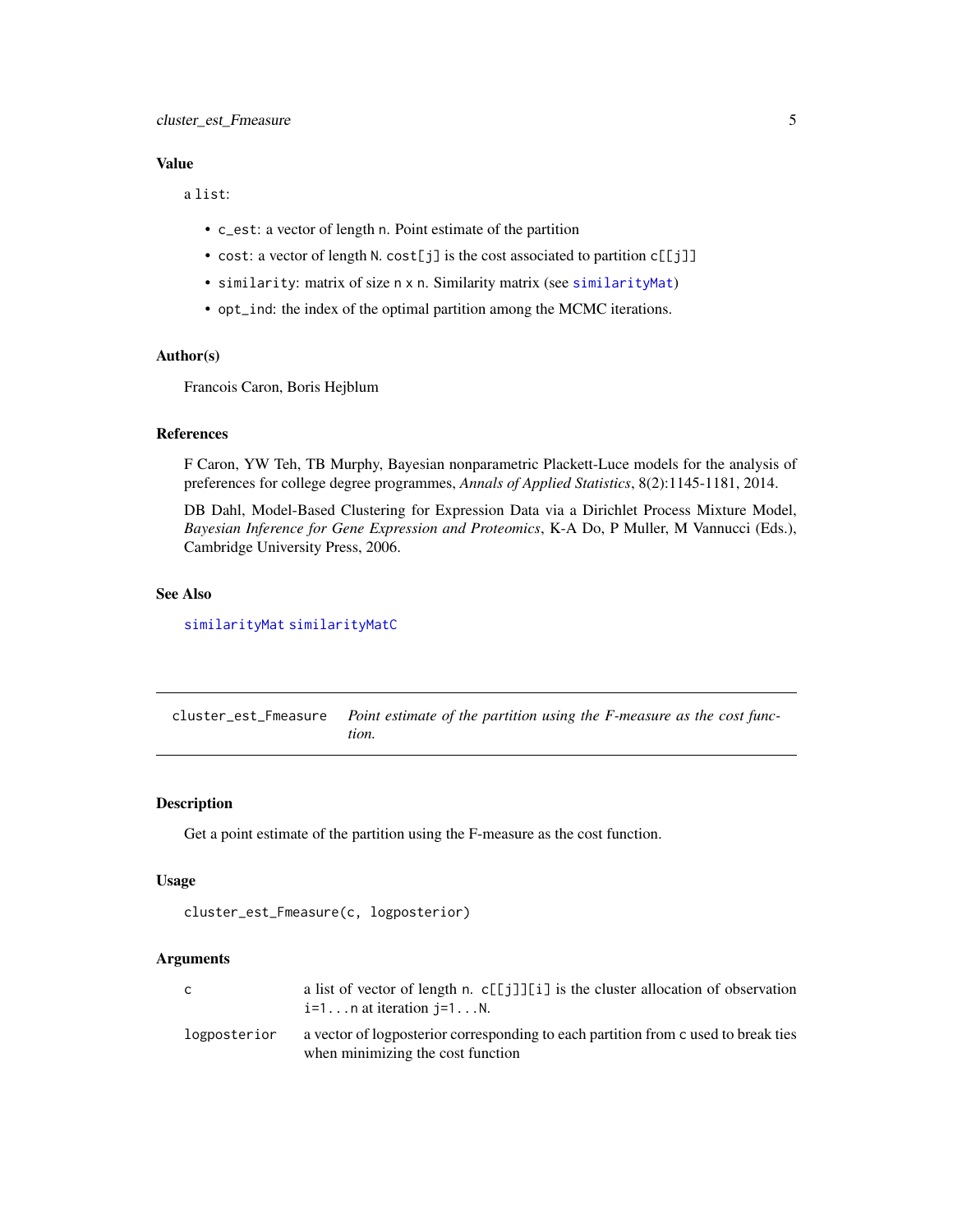<span id="page-5-0"></span>a list:

- c\_est: a vector of length n. Point estimate of the partition
- cost: a vector of length N. cost[j] is the cost associated to partition c[[j]]
- similarity: matrix of size n x n. Similarity matrix (see [similarityMat](#page-93-1))
- opt\_ind: the index of the optimal partition among the MCMC iterations.

#### Author(s)

Francois Caron, Boris Hejblum

#### See Also

[similarityMat](#page-93-1)

cluster\_est\_Mbinder\_norm

*Point estimate of the partition using a modified Binder loss function*

#### Description

Get a point estimate of the partition using a modified Binder loss function for Gaussian components

#### Usage

```
cluster_est_Mbinder_norm(c, Mu, Sigma, lambda = 0, a = 1, b = a, logposterior)
```

| C            | a list of vector of length n. c[[j]][i] is the cluster allocation of observation<br>$i=1n$ at iteration $j=1N$ .         |
|--------------|--------------------------------------------------------------------------------------------------------------------------|
| Mu           | is a list of length n composed of $p \times 1$ matrices. Where 1 is the maximum num-<br>ber of components per partition. |
| Sigma        | is list of length n composed of arrays containing a maximum of $l$ $p \times p$ covari-<br>ance matrices.                |
| lambda       | is a nonnegative tunning parameter allowing further control over the distance<br>function. Default is 0.                 |
| a            | nonnegative constant seen as the unit cost for pairwise misclassification. Default<br>is 1.                              |
| b            | nonnegative constant seen as the unit cost for the other kind of pairwise misclas-<br>sification. Default is 1.          |
| logposterior | vector of logposterior corresponding to each partition from c used to break ties<br>when minimizing the cost function    |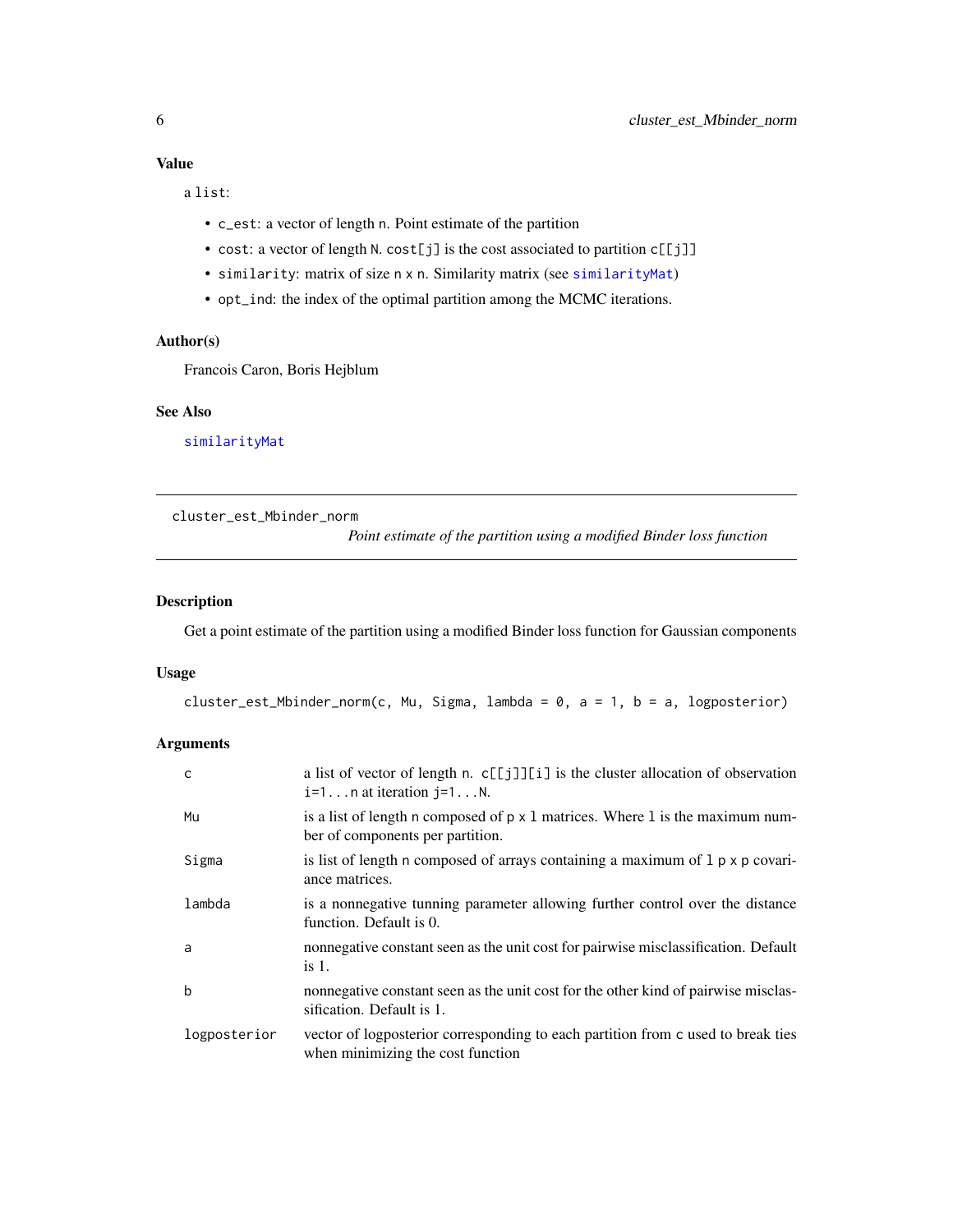#### <span id="page-6-0"></span>Details

Note that he current implementation only allows Gaussian components.

The modified Binder loss function takes into account the distance between mixture components using #'the Bhattacharyya distance.

#### Value

a list:

- c\_est: a vector of length n. Point estimate of the partition
- cost: a vector of length N. cost[j] is the cost associated to partition c[[j]]
- similarity: matrix of size n x n. Similarity matrix (see [similarityMat](#page-93-1))
- opt\_ind: the index of the optimal partition among the MCMC iterations.

#### Author(s)

Chariff Alkhassim

#### References

JW Lau, PJ Green, Bayesian Model-Based Clustering Procedures, *Journal of Computational and Graphical Statistics*, 16(3):526-558, 2007.

DA Binder, Bayesian cluster analysis, *Biometrika* 65(1):31-38, 1978.

#### See Also

[similarityMat](#page-93-1) [similarityMatC](#page-94-1) [similarityMat\\_nocostC](#page-94-2)

cluster\_est\_pear *Gets a point estimate of the partition using posterior expected adjusted Rand index (PEAR)*

#### Description

Gets a point estimate of the partition using posterior expected adjusted Rand index (PEAR)

#### Usage

```
cluster_est_pear(c)
```
#### Arguments

c a list of vector of length n. c[[j]][i] is the cluster allocation of observation  $i=1...n$  at iteration  $j=1...N$ .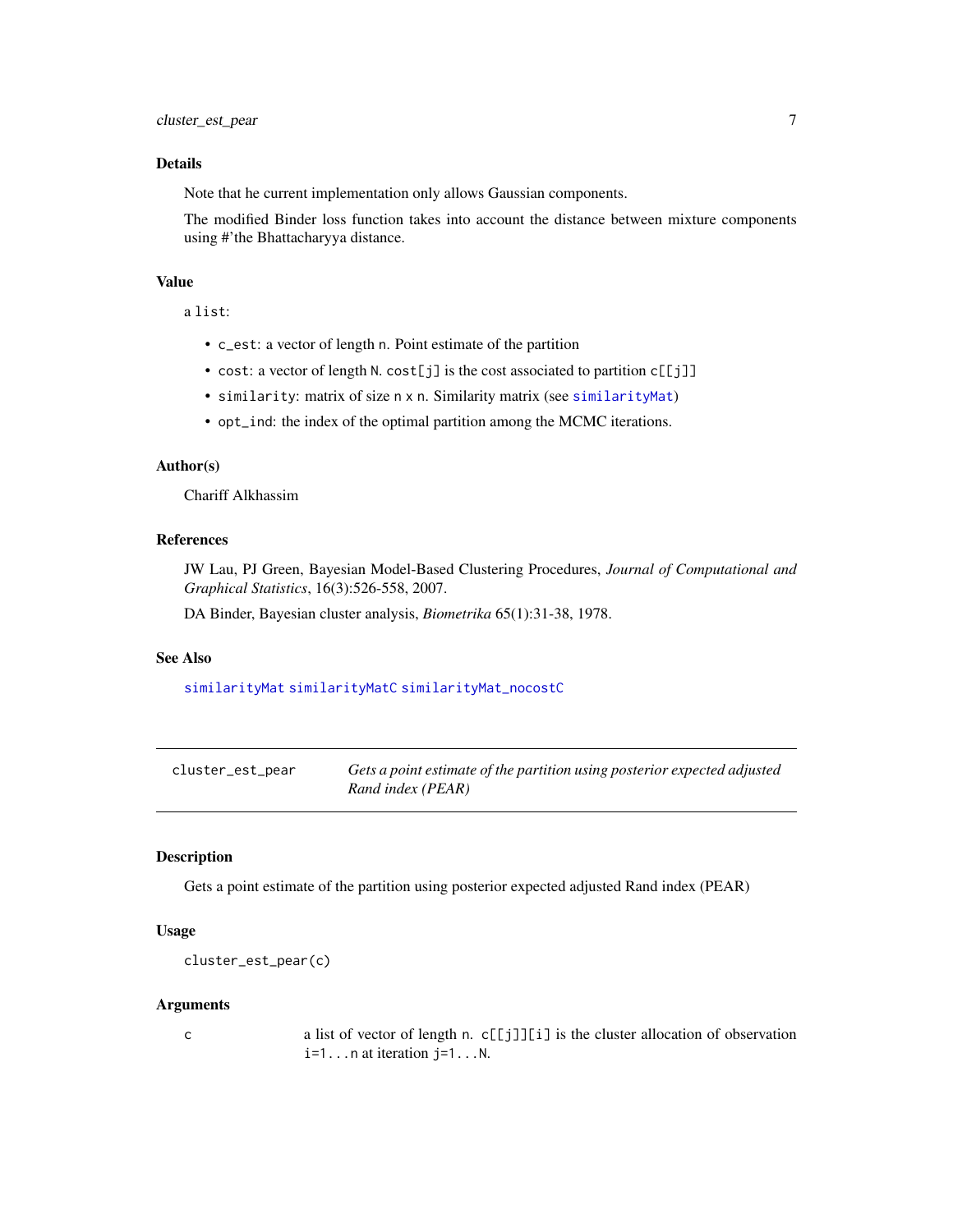<span id="page-7-0"></span>a list:

- c\_est: a vector of length n. Point estimate of the partition
- pear: a vector of length N. pear[j] is the posterior expected adjusted Rand index associated to partition c[[j]]
- similarity: matrix of size n x n. Similarity matrix (see [similarityMat](#page-93-1))
- opt\_ind: the index of the optimal partition among the MCMC iterations.

#### Author(s)

Chariff Alkhassim

#### References

A. Fritsch, K. Ickstadt. Improved Criteria for Clustering Based on the Posterior Similarity Matrix, in Bayesian Analysis, Vol.4 : p.367-392 (2009)

#### See Also

[similarityMat](#page-93-1) [similarityMatC](#page-94-1)

cytoScatter *Scatterplot of flow cytometry data*

#### Description

Scatterplot of flow cytometry data

#### Usage

```
cytoScatter(
  cytomatrix,
  dims2plot = c(1, 2),
  gating = NULL,scale_log = FALSE,
 xlim = NULL,ylim = NULL,
 gg.add = list(theme())
)
```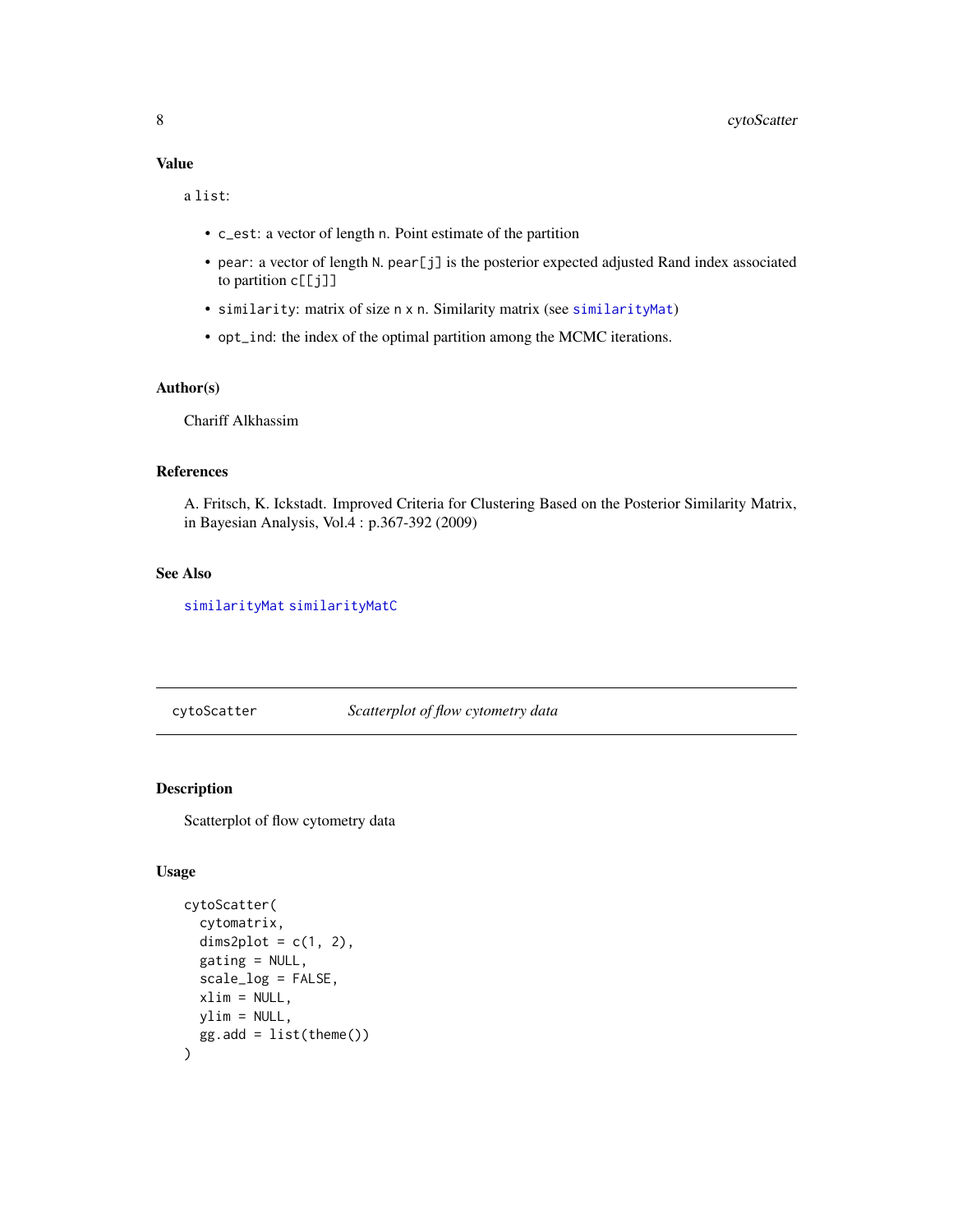#### cytoScatter 9

#### Arguments

| cytomatrix | a p x n data matrix, of n cell observations measured over p markers.                                                                              |
|------------|---------------------------------------------------------------------------------------------------------------------------------------------------|
| dims2plot  | a vector of length at least 2, indicating of the dimensions to be plotted. Default<br>is $c(1, 2)$ .                                              |
| gating     | an optional vector of length n indicating a known gating of the cells to be dis-<br>played. Default is NULL in which case no gating is displayed. |
| scale_log  | a logical Flag indicating whether the data should be plotted on the log scale.<br>Default is FALSE.                                               |
| xlim       | a vector of length 2 to specify the x-axis limits. Only used if dims2plot is of<br>length 2Default is the data range.                             |
| ylim       | a vector of length 2 to specify the y-axis limits. Only used if dims2plot is of<br>length 2. Default is the data range.                           |
| gg.add     | A list of instructions to add to the ggplot2 instruction (see gg-add). Default is<br>$list(theme())$ , which adds nothing. to the plot.           |

#### Examples

```
rm(list=ls())
#Number of data
n < -500#n <- 2000
set.seed(1234)
#set.seed(123)
#set.seed(4321)
# Sample data
m <- matrix(nrow=2, ncol=4, c(-1, 1, 1.5, 2, 2, -2, -1.5, -2))
p <- c(0.2, 0.1, 0.4, 0.3) # frequence des clusters
sdev \leq array(dim=c(2,2,4))
sdev[, ,1] <- matrix(nrow=2, ncol=2, c(0.3, 0, 0, 0.3))
sdev[, ,2] <- matrix(nrow=2, ncol=2, c(0.1, 0, 0, 0.3))
sdev[,, 3] \leq \text{matrix(nrow=2, ncol=2, c(0.3, 0.15, 0.15, 0.3))}sdev[, ,4] <- .3*diag(2)
c \leftarrow rep(\emptyset, n)z <- matrix(0, nrow=2, ncol=n)
for(k in 1:n){
c[k] = which(rmultinom(n=1, size=1, probe=p)!=0)z[, k] \leftarrow m[, c[k]] + sdev[, , c[k]]%matrix(rnorm(2, mean = 0, sd = 1), nrow=2, ncol=1)
#cat(k, "/", n, " observations simulated\n", sep="")
}
```
cytoScatter(z)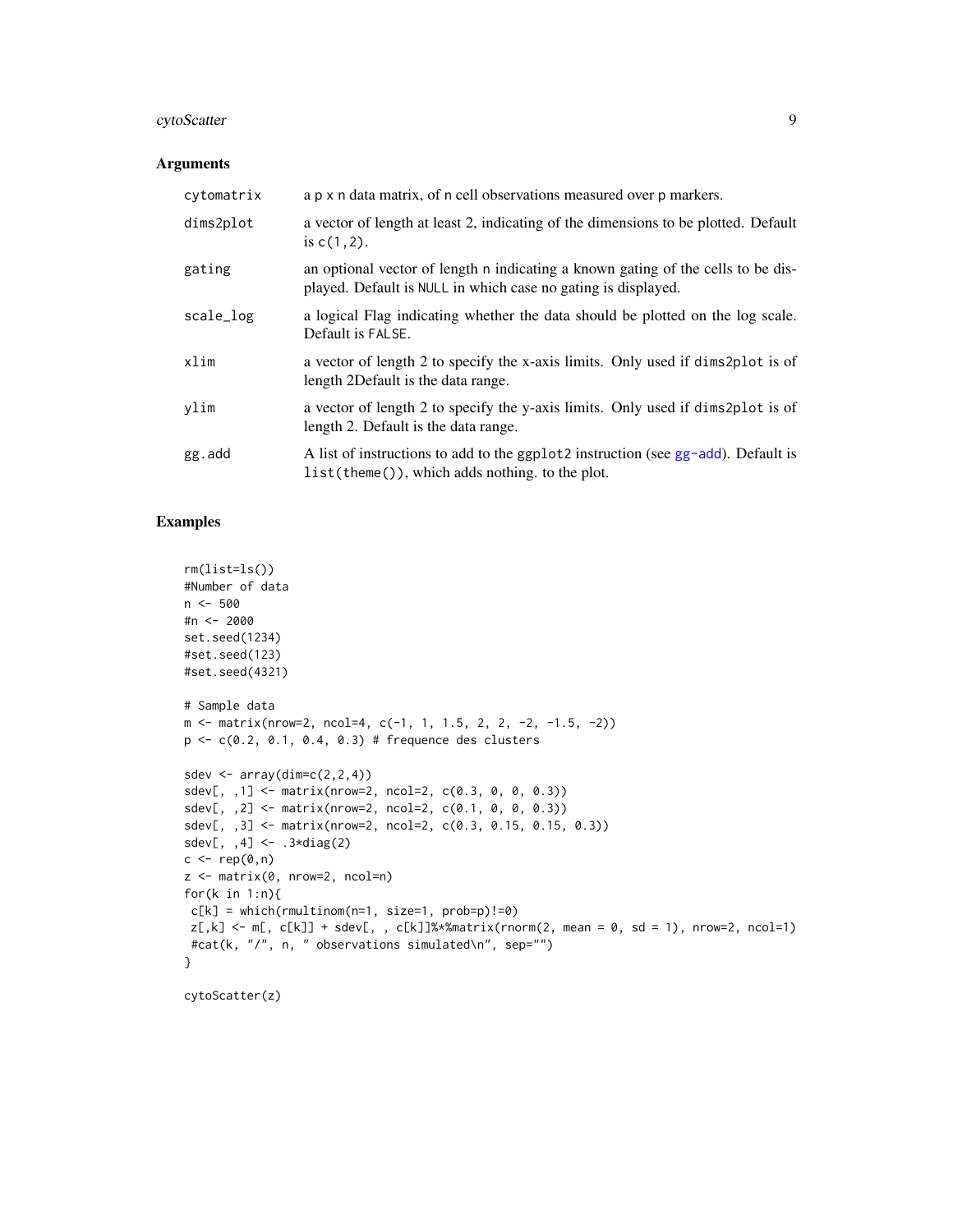<span id="page-9-1"></span><span id="page-9-0"></span>

#### Description

Slice Sampling of the Dirichlet Process Mixture Model with a prior on alpha

#### Usage

```
DPMGibbsN(
  z,
 hyperG0,
 a = 1e-04,
 b = 1e-04,
 N,
 doPlot = TRUE,
 nbclust_init = 30,
 plotevery = N/10,
 diagVar = TRUE,
 use_variance_hyperprior = TRUE,
 verbose = TRUE,
  ...
)
```

| z            | data matrix d x n with d dimensions in rows and n observations in columns.                                                                                                |
|--------------|---------------------------------------------------------------------------------------------------------------------------------------------------------------------------|
| hyperG0      | prior mixing distribution.                                                                                                                                                |
| a            | shape hyperparameter of the Gamma prior on the concentration parameter of the<br>Dirichlet Process. Default is 0.0001.                                                    |
| b            | scale hyperparameter of the Gamma prior on the concentration parameter of the<br>Dirichlet Process. Default is 0.0001. If 0, then the concentration is fixed set to<br>a. |
| N            | number of MCMC iterations.                                                                                                                                                |
| doPlot       | logical flag indicating whether to plot MCMC iteration or not. Default to TRUE.                                                                                           |
| nbclust_init | number of clusters at initialization. Default to 30 (or less if there are less than<br>30 observations).                                                                  |
| plotevery    | an integer indicating the interval between plotted iterations when doPlot is<br>TRUE.                                                                                     |
| diagVar      | logical flag indicating whether the variance of each cluster is estimated as a<br>diagonal matrix, or as a full matrix. Default is TRUE (diagonal variance).              |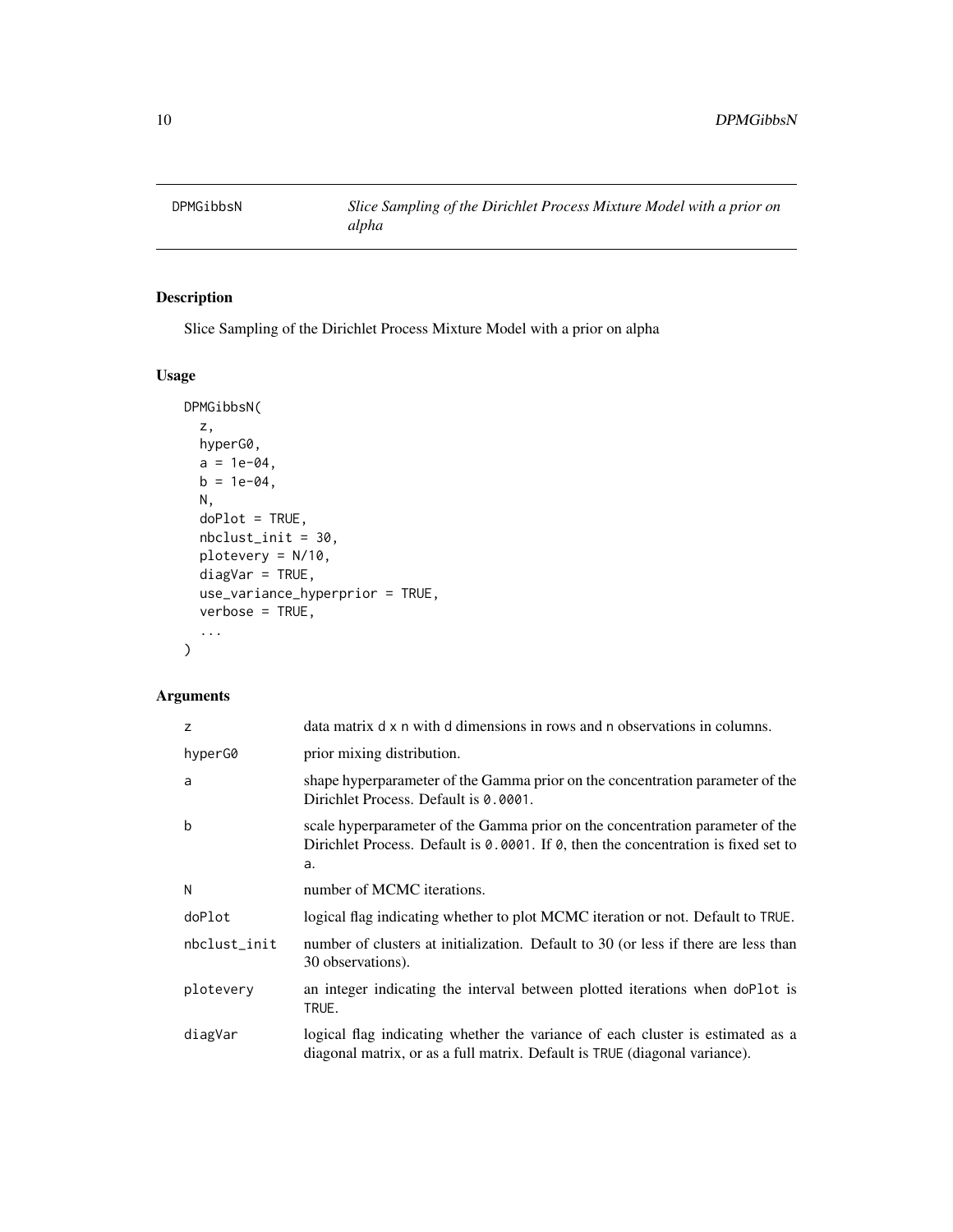| use_variance_hyperprior |                                                                                                                                                                                                                           |  |  |  |  |
|-------------------------|---------------------------------------------------------------------------------------------------------------------------------------------------------------------------------------------------------------------------|--|--|--|--|
|                         | logical flag indicating whether a hyperprior is added for the variance parameter.<br>Default is TRUE which decrease the impact of the variance prior on the posterior.<br>FALSE is useful for using an informative prior. |  |  |  |  |
| verbose                 | logical flag indicating whether partition info is written in the console at each<br>MCMC iteration.                                                                                                                       |  |  |  |  |
| $\ddotsc$               | additional arguments to be passed to plot_DPM. Only used if doPlot is TRUE.                                                                                                                                               |  |  |  |  |

a object of class DPMclust with the following attributes:

- mcmc\_partitions: a list of length N. Each element mcmc\_partitions[n] is a vector of length n giving the partition of the n observations.
- alpha: a vector of length N. cost[j] is the cost associated to partition c[[j]]
- listU\_mu:a list of length N containing the matrices of mean vectors for all the mixture components at each MCMC iteration
- listU\_Sigma:a list of length N containing the arrays of covariances matrices for all the mixture components at each MCMC iteration
- U\_SS\_list:a list of length N containing the lists of sufficient statistics for all the mixture components at each MCMC iteration
- weights\_list:a list of length N containing the logposterior values at each MCMC iterations
- logposterior\_list:a list of length N containing the logposterior values at each MCMC iterations
- data: the data matrix d x n with d dimensions in rows and n observations in columns.
- nb\_mcmcit: the number of MCMC iterations
- clust\_distrib:the parametric distribution of the mixture component "gaussian"
- hyperG0:the prior on the cluster location

#### Author(s)

Boris Hejblum

```
rm(list=ls())
#Number of data
n < -500#n <- 2000
set.seed(1234)
#set.seed(123)
#set.seed(4321)
# Sample data
m \le - matrix(nrow=2, ncol=4, c(-1, 1, 1.5, 2, 2, -2, -1.5, -2))
p \leq c(0.2, 0.1, 0.4, 0.3) # frequence des clusters
```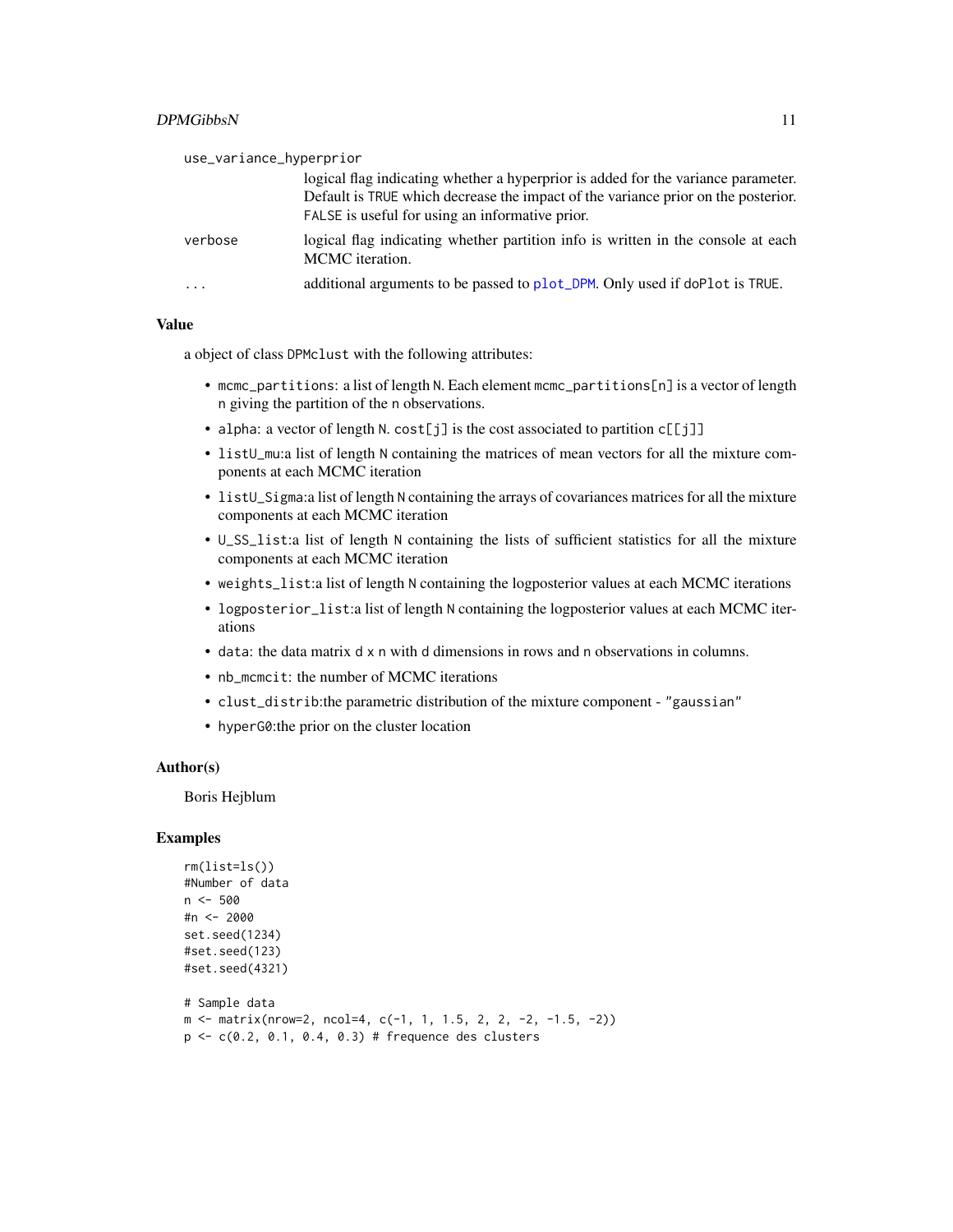```
sdev \leq array(dim=c(2,2,4))
sdev[, ,1] <- matrix(nrow=2, ncol=2, c(0.3, 0, 0, 0.3))
sdev[,, 2] <- matrix(nrow=2, ncol=2, c(0.1, 0, 0, 0.3))
sdev[,, 3] <- matrix(nrow=2, ncol=2, c(0.3, 0.15, 0.15, 0.3))
sdev[, , 4] <- .3 \star diag(2)c \leftarrow rep(\emptyset, n)z <- matrix(0, nrow=2, ncol=n)
for(k in 1:n){
c[k] = which(rmultinom(n=1, size=1, prob=p)!=0)z[,k] <- m[, c[k]] + sdev[, , c[k]]%*%matrix(rnorm(2, mean = 0, sd = 1), nrow=2, ncol=1)
 #cat(k, "/", n, " observations simulated\n", sep="")
}
 d < -2# Set parameters of G0
 hyperG0 <- list()
 hyperG0[["mu"]] <- rep(0,d)
 hyperG0[["kappa"]] <- 0.001
 hyperG0[["nu"]] <- d+2
 hyperG0[["lambda"]] <- diag(d)/10
 # hyperprior on the Scale parameter of DPM
 a \leftarrow 0.0001b \le -0.0001# Number of iterations
 N < -30# do some plots
 doPlot <- TRUE
 nbclust_init <- 30
 ## Data
 ########
 library(ggplot2)
 p <- (ggplot(data.frame("X"=z[1,], "Y"=z[2,]), aes(x=X, y=Y))
       + geom_point()
       + ggtitle("Toy example Data"))
 p
 ## alpha priors plots
 #####################
 prioralpha <- data.frame("alpha"=rgamma(n=5000, shape=a, scale=1/b),
                          "distribution" =factor(rep("prior",5000),
                         levels=c("prior", "posterior")))
 p <- (ggplot(prioralpha, aes(x=alpha))
       + geom_histogram(aes(y=..density..),
                        colour="black", fill="white", bins=30)
       + geom_density(alpha=.6, fill="red", color=NA)
       + ggtitle(paste("Prior distribution on alpha: Gamma(", a,
```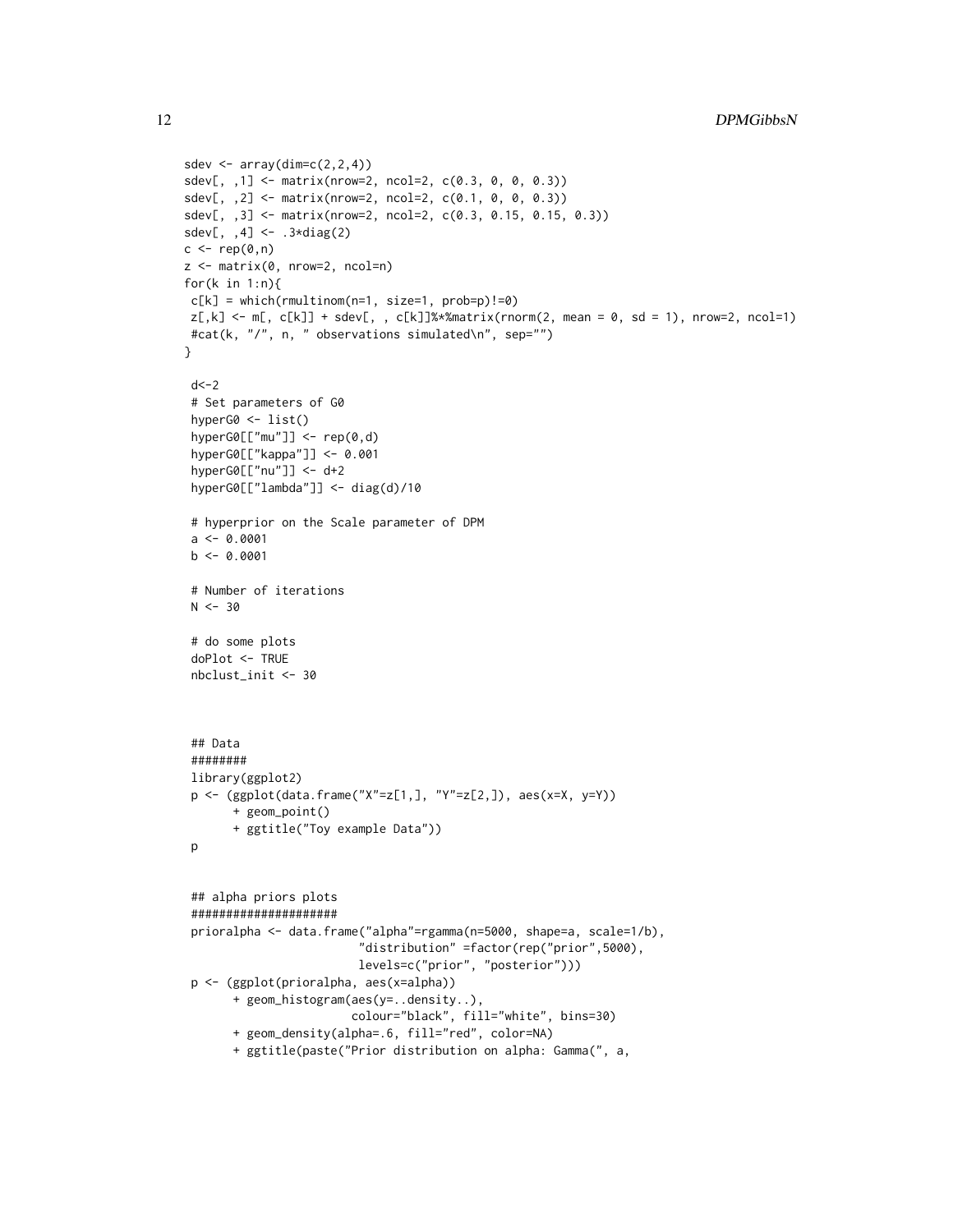```
",", b, ")\n", sep=""))
      + theme_bw()
     )
p
if(interactive()){
 # Gibbs sampler for Dirichlet Process Mixtures
 ##############################################
MCMCsample <- DPMGibbsN(z, hyperG0, a, b, N=500, doPlot, nbclust_init, plotevery=100,
                        gg.add=list(theme_bw(),
                        guides(shape=guide_legend(override.aes = list(fill="grey45")))),
                        diagVar=FALSE)
 plot_ConvDPM(MCMCsample, from=2)
 s <- summary(MCMCsample, burnin = 200, thin=2, posterior_approx=FALSE,
lossFn = "MBinderN")
 F <- FmeasureC(pred=s$point_estim$c_est, ref=c)
postalpha <- data.frame("alpha"=MCMCsample$alpha[50:500],
                         "distribution" = factor(rep("posterior",500-49),
                        levels=c("prior", "posterior")))
 p <- (ggplot(postalpha, aes(x=alpha))
      + geom_histogram(aes(y=..density..), binwidth=.1,
                       colour="black", fill="white")
      + geom_density(alpha=.2, fill="blue")
      + ggtitle("Posterior distribution of alpha\n")
      # Ignore NA values for mean
      # Overlay with transparent density plot
      + geom_vline(aes(xintercept=mean(alpha, na.rm=TRUE)),
                    color="red", linetype="dashed", size=1)
    )
p
 p <- (ggplot(drop=FALSE, alpha=.6)
       + geom_density(aes(x=alpha, fill=distribution),
                     color=NA, alpha=.6,
                     data=prioralpha)
      #+ geom_density(aes(x=alpha, fill=distribution),
      # color=NA, alpha=.6,
      # data=postalpha)
      + ggtitle("Prior and posterior distributions of alpha\n")
      + scale_fill_discrete(drop=FALSE)
      + theme_bw()
      +xlim(0,10)
      +ylim(0, 1.3)
    \lambdap
}
```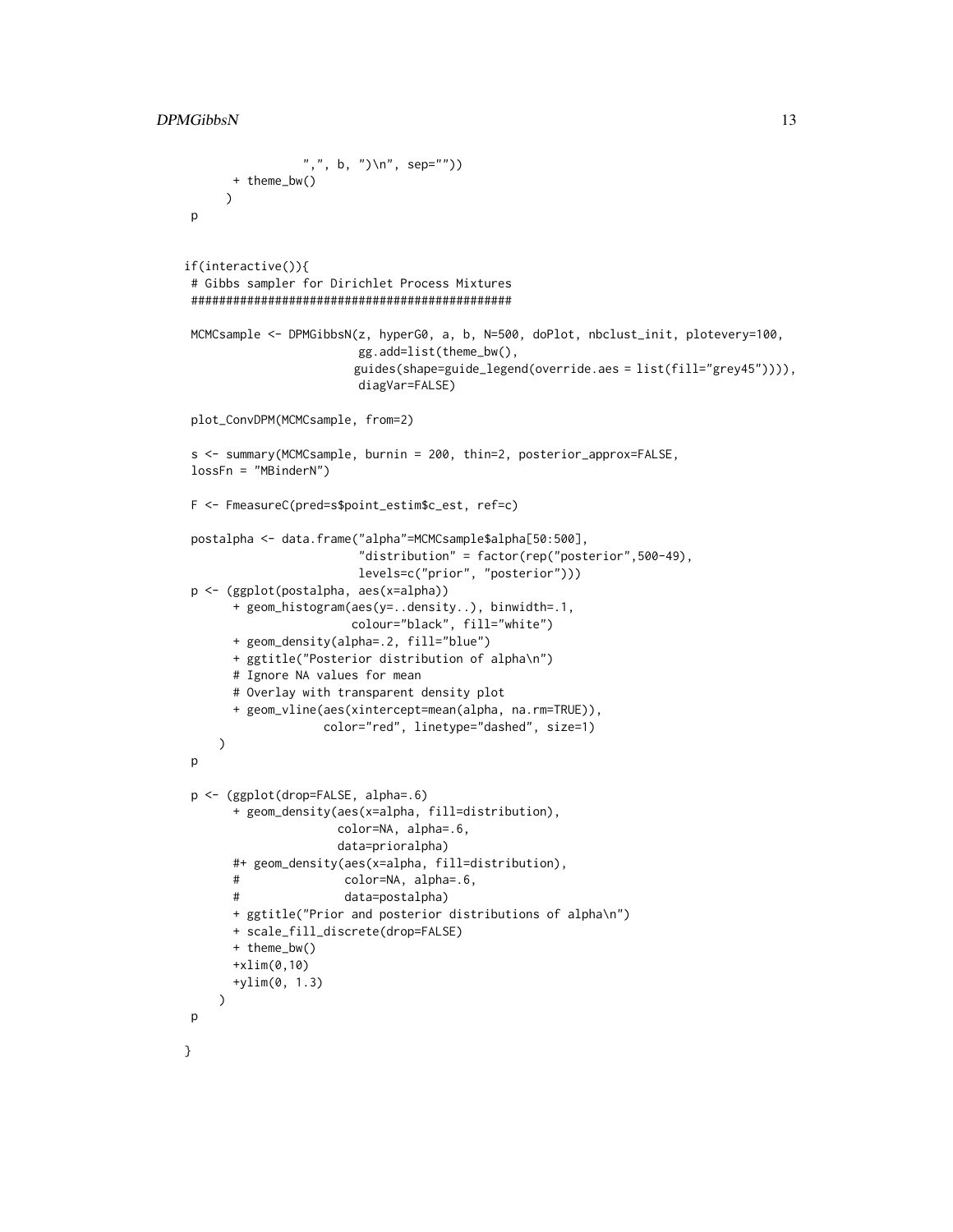```
# k-means comparison
####################
plot(x=z[1,], y=z[2,], col=kmeans(t(z), centers=4)$cluster,
     xlab = "d = 1", ylab= "d = 2", main="k-means with K=4 clusters")
KM <- kmeans(t(z), centers=4)
dataKM <- data.frame("X"=z[1,], "Y"=z[2,],
                    "Cluster"=as.character(KM$cluster))
dataCenters <- data.frame("X"=KM$centers[,1],
                           "Y"=KM$centers[,2],
                           "Cluster"=rownames(KM$centers))
p <- (ggplot(dataKM)
      + geom_point(aes(x=X, y=Y, col=Cluster))
      + geom_point(aes(x=X, y=Y, fill=Cluster, order=Cluster),
                   data=dataCenters, shape=22, size=5)
      + scale_colour_discrete(name="Cluster")
      + ggtitle("K-means with K=4 clusters\n"))
p
```

| DPMGibbsN_parallel | Slice Sampling of the Dirichlet Process Mixture Model with a prior on |
|--------------------|-----------------------------------------------------------------------|
|                    | alpha                                                                 |

#### Description

Slice Sampling of the Dirichlet Process Mixture Model with a prior on alpha

#### Usage

```
DPMGibbsN_parallel(
  Ncpus,
  type_connec,
  z,
  hyperG0,
  a = 1e-04,
  b = 1e-04,
 N,
  doPlot = TRUE,
  nbclust_init = 30,
  plotevery = N/10,
  diagVar = TRUE,use_variance_hyperprior = TRUE,
```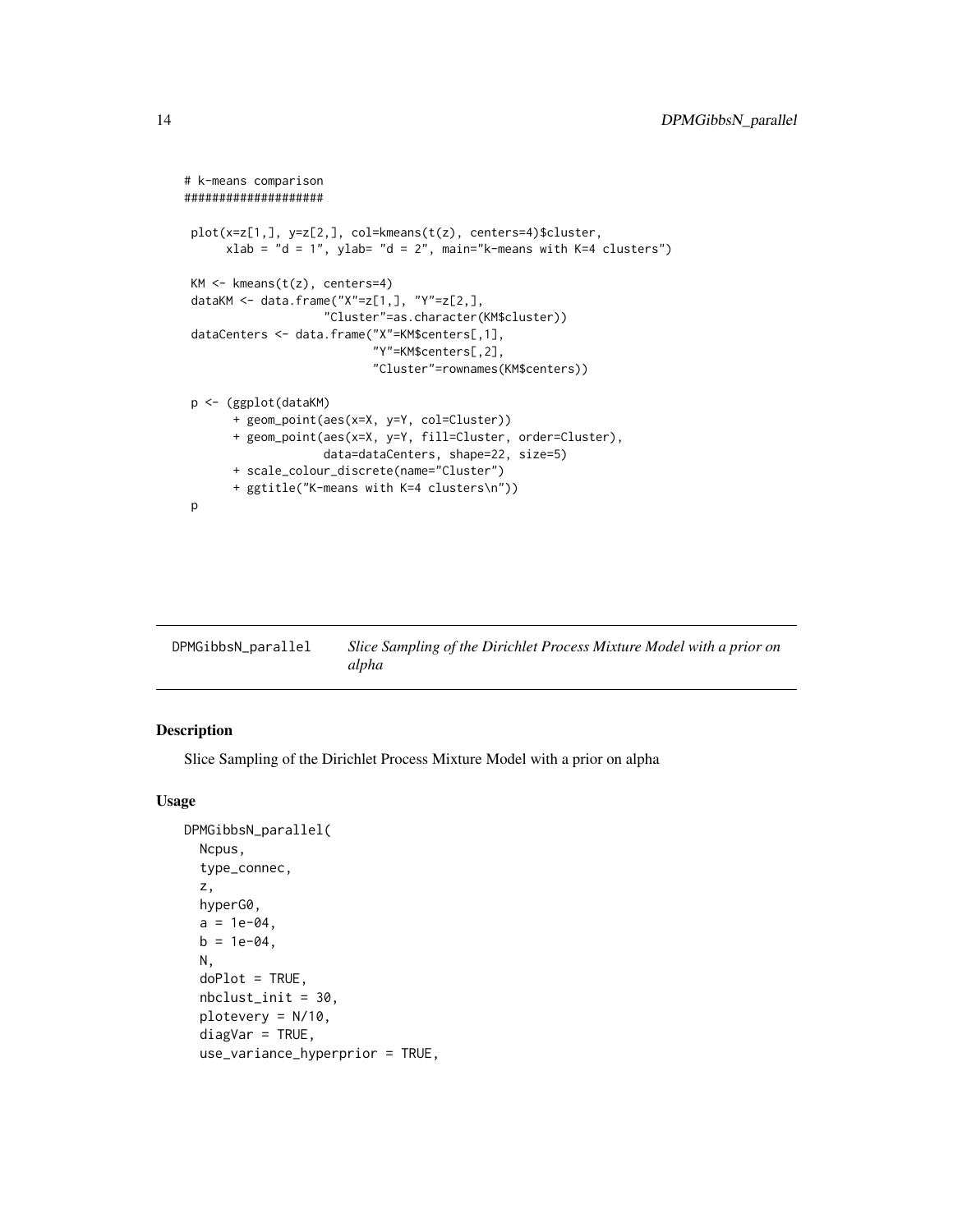```
verbose = TRUE,
monitorfile = \dddot{''},
...
```
#### Arguments

 $\mathcal{L}$ 

| <b>Ncpus</b>            | the number of processors available                                                                                                                                                                                        |
|-------------------------|---------------------------------------------------------------------------------------------------------------------------------------------------------------------------------------------------------------------------|
| type_connec             | The type of connection between the processors. Supported cluster types are<br>"SOCK", "FORK", "MPI", and "NWS". See also makeCluster.                                                                                     |
| z                       | data matrix d x n with d dimensions in rows and n observations in columns.                                                                                                                                                |
| hyperG0                 | prior mixing distribution.                                                                                                                                                                                                |
| a                       | shape hyperparameter of the Gamma prior on the concentration parameter of the<br>Dirichlet Process. Default is 0.0001.                                                                                                    |
| b                       | scale hyperparameter of the Gamma prior on the concentration parameter of the<br>Dirichlet Process. Default is 0.0001. If 0, then the concentration is fixed set to<br>a.                                                 |
| N                       | number of MCMC iterations.                                                                                                                                                                                                |
| doPlot                  | logical flag indicating whether to plot MCMC iteration or not. Default to TRUE.                                                                                                                                           |
| nbclust_init            | number of clusters at initialization. Default to 30 (or less if there are less than<br>30 observations).                                                                                                                  |
| plotevery               | an integer indicating the interval between plotted iterations when doPlot is<br>TRUE.                                                                                                                                     |
| diagVar                 | logical flag indicating whether the variance of each cluster is estimated as a<br>diagonal matrix, or as a full matrix. Default is TRUE (diagonal variance).                                                              |
| use_variance_hyperprior |                                                                                                                                                                                                                           |
|                         | logical flag indicating whether a hyperprior is added for the variance parameter.<br>Default is TRUE which decrease the impact of the variance prior on the posterior.<br>FALSE is useful for using an informative prior. |
| verbose                 | logical flag indicating whether partition info is written in the console at each<br>MCMC iteration.                                                                                                                       |
| monitorfile             | a writable connections or a character string naming a file to write into, to monitor<br>the progress of the analysis. Default is "" which is no monitoring. See Details.                                                  |
| $\cdots$                | additional arguments to be passed to plot_DPM. Only used if doPlot is TRUE.                                                                                                                                               |

#### Value

a object of class DPMclust with the following attributes:

- mcmc\_partitions: a list of length N. Each element mcmc\_partitions[n] is a vector of length n giving the partition of the n observations.
- alpha:a vector of length N. cost[j] is the cost associated to partition c[[j]]
- listU\_mu:a list of length N containing the matrices of mean vectors for all the mixture components at each MCMC iteration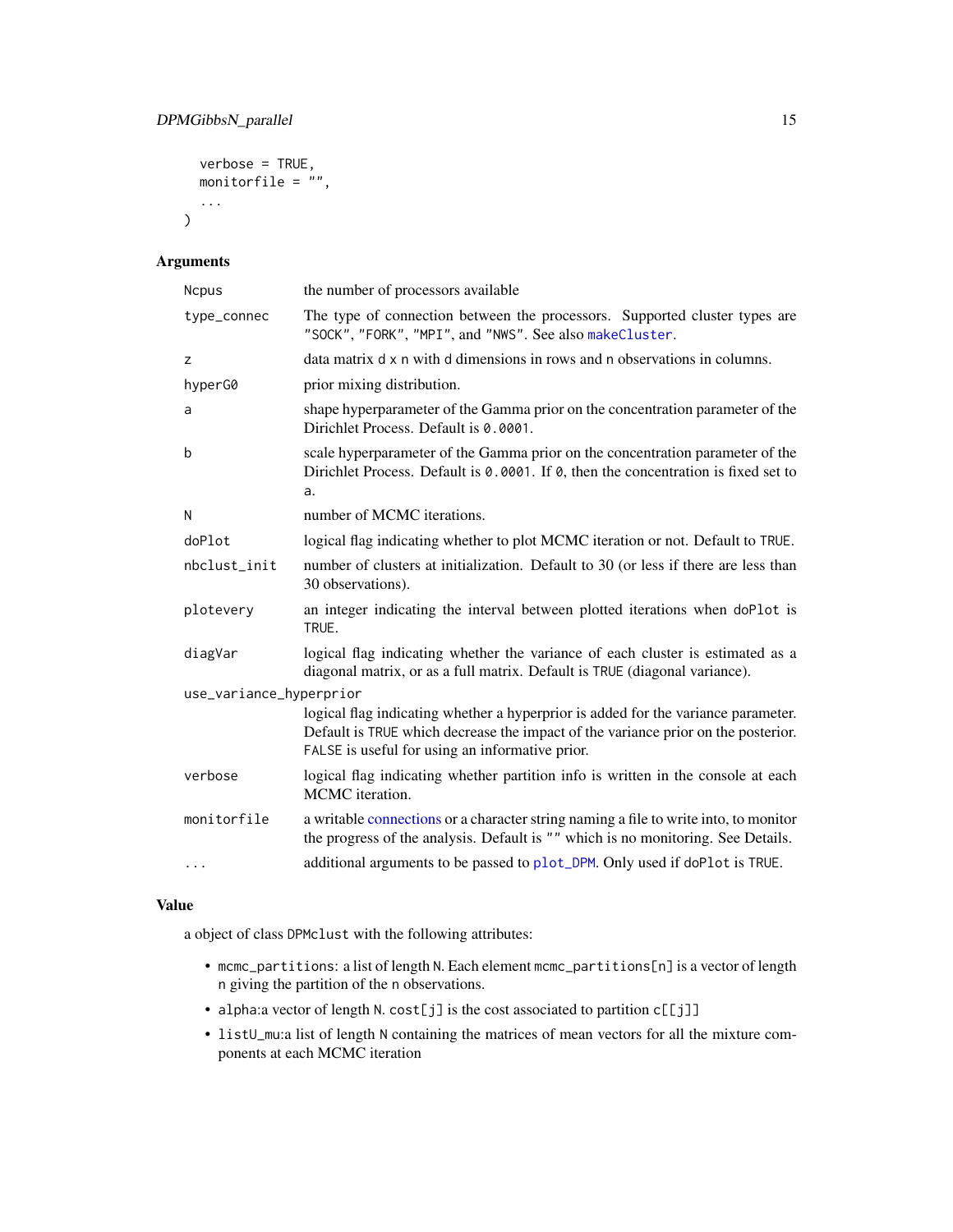- listU\_Sigma:a list of length N containing the arrays of covariances matrices for all the mixture components at each MCMC iteration
- U\_SS\_list:a list of length N containing the lists of sufficient statistics for all the mixture components at each MCMC iteration
- weights\_list:a list of length N containing the logposterior values at each MCMC iterations
- logposterior\_list:a list of length N containing the logposterior values at each MCMC iterations
- data:the data matrix d x n with d dimensions in rows and n observations in columns
- nb mcmcit: the number of MCMC iterations
- clust\_distrib:the parametric distribution of the mixture component "gaussian"
- hyperG0:the prior on the cluster location

#### Author(s)

Boris Hejblum

#### See Also

[DPMGibbsN](#page-9-1)

```
# Scaling up: ----
rm(list=ls())
#Number of data
n < -2000set.seed(1234)
# Sample data
d \le -3nclust <- 5
m <- matrix(nrow=d, ncol=nclust, runif(d*nclust)*8)
# p: cluster probabilities
p <- runif(nclust)
p \leftarrow p / sum(p)# Covariance matrix of the clusters
sdev <- array(dim=c(d, d, nclust))
for (j in 1:nclust){
    sdev[, ,j] <- matrix(NA, nrow=d, ncol=d)
    diag(sdev[, ,j]) <- abs(rnorm(n=d, mean=0.3, sd=0.1))
    sdev[, ,j][lower.tri(sdev[, ,j], diag = FALSE)] <- rnorm(n=d*(d-1)/2,
    mean=0, sd=0.05)
    sdev[, ,j][upper.tri(sdev[, ,j], diag = FALSE)] <- (sdev[, ,j][
                                                     lower.tri(sdev[, ,j], diag = FALSE)])
}
c \leftarrow rep(0, n)z <- matrix(0, nrow=d, ncol=n)
```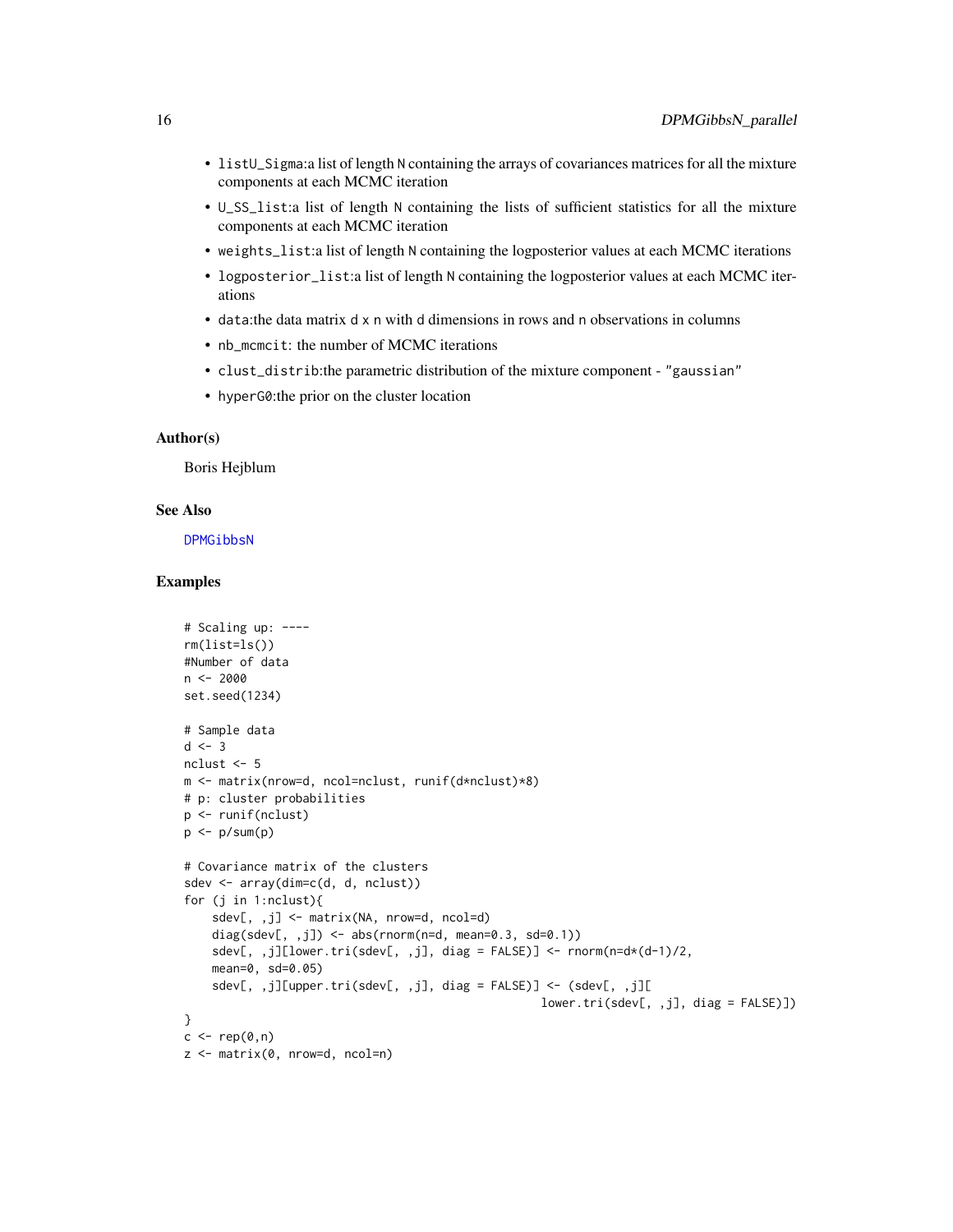```
for(k in 1:n){
    c[k] = which(rmultinom(n=1, size=1, prob=p)!=0)z[,k]\leq m[, C[k]] + sdev[,, C[k]]\<sup>*</sup>*matrix(rnorm(d, mean = 0, sd = 1), nrow=d, ncol=1)
    #cat(k, "/", n, " observations simulated\n", sep="")
}
# hyperprior on the Scale parameter of DPM
a \leftarrow 0.001b \leq -0.001# Number of iterations
N < -25# do some plots
doPlot <- TRUE
# Set parameters of G0
hyperG0 <- list()
hyperG0[["mu"]] <- rep(0, d)
hyperG0[["kappa"]] <- 0.01
hyperG0[["nu"]] <- d + 2
hyperG0[["lambda"]] <- diag(d)/10
nbclust_init <- 30
if(interactive()){
 library(doParallel)
 MCMCsample <- DPMGibbsN_parallel(Ncpus=2, type_connec="FORK", z, hyperG0, a, b,
                                   N=1000, doPlot=FALSE, nbclust_init=30,
                                   plotevery=100, gg.add=list(ggplot2::theme_bw(),
                                   ggplot2::guides(shape =
                             ggplot2::guide_legend(override.aes = list(fill="grey45")))),
                                   diagVar=FALSE)
}
```
DPMGibbsN\_SeqPrior *Slice Sampling of Dirichlet Process Mixture of Gaussian distributions*

#### Description

Slice Sampling of Dirichlet Process Mixture of Gaussian distributions

#### Usage

```
DPMGibbsN_SeqPrior(
  z,
 prior_inform,
```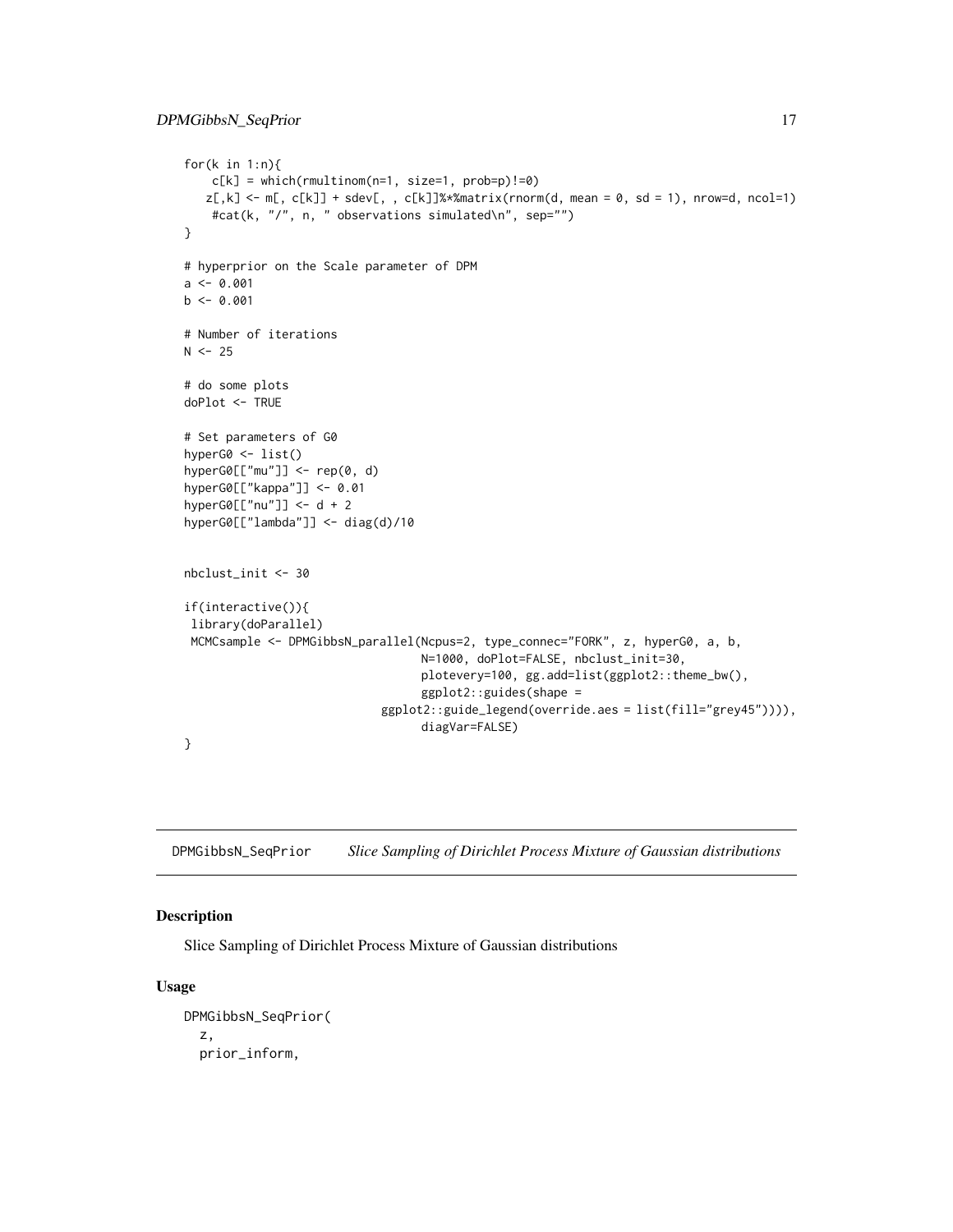```
hyperG0,
  N,
  nbclust_init,
  add.vagueprior = TRUE,
  weightnoninfo = NULL,
  doPlot = TRUE,
  plotevery = N/10,
  diagVar = TRUE,
  verbose = TRUE,
  ...
\mathcal{L}
```
#### Arguments

| z              | data matrix d x n with d dimensions in rows and n observations in columns.                                                                                   |
|----------------|--------------------------------------------------------------------------------------------------------------------------------------------------------------|
| prior_inform   | an informative prior such as the approximation computed by summary. DPMMclust.                                                                               |
| hyperG0        | a non informative prior component for the mixing distribution. Only used if<br>add. vagueprior is TRUE.                                                      |
| N              | number of MCMC iterations.                                                                                                                                   |
| nbclust_init   | number of clusters at initialization. Default to 30 (or less if there are less than<br>30 observations).                                                     |
| add.vagueprior | logical flag indicating whether a non informative component should be added to<br>the informative prior. Default is TRUE.                                    |
| weightnoninfo  | a real between 0 and 1 giving the weights of the non informative component in<br>the prior.                                                                  |
| doPlot         | logical flag indicating whether to plot MCMC iteration or not. Default to TRUE.                                                                              |
| plotevery      | an integer indicating the interval between plotted iterations when doPlot is<br>TRUE.                                                                        |
| diagVar        | logical flag indicating whether the variance of each cluster is estimated as a<br>diagonal matrix, or as a full matrix. Default is TRUE (diagonal variance). |
| verbose        | logical flag indicating whether partition info is written in the console at each<br>MCMC iteration.                                                          |
| $\cdots$       | additional arguments to be passed to plot_DPM. Only used if doPlot is TRUE.                                                                                  |

#### Value

a object of class DPMclust with the following attributes:

- mcmc\_partitions: a list of length N. Each element mcmc\_partitions[n] is a vector of length n giving the partition of the n observations.
- alpha: a vector of length N. cost[j] is the cost associated to partition c[[j]]
- listU\_mu: a list of length N containing the matrices of mean vectors for all the mixture components at each MCMC iteration
- listU\_Sigma: a list of length N containing the arrays of covariances matrices for all the mixture components at each MCMC iteration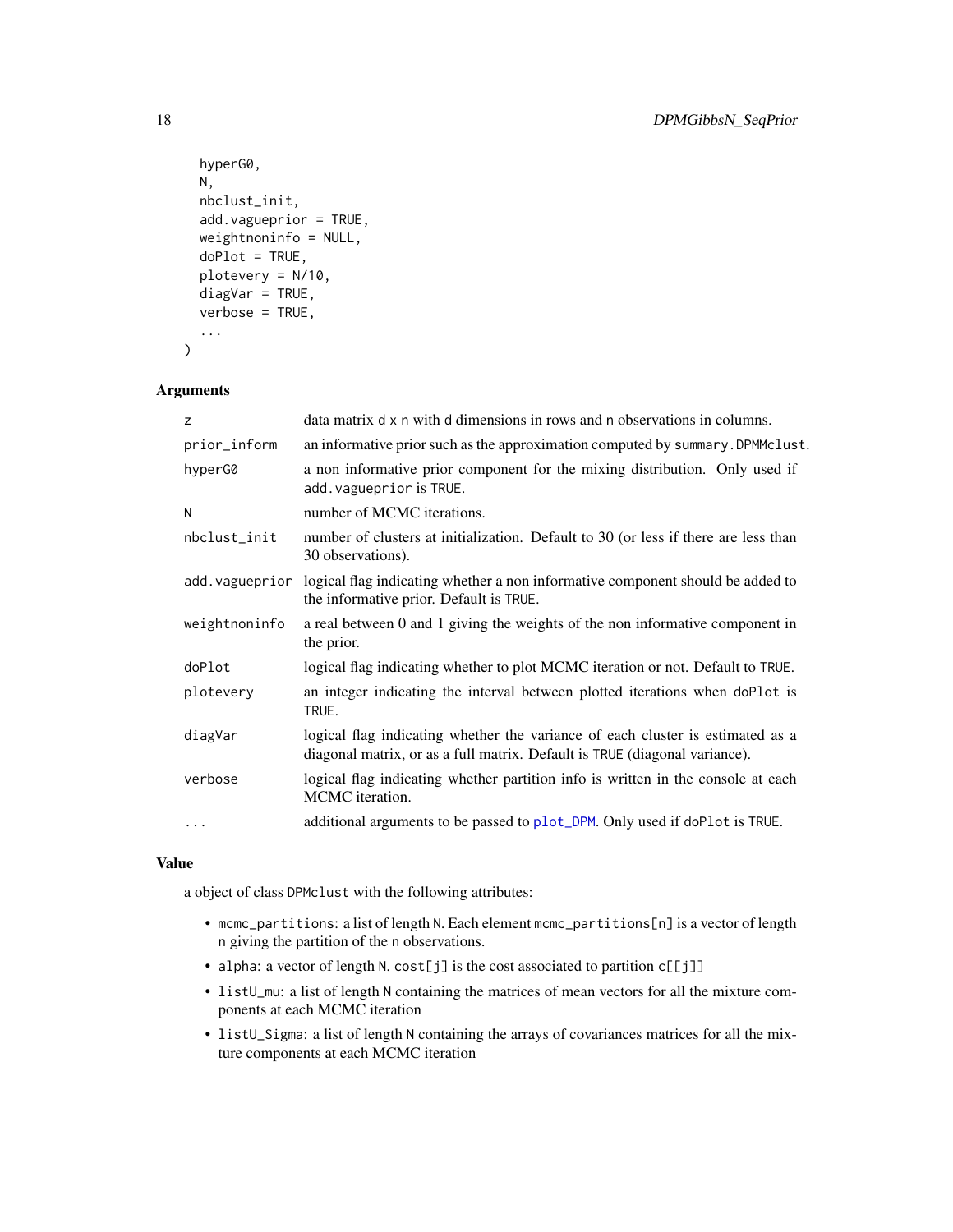- U\_SS\_list: a list of length N containing the lists of sufficient statistics for all the mixture components at each MCMC iteration
- weights\_list:
- logposterior\_list: a list of length N containing the logposterior values at each MCMC iterations
- data: the data matrix d x n with d dimensions in rows and n observations in columns.
- nb\_mcmcit: the number of MCMC iterations
- clust\_distrib: the parametric distribution of the mixture component "gaussian"
- hyperG0: the prior on the cluster location

#### Author(s)

Boris Hejblum, Chariff Alkhassim

#### References

Hejblum BP, Alkhassim C, Gottardo R, Caron F and Thiebaut R (2019) Sequential Dirichlet Process Mixtures of Multivariate Skew t-distributions for Model-based Clustering of Flow Cytometry Data. The Annals of Applied Statistics,  $13(1)$ :  $638-660$ . <doi:  $10.1214/18$ -AOAS1209> <arXiv: 1702.04407> <https://arxiv.org/abs/1702.04407> <https://doi.org/10.1214/18-AOAS1209>

#### See Also

[postProcess.DPMMclust](#page-85-1) [DPMGibbsN](#page-9-1)

```
rm(list=ls())
library(NPflow)
#Number of data
n < -1500# Sample data
#m <- matrix(nrow=2, ncol=4, c(-1, 1, 1.5, 2, 2, -2, 0.5, -2))
m <- matrix(nrow=2, ncol=4, c(-.8, .7, .5, .7, .5, -.7, -.5, -.7))
p \leq c(0.2, 0.1, 0.4, 0.3) # frequence des clusters
sdev \leq array(dim=c(2,2,4))
sdev[, ,1] <- matrix(nrow=2, ncol=2, c(0.3, 0, 0, 0.3))
sdev[,, 2] <- matrix(nrow=2, ncol=2, c(0.1, 0, 0, 0.3))
sdev[, ,3] <- matrix(nrow=2, ncol=2, c(0.3, 0.15, 0.15, 0.3))
sdev[, , 4] <- .3 \star diag(2)c \leq -\operatorname{rep}(\emptyset, n)z <- matrix(0, nrow=2, ncol=n)
for(k in 1:n){
c[k] = which(rmultinom(n=1, size=1, probe=p)!=0)z[, k] \le m[, c[k]] + sdev[, , c[k]]\ * * matrix(rnorm(2, mean = 0, sd = 1), nrow=2, ncol=1)
#cat(k, "/", n, " observations simulated\n", sep="")
}
```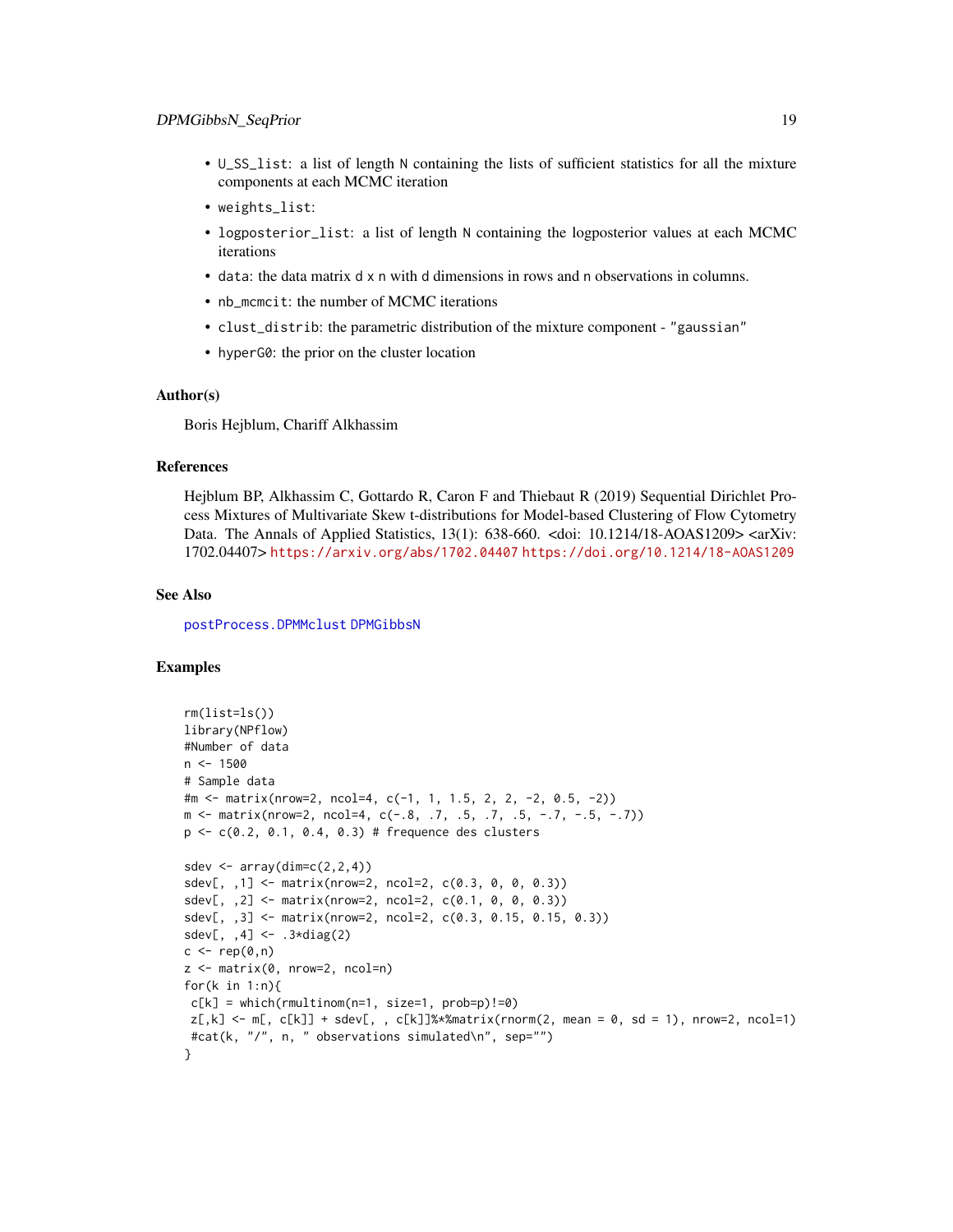```
d < -2# Set parameters of G0
hyperG0 <- list()
hyperG0[["mu"]] <- rep(0,d)
hyperG0[["kappa"]] <- 0.001
hyperG0[["nu"]] <- d+2
hyperG0[["lambda"]] <- diag(d)/10
# hyperprior on the Scale parameter of DPM
a \leftarrow 0.0001b \leq -0.0001# Number of iterations
N < -30# do some plots
doPlot <- TRUE
nbclust_init <- 20
## Data
########
library(ggplot2)
p <- (ggplot(data.frame("X"=z[1,], "Y"=z[2,]), aes(x=X, y=Y))
      + geom_point()
      + ggtitle("Toy example Data"))
p
if(interactive()){
# Gibbs sampler for Dirichlet Process Mixtures
##############################################
MCMCsample <- DPMGibbsN(z, hyperG0, a, b, N=1500, doPlot, nbclust_init, plotevery=200,
                        gg.add=list(theme_bw(),
                         guides(shape=guide_legend(override.aes = list(fill="grey45")))),
                        diagVar=FALSE)
s <- summary(MCMCsample, posterior_approx=TRUE, burnin = 1000, thin=5)
F1 <- FmeasureC(pred=s$point_estim$c_est, ref=c)
F1
MCMCsample2 <- DPMGibbsN_SeqPrior(z, prior_inform=s$param_posterior,
                                  hyperG0, N=1500,
                                  add.vagueprior = TRUE,
                                  doPlot=TRUE, plotevery=100,
                                  nbclust_init=nbclust_init,
                                  gg.add=list(theme_bw(),
                         guides(shape=guide_legend(override.aes = list(fill="grey45")))),
                                  diagVar=FALSE)
```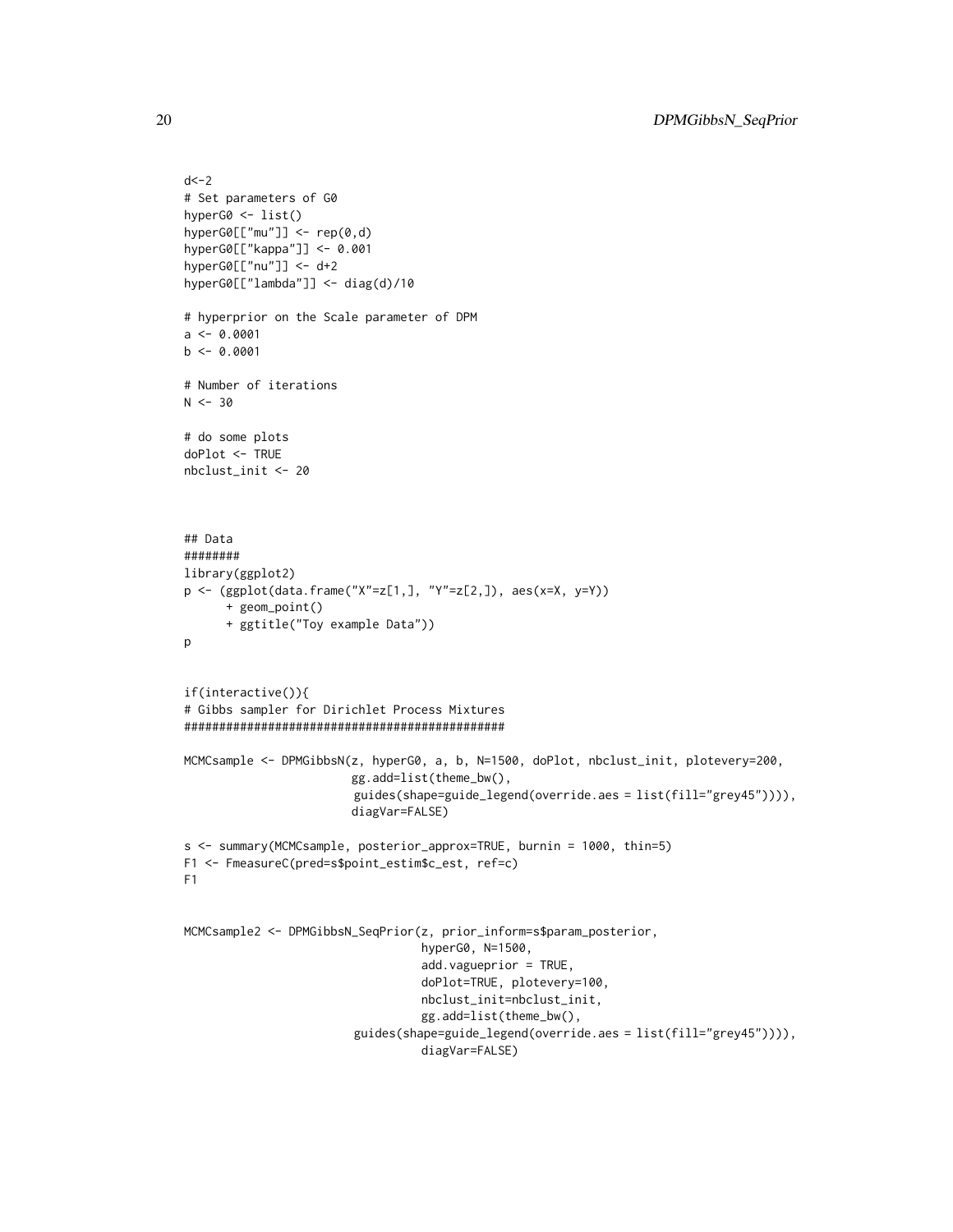```
s2 <- summary(MCMCsample2, burnin = 500, thin=5)
F2 <- FmeasureC(pred=s2$point_estim$c_est, ref=c)
F2
}
```

| DPMGibbsSkewN | Slice Sampling of Dirichlet Process Mixture of skew normal distribu- |
|---------------|----------------------------------------------------------------------|
|               | tions                                                                |

#### Description

Slice Sampling of Dirichlet Process Mixture of skew normal distributions

#### Usage

```
DPMGibbsSkewN(
  z,
 hyperG0,
 a = 1e-04,
 b = 1e-04,
 N,
 doPlot = TRUE,
 nbclust_init = 30,
 plotevery = N/10,
 diagVar = TRUE,
 use_variance_hyperprior = TRUE,
  verbose = TRUE,
  ...
)
```

| $\overline{z}$ | data matrix d x n with d dimensions in rows and n observations in columns.                                                                                                                 |
|----------------|--------------------------------------------------------------------------------------------------------------------------------------------------------------------------------------------|
| hyperG0        | prior mixing distribution.                                                                                                                                                                 |
| a              | shape hyperparameter of the Gamma prior on the concentration parameter of the<br>Dirichlet Process. Default is 0.0001.                                                                     |
| b              | scale hyperparameter of the Gamma prior on the concentration parameter of the<br>Dirichlet Process. Default is $\theta$ . 0001. If $\theta$ , then the concentration is fixed set to<br>a. |
| N              | number of MCMC iterations.                                                                                                                                                                 |
| doPlot         | logical flag indicating whether to plot MCMC iteration or not. Default to TRUE.                                                                                                            |
| nbclust init   | number of clusters at initialization. Default to 30 (or less if there are less than<br>30 observations).                                                                                   |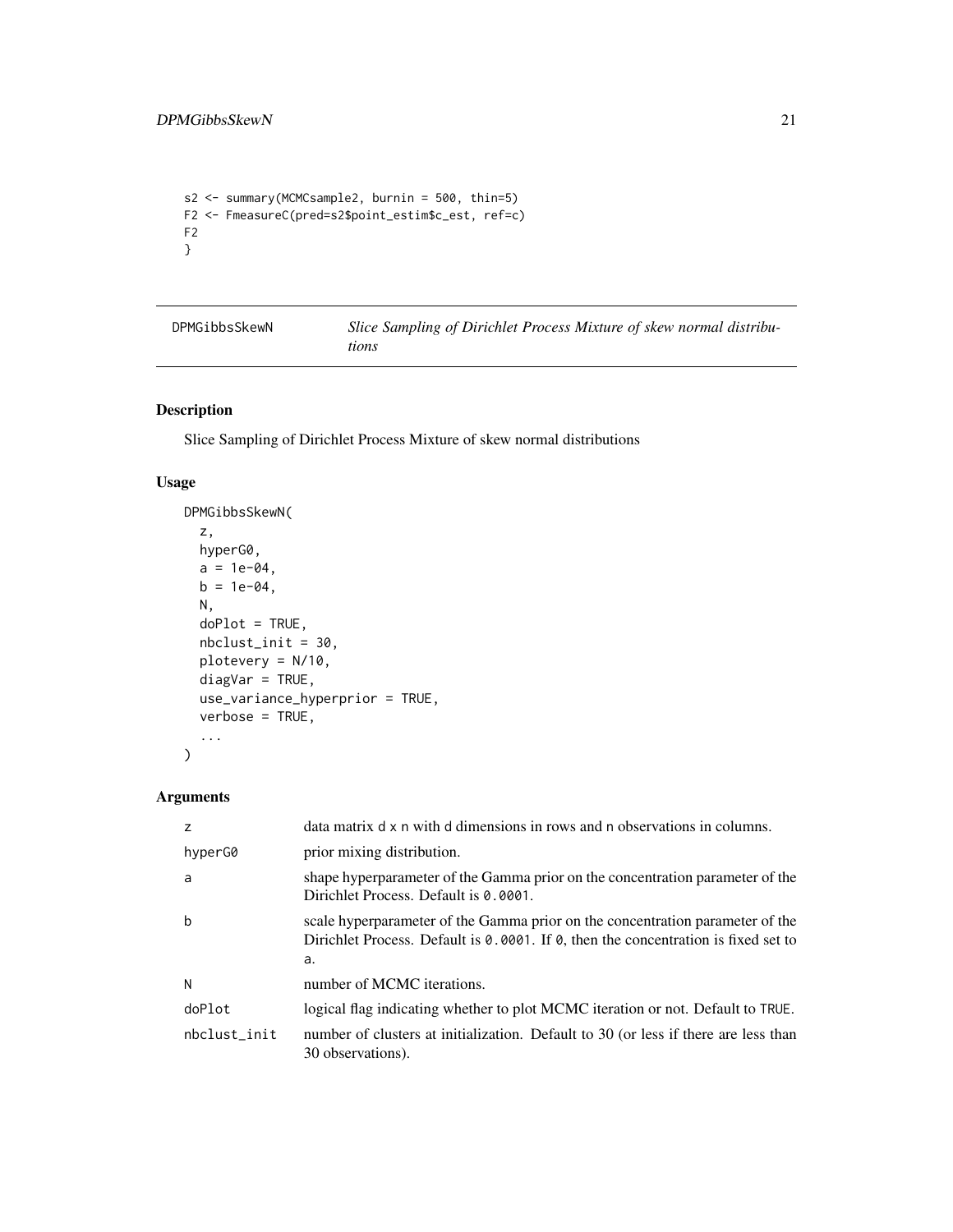| diagVar<br>Default is FALSE (full matrix).<br>use_variance_hyperprior<br>FALSE is useful for using an informative prior.<br>verbose<br>MCMC iteration.<br>$\ddots$ | plotevery | an integer indicating the interval between plotted iterations when doPlot is<br>TRUE.                                                                                  |
|--------------------------------------------------------------------------------------------------------------------------------------------------------------------|-----------|------------------------------------------------------------------------------------------------------------------------------------------------------------------------|
|                                                                                                                                                                    |           | logical flag indicating whether the variance of a cluster is a diagonal matrix.                                                                                        |
|                                                                                                                                                                    |           |                                                                                                                                                                        |
|                                                                                                                                                                    |           | logical flag indicating whether a hyperprior is added for the variance parameter.<br>Default is TRUE which decrease the impact of the variance prior on the posterior. |
|                                                                                                                                                                    |           | logical flag indicating whether partition info is written in the console at each                                                                                       |
|                                                                                                                                                                    |           | additional arguments to be passed to plot_DPMsn. Only used if doPlot is TRUE.                                                                                          |

a object of class DPMclust with the following attributes:

- mcmc\_partitions:a list of length N. Each element mcmc\_partitions[n] is a vector of length n giving the partition of the n observations.
- alpha: a vector of length N. cost[j] is the cost associated to partition c[[j]]
- U\_SS\_list:a list of length N containing the lists of sufficient statistics for all the mixture components at each MCMC iteration
- weights\_list:
- logposterior\_list:a list of length N containing the logposterior values at each MCMC iterations
- data:the data matrix d x n with d dimensions in rows and n observations in columns
- nb\_mcmcit:the number of MCMC iterations
- clust\_distrib:the parametric distribution of the mixture component "skewnorm"
- hyperG0:the prior on the cluster location

#### Author(s)

Boris Hejblum

#### References

Hejblum BP, Alkhassim C, Gottardo R, Caron F and Thiebaut R (2019) Sequential Dirichlet Process Mixtures of Multivariate Skew t-distributions for Model-based Clustering of Flow Cytometry Data. The Annals of Applied Statistics, 13(1): 638-660. <doi: 10.1214/18-AOAS1209> <arXiv: 1702.04407> <https://arxiv.org/abs/1702.04407> <https://doi.org/10.1214/18-AOAS1209>

```
rm(list=ls())
#Number of data
n < - 1000set.seed(123)
```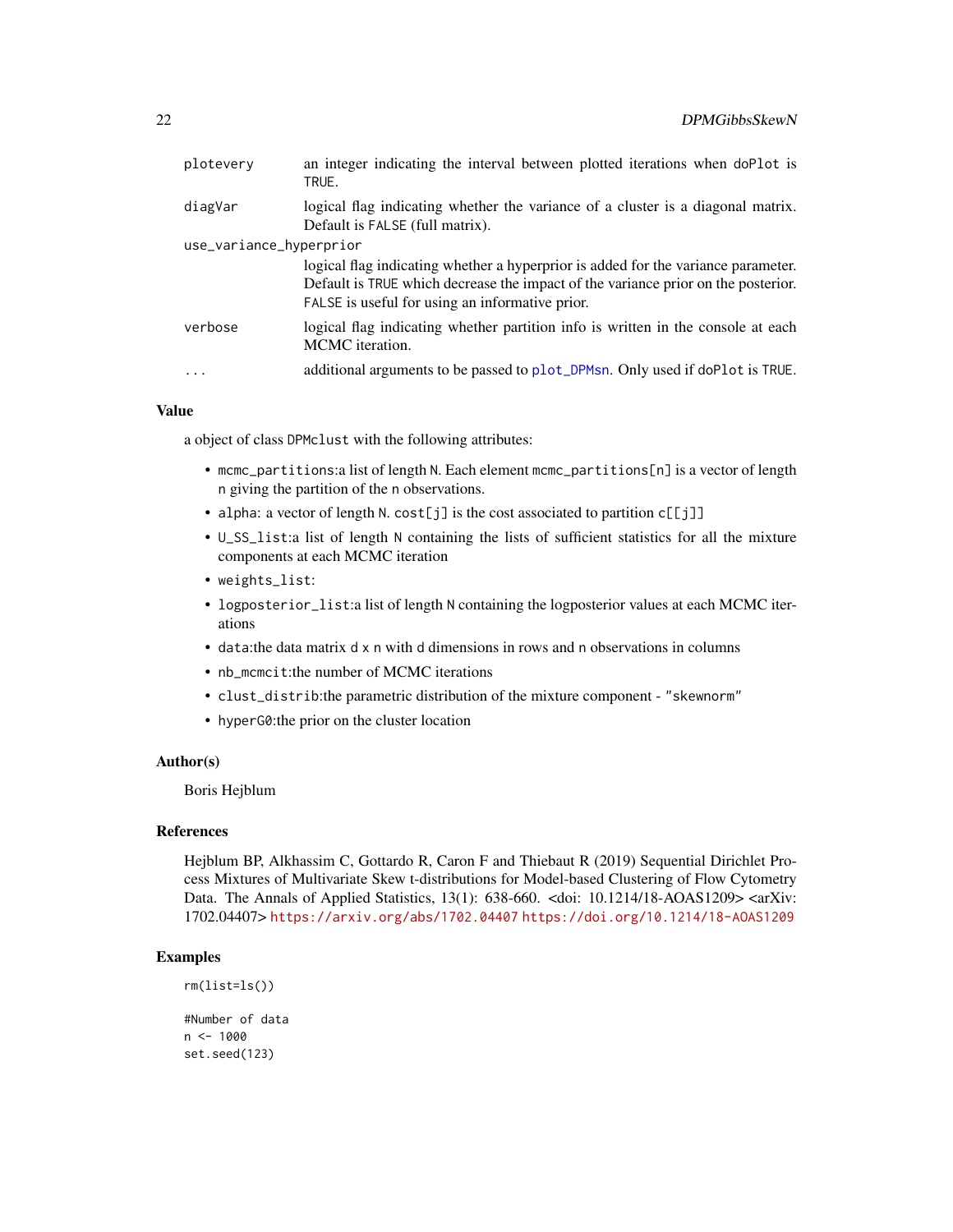```
d \le -2ncl < -4# Sample data
sdev <- array(dim=c(d,d,ncl))
#xi <- matrix(nrow=d, ncol=ncl, c(-1.5, 1, 1.5, 1, 1.5, -2, -2, -2))
xi \le matrix(nrow=d, ncol=ncl, c(-0.5, 0, 0.5, 0, 0.5, -1, -1, 1))
##xi <- matrix(nrow=d, ncol=ncl, c(-0.3, 0, 0.5, 0.5, 0.5, -1.2, -1, 1))
psi <- matrix(nrow=d, ncol=4, c(0.4, -0.6, 0.8, 0, 0.3, -0.7, -0.3, -1.2))
p <- c(0.2, 0.1, 0.4, 0.3) # frequence des clusters
sdev[,, 1] <- matrix(nrow=d, ncol=d, c(0.3, 0, 0, 0.3))
sdev[, ,2] <- matrix(nrow=d, ncol=d, c(0.1, 0, 0, 0.3))
sdev[, ,3] <- matrix(nrow=d, ncol=d, c(0.3, 0.15, 0.15, 0.3))
sdev[, ,4] <- .3*diag(2)
c \leq - rep(0,n)z <- matrix(0, nrow=d, ncol=n)
for(k in 1:n){
c[k] = which(rmultinom(n=1, size=1, prob=p)!=0)z[,k] <- xi[, c[k]] + psi[, c[k]]*abs(rnorm(1)) + sdev[, , c[k]]%*%matrix(rnorm(d, mean = 0,
                                                                 sd = 1, nrow=d, ncol=1)
 #cat(k, "/", n, " observations simulated\n", sep="")
}
# Set parameters of G0
hyperG0 <- list()
hyperG0[["b_xi"]] <- rep(0,d)
hyperG0[["b_psi"]] <- rep(0,d)
hyperG0[["kappa"]] <- 0.0001
hyperG0[["D_xi"]] <- 100
hyperG0[["D_psi"]] <- 100
hyperG0[["nu"]] <- d + 1
hyperG0[["lambda"]] <- diag(d)
 # hyperprior on the Scale parameter of DPM
 a \leftarrow 0.0001b \le -0.0001# do some plots
 doPlot <- TRUE
 nbclust_init <- 30
 ## Data
 ########
 library(ggplot2)
 p <- (ggplot(data.frame("X"=z[1,], "Y"=z[2,]), aes(x=X, y=Y))
```

```
+ geom_point()
```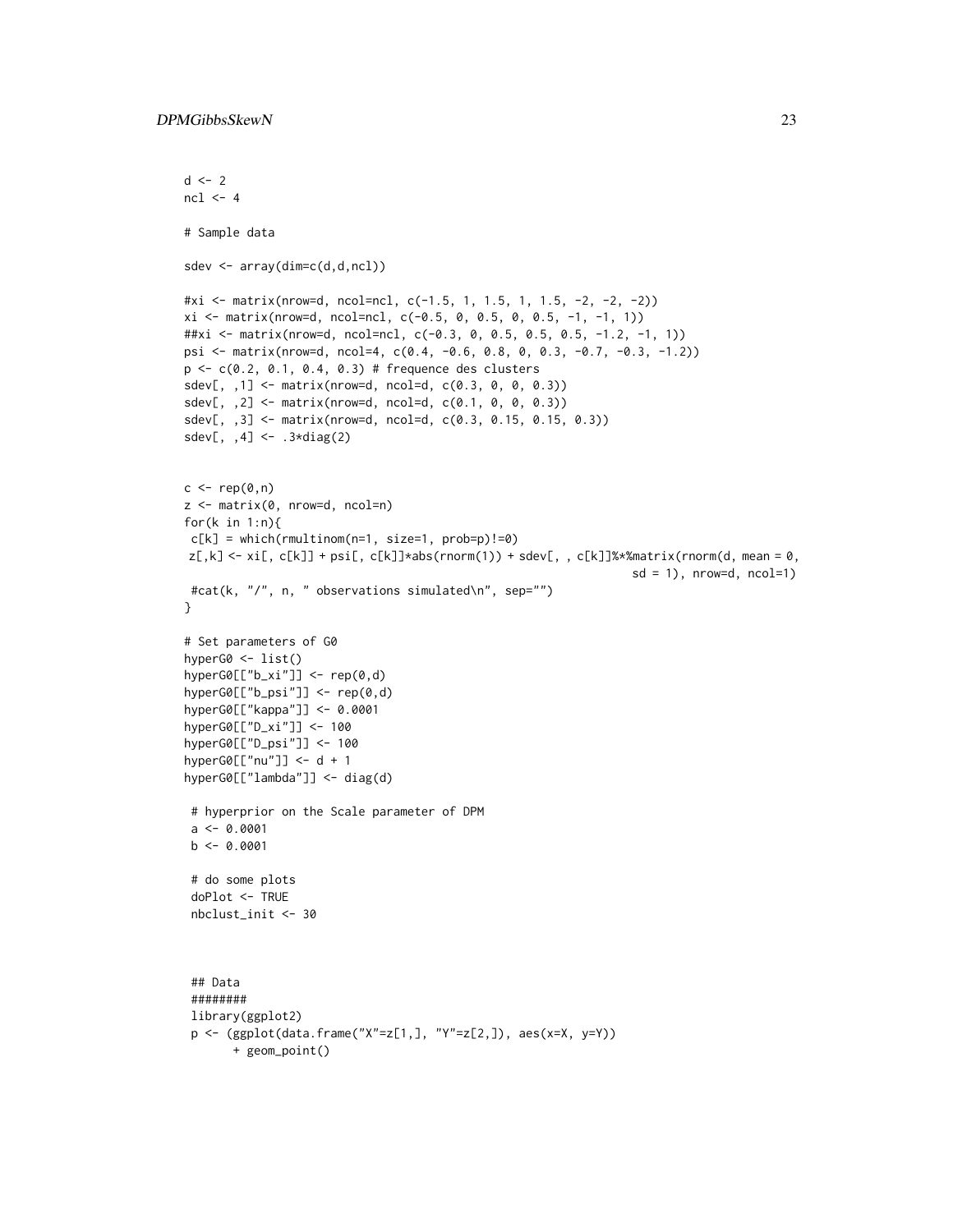```
+ ggtitle("Simple example in 2d data")
      +xlab("D1")
      +ylab("D2")
      +theme_bw())
p
c2plot <- factor(c)
levels(c2plot) <- c("3", "2", "4", "1")
pp <- (ggplot(data, frame('X''=z[1,], 'Y''=z[2,], 'Cluster''=as.charAtacter(c2plot)))+ geom_point(aes(x=X, y=Y, colour=Cluster, fill=Cluster))
      + ggtitle("Slightly overlapping skew-normal simulation\n")
      + xlab("D1")
      + ylab("D2")
      + theme_bw()
    + scale_colour_discrete(guide=guide_legend(override.aes = list(size = 6, shape=22))))
pp
## alpha priors plots
#####################
prioralpha <- data.frame("alpha"=rgamma(n=5000, shape=a, scale=1/b),
                         "distribution" =factor(rep("prior",5000),
                         levels=c("prior", "posterior")))
p <- (ggplot(prioralpha, aes(x=alpha))
      + geom_histogram(aes(y=..density..),
                        colour="black", fill="white")
      + geom_density(alpha=.2, fill="red")
      + ggtitle(paste("Prior distribution on alpha: Gamma(", a,
                 ",", b, ")\n", sep=""))
     )
p
if(interactive()){
# Gibbs sampler for Dirichlet Process Mixtures
##############################################
MCMCsample_sn <- DPMGibbsSkewN(z, hyperG0, a, b, N=2500,
                                doPlot, nbclust_init, plotevery=200,
                                gg.add=list(theme_bw(),
                        guides(shape=guide_legend(override.aes = list(fill="grey45")))),
                               diagVar=FALSE)
s <- summary(MCMCsample_sn, burnin = 2000, thin=10)
#cluster_est_binder(MCMCsample_sn$mcmc_partitions[1000:1500])
print(s)
plot(s)
#plot_ConvDPM(MCMCsample_sn, from=2)
```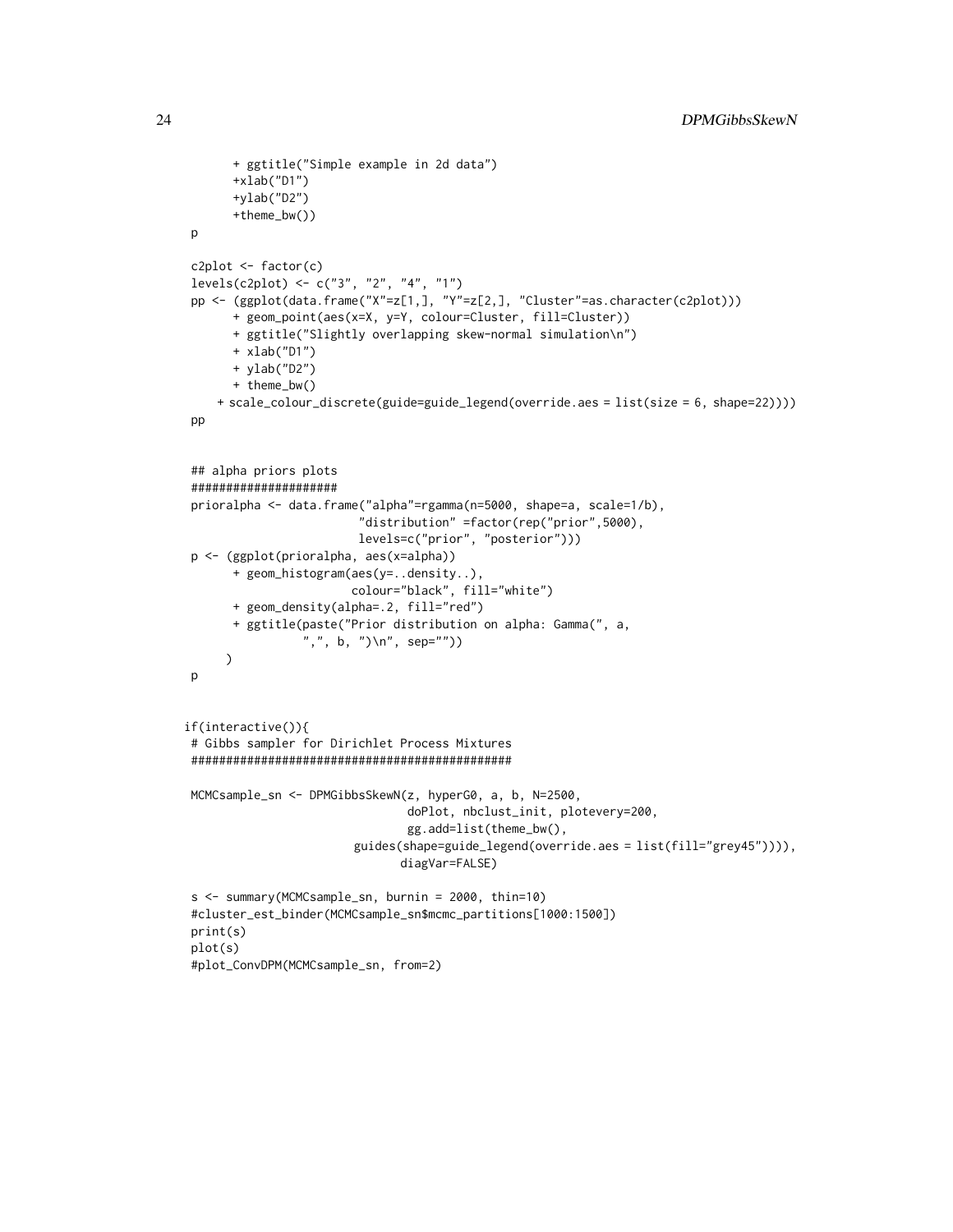```
# k-means
plot(x=z[1,], y=z[2,], col=kmeans(t(z), centers=4)$cluster,
     xlab = "d = 1", ylab= "d = 2", main="k-means with K=4 clusters")
KM \leftarrow kmeans(t(z), centers=4)
KMclust <- factor(KM$cluster)
levels(KMclust) <- c("2", "4", "1", "3")
dataKM <- data.frame("X"=z[1,], "Y"=z[2,],
                   "Cluster"=as.character(KMclust))
dataCenters <- data.frame("X"=KM$centers[,1],
                          "Y"=KM$centers[,2],
                          "Cluster"=c("2", "4", "1", "3"))
p <- (ggplot(dataKM)
      + geom_point(aes(x=X, y=Y, col=Cluster))
      + geom_point(aes(x=X, y=Y, fill=Cluster, order=Cluster),
                   data=dataCenters, shape=22, size=5)
      + scale_colour_discrete(name="Cluster",
                              guide=guide_legend(override.aes=list(size=6, shape=22)))
      + ggtitle("K-means with K=4 clusters\n")
      + theme_bw()
)
p
postalpha <- data.frame("alpha"=MCMCsample_sn$alpha[501:1000],
                        "distribution" = factor(rep("posterior",1000-500),
                        levels=c("prior", "posterior")))
postK <- data.frame("K"=sapply(lapply(postalpha$alpha, "["),
                               function(x){sum(x/(x+0:(1000-1)))}))
p <- (ggplot(postalpha, aes(x=alpha))
      + geom_histogram(aes(y=..density..), binwidth=.1,
                       colour="black", fill="white")
      + geom_density(alpha=.2, fill="blue")
      + ggtitle("Posterior distribution of alpha\n")
      # Ignore NA values for mean
      # Overlay with transparent density plot
      + geom_vline(aes(xintercept=mean(alpha, na.rm=T)),
                   color="red", linetype="dashed", size=1)
    )
p
p <- (ggplot(postK, aes(x=K))
      + geom_histogram(aes(y=..density..),
                       colour="black", fill="white")
      + geom_density(alpha=.2, fill="blue")
      + ggtitle("Posterior distribution of predicted K\n")
      # Ignore NA values for mean
      # Overlay with transparent density plot
```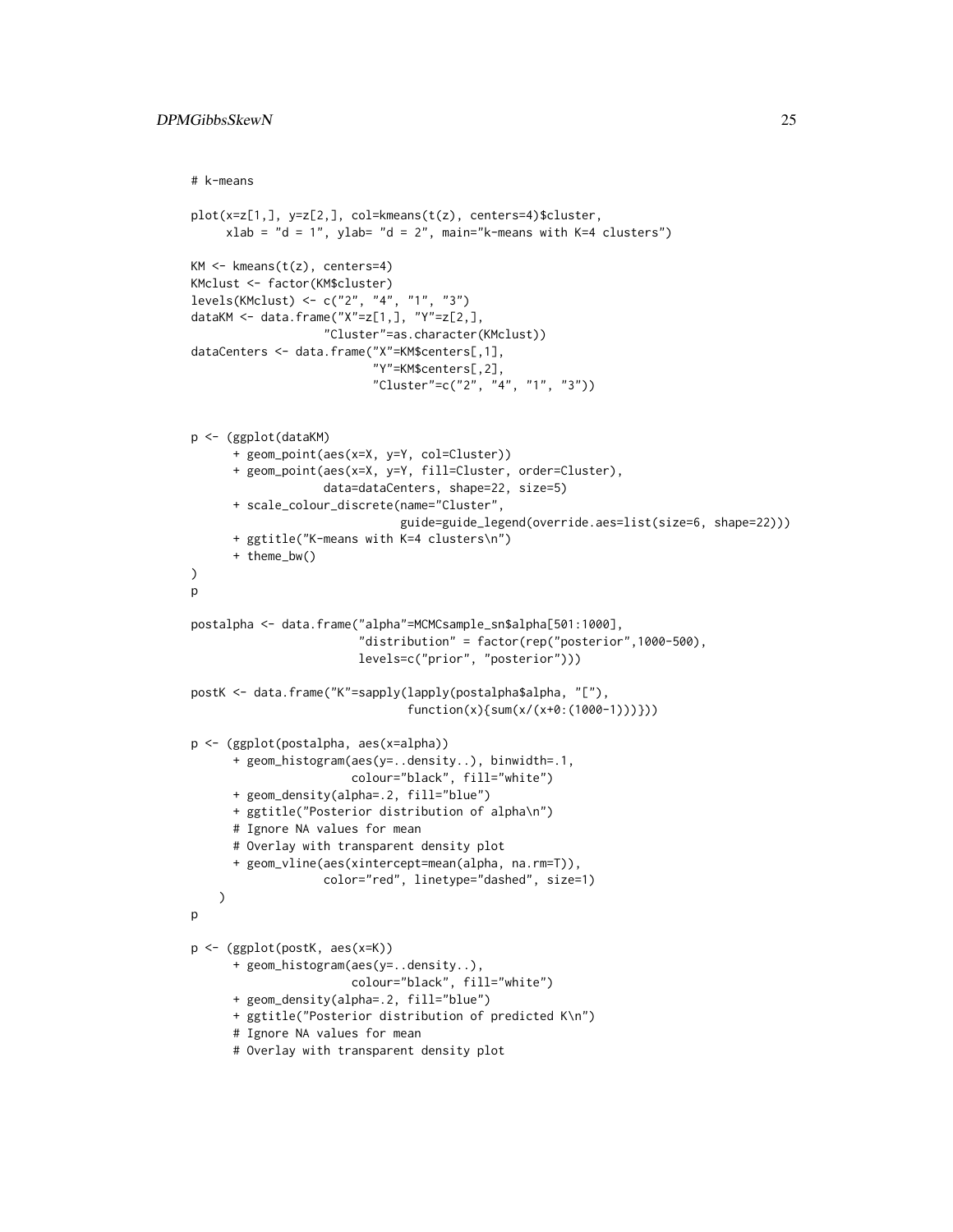```
+ geom_vline(aes(xintercept=mean(K, na.rm=T)),
                     color="red", linetype="dashed", size=1)
       #+ scale_x_continuous(breaks=c(0:6)*2, minor_breaks=c(0:6)*2+1)
       + scale_x_continuous(breaks=c(1:12))
     )
 p
 p <- (ggplot(drop=FALSE, alpha=.6)
       + geom_density(aes(x=alpha, fill=distribution),
                       color=NA, alpha=.6,
                       data=postalpha)
       + geom_density(aes(x=alpha, fill=distribution),
                       color=NA, alpha=.6,
                       data=prioralpha)
       + ggtitle("Prior and posterior distributions of alpha\n")
       + scale_fill_discrete(drop=FALSE)
       + theme_bw()
       + xlim(0,100)
     )
 p
#Skew Normal
n=100000
xi \leftarrow 0d <- 0.995
alpha \leftarrow d/sqrt(1-d^2)
z \le rtruncnorm(n, a=0, b=Inf)
e \le -rnorm(n, mean = 0, sd = 1)x \leftarrow d * z + sqrt(1-d^2) * eo \le -1y \leftarrow xi+o*x
nu=1.3
w <- rgamma(n,scale=nu/2, shape=nu/2)
yy <- xi+o*x/w
snd <- data.frame("Y"=y,"YY"=yy)
p <- (ggplot(snd)+geom_density(aes(x=Y), fill="blue", alpha=.2)
     + theme_bw()
     + ylab("Density")
     + ggtitle("Y~SN(0,1,10)\n")
     + xlim(-1,6)
     + ylim(0,0.8)
     )
p
p <- (ggplot(snd)+geom_density(aes(x=YY), fill="blue", alpha=.2)
     + theme_bw()
     + ylab("Density")
     + ggtitle("Y~ST(0,1,10,1.3)\n")
     + xlim(-2,40)
     + ylim(0,0.8)
     )
p
```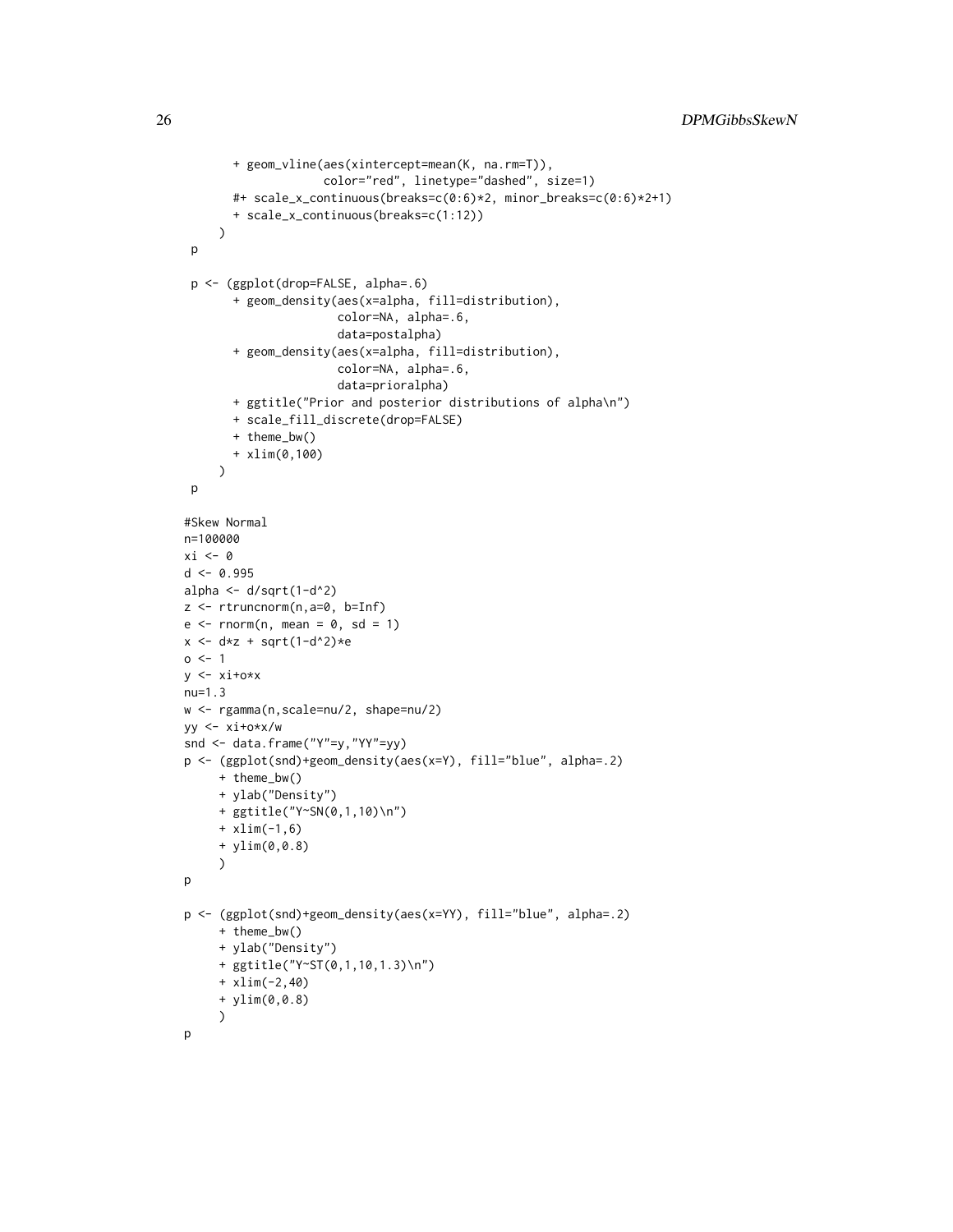#### DPMGibbsSkewN 27

```
p <- (ggplot(snd)
     + geom_density(aes(x=Y, fill="blue"), alpha=.2)
     + geom_density(aes(x=YY, fill="red"), alpha=.2)
     + theme_bw()
     +theme(legend.text = element_text(size = 13), legend.position="bottom")
     + ylab("Density")
     + xlim(-2,40)
     + ylim(0,0.8)
     + scale_fill_manual(name="", labels=c("Y~SN(0,1,10) ", "Y~ST(0,1,10,1.3)"),
     guide="legend", values=c("blue", "red"))
     )
p
#Variations
n=100000
xi < -1d < -0.995alpha \leftarrow d/sqrt(1-d^2)
z <- rtruncnorm(n,a=0, b=Inf)
e \leq -rnorm(n, mean = 0, sd = 1)x \leftarrow d * z + sqrt(1-d^2) * esnd <- data.frame("X"=x)
p <- (ggplot(snd)+geom_density(aes(x=X), fill="blue", alpha=.2)
     + theme_bw()
     + ylab("Density")
     + ggtitle("X~SN(10)\n")
     + xlim(-1.5,4)
     + ylim(0,1.6)
     )
p
o < -0.5y \leftarrow xi+o*x
snd <- data.frame("Y"=y)
p <- (ggplot(snd)+geom_density(aes(x=Y), fill="blue", alpha=.2)
     + theme_bw()
     + ylab("Density")
     + ggtitle("Y~SN(-1,1,10)\n")
     + xlim(-1.5,4)
     + ylim(0,1.6)
     )
p
```

```
#Simple toy example
###################
```
 $n < -500$ set.seed(12345)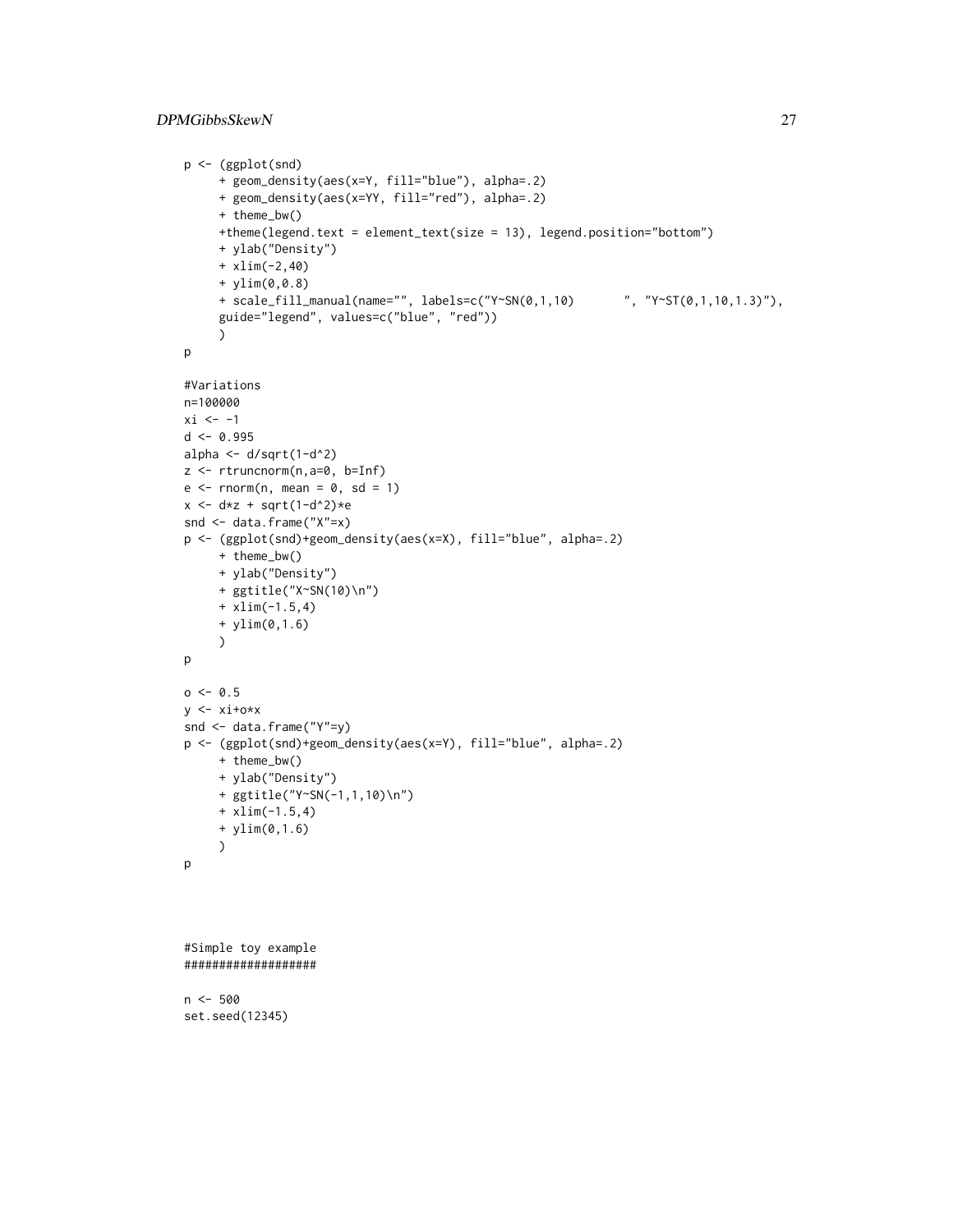```
d \leq -2ncl < -4# Sample data
sdev <- array(dim=c(d,d,ncl))
xi <- matrix(nrow=d, ncol=ncl, c(-1.5, 1, 1.5, 1, 1.5, -2, -2, -2))
psi <- matrix(nrow=d, ncol=4, c(0.4, -0.6, 0.8, 0, 0.3, -0.7, -0.3, -1.2))
p <- c(0.2, 0.1, 0.4, 0.3) # frequence des clusters
sdev[,, ,1] <- matrix(nrow=d, ncol=d, c(0.3, 0, 0, 0.3))
sdev[,, 2] <- matrix(nrow=d, ncol=d, c(0.1, 0, 0, 0.3))
sdev[, ,3] <- matrix(nrow=d, ncol=d, c(0.3, 0.15, 0.15, 0.3))
sdev[, ,4] <- .3*diag(2)
#' # Set parameters of G0
hyperG0 <- list()
hyperG0[["b_xi"]] <- rep(0,d)
hyperG0[["b_psi"]] <- rep(0,d)
hyperG0[["kappa"]] <- 0.0001
hyperG0[["D_xi"]] <- 100
hyperG0[["D_psi"]] <- 100
hyperG0[["nu"]] <- d + 1
hyperG0[["lambda"]] <- diag(d)
c \leftarrow rep(\emptyset, n)z <- matrix(0, nrow=d, ncol=n)
for(k in 1:n){
c[k] = which(rmultinom(n=1, size=1, prob=p)!=0)
z[,k]\leftarrow xif, c[k]] + psi[, c[k]]*abs(rnorm(1)) + sdev[, c[k]]\times xmantrix(rnorm(d, mean = 0,sd = 1, nrow=d, ncol=1)
cat(k, ",'", n, " observations simulated\n'\n", sep="")}
 MCMCsample_sn_sep <- DPMGibbsSkewN(z, hyperG0, a, b, N=600,
                                     doPlot, nbclust_init, plotevery=100,
                                     gg.add=list(theme_bw(),
                         guides(shape=guide_legend(override.aes = list(fill="grey45")))),
                                     diagVar=TRUE)
 s <- summary(MCMCsample_sn, burnin = 400)
}
```
DPMGibbsSkewN\_parallel

*Parallel Implementation of Slice Sampling of Dirichlet Process Mixture of skew normal distributions*

<span id="page-27-0"></span>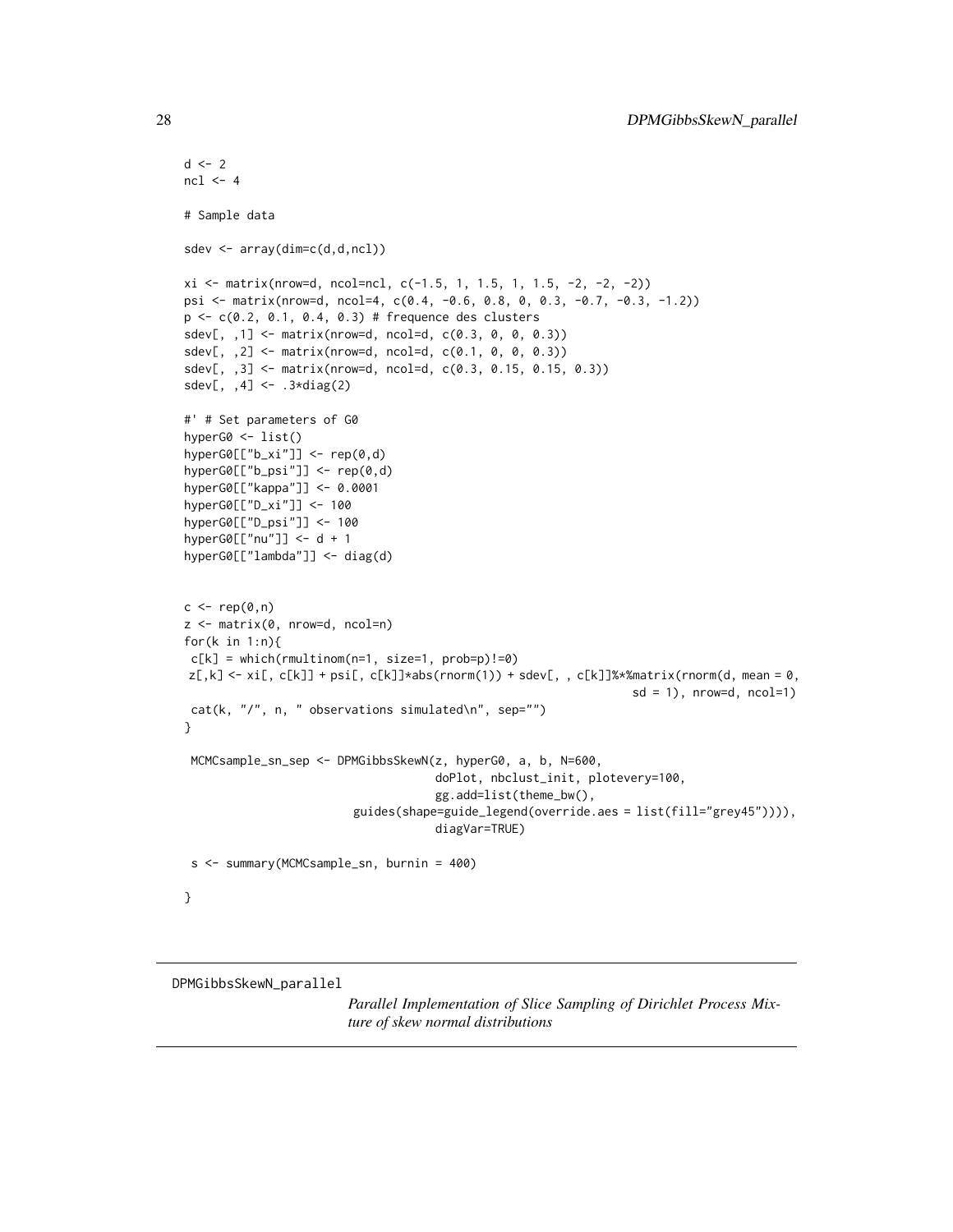#### Description

If the monitorfile argument is a character string naming a file to write into, in the case of a new file that does not exist yet, such a new file will be created. A line is written at each MCMC iteration.

#### Usage

```
DPMGibbsSkewN_parallel(
 Ncpus,
  type_connec,
 z,
 hyperG0,
 a = 1e-04,
 b = 1e-04,
 N,
  doPlot = FALSE,
 nbclust_init = 30,
 plotevery = N/10,
 diagVar = TRUE,
 use_variance_hyperprior = TRUE,
  verbose = FALSE,
 monitorfile = ",
  ...
\mathcal{L}
```

| <b>Ncpus</b> | the number of processors available                                                                                                                                        |
|--------------|---------------------------------------------------------------------------------------------------------------------------------------------------------------------------|
| type_connec  | The type of connection between the processors. Supported cluster types are<br>"SOCK", "FORK", "MPI", and "NWS". See also makeCluster.                                     |
| z            | data matrix d x n with d dimensions in rows and n observations in columns.                                                                                                |
| hyperG0      | prior mixing distribution.                                                                                                                                                |
| a            | shape hyperparameter of the Gamma prior on the concentration parameter of the<br>Dirichlet Process. Default is 0.0001.                                                    |
| b            | scale hyperparameter of the Gamma prior on the concentration parameter of the<br>Dirichlet Process. Default is 0.0001. If 0, then the concentration is fixed set to<br>a. |
| N            | number of MCMC iterations.                                                                                                                                                |
| doPlot       | logical flag indicating whether to plot MCMC iteration or not. Default to TRUE.                                                                                           |
| nbclust_init | number of clusters at initialization. Default to 30 (or less if there are less than<br>30 observations).                                                                  |
| plotevery    | an integer indicating the interval between plotted iterations when doPlot is<br>TRUE.                                                                                     |
| diagVar      | logical flag indicating whether the variance of each cluster is estimated as a<br>diagonal matrix, or as a full matrix. Default is TRUE (diagonal variance).              |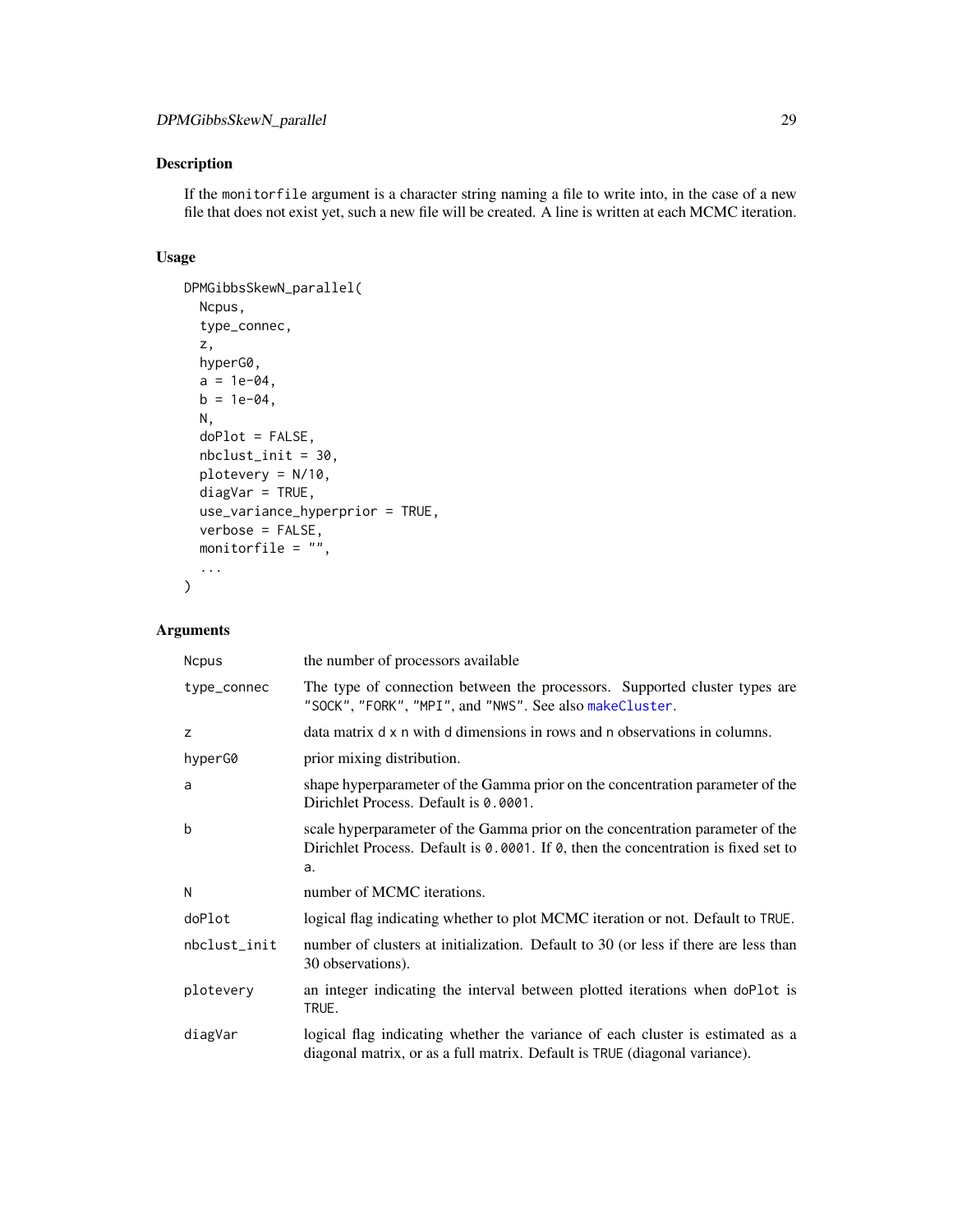| use_variance_hyperprior |                                                                                                                                                                                                                           |
|-------------------------|---------------------------------------------------------------------------------------------------------------------------------------------------------------------------------------------------------------------------|
|                         | logical flag indicating whether a hyperprior is added for the variance parameter.<br>Default is TRUE which decrease the impact of the variance prior on the posterior.<br>FALSE is useful for using an informative prior. |
| verbose                 | logical flag indicating whether partition info is written in the console at each<br>MCMC iteration.                                                                                                                       |
| monitorfile             | a writable connections or a character string naming a file to write into, to monitor<br>the progress of the analysis. Default is "" which is no monitoring. See Details.                                                  |
| .                       | additional arguments to be passed to plot_DPM. Only used if doPlot is TRUE.                                                                                                                                               |

a object of class DPMclust with the following attributes:

- mcmc\_partitions:a list of length N. Each element mcmc\_partitions[n] is a vector of length n giving the partition of the n observations.
- alpha:a vector of length N. cost[j] is the cost associated to partition c[[j]]
- U\_SS\_list:a list of length N containing the lists of sufficient statistics for all the mixture components at each MCMC iteration
- weights\_list:
- logposterior\_list:a list of length N containing the logposterior values at each MCMC iterations
- data:the data matrix d x n with d dimensions in rows and n observations in columns
- nb\_mcmcit:the number of MCMC iterations
- clust\_distrib:the parametric distribution of the mixture component "skewnorm"
- hyperG0:the prior on the cluster location

#### Author(s)

Boris Hejblum

#### References

Hejblum BP, Alkhassim C, Gottardo R, Caron F and Thiebaut R (2019) Sequential Dirichlet Process Mixtures of Multivariate Skew t-distributions for Model-based Clustering of Flow Cytometry Data. The Annals of Applied Statistics, 13(1): 638-660. <doi: 10.1214/18-AOAS1209> <arXiv: 1702.04407> <https://arxiv.org/abs/1702.04407> <https://doi.org/10.1214/18-AOAS1209>

```
rm(list=ls())
#Number of data
n <- 2000
set.seed(1234)
d \leq -4ncl < -5
```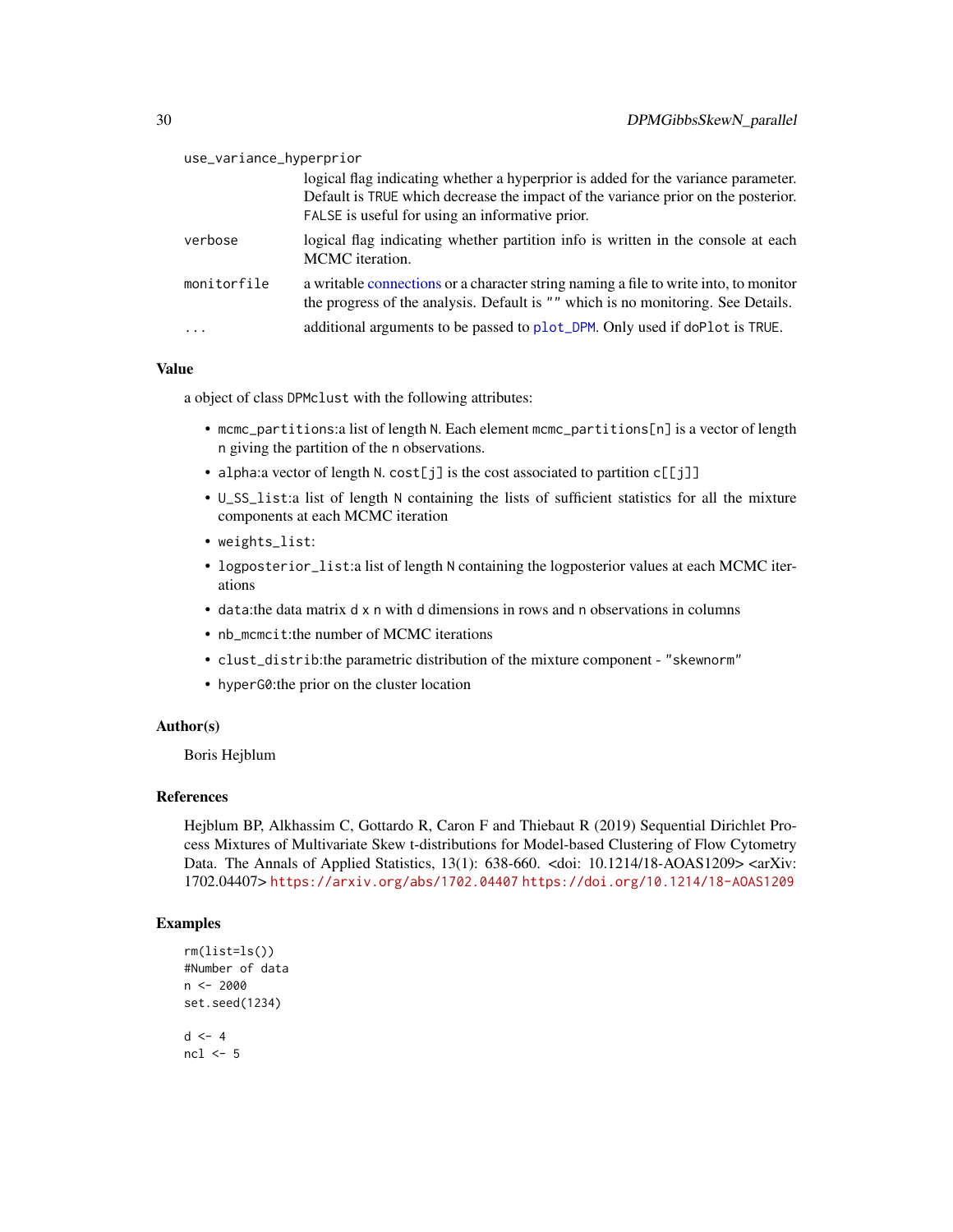```
# Sample data
sdev <- array(dim=c(d,d,ncl))
xi <- matrix(nrow=d, ncol=ncl, c(runif(n=d*ncl,min=0,max=3)))
psi <- matrix(nrow=d, ncol=ncl, c(runif(n=d*ncl,min=-1,max=1)))
p <- runif(n=ncl)
p \leftarrow p/sum(p)sdev0 <- diag(runif(n=d, min=0.05, max=0.6))
for (j in 1:ncl){
     sdev[, ,j] <- invwishrnd(n = d+2, lambda = sdev0)
}
c \leq - rep(0,n)z <- matrix(0, nrow=d, ncol=n)
for(k in 1:n){
c[k] = which(rmultinom(n=1, size=1, prob=p)!=0)z[,k]\leftarrow xif, c[k]] + psi[, c[k]]*abs(rnorm(1)) + sdev[, c[k]]\times xmantrix(rnorm(d, mean = 0,sd = 1), nrow=d, ncol=1)
 #cat(k, "/", n, " observations simulated\n", sep="")
}
# Set parameters of G0
hyperG0 <- list()
hyperG@[["b_xi"]] < - rep(0,d)hyperG0[["b_psi"]] <- rep(0,d)
hyperG0[["kappa"]] <- 0.001
hyperG0[["D_xi"]] <- 100
hyperG0[["D_psi"]] <- 100
hyperG0[["nu"]] <- d + 1
hyperG0[["lambda"]] <- diag(d)/10
 # hyperprior on the Scale parameter of DPM
 a \leftarrow 0.0001b \leq -0.0001# do some plots
 doPlot <- TRUE
 nbclust_init <- 30
 z < -z*200## Data
 ########
library(ggplot2)
 p <- (ggplot(data.frame("X"=z[1,], "Y"=z[2,]), aes(x=X, y=Y))
       + geom_point()
       + ggtitle("Simple example in 2d data")
       +xlab("D1")
       +ylab("D2")
       +theme_bw())
```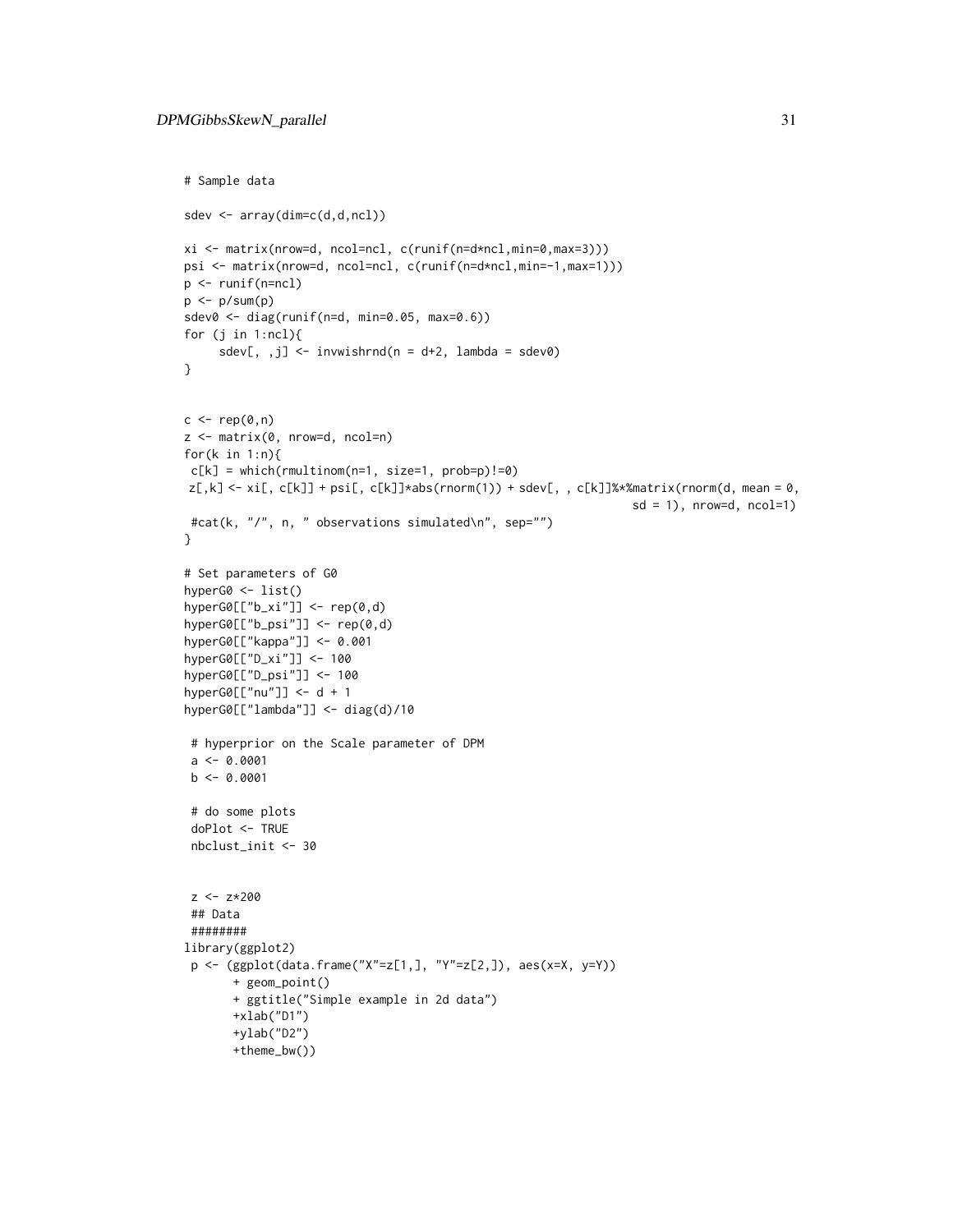```
## alpha priors plots
#####################
prioralpha <- data.frame("alpha"=rgamma(n=5000, shape=a, scale=1/b),
                        "distribution" =factor(rep("prior",5000),
                        levels=c("prior", "posterior")))
p <- (ggplot(prioralpha, aes(x=alpha))
      + geom_histogram(aes(y=..density..),
                       colour="black", fill="white")
      + geom_density(alpha=.2, fill="red")
      + ggtitle(paste("Prior distribution on alpha: Gamma(", a,
                ",", b, ")\n", sep=""))
     )
p
# Gibbs sampler for Dirichlet Process Mixtures
##############################################
if(interactive()){
 MCMCsample_sn_par <- DPMGibbsSkewN_parallel(Ncpus=parallel::detectCores()-1,
                                             type_connec="SOCK", z, hyperG0,
                                             a, b, N=5000, doPlot, nbclust_init,
                                             plotevery=25, gg.add=list(theme_bw(),
                       guides(shape=guide_legend(override.aes = list(fill="grey45")))))
 plot_ConvDPM(MCMCsample_sn_par, from=2)
}
```
DPMGibbsSkewT *Slice Sampling of Dirichlet Process Mixture of skew Student's tdistributions*

#### Description

Slice Sampling of Dirichlet Process Mixture of skew Student's t-distributions

#### Usage

```
DPMGibbsSkewT(
 z,
 hyperG0,
  a = 1e-04,
 b = 1e-04,
 N,
```
<span id="page-31-0"></span>p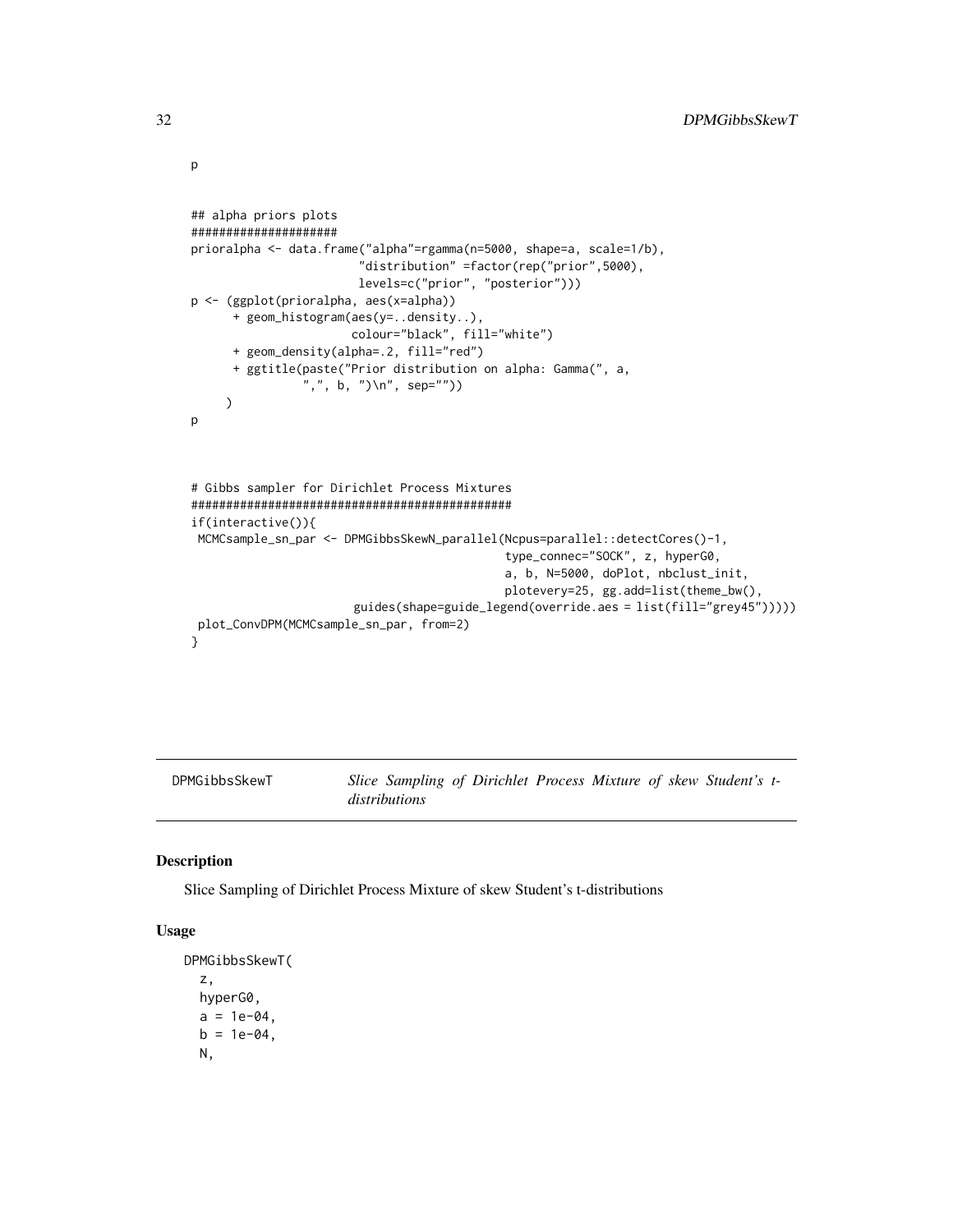#### DPMGibbsSkewT 33

```
doPlot = TRUE,
  nbclust_init = 30,
 plotevery = N/10,
  diagVar = TRUE,
 use_variance_hyperprior = TRUE,
  verbose = TRUE,
  ...
\mathcal{L}
```

| z            | data matrix d x n with d dimensions in rows and n observations in columns.                                                                                                                                                                                                                                                     |
|--------------|--------------------------------------------------------------------------------------------------------------------------------------------------------------------------------------------------------------------------------------------------------------------------------------------------------------------------------|
| hyperG0      | parameters of the prior mixing distribution in a list with the following named<br>components:                                                                                                                                                                                                                                  |
|              | • "b_xi": a vector of length d with the mean location prior parameter. Can<br>be set as the empirical mean of the data in an Empirical Bayes fashion.<br>• "b_psi": a vector of length d with the skewness location prior parameter.<br>Can be set as 0 a priori.                                                              |
|              | • "kappa": a strictly positive number part of the inverse-Wishart component<br>of the prior on the variance matrix. Can be set as very small (e.g. 0.001) a<br>priori.                                                                                                                                                         |
|              | • "D_xi": hyperprior controlling the information in $\xi$ (the larger the less<br>information is carried). 100 is a reasonable value, based on Fruhwirth-<br>Schnatter et al., Biostatistics, 2010.                                                                                                                            |
|              | • "D_psi": hyperprior controlling the information in $\psi$ (the larger the less<br>information is carried). 100 is a reasonable value, based on Fruhwirth-<br>Schnatter et al., Biostatistics, 2010                                                                                                                           |
|              | • "nu": a prior number on the degrees of freedom of the $t$ component that<br>must be strictly greater than d. Can be set as $d + 1$ for instance.                                                                                                                                                                             |
|              | • "lambda": a d x d symmetric definitive positive matrix part of the inverse-<br>Wishart component of the prior on the variance matrix. Can be set as the<br>diagonal of empirical variance of the data in an Empircal Bayes fashion<br>divided by a factor 3 according to Fruhwirth-Schnatter et al., Biostatistics,<br>2010. |
| a            | shape hyperparameter of the Gamma prior on the concentration parameter of the<br>Dirichlet Process. Default is 0.0001.                                                                                                                                                                                                         |
| b            | scale hyperparameter of the Gamma prior on the concentration parameter of the<br>Dirichlet Process. Default is 0.0001. If 0, then the concentration is fixed set to<br>a.                                                                                                                                                      |
| N            | number of MCMC iterations.                                                                                                                                                                                                                                                                                                     |
| doPlot       | logical flag indicating whether to plot MCMC iteration or not. Default to TRUE.                                                                                                                                                                                                                                                |
| nbclust_init | number of clusters at initialization. Default to 30 (or less if there are less than<br>30 observations).                                                                                                                                                                                                                       |
| plotevery    | an integer indicating the interval between plotted iterations when doPlot is<br>TRUE.                                                                                                                                                                                                                                          |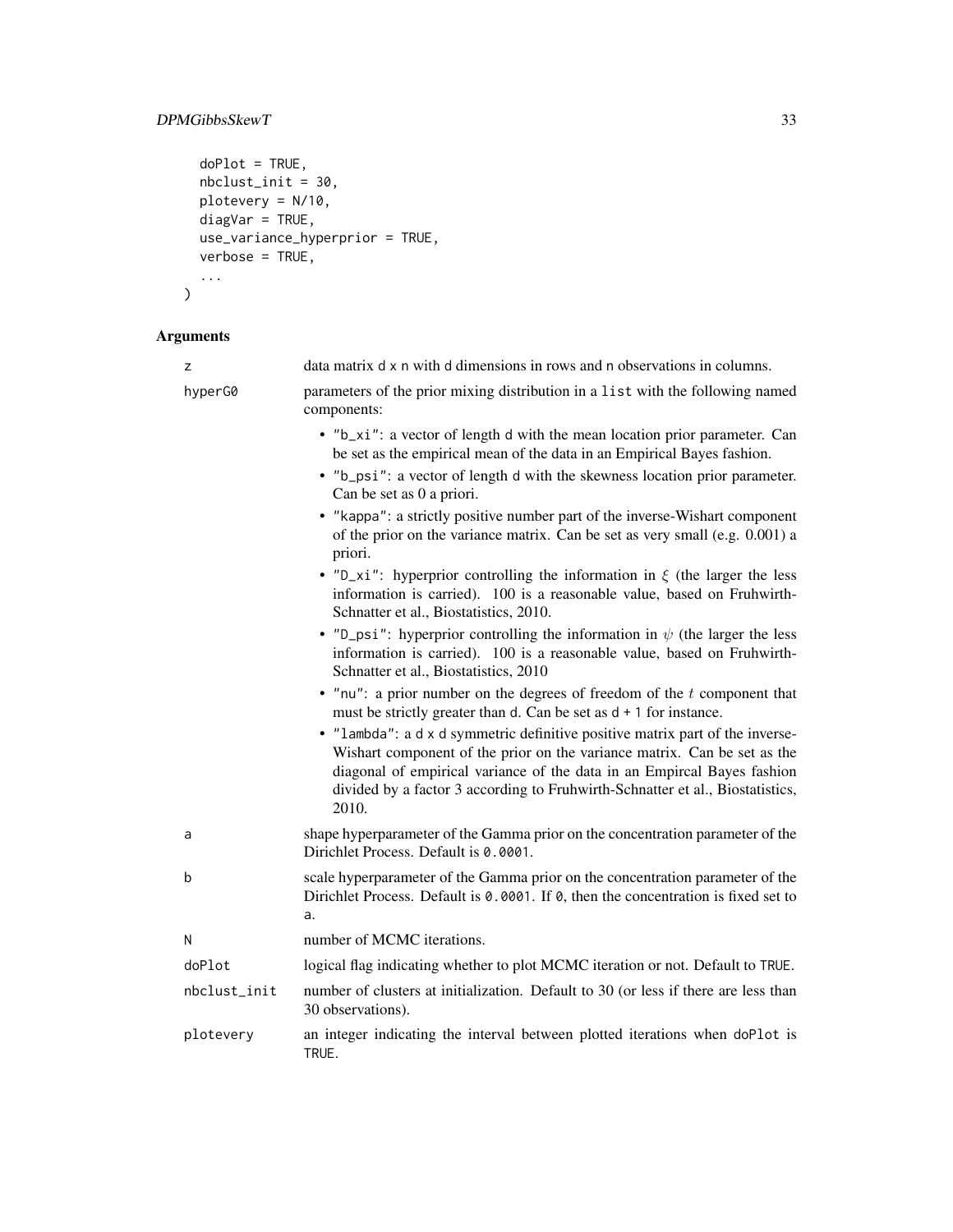| diagVar                 | logical flag indicating whether the variance of each cluster is estimated as a<br>diagonal matrix, or as a full matrix. Default is TRUE (diagonal variance).                                                              |
|-------------------------|---------------------------------------------------------------------------------------------------------------------------------------------------------------------------------------------------------------------------|
| use_variance_hyperprior |                                                                                                                                                                                                                           |
|                         | logical flag indicating whether a hyperprior is added for the variance parameter.<br>Default is TRUE which decrease the impact of the variance prior on the posterior.<br>FALSE is useful for using an informative prior. |
| verbose                 | logical flag indicating whether partition info is written in the console at each<br>MCMC iteration.                                                                                                                       |
| $\cdot$                 | additional arguments to be passed to plot_DPMst. Only used if doPlot is TRUE.                                                                                                                                             |

a object of class DPMclust with the following attributes:

- mcmc\_partitions: a list of length N. Each element mcmc\_partitions[n] is a vector of length n giving the partition of the n observations.
- alpha: a vector of length N. cost[j] is the cost associated to partition  $c[[j]]$
- U\_SS\_list: a list of length N containing the lists of sufficient statistics for all the mixture components at each MCMC iteration
- weights\_list: a list of length N containing the weights of each mixture component for each MCMC iterations
- logposterior\_list: a list of length N containing the logposterior values at each MCMC iterations
- data: the data matrix d x n with d dimensions in rows and n observations in columns
- nb\_mcmcit: the number of MCMC iterations
- clust\_distrib: the parametric distribution of the mixture component "skewt"
- hyperG0: the prior on the cluster location

#### Author(s)

Boris Hejblum

#### References

Hejblum BP, Alkhassim C, Gottardo R, Caron F and Thiebaut R (2019) Sequential Dirichlet Process Mixtures of Multivariate Skew t-distributions for Model-based Clustering of Flow Cytometry Data. The Annals of Applied Statistics, 13(1): 638-660. <doi: 10.1214/18-AOAS1209> <arXiv: 1702.04407> <https://arxiv.org/abs/1702.04407> <https://doi.org/10.1214/18-AOAS1209>

Fruhwirth-Schnatter S, Pyne S, Bayesian inference for finite mixtures of univariate and multivariate skew-normal and skew-t distributions, Biostatistics, 2010.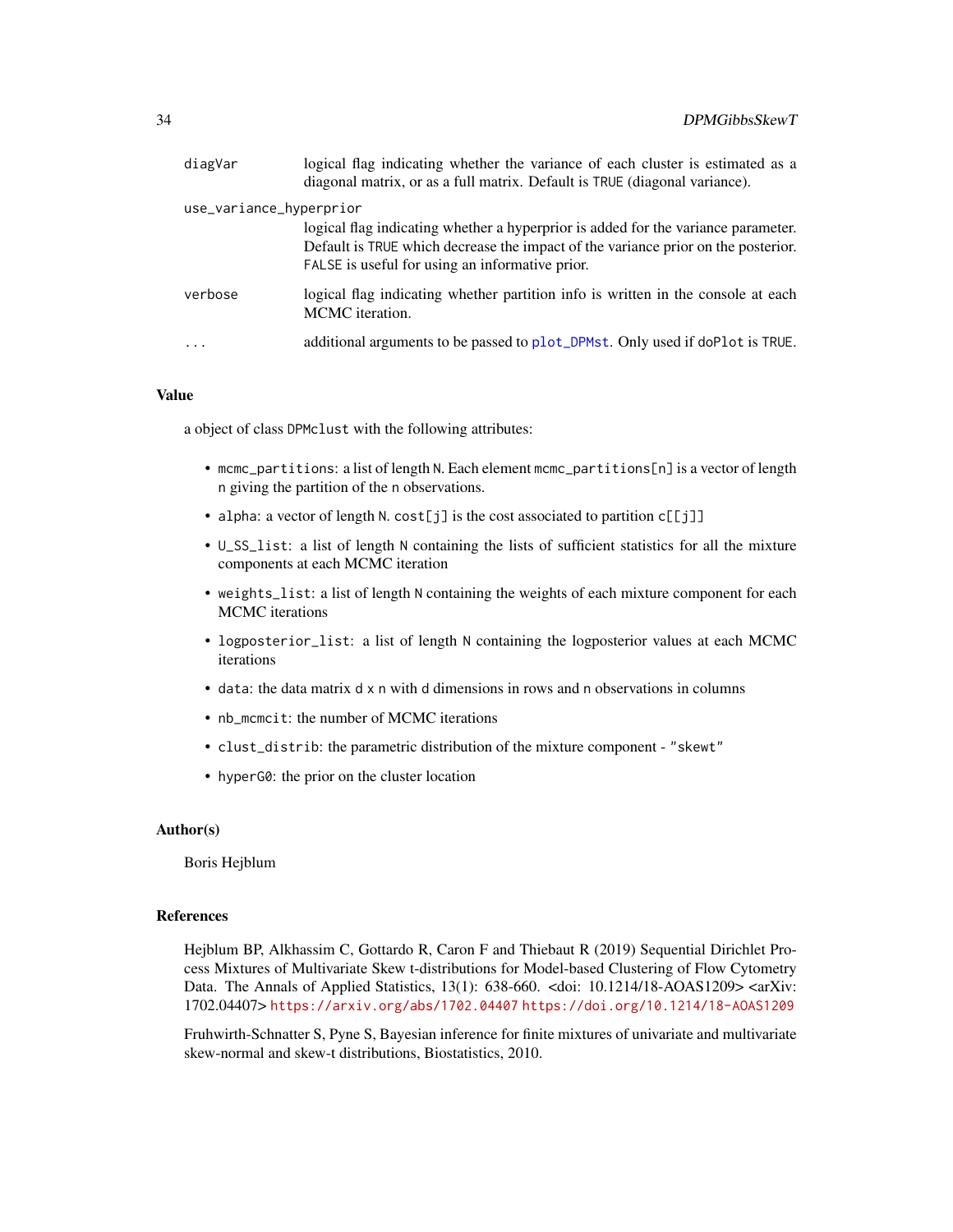#### DPMGibbsSkewT 35

```
rm(list=ls())
#Number of data
n < -2000set.seed(4321)
d \leq -2ncl \leq -4# Sample data
library(truncnorm)
sdev <- array(dim=c(d,d,ncl))
#xi <- matrix(nrow=d, ncol=ncl, c(-1.5, 1.5, 1.5, 1.5, 2, -2.5, -2.5, -3))
#xi <- matrix(nrow=d, ncol=ncl, c(-0.5, 0, 0.5, 0, 0.5, -1, -1, 1))
xi \leftarrow matrix(nrow=d, ncol=nc1, c(-0.2, 0.5, 2.4, 0.4, 0.6, -1.3, -0.9, -2.7))psi <- matrix(nrow=d, ncol=4, c(0.3, -0.7, -0.8, 0, 0.3, -0.7, 0.2, 0.9))
nu <- c(100,25,8,5)
p <- c(0.15, 0.05, 0.5, 0.3) # frequence des clusters
sdev[,, ,1] <- matrix(nrow=d, ncol=d, c(0.3, 0, 0, 0.3))
sdev[,, 2] <- matrix(nrow=d, ncol=d, c(0.1, 0, 0, 0.3))
sdev[, ,3] <- matrix(nrow=d, ncol=d, c(0.3, 0.15, 0.15, 0.3))
sdev[, , 4] <- .3 \star diag(2)c \leq -\operatorname{rep}(\emptyset, n)w \leftarrow \text{rep}(1, n)z <- matrix(0, nrow=d, ncol=n)
for(k in 1:n)\{c[k] = which(rmultinom(n=1, size=1, probe=p)!=0)w[k] <- rgamma(1, shape=nu[c[k]]/2, rate=nu[c[k]]/2)
z[,k] \leftarrow xi[, c[k]] + psi[, c[k]]*trunconorm(n=1, a=0, b=Inf, mean=0, sd=1/sqrt(w[k])) +(sdev[, , c[k]]/sqrt(w[k]))%*%matrix(rnorm(d, mean = 0, sd = 1), nrow=d, ncol=1)
 #cat(k, "/", n, " observations simulated\n", sep="")
}
# Set parameters of G0
hyperG0 <- list()
hyperG0[["b_xi"]] <- rowMeans(z)
hyperG0[["b_psi"]] <- rep(0,d)
hyperG0[["kappa"]] <- 0.001
hyperG0[["D_xi"]] <- 100
hyperG0[["D_psi"]] <- 100
hyperG0[["nu"]] <- d+1
hyperG0[["lambda"]] <- diag(apply(z,MARGIN=1, FUN=var))/3
 # hyperprior on the Scale parameter of DPM
 a \leftarrow 0.0001b \leftarrow 0.0001
```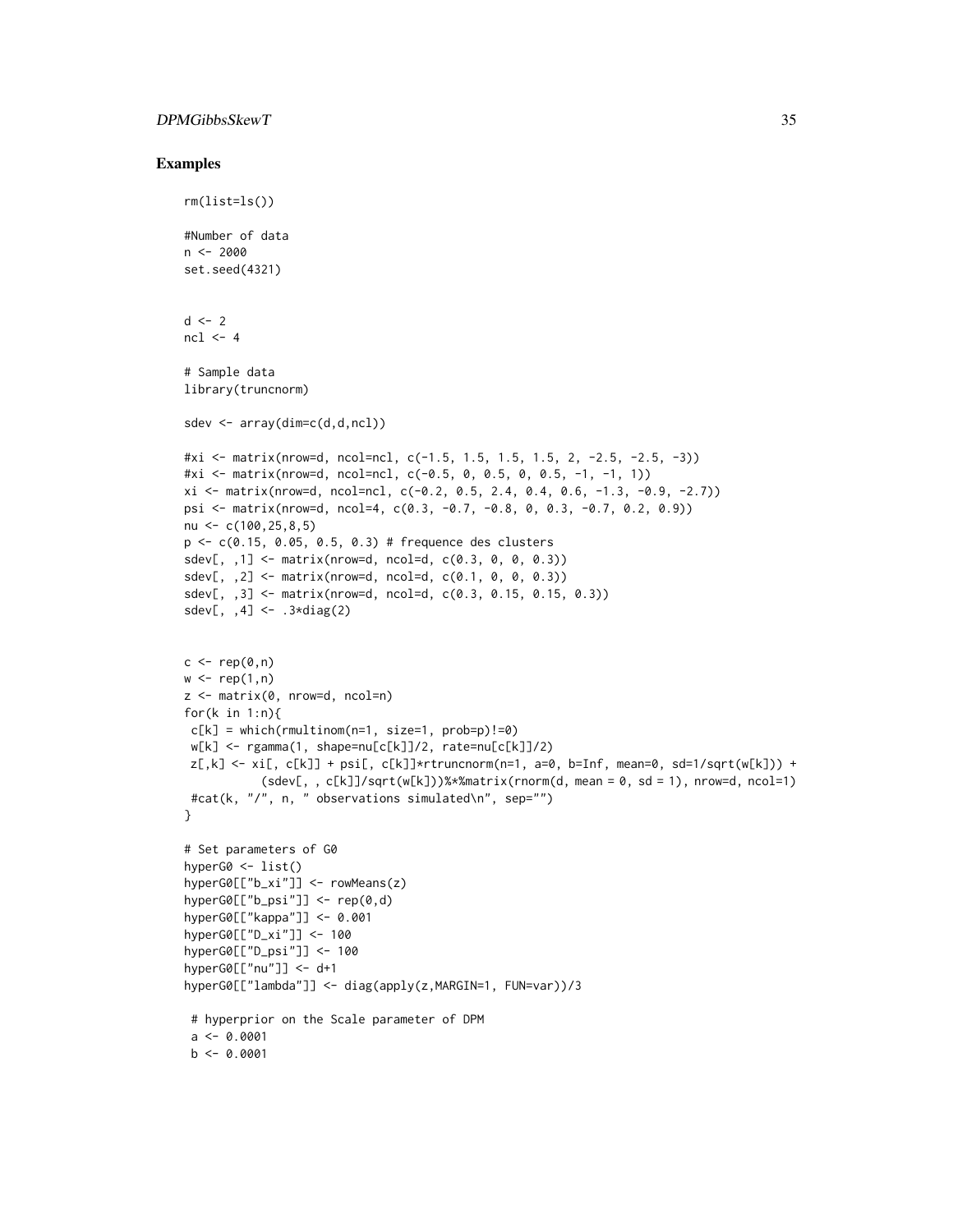```
## Data
########
library(ggplot2)
p \leftarrow (ggplot(data,fname("X"=z[1,], "Y"=z[2,]), aes(x=X, y=Y))+ geom_point()
      #+ ggtitle("Simple example in 2d data")
      +xlab("D1")
      +ylab("D2")
      +theme_bw())
p #pdf(height=8.5, width=8.5)
c2plot <- factor(c)
levels(c2plot) <- c("4", "1", "3", "2")
pp <- (ggplot(data.frame("X"=z[1,], "Y"=z[2,], "Cluster"=as.character(c2plot)))
      + geom_point(aes(x=X, y=Y, colour=Cluster, fill=Cluster))
      #+ ggtitle("Slightly overlapping skew-normal simulation\n")
      + xlab("D1")
      + ylab("D2")
      + theme_bw()
    + scale_colour_discrete(guide=guide_legend(override.aes = list(size = 6, shape=22))))
pp #pdf(height=7, width=7.5)
## alpha priors plots
#####################
prioralpha <- data.frame("alpha"=rgamma(n=5000, shape=a, scale=1/b),
                         "distribution" =factor(rep("prior",5000),
                         levels=c("prior", "posterior")))
p <- (ggplot(prioralpha, aes(x=alpha))
      + geom_histogram(aes(y=..density..),
                        colour="black", fill="white")
      + geom_density(alpha=.2, fill="red")
      + ggtitle(paste("Prior distribution on alpha: Gamma(", a,
                 ",", b, ")\n", sep=""))
     )
p
if(interactive()){
# Gibbs sampler for Dirichlet Process Mixtures
##############################################
MCMCsample_st <- DPMGibbsSkewT(z, hyperG0, a, b, N=1500,
                                doPlot=TRUE, nbclust_init=30, plotevery=100,
                               diagVar=FALSE)
s <- summary(MCMCsample_st, burnin = 1000, thin=10, lossFn = "Binder")
print(s)
plot(s, hm=TRUE) #pdf(height=8.5, width=10.5) #png(height=700, width=720)
plot_ConvDPM(MCMCsample_st, from=2)
#cluster_est_binder(MCMCsample_st$mcmc_partitions[900:1000])
```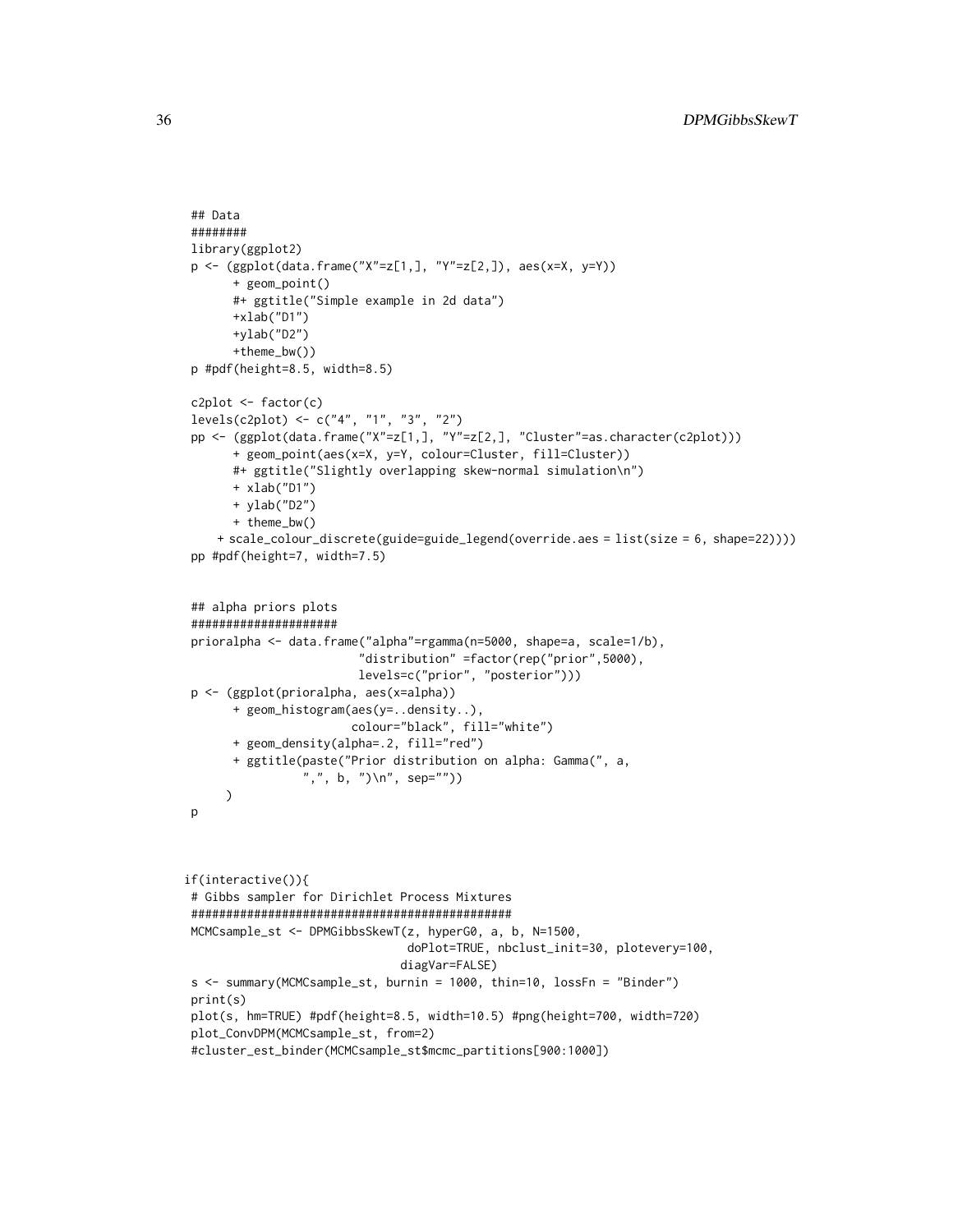}

```
DPMGibbsSkewT_parallel
```
*Slice Sampling of Dirichlet Process Mixture of skew Student's tdistributions*

# Description

Slice Sampling of Dirichlet Process Mixture of skew Student's t-distributions

# Usage

```
DPMGibbsSkewT_parallel(
 Ncpus,
  type_connec,
  z,
 hyperG0,
  a = 1e-04,
 b = 1e-04,
 N,
  doPlot = FALSE,
 nbclust_init = 30,
 plotevery = N/10,
 diagVar = TRUE,
  use_variance_hyperprior = TRUE,
  verbose = FALSE,
 monitorfile = ",
  ...
)
```

| <b>Ncpus</b> | the number of processors available                                                                                                                                        |
|--------------|---------------------------------------------------------------------------------------------------------------------------------------------------------------------------|
| type_connec  | The type of connection between the processors. Supported cluster types are<br>"PSOCK", "FORK", "SOCK", "MPI", and "NWS". See also makeCluster.                            |
| z            | data matrix d x n with d dimensions in rows and n observations in columns.                                                                                                |
| hyperG0      | prior mixing distribution.                                                                                                                                                |
| a            | shape hyperparameter of the Gamma prior on the concentration parameter of the<br>Dirichlet Process. Default is 0.0001.                                                    |
| $\mathbf b$  | scale hyperparameter of the Gamma prior on the concentration parameter of the<br>Dirichlet Process. Default is 0.0001. If 0, then the concentration is fixed set to<br>a. |
| N            | number of MCMC iterations.                                                                                                                                                |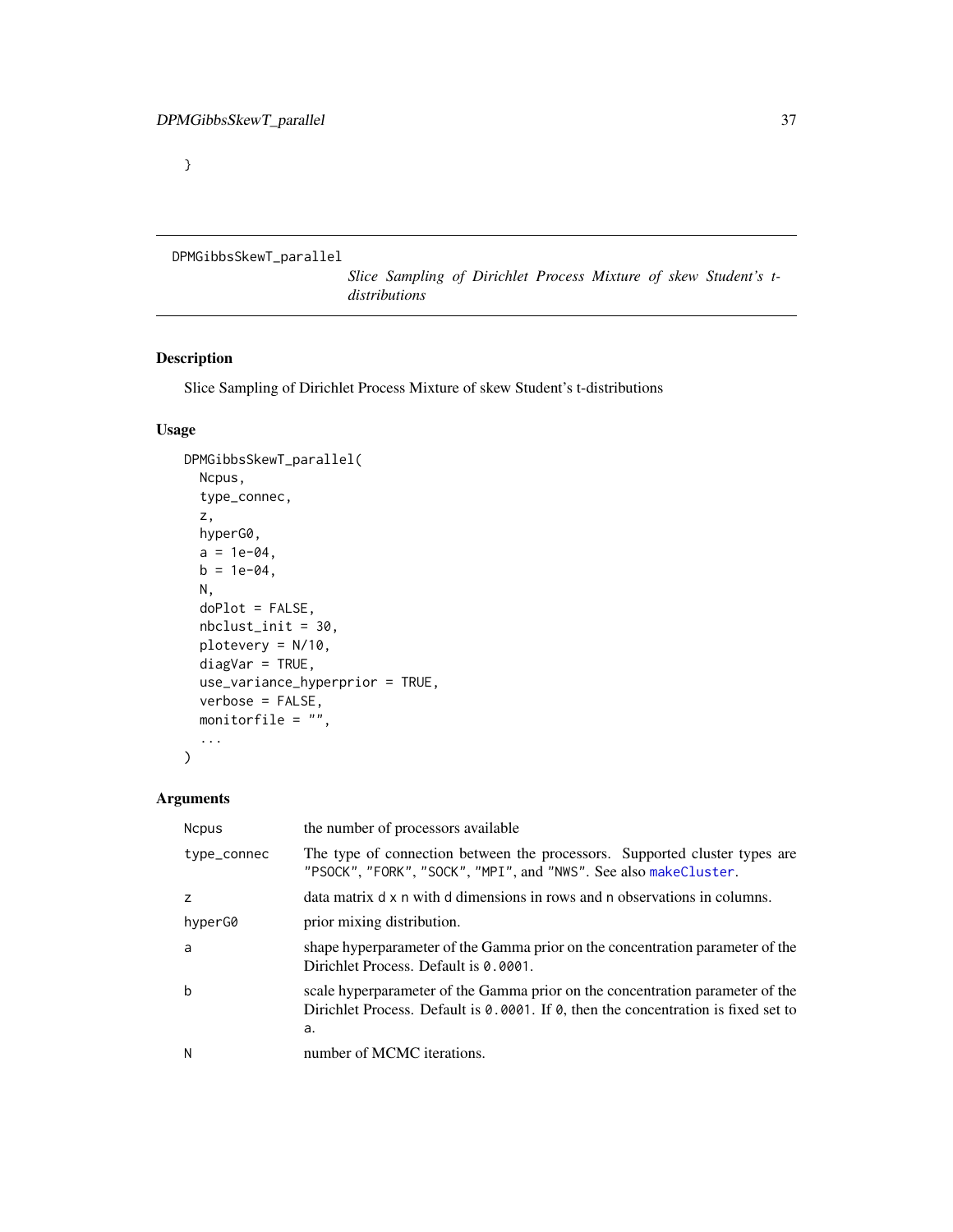| doPlot                  | logical flag indicating whether to plot MCMC iteration or not. Default to TRUE.                                                                                                                                           |  |
|-------------------------|---------------------------------------------------------------------------------------------------------------------------------------------------------------------------------------------------------------------------|--|
| nbclust_init            | number of clusters at initialization. Default to 30 (or less if there are less than<br>30 observations).                                                                                                                  |  |
| plotevery               | an integer indicating the interval between plotted iterations when doPlot is<br>TRUE.                                                                                                                                     |  |
| diagVar                 | logical flag indicating whether the variance of each cluster is estimated as a<br>diagonal matrix, or as a full matrix. Default is TRUE (diagonal variance).                                                              |  |
| use_variance_hyperprior |                                                                                                                                                                                                                           |  |
|                         | logical flag indicating whether a hyperprior is added for the variance parameter.<br>Default is TRUE which decrease the impact of the variance prior on the posterior.<br>FALSE is useful for using an informative prior. |  |
| verbose                 | logical flag indicating whether partition info is written in the console at each<br>MCMC iteration.                                                                                                                       |  |
| monitorfile             | a writable connections or a character string naming a file to write into, to monitor<br>the progress of the analysis. Default is "" which is no monitoring. See Details.                                                  |  |
|                         | additional arguments to be passed to plot_DPMst. Only used if doPlot is TRUE.                                                                                                                                             |  |

#### Value

a object of class DPMclust with the following attributes:

- mcmc\_partitions:a list of length N. Each element mcmc\_partitions[n] is a vector of length n giving the partition of the n observations.
- alpha:a vector of length N. cost[j] is the cost associated to partition c[[j]]
- U\_SS\_list:a list of length N containing the lists of sufficient statistics for all the mixture components at each MCMC iteration
- weights\_list:a list of length N containing the weights of each mixture component for each MCMC iterations
- logposterior\_list:a list of length N containing the logposterior values at each MCMC iterations
- data:the data matrix d x n with d dimensions in rows and n observations in columns
- nb\_mcmcit:the number of MCMC iterations
- clust\_distrib:the parametric distribution of the mixture component "skewt"
- hyperG0:the prior on the cluster location

## Author(s)

Boris Hejblum

### References

Hejblum BP, Alkhassim C, Gottardo R, Caron F and Thiebaut R (2019) Sequential Dirichlet Process Mixtures of Multivariate Skew t-distributions for Model-based Clustering of Flow Cytometry Data. The Annals of Applied Statistics,  $13(1)$ :  $638-660$ . <doi:  $10.1214/18$ -AOAS1209> <arXiv: 1702.04407> <https://arxiv.org/abs/1702.04407> <https://doi.org/10.1214/18-AOAS1209>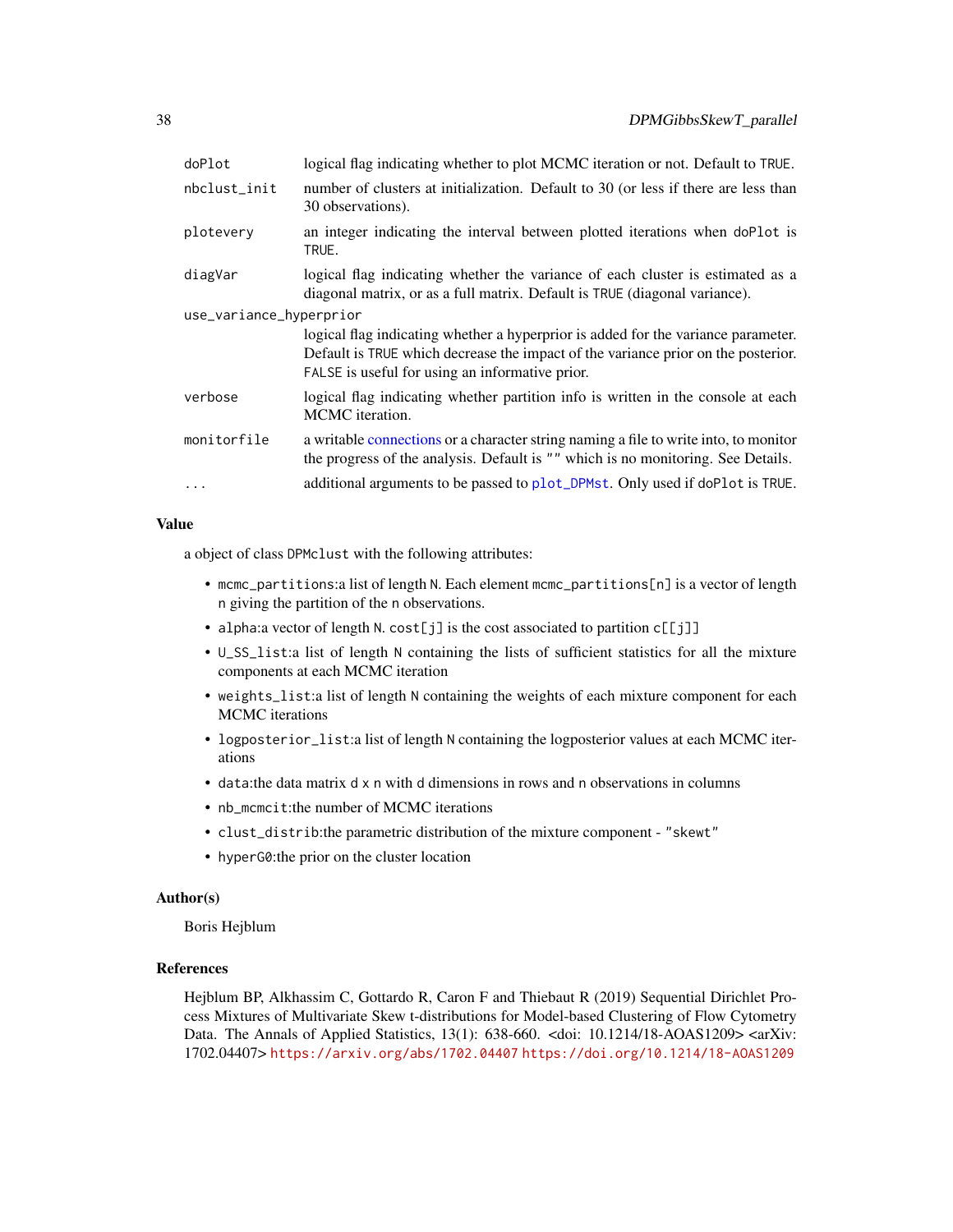```
rm(list=ls())
#Number of data
n < -2000set.seed(123)
#set.seed(4321)
d \leq -2ncl < -4# Sample data
sdev <- array(dim=c(d,d,ncl))
xi \leftarrow matrix(nrow=d, ncol=nc1, c(-1.5, 1, 1.5, 1, 1.5, -2, -2, -2))psi <- matrix(nrow=d, ncol=4, c(0.4, -0.6, 0.8, 0, 0.3, -0.7, -0.3, -0.8))
p <- c(0.2, 0.1, 0.4, 0.3) # frequence des clusters
sdev[,, 1] <- matrix(nrow=d, ncol=d, c(0.3, 0, 0, 0.3))
sdev[, ,2] <- matrix(nrow=d, ncol=d, c(0.1, 0, 0, 0.3))
sdev[, ,3] <- matrix(nrow=d, ncol=d, c(0.3, 0.15, 0.15, 0.3))
sdev[, ,4] <- .3*diag(2)
c \leq -\operatorname{rep}(\emptyset, n)z \le matrix(0, nrow=d, ncol=n)
for(k in 1:n){
c[k] = which(rmultinom(n=1, size=1, prob=p)!=0)
z[,k] <- (xi[, c[k]]
          + psi[, c[k]]*abs(rnorm(1))
          + sdev[, , c[k]]%*%matrix(rnorm(d, mean = 0, sd = 1), nrow=d, ncol=1))
 #cat(k, "/", n, " observations simulated\n", sep="")
}
# Set parameters of G0
hyperG0 <- list()
hyperG0[['b_xi''] <- rep(0,d)hyperG0[['b_psi''] <- rep(0,d)
hyperG0[["kappa"]] <- 0.001
hyperG0[["D_xi"]] <- 100
hyperG0[["D_psi"]] <- 100
hyperG0[["nu"]] <- d + 1
hyperG0[["lambda"]] <- diag(d)
 # hyperprior on the Scale parameter of DPM
 a \leq 0.0001b \le -0.0001# do some plots
 doPlot <- TRUE
 nbclust_init <- 30
```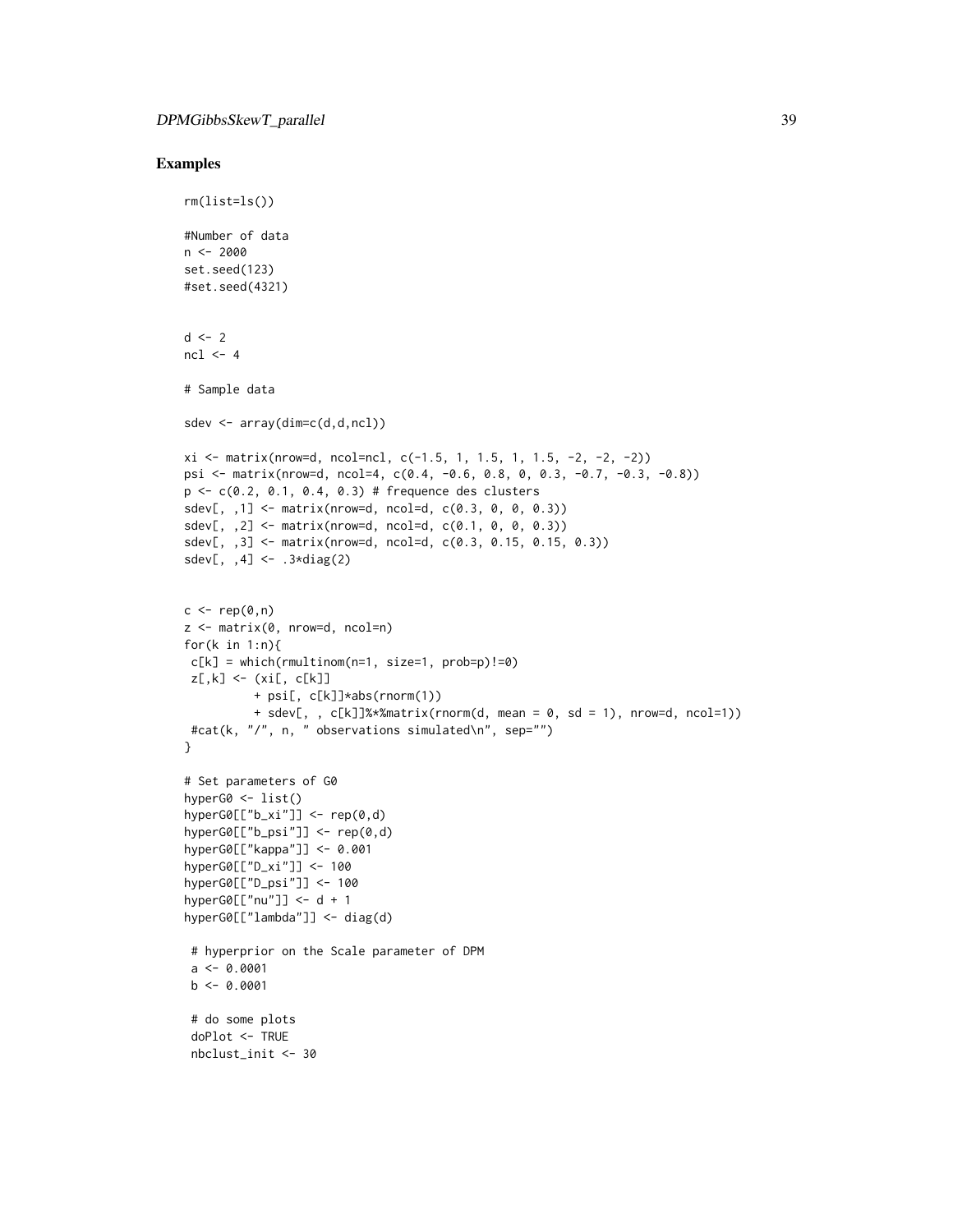```
## Data
 ########
library(ggplot2)
p \leftarrow (ggplot(data, frame("X" = z[1,], "Y" = z[2,]), aes(x=X, y=Y))+ geom_point()
       + ggtitle("Simple example in 2d data")
       +xlab("D1")
       +ylab("D2")
       +theme_bw())
p
c2plot <- factor(c)
 levels(c2plot) <- c("3", "2", "4", "1")
 pp <- (ggplot(data.frame("X"=z[1,], "Y"=z[2,], "Cluster"=as.character(c2plot)))
       + geom_point(aes(x=X, y=Y, colour=Cluster, fill=Cluster))
       + ggtitle("Slightly overlapping skew-normal simulation\n")
       + xlab("D1")
       + ylab("D2")
       + theme_bw()
    + scale_colour_discrete(guide=guide_legend(override.aes = list(size = 6, shape=22))))
 pp
 ## alpha priors plots
 #####################
 prioralpha <- data.frame("alpha"=rgamma(n=5000, shape=a, scale=1/b),
                         "distribution" =factor(rep("prior",5000),
                         levels=c("prior", "posterior")))
 p <- (ggplot(prioralpha, aes(x=alpha))
       + geom_histogram(aes(y=..density..),
                        colour="black", fill="white")
       + geom_density(alpha=.2, fill="red")
       + ggtitle(paste("Prior distribution on alpha: Gamma(", a,
                 ",", b, ")\n", sep=""))
     )
p
if(interactive()){
# Gibbs sampler for Dirichlet Process Mixtures
 ##############################################
MCMCsample_st <- DPMGibbsSkewT(z, hyperG0, a, b, N=2000,
                            doPlot, nbclust_init, plotevery=100, gg.add=list(theme_bw(),
                        guides(shape=guide_legend(override.aes = list(fill="grey45")))),
                                diagVar=FALSE)
 s <- summary(MCMCsample_st, burnin = 350)
print(s)
plot(s)
 plot_ConvDPM(MCMCsample_st, from=2)
 cluster_est_binder(MCMCsample_st$mcmc_partitions[1500:2000])
```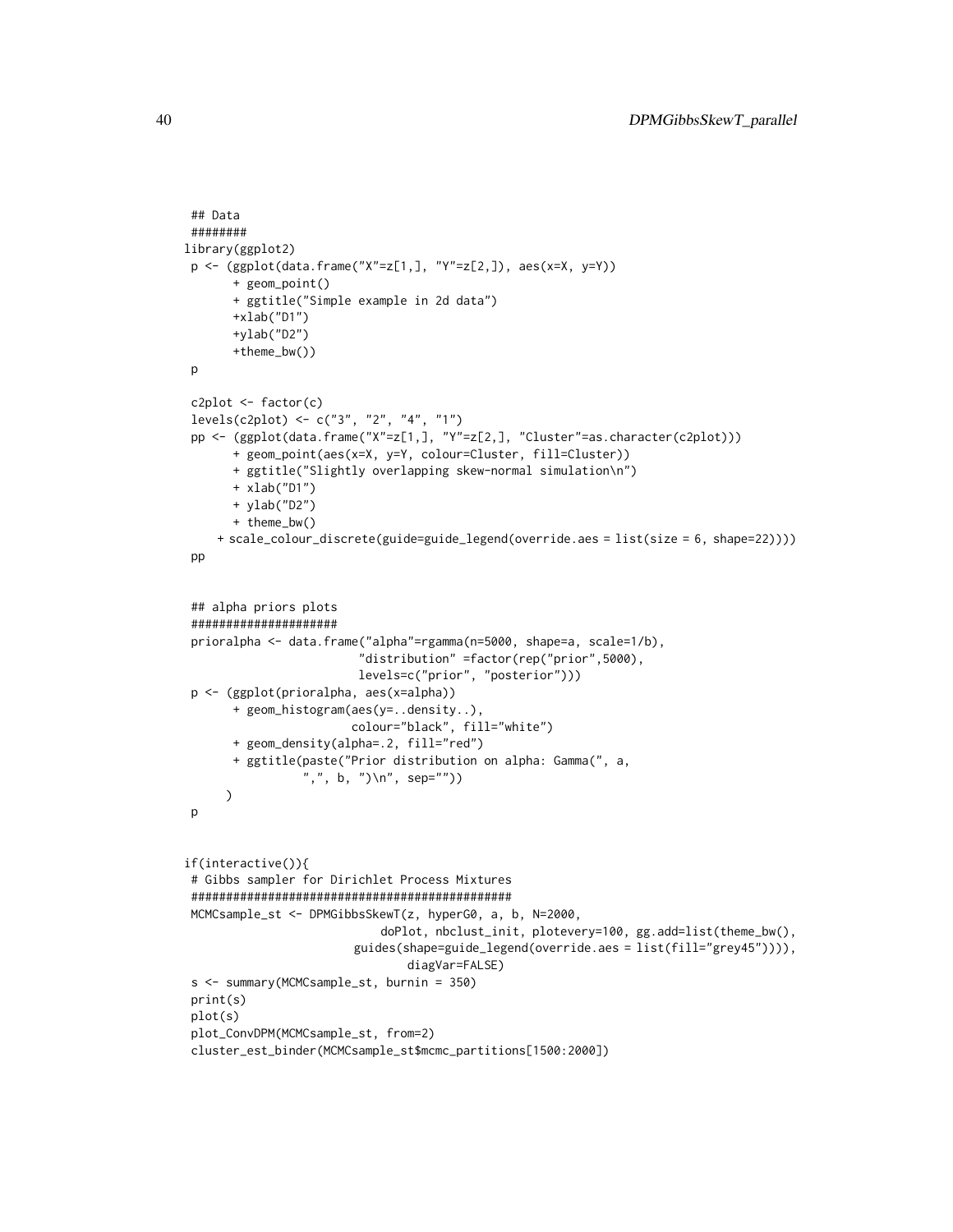}

<span id="page-40-0"></span>DPMGibbsSkewT\_SeqPrior

*Slice Sampling of Dirichlet Process Mixture of skew Student's tdistributions*

# Description

Slice Sampling of Dirichlet Process Mixture of skew Student's t-distributions

# Usage

```
DPMGibbsSkewT_SeqPrior(
  z,
 prior_inform,
 hyperG0,
 N,
  nbclust_init,
  add.vagueprior = TRUE,
 weightnoninfo = NULL,
 doPlot = TRUE,
 plotevery = N/10,
 diagVar = TRUE,
  verbose = TRUE,
  ...
)
```

| z              | data matrix d x n with d dimensions in rows and n observations in columns.                                                |
|----------------|---------------------------------------------------------------------------------------------------------------------------|
| prior_inform   | an informative prior such as the approximation computed by summary. DPMMclust.                                            |
| hyperG0        | prior mixing distribution.                                                                                                |
| N              | number of MCMC iterations.                                                                                                |
| nbclust_init   | number of clusters at initialization. Default to 30 (or less if there are less than<br>30 observations).                  |
| add.vagueprior | logical flag indicating whether a non informative component should be added to<br>the informative prior. Default is TRUE. |
| weightnoninfo  | a real between 0 and 1 giving the weights of the non informative component in<br>the prior.                               |
| doPlot         | logical flag indicating whether to plot MCMC iteration or not. Default to TRUE.                                           |
|                |                                                                                                                           |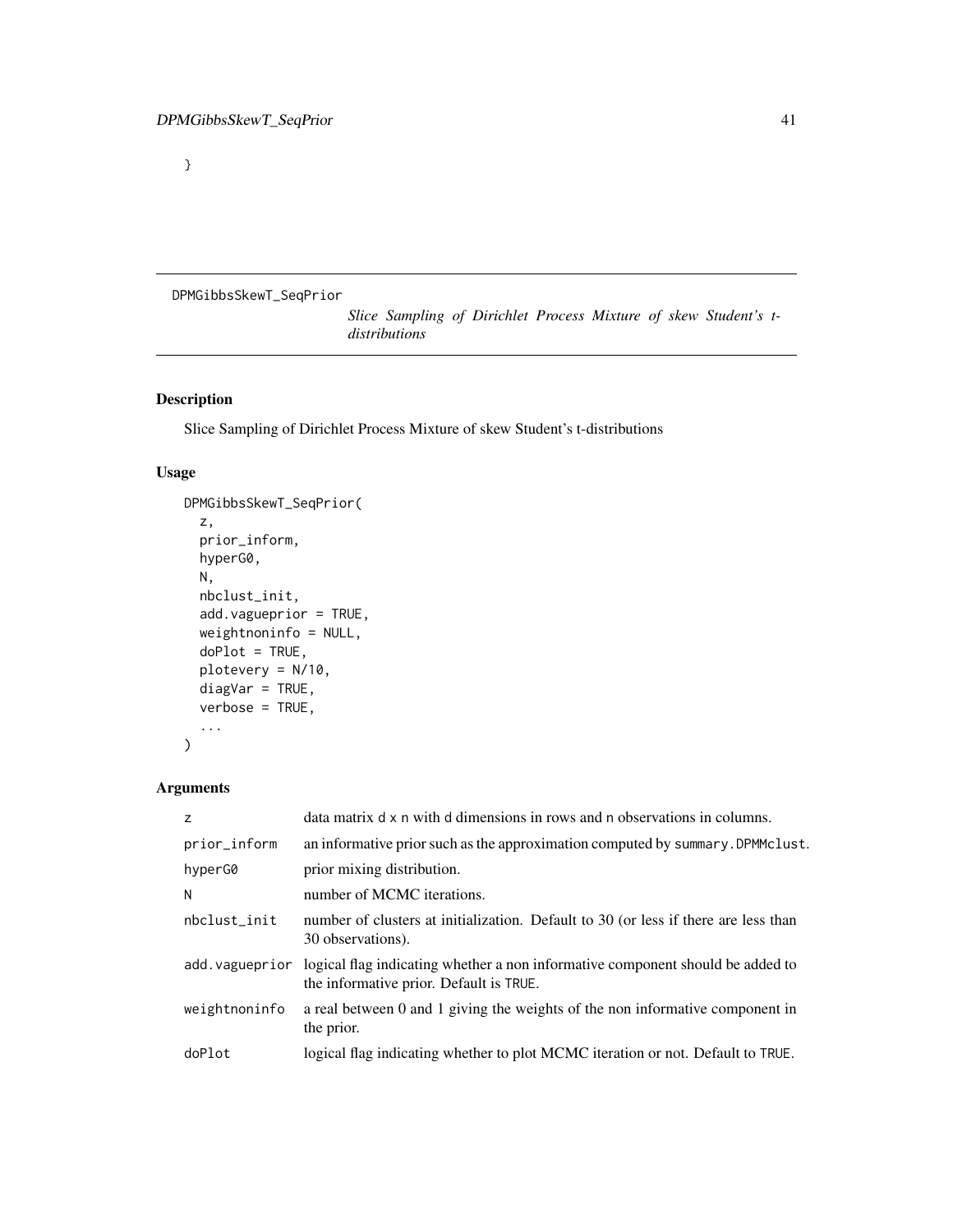| plotevery  | an integer indicating the interval between plotted iterations when doPlot is<br>TRUE.                                                                        |
|------------|--------------------------------------------------------------------------------------------------------------------------------------------------------------|
| diagVar    | logical flag indicating whether the variance of each cluster is estimated as a<br>diagonal matrix, or as a full matrix. Default is TRUE (diagonal variance). |
| verbose    | logical flag indicating whether partition info is written in the console at each<br>MCMC iteration.                                                          |
| $\ddots$ . | additional arguments to be passed to plot_DPM. Only used if doPlot is TRUE.                                                                                  |

#### Value

a object of class DPMclust with the following attributes:

- mcmc\_partitions:a list of length N. Each element mcmc\_partitions[n] is a vector of length n giving the partition of the n observations.
- alpha: a vector of length N. cost [j] is the cost associated to partition  $c[[j]]$
- U\_SS\_list:a list of length N containing the lists of sufficient statistics for all the mixture components at each MCMC iteration
- weights\_list:a list of length N containing the weights of each mixture component for each MCMC iterations
- logposterior\_list:a list of length N containing the logposterior values at each MCMC iterations
- data:the data matrix d x n with d dimensions in rows and n observations in columns
- nb\_mcmcit:the number of MCMC iterations
- clust\_distrib:the parametric distribution of the mixture component "skewt"
- hyperG0:the prior on the cluster location

#### Author(s)

Boris Hejblum

## References

Hejblum BP, Alkhassim C, Gottardo R, Caron F and Thiebaut R (2019) Sequential Dirichlet Process Mixtures of Multivariate Skew t-distributions for Model-based Clustering of Flow Cytometry Data. The Annals of Applied Statistics, 13(1): 638-660. <doi: 10.1214/18-AOAS1209> <arXiv: 1702.04407> <https://arxiv.org/abs/1702.04407> <https://doi.org/10.1214/18-AOAS1209>

# Examples

```
rm(list=ls())
#Number of data
n <- 2000
set.seed(123)
```
 $d \leq -2$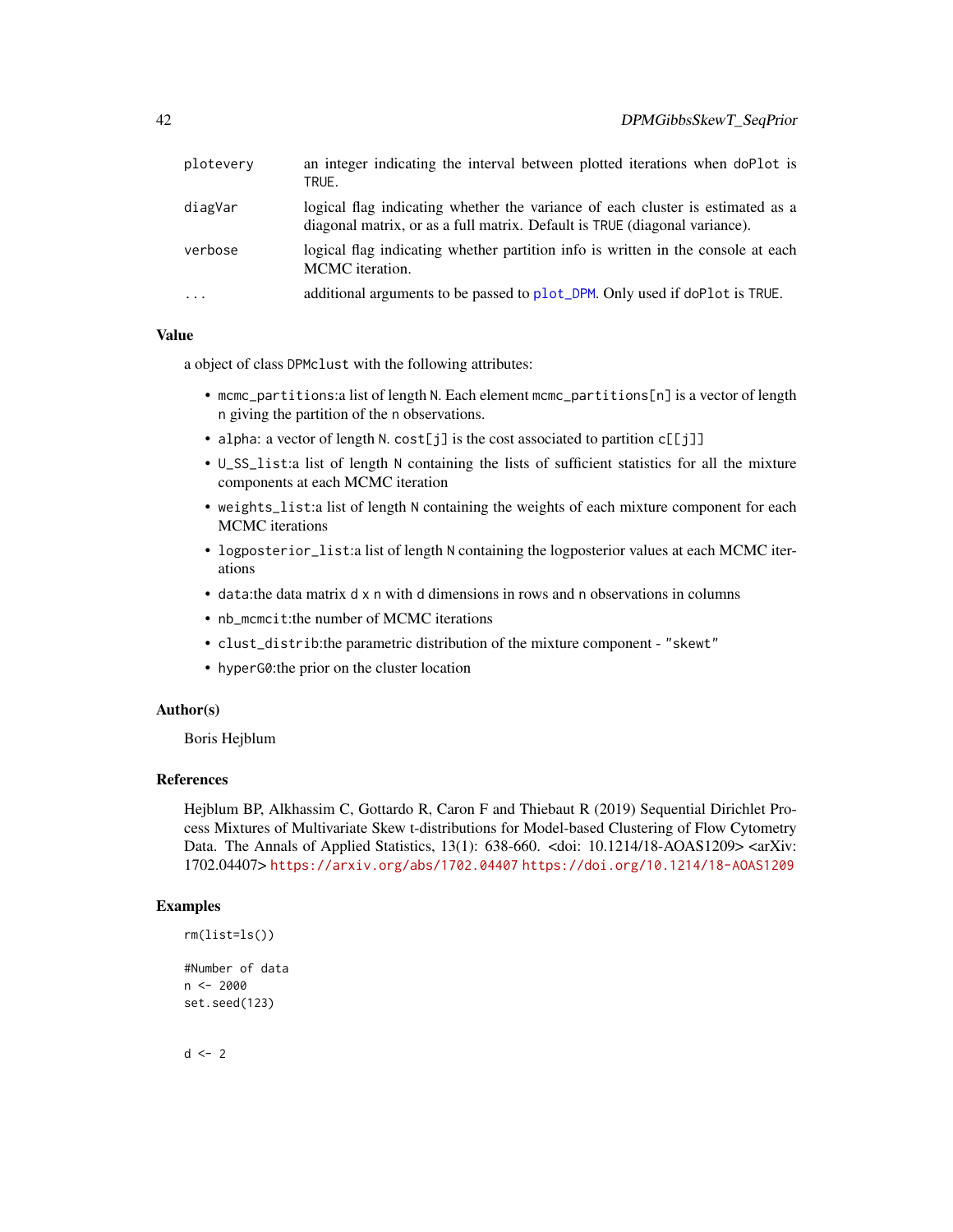```
ncl < -4# Sample data
sdev <- array(dim=c(d,d,ncl))
xi \leftarrow matrix(nrow=d, ncol=nc1, c(-1.5, 1, 1.5, 1, 1.5, -2, -2, -2))psi <- matrix(nrow=d, ncol=4, c(0.4, -0.6, 0.8, 0, 0.3, -0.7, -0.3, -0.8))
nu <- c(100,15,8,5)
p <- c(0.15, 0.05, 0.5, 0.3) # frequence des clusters
sdev[,, 1] <- matrix(nrow=d, ncol=d, c(0.3, 0, 0, 0.3))
sdev[, ,2] <- matrix(nrow=d, ncol=d, c(0.1, 0, 0, 0.3))
sdev[, ,3] <- matrix(nrow=d, ncol=d, c(0.3, 0.15, 0.15, 0.3))
sdev[, , 4] <- .3 \star diag(2)c \leftarrow rep(\emptyset, n)w \leftarrow \text{rep}(1, n)z <- matrix(0, nrow=d, ncol=n)
for(k in 1:n){
c[k] = which(rmultinom(n=1, size=1, prob=p)!=0)w[k] <- rgamma(1, shape=nu[c[k]]/2, rate=nu[c[k]]/2)
z[,k] \leftarrow xi[, c[k]] + psi[, c[k]]*rtrunconorm(n=1, a=0, b=Inf, mean=0, sd=1/sqrt(w[k])) +(sdev[, , c[k]]/sqrt(w[k]))%*%matrix(rnorm(d, mean = 0, sd = 1), nrow=d, ncol=1)
 #cat(k, "/", n, " observations simulated\n", sep="")
}
# Set parameters of G0
hyperG0 <- list()
hyperG0[["b_xi"]] <- rowMeans(z)
hyperG0[["b_psi"]] <- rep(0,d)
hyperG0[["kappa"]] <- 0.001
hyperG0[["D_xi"]] <- 100
hyperG0[["D_psi"]] <- 100
hyperG0[["nu"]] <- d+1
hyperG0[["lambda"]] <- diag(apply(z,MARGIN=1, FUN=var))/3
 # hyperprior on the Scale parameter of DPM
 a \leq 0.0001b \leq -0.0001# do some plots
 nbclust_init <- 30
 ## Plot Data
 library(ggplot2)
 q <- (ggplot(data.frame("X"=z[1,], "Y"=z[2,]), aes(x=X, y=Y))
       + geom_point()
       + ggtitle("Simple example in 2d data")
       +xlab("D1")
       +ylab("D2")
       +theme_bw())
 q
```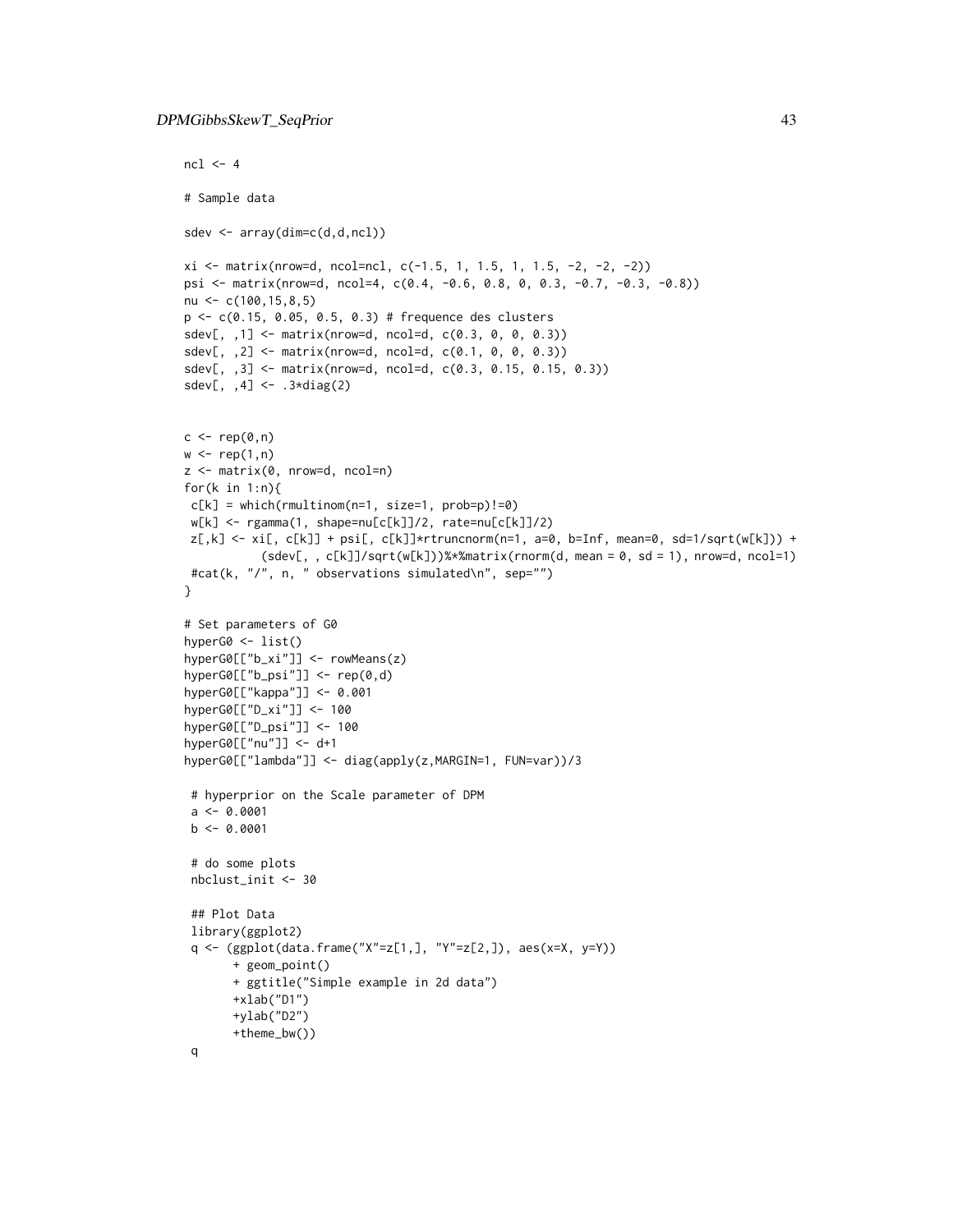```
if(interactive()){
MCMCsample_st <- DPMGibbsSkewT(z, hyperG0, a, b, N=2000,
                          doPlot=TRUE, plotevery=250,
                          nbclust_init, diagVar=FALSE,
                          gg.add=list(theme_bw(),
                    guides(shape=guide_legend(override.aes = list(fill="grey45")))))
s <- summary(MCMCsample_st, burnin = 1500, thin=2, posterior_approx=TRUE)
F <- FmeasureC(pred=s$point_estim$c_est, ref=c)
for(k in 1:n){
c[k] = which(rmultinom(n=1, size=1, prob=p)!=0)
w[k] <- rgamma(1, shape=nu[c[k]]/2, rate=nu[c[k]]/2)
z[,k] \leq xif, c[k]] + psi[, c[k]]*rtrunconorm(n=1, a=0, b=Inf, mean=0, sd=1/sqrt(w[k])) +(sdev[, , c[k]]/sqrt(w[k]))%*%matrix(rnorm(d, mean = 0, sd = 1), nrow=d, ncol=1)
cat(k, "/", n, " observations simulated\n", sep="")
}
MCMCsample_st2 <- DPMGibbsSkewT_SeqPrior(z, prior=s$param_posterior,
                                  hyperG0, N=2000,
                                   doPlot=TRUE, plotevery=100,
                                  nbclust_init, diagVar=FALSE,
                                  gg.add=list(theme_bw(),
                    guides(shape=guide_legend(override.aes = list(fill="grey45")))))
s2 <- summary(MCMCsample_st2, burnin = 1500, thin=5)
F2 <- FmeasureC(pred=s2$point_estim$c_est, ref=c)
# MCMCsample_st2_par <- DPMGibbsSkewT_SeqPrior_parallel(Ncpus= 2, type_connec="SOCK",
# z, prior_inform=s$param_posterior,
# hyperG0, N=2000,
# doPlot=TRUE, plotevery=50,
# nbclust_init, diagVar=FALSE,
# gg.add=list(theme_bw(),
# guides(shape=guide_legend(override.aes = list(fill="grey45"))))
}
```
<span id="page-43-0"></span>DPMGibbsSkewT\_SeqPrior\_parallel *Slice Sampling of Dirichlet Process Mixture of skew Student's tdistributions*

#### Description

Slice Sampling of Dirichlet Process Mixture of skew Student's t-distributions

#### Usage

DPMGibbsSkewT\_SeqPrior\_parallel( Ncpus,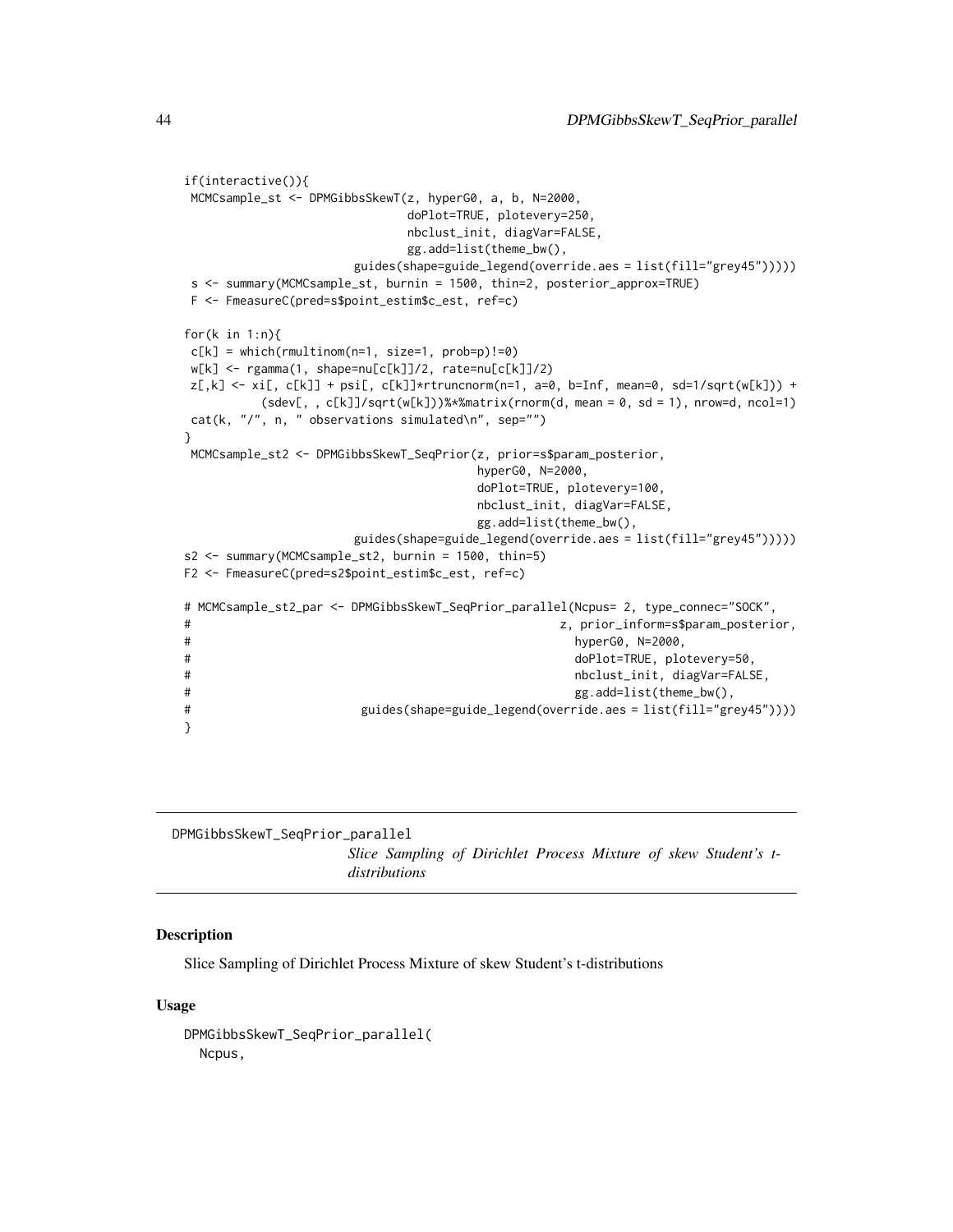```
type_connec,
z,
prior_inform,
hyperG0,
N,
nbclust_init,
add.vagueprior = TRUE,
weightnoninfo = NULL,
doPlot = FALSE,
plotevery = N/10,
diagVar = TRUE,
verbose = TRUE,
monitorfile = \sum_{n=1}^{\infty}...
```
# Arguments

 $\mathcal{L}$ 

| <b>Ncpus</b>  | the number of processors available                                                                                                                                       |  |
|---------------|--------------------------------------------------------------------------------------------------------------------------------------------------------------------------|--|
| type_connec   | The type of connection between the processors. Supported cluster types are<br>"SOCK", "FORK", "MPI", and "NWS". See also makeCluster.                                    |  |
| Z             | data matrix d x n with d dimensions in rows and n observations in columns.                                                                                               |  |
| prior_inform  | an informative prior such as the approximation computed by summary. DPMMclust.                                                                                           |  |
| hyperG0       | prior mixing distribution.                                                                                                                                               |  |
| N             | number of MCMC iterations.                                                                                                                                               |  |
| nbclust init  | number of clusters at initialization. Default to 30 (or less if there are less than<br>30 observations).                                                                 |  |
|               | add. vagueprior logical flag indicating whether a non informative component should be added to<br>the informative prior. Default is TRUE.                                |  |
| weightnoninfo | a real between 0 and 1 giving the weights of the non informative component in<br>the prior.                                                                              |  |
| doPlot        | logical flag indicating whether to plot MCMC iteration or not. Default to TRUE.                                                                                          |  |
| plotevery     | an integer indicating the interval between plotted iterations when doPlot is<br>TRUE.                                                                                    |  |
| diagVar       | logical flag indicating whether the variance of each cluster is estimated as a<br>diagonal matrix, or as a full matrix. Default is TRUE (diagonal variance).             |  |
| verbose       | logical flag indicating whether partition info is written in the console at each<br>MCMC iteration.                                                                      |  |
| monitorfile   | a writable connections or a character string naming a file to write into, to monitor<br>the progress of the analysis. Default is "" which is no monitoring. See Details. |  |
| $\cdots$      | additional arguments to be passed to plot_DPM. Only used if doPlot is TRUE.                                                                                              |  |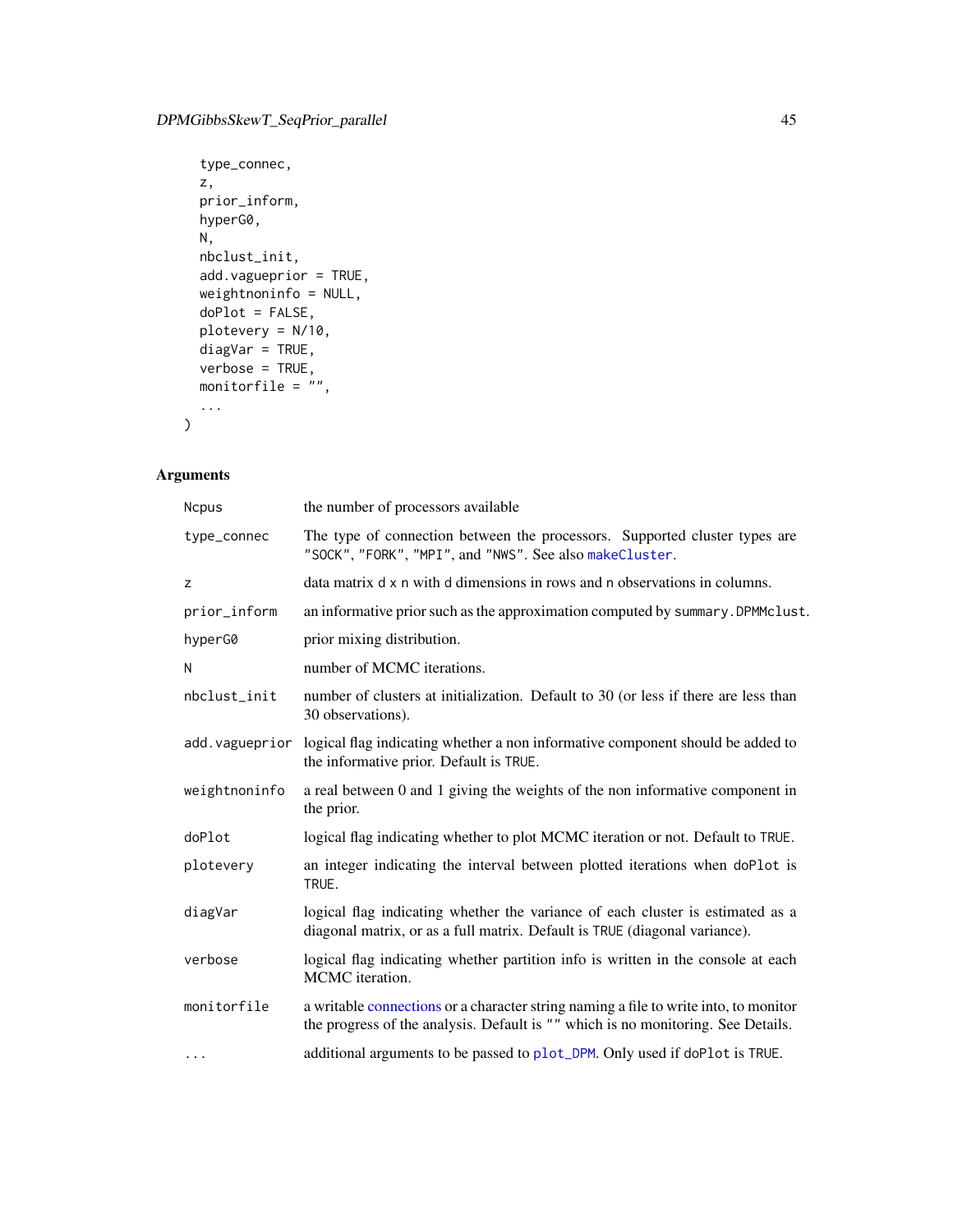## Value

a object of class DPMclust with the following attributes:

- mcmc\_partitions:a list of length N. Each element mcmc\_partitions[n] is a vector of length n giving the partition of the n observations.
- alpha: a vector of length N. cost[j] is the cost associated to partition  $c[[j]]$
- U\_SS\_list:a list of length N containing the lists of sufficient statistics for all the mixture components at each MCMC iteration
- weights\_list:a list of length N containing the logposterior values at each MCMC iterations
- logposterior\_list:a list of length N containing the logposterior values at each MCMC iterations
- data:the data matrix d x n with d dimensions in rows and n observations in columns
- nb\_mcmcit:the number of MCMC iterations
- clust\_distrib:the parametric distribution of the mixture component "skewt"
- hyperG0:the prior on the cluster location

## Author(s)

Boris Hejblum

## References

Hejblum BP, Alkhassim C, Gottardo R, Caron F and Thiebaut R (2019) Sequential Dirichlet Process Mixtures of Multivariate Skew t-distributions for Model-based Clustering of Flow Cytometry Data. The Annals of Applied Statistics, 13(1): 638-660. <doi: 10.1214/18-AOAS1209> <arXiv: 1702.04407> <https://arxiv.org/abs/1702.04407> <https://doi.org/10.1214/18-AOAS1209>

```
rm(list=ls())
#Number of data
n < -2000set.seed(123)
d \leq -2ncl < -4# Sample data
sdev <- array(dim=c(d,d,ncl))
#xi <- matrix(nrow=d, ncol=ncl, c(-1.5, 1.5, 1.5, 1.5, 2, -2.5, -2.5, -3))
#psi <- matrix(nrow=d, ncol=4, c(0.4, -0.6, 0.8, 0, 0.3, -0.7, -0.3, -0.8))
xi \leftarrow matrix(nrow=d, ncol=nc1, c(-0.2, 0.5, 2.4, 0.4, 0.6, -1.3, -0.9, -2.7))psi <- matrix(nrow=d, ncol=4, c(0.3, -0.7, -0.8, 0, 0.3, -0.7, 0.2, 0.9))
nu <- c(100,15,8,5)
```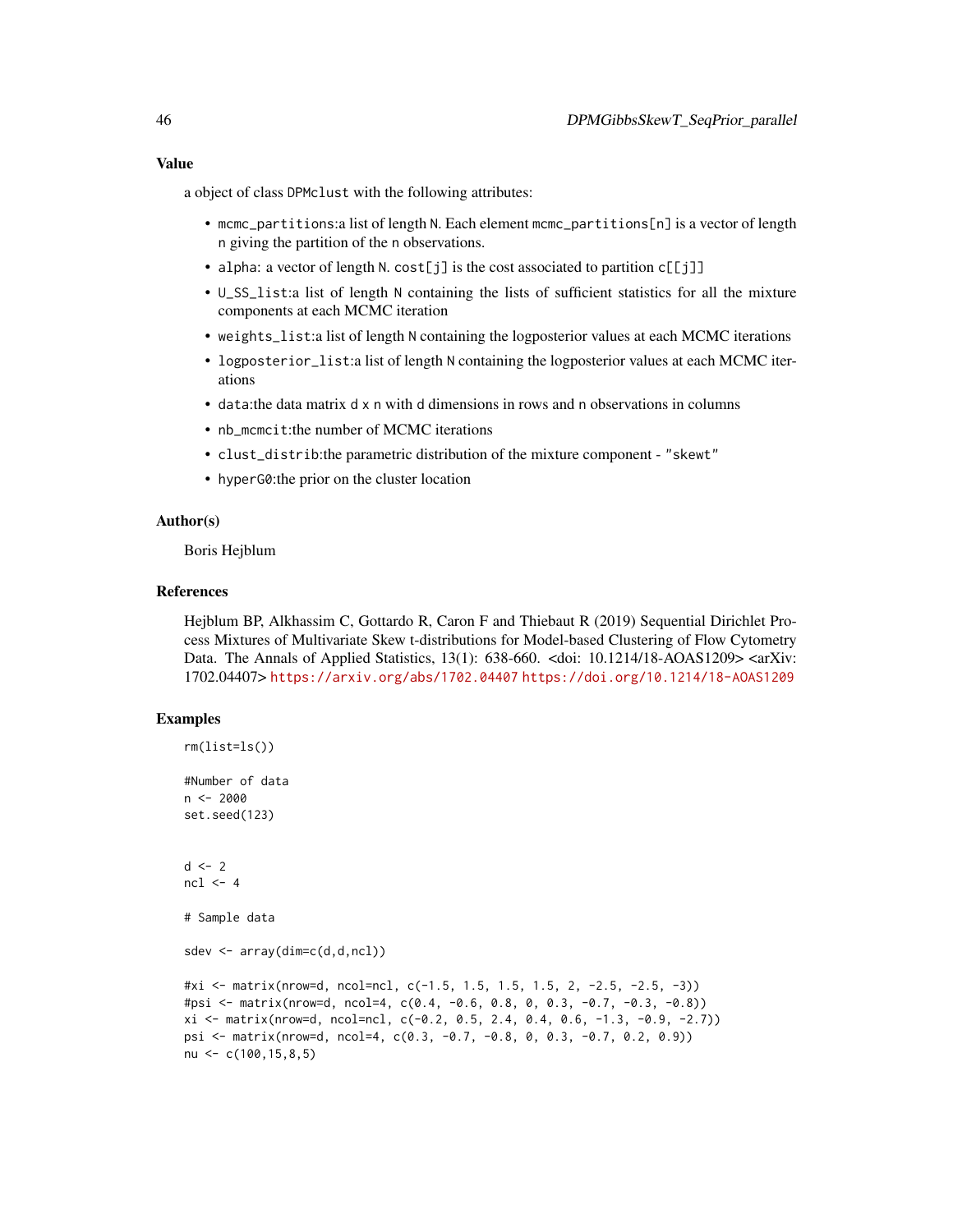```
p <- c(0.15, 0.05, 0.5, 0.3) # frequence des clusters
sdev[,, 1] <- matrix(nrow=d, ncol=d, c(0.3, 0, 0, 0.3))
sdev[,, 2] <- matrix(nrow=d, ncol=d, c(0.1, 0, 0, 0.3))
sdev[,, 3] <- matrix(nrow=d, ncol=d, c(0.3, 0.15, 0.15, 0.3))
sdev[, ,4] <- .3*diag(2)
c \leq -\operatorname{rep}(\emptyset, n)w \leftarrow \text{rep}(1,n)z <- matrix(0, nrow=d, ncol=n)
for(k in 1:n){
c[k] = which(rmultinom(n=1, size=1, prob=p)!=0)w[k] <- rgamma(1, shape=nu[c[k]]/2, rate=nu[c[k]]/2)
z[, k] \leq x[\, , c[k]] + psi[, \, c[k]]\times rtruncnorm(n=1, a=0, b=Inf, mean=0, sd=1/sqrt(w[k])) +
           (sdev[, , c[k]]/sqrt(w[k]))%*%matrix(rnorm(d, mean = 0, sd = 1), nrow=d, ncol=1)
#cat(k, "/", n, " observations simulated\n", sep="")
}
# Set parameters of G0
hyperG0 <- list()
hyperG0[["b_xi"]] <- rowMeans(z)
hyperG0[["b_psi"]] <- rep(0,d)
hyperG0[["kappa"]] <- 0.001
hyperG0[["D_xi"]] <- 100
hyperG0[["D_psi"]] <- 100
hyperG0[["nu"]] <- d+1
hyperG0[["lambda"]] <- diag(apply(z,MARGIN=1, FUN=var))/3
 # hyperprior on the Scale parameter of DPM
 a \leq -0.0001b \leq -0.0001# do some plots
 nbclust_init <- 30
 ## Plot Data
 library(ggplot2)
 q <- (ggplot(data.frame("X"=z[1,], "Y"=z[2,]), aes(x=X, y=Y))
       + geom_point()
       + ggtitle("Simple example in 2d data")
       +xlab("D1")
       +ylab("D2")
       +theme_bw())
 q
if(interactive()){
MCMCsample_st <- DPMGibbsSkewT(z, hyperG0, a, b, N=2000,
                                 doPlot=TRUE, plotevery=250,
                                 nbclust_init,
                                 gg.add=list(theme_bw(),
                         guides(shape=guide_legend(override.aes = list(fill="grey45")))),
                                 diagVar=FALSE)
 s <- summary(MCMCsample_st, burnin = 1500, thin=5, posterior_approx=TRUE)
```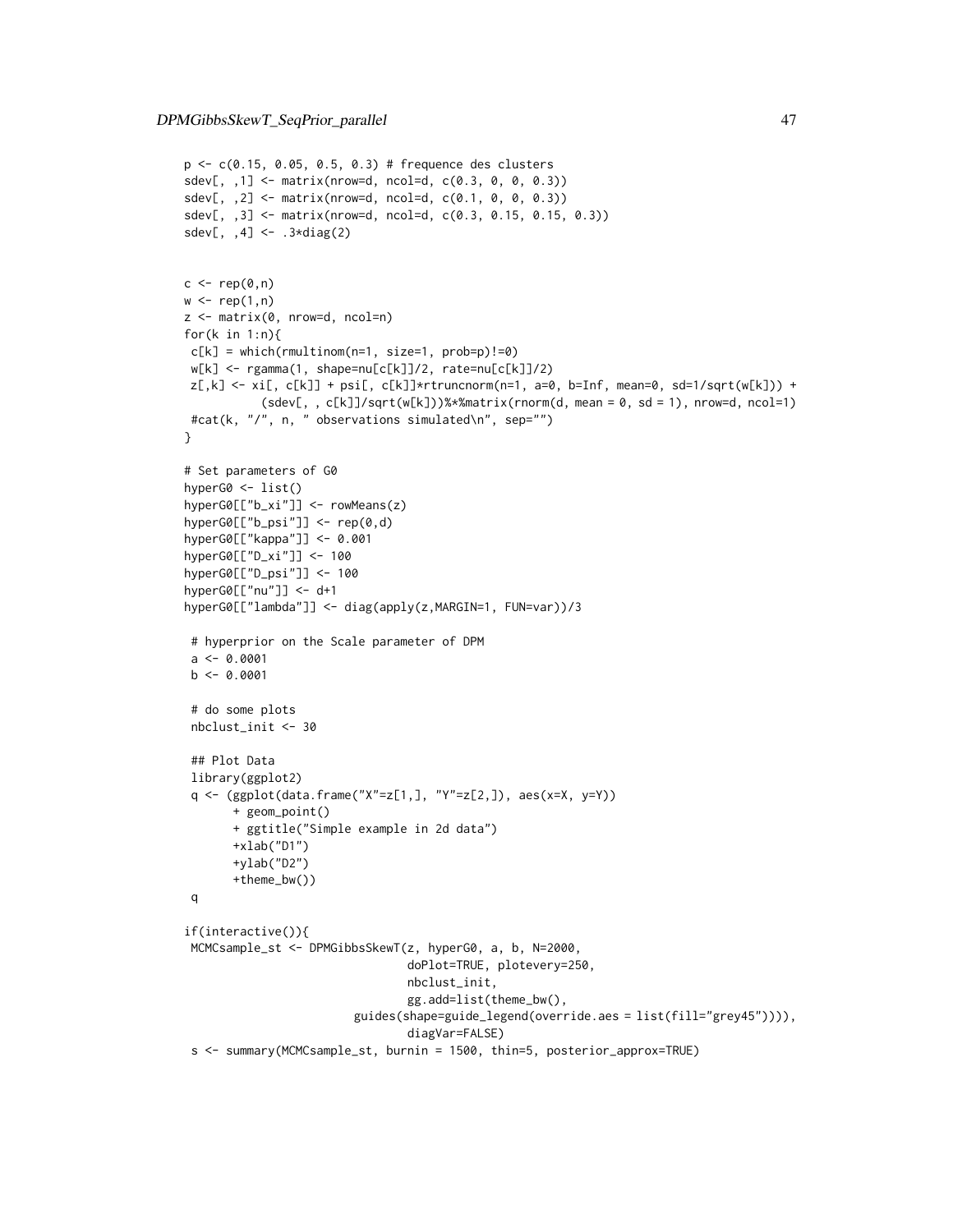```
F <- FmeasureC(pred=s$point_estim$c_est, ref=c)
for(k in 1:n){
 c[k] = which(rmultinom(n=1, size=1, prob=p)!=0)w[k] <- rgamma(1, shape=nu[c[k]]/2, rate=nu[c[k]]/2)
z[,k] \leftarrow xi[, c[k]] + psi[, c[k]]*trunconorm(n=1, a=0, b=Inf, mean=0, sd=1/sqrt(w[k])) +(sdev[, , c[k]]/sqrt(w[k]))%*%matrix(rnorm(d, mean = 0, sd = 1), nrow=d, ncol=1)
 #cat(k, "/", n, " observations simulated\n", sep="")
}
MCMCsample_st2 <- DPMGibbsSkewT_SeqPrior_parallel(Ncpus=2, type_connec="SOCK",
                                                   z, prior_inform=s$param_posterior,
                                                   hyperG0, N=3000,
                                                   doPlot=TRUE, plotevery=100,
                                              nbclust_init, diagVar=FALSE, verbose=FALSE,
                                                   gg.add=list(theme_bw(),
                         guides(shape=guide_legend(override.aes = list(fill="grey45")))))
s2 <- summary(MCMCsample_st2, burnin = 2000, thin=5)
F2 <- FmeasureC(pred=s2$point_estim$c_est, ref=c)
}
```
DPMpost *Posterior estimation for Dirichlet process mixture of multivariate (potentially skew) distributions models*

## Description

Partially collapse slice Gibbs sampling for Dirichlet process mixture of multivariate normal, skew normal or skew t distributions.

## Usage

```
DPMpost(
  data,
  hyperG0,
  a = 1e-04,
 b = 1e-04,
 N,
  doPlot = TRUE,
  nbclust_init = 30,
 plotevery = floor(N/10),
  diagVar = TRUE,verbose = TRUE,
  distrib = c("gaussian", "skewnorm", "skewt"),
  ncores = 1,
  type_connec = "SOCK",
  informPrior = NULL,
  ...
)
```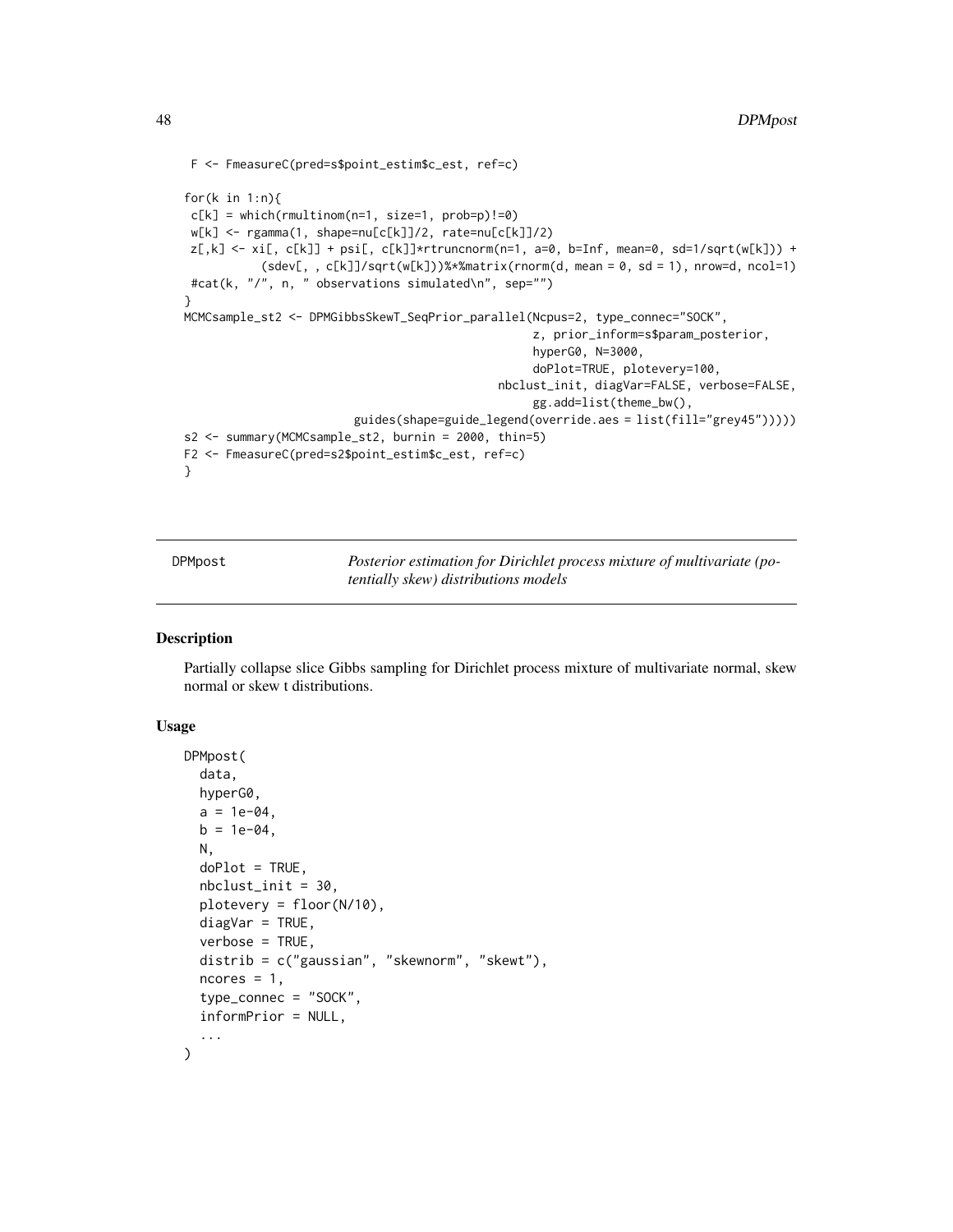#### DPMpost 49

# Arguments

| data         | data matrix d x n with d dimensions in rows and n observations in columns.                                                                                                |
|--------------|---------------------------------------------------------------------------------------------------------------------------------------------------------------------------|
| hyperG0      | prior mixing distribution.                                                                                                                                                |
| a            | shape hyperparameter of the Gamma prior on the concentration parameter of the<br>Dirichlet Process. Default is 0.0001.                                                    |
| $\mathbf b$  | scale hyperparameter of the Gamma prior on the concentration parameter of the<br>Dirichlet Process. Default is 0.0001. If 0, then the concentration is fixed set to<br>a. |
| N            | number of MCMC iterations.                                                                                                                                                |
| doPlot       | logical flag indicating whether to plot MCMC iteration or not. Default to TRUE.                                                                                           |
| nbclust_init | number of clusters at initialization. Default to 30 (or less if there are less than<br>30 observations).                                                                  |
| plotevery    | an integer indicating the interval between plotted iterations when doPlot is<br>TRUE.                                                                                     |
| diagVar      | logical flag indicating whether the variance of each cluster is estimated as a<br>diagonal matrix, or as a full matrix. Default is TRUE (diagonal variance).              |
| verbose      | logical flag indicating whether partition info is written in the console at each<br>MCMC iteration.                                                                       |
| distrib      | the distribution used for the clustering. Current possibilities are "gaussian",<br>"skewnorm" and "skewt".                                                                |
| ncores       | number of cores to use.                                                                                                                                                   |
| type_connec  | The type of connection between the processors. Supported cluster types are<br>"SOCK", "FORK", "MPI", and "NWS". See also makeCluster.                                     |
| informPrior  | an optional informative prior such as the approximation computed by summary. DPMMclust.                                                                                   |
| $\cdots$     | additional arguments to be passed to plot_DPM. Only used if doPlot is TRUE.                                                                                               |
|              |                                                                                                                                                                           |

# Details

This function is a wrapper around the following functions: [DPMGibbsN](#page-9-0), [DPMGibbsN\\_parallel](#page-13-0), [DPMGibbsN\\_SeqPrior](#page-16-0), [DPMGibbsSkewN](#page-20-0), [DPMGibbsSkewN\\_parallel](#page-27-0), [DPMGibbsSkewT](#page-31-0), [DPMGibbsSkewT\\_parallel](#page-36-0), [DPMGibbsSkewT\\_SeqPrior](#page-40-0), [DPMGibbsSkewT\\_SeqPrior\\_parallel](#page-43-0).

#### Value

a object of class DPMclust with the following attributes:

- mcmc\_partitions: a list of length N. Each element mcmc\_partitions[n] is a vector of length n giving the partition of the n observations.
- alpha: a vector of length N. cost[j] is the cost associated to partition c[[j]]
- U\_SS\_list: a list of length N containing the lists of sufficient statistics for all the mixture components at each MCMC iteration
- weights\_list: a list of length N containing the weights of each mixture component for each MCMC iterations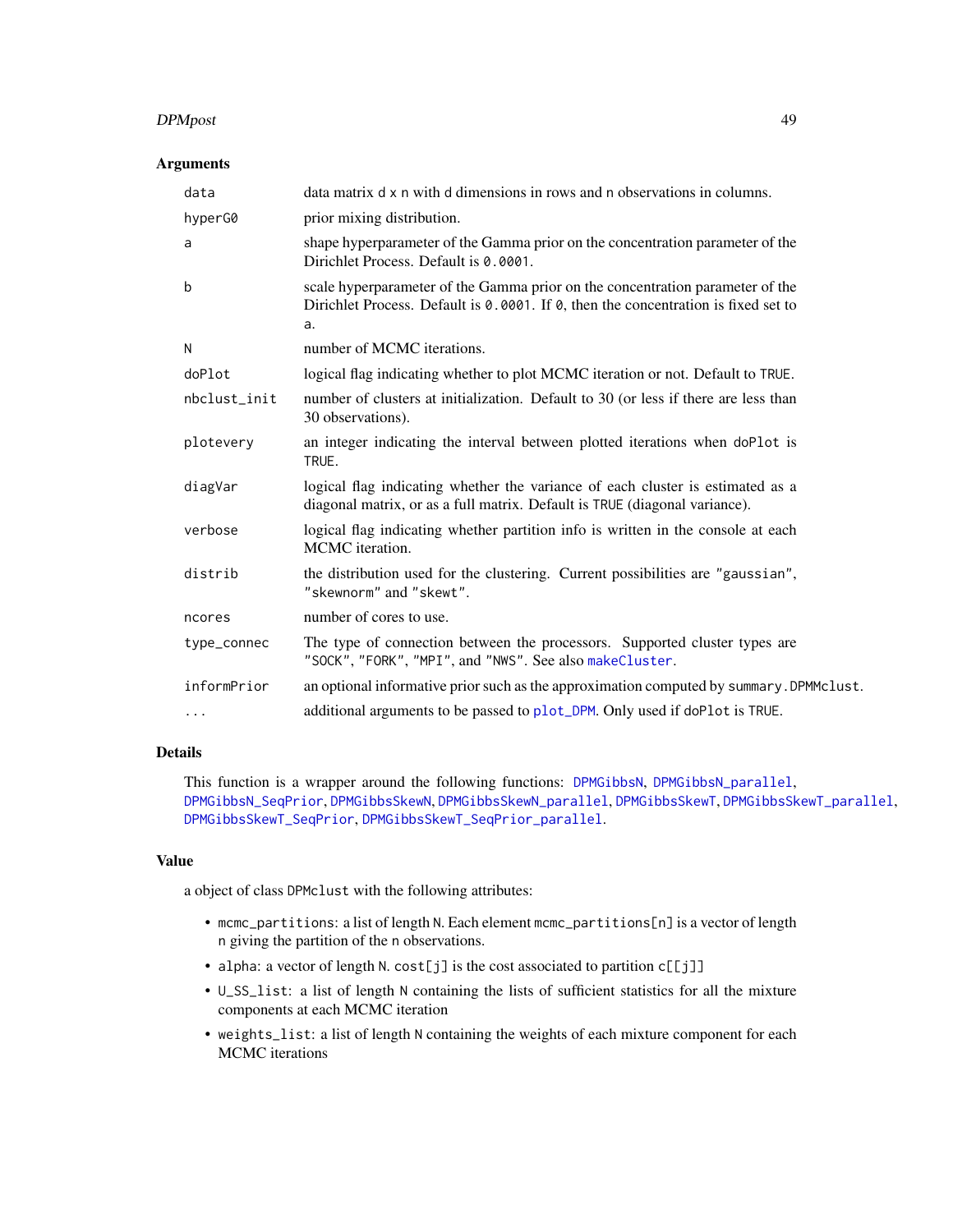- logposterior\_list: a list of length N containing the logposterior values at each MCMC iterations
- data: the data matrix d x n with d dimensions in rows and n observations in columns
- nb\_mcmcit: the number of MCMC iterations
- clust\_distrib: the parametric distribution of the mixture component
- hyperG0: the prior on the cluster location

#### Author(s)

Boris Hejblum

#### References

Hejblum BP, Alkhassim C, Gottardo R, Caron F and Thiebaut R (2019) Sequential Dirichlet Process Mixtures of Multivariate Skew t-distributions for Model-based Clustering of Flow Cytometry Data. The Annals of Applied Statistics, 13(1): 638-660. <doi: 10.1214/18-AOAS1209> <arXiv: 1702.04407> <https://arxiv.org/abs/1702.04407> <https://doi.org/10.1214/18-AOAS1209>

#### See Also

[summary.DPMMclust](#page-95-0)

#### Examples

```
#rm(list=ls())
set.seed(123)
```
# Exemple in 2 dimensions with skew-t distributions

```
# Generate data:
n <- 2000 # number of data points
d <- 2 # dimensions
ncl <- 4 # number of true clusters
sdev <- array(dim=c(d,d,ncl))
xi \leftarrow matrix(nrow=d, ncol=nc1, c(-1.5, 1.5, 1.5, 1.5, 2, -2.5, -2.5, -3))psi <- matrix(nrow=d, ncol=4, c(0.3, -0.7, -0.8, 0, 0.3, -0.7, 0.2, 0.9))
nu \leq c(100, 25, 8, 5)
proba <- c(0.15, 0.05, 0.5, 0.3) # cluster frequencies
sdev[,, 1] <- matrix(nrow=d, ncol=d, c(0.3, 0, 0, 0.3))
sdev[,, 2] <- matrix(nrow=d, ncol=d, c(0.1, 0, 0, 0.3))
sdev[, , 3] \leq matrix(nrow=d, ncol=d, c(0.3, 0, 0, 0.2))sdev[, , 4] <- .3 \star diag(2)c \leq -\text{rep}(\emptyset, n)w \leftarrow \text{rep}(1, n)z <- matrix(0, nrow=d, ncol=n)
for(k in 1:n){
 c[k] = which(rmultinom(n=1, size=1, prob=proba)!=0)w[k] <- rgamma(1, shape=nu[c[k]]/2, rate=nu[c[k]]/2)
 z[,k] \leq xif, c[k]] + psi[, c[k]]*rtrunconorm(n=1, a=0, b=Inf, mean=0, sd=1/sqrt(w[k])) +(sdev[, , c[k]]/sqrt(w[k]))%*%matrix(rnorm(d, mean = 0, sd = 1), nrow=d, ncol=1)
```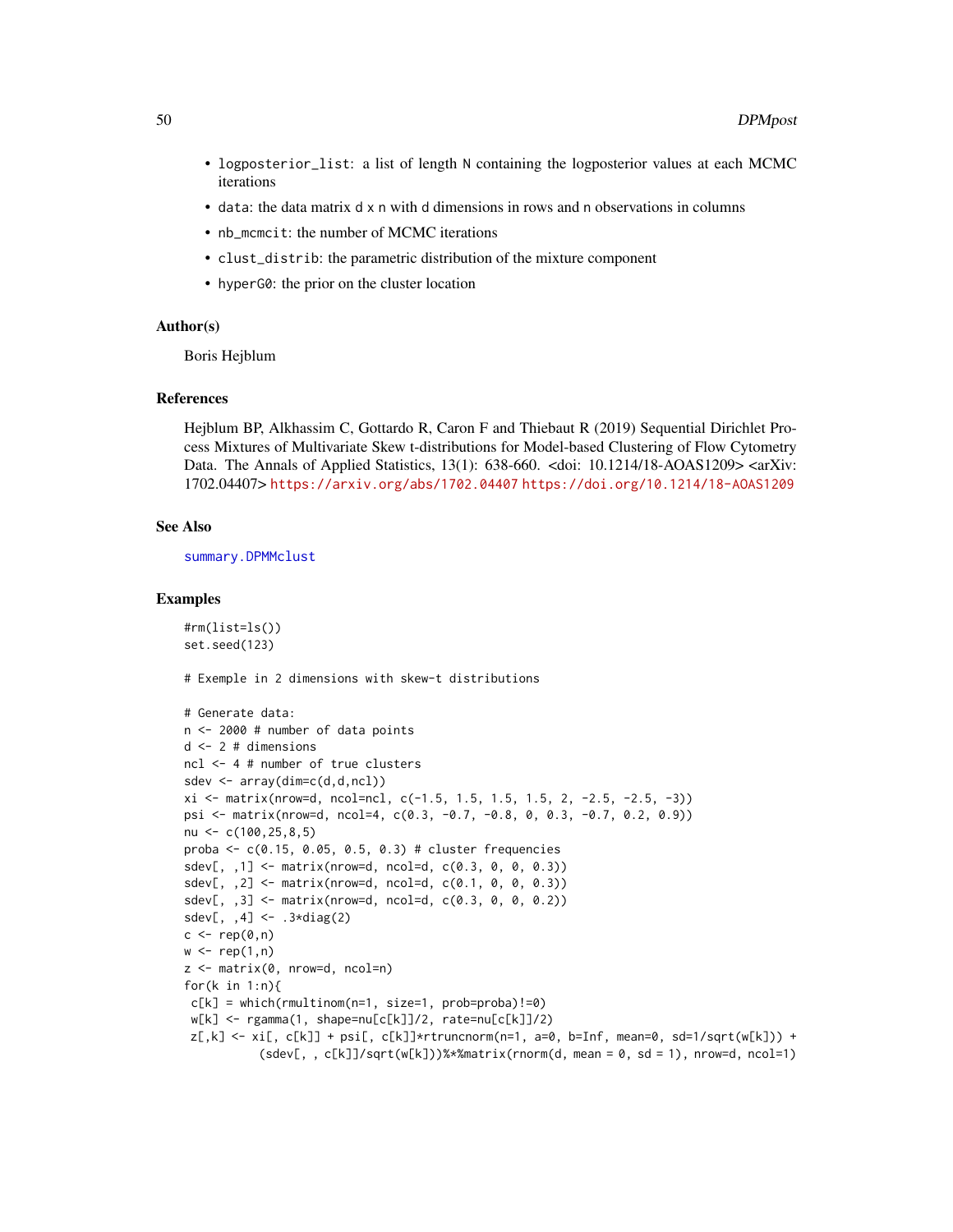## DPMpost 51

```
}
# Define hyperprior
hyperG0 <- list()
hyperG0[["b_xi"]] <- rowMeans(z)
hyperG0[["b_psi"]] <- rep(0,d)
hyperG0[["kappa"]] <- 0.001
hyperG0[["D_xi"]] <- 100
hyperG0[["D_psi"]] <- 100
hyperG0[["nu"]] <- d+1
hyperG0[["lambda"]] <- diag(apply(z,MARGIN=1, FUN=var))/3
if(interactive()){
# Plot data
cytoScatter(z)
# Estimate posterior
MCMCsample_st <- DPMpost(data=z, hyperG0=hyperG0, N=2000,
   distrib="skewt",
   gg.add=list(ggplot2::theme_bw(),
      ggplot2::guides(shape=ggplot2::guide_legend(override.aes = list(fill="grey45"))))
 )
 s <- summary(MCMCsample_st, burnin = 1600, thin=5, lossFn = "Binder")
 s
 plot(s)
 #plot(s, hm=TRUE) # this can take a few sec...
 # more data plotting:
 library(ggplot2)
 p <- (ggplot(data.frame("X"=z[1,], "Y"=z[2,]), aes(x=X, y=Y))
       + geom_point()
       + ggtitle("Unsupervised data")
       + xlab("D1")
       + ylab("D2")
       + theme_bw()
 )
 p
 c2plot \leftarrow factor(c)levels(c2plot) <- c("4", "1", "3", "2")
 pp <- (ggplot(data.frame("X"=z[1,], "Y"=z[2,], "Cluster"=as.character(c2plot)))
       + geom_point(aes(x=X, y=Y, colour=Cluster, fill=Cluster))
       + ggtitle("True clusters")
       + xlab("D1")
       + ylab("D2")
       + theme_bw()
     + scale_colour_discrete(guide=guide_legend(override.aes = list(size = 6, shape=22)))
 \lambdapp
}
```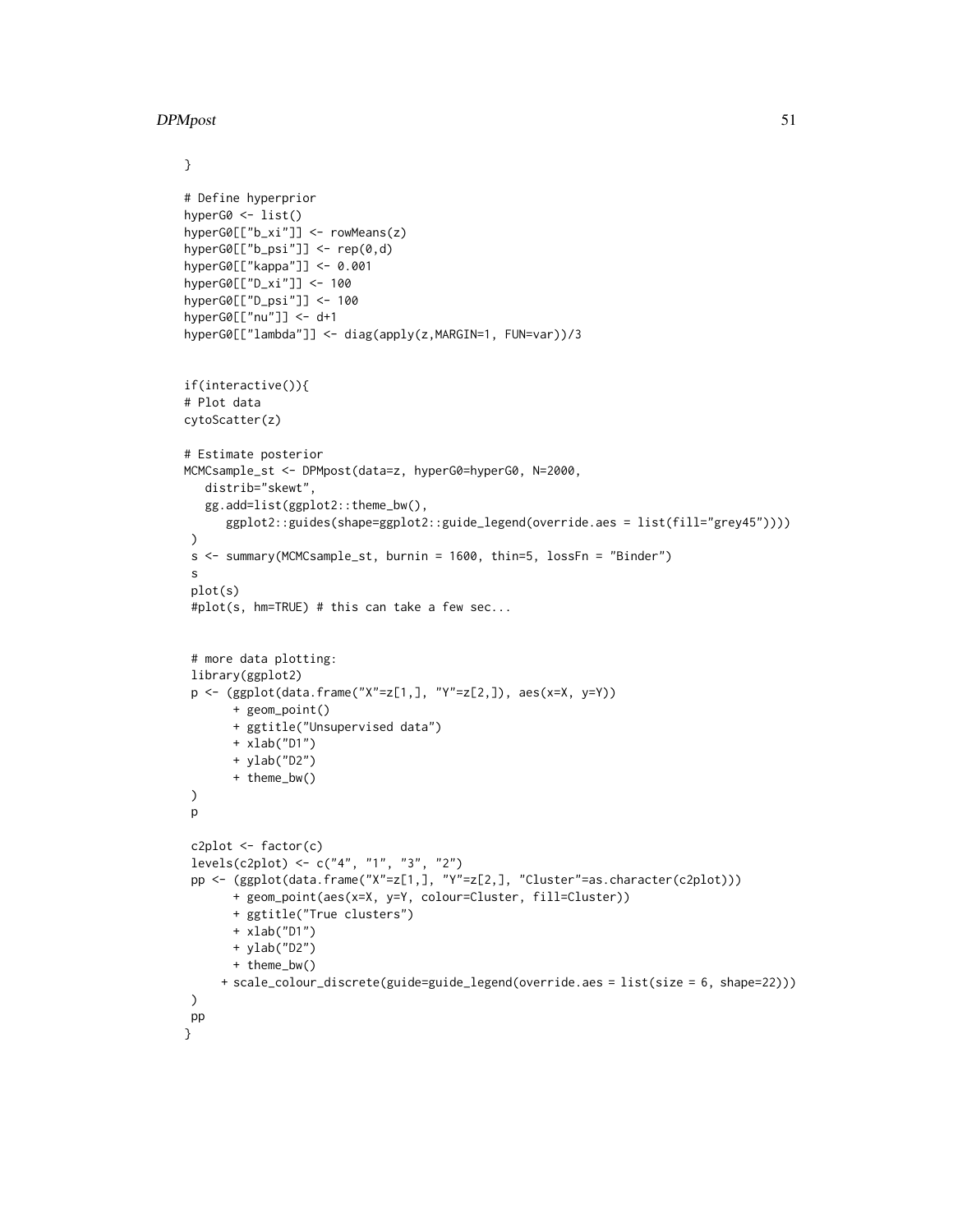```
# Exemple in 2 dimensions with Gaussian distributions
```

```
set.seed(1234)
# Generate data
n <- 2000 # number of data points
d <- 2 # dimensions
ncl <- 4 # number of true clusters
m <- matrix(nrow=2, ncol=4, c(-1, 1, 1.5, 2, 2, -2, -1.5, -2)) # cluster means
sdev \leq array(dim=c(2, 2, 4)) # cluster standard-deviations
sdev[, ,1] <- matrix(nrow=2, ncol=2, c(0.3, 0, 0, 0.3))
sdev[, ,2] <- matrix(nrow=2, ncol=2, c(0.1, 0, 0, 0.3))
sdev[, ,3] <- matrix(nrow=2, ncol=2, c(0.3, 0.15, 0.15, 0.3))
sdev[, ,4] <- .3*diag(2)
proba <- c(0.15, 0.05, 0.5, 0.3) # cluster frequencies
c \leq - rep(0, n)z \le matrix(0, nrow=2, ncol=n)
for(k in 1:n){
c[k] = which(rmultinom(n=1, size=1, prob=proba)!=0)
z[, k] \leftarrow m[, c[k]] + sdev[, , c[k]]%matrix(rnorm(2, mean = 0, sd = 1), nrow=2, ncol=1)
}
# Define hyperprior
hyperG0 <- list()
hyperG0[["mu"]] <- rep(0,d)
hyperG0[["kappa"]] <- 0.001
hyperG0[["nu"]] <- d+2
hyperG0[["lambda"]] <- diag(d)
if(interactive()){
# Plot data
cytoScatter(z)
# Estimate posterior
MCMCsample_n <- DPMpost(data=z, hyperG0=hyperG0, N=2000,
   distrib="gaussian", diagVar=FALSE,
   gg.add=list(ggplot2::theme_bw(),
      ggplot2::guides(shape=ggplot2::guide_legend(override.aes = list(fill="grey45"))))
 )
 s <- summary(MCMCsample_n, burnin = 1500, thin=5, lossFn = "Binder")
 s
 plot(s)
 #plot(s, hm=TRUE) # this can take a few sec...
 # more data plotting:
 library(ggplot2)
 p <- (ggplot(data.frame("X"=z[1,], "Y"=z[2,]), aes(x=X, y=Y))
       + geom_point()
```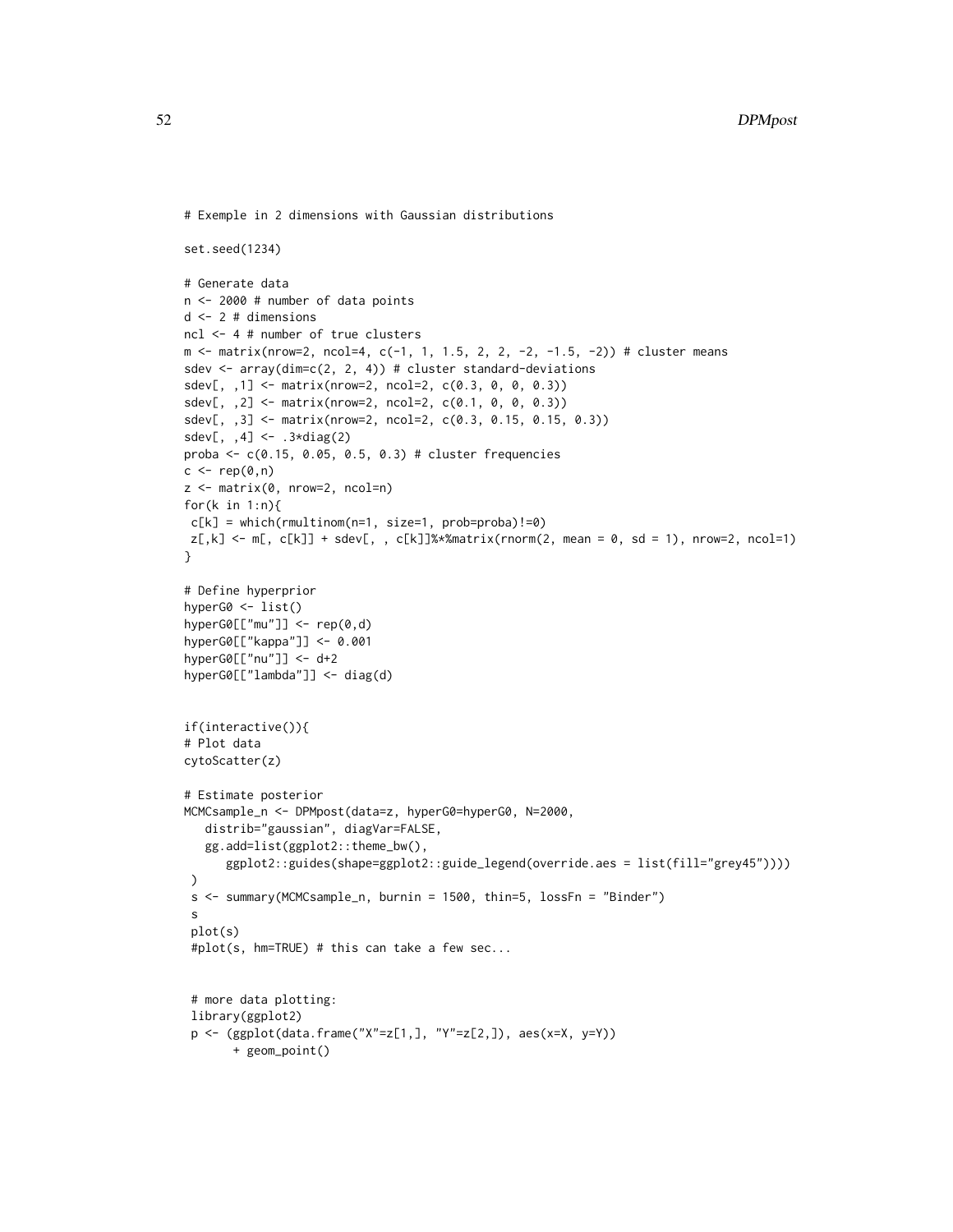## evalClustLoss 53

```
+ ggtitle("Unsupervised data")
      + xlab("D1")
      + ylab("D2")
      + theme_bw()
)
p
c2plot <- factor(c)
levels(c2plot) <- c("4", "1", "3", "2")
pp <- (ggplot(data.frame("X"=z[1,], "Y"=z[2,], "Cluster"=as.character(c2plot)))
      + geom_point(aes(x=X, y=Y, colour=Cluster, fill=Cluster))
      #+ ggtitle("Slightly overlapping skew-normal simulation\n")
      + xlab("D1")
      + ylab("D2")
      + theme_bw()
     + scale_colour_discrete(guide=guide_legend(override.aes = list(size = 6, shape=22)))
      + ggtitle("True clusters")
)
pp
}
```
#### evalClustLoss *ELoss of a partition point estimate compared to a gold standard*

## Description

Evaluate the loss of a point estimate of the partition compared to a gold standard according to a given loss function

## Usage

```
evalClustLoss(c, gs, lossFn = "F-measure", a = 1, b = 1)
```

| $\mathsf{C}$ | vector of length n containing the estimated partition of the n observations.                                                       |
|--------------|------------------------------------------------------------------------------------------------------------------------------------|
| gs           | vector of length n containing the gold standard partition of the n observations.                                                   |
| lossFn       | character string specifying the loss function to be used. Either "F-measure" or<br>"Binder" (see Details). Default is "F-measure". |
| a            | only relevant if loss F n is "Binder". Penalty for wrong co-clustering in c com-<br>pared to codegs. Defaults is 1.                |
| b            | only relevant if loss F n is "Binder". Penalty for missed co-clustering in c com-<br>pared to codegs. Defaults is 1.               |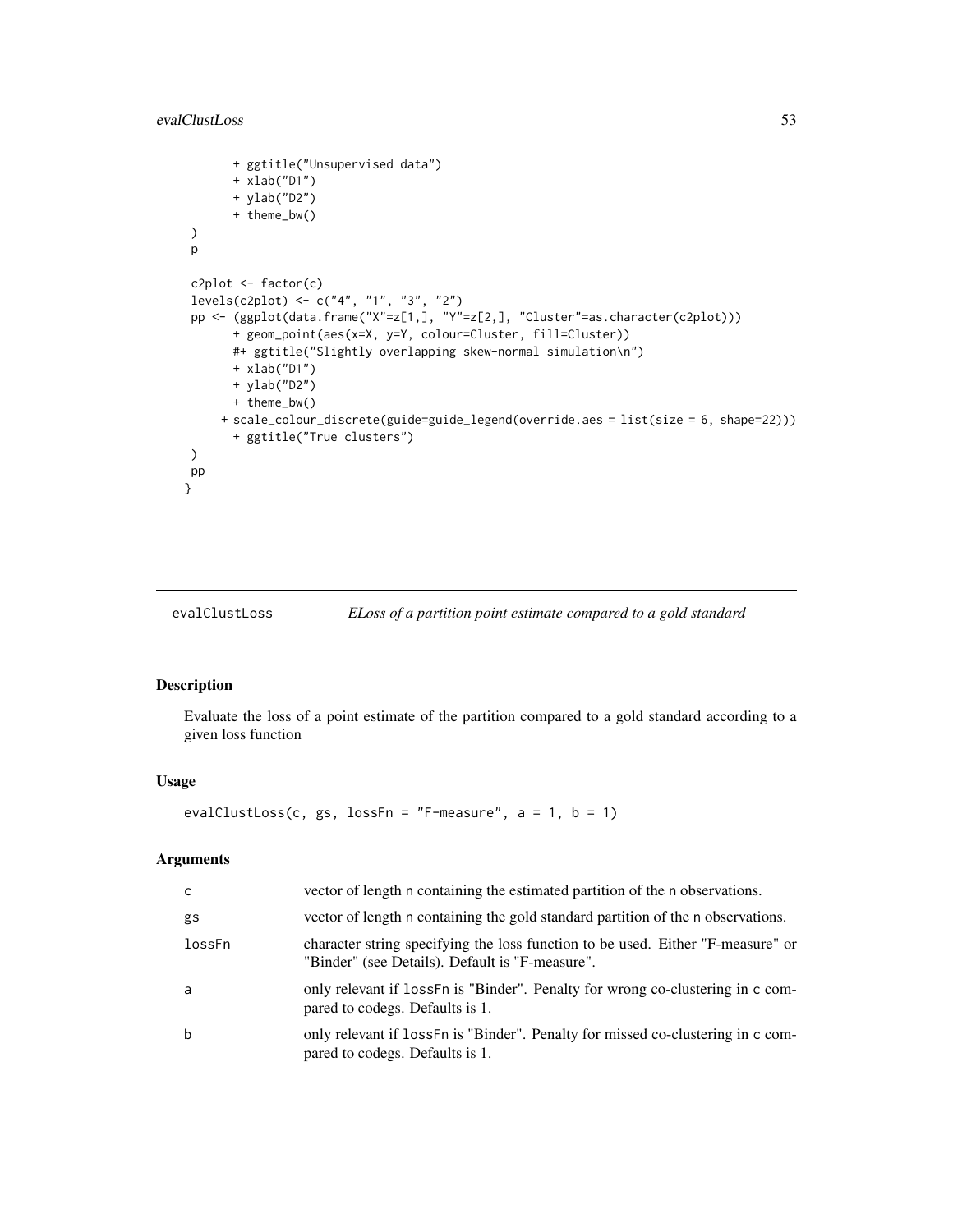## Details

The cost of a point estimate partition is calculated using either a pairwise coincidence loss function (Binder), or 1-Fmeasure (F-measure).

#### Value

the cost of the point estimate c in regard of the gold standard gs for a given loss function.

#### Author(s)

Boris Hejblum

## References

J.W. Lau & P.J. Green. Bayesian Model-Based Clustering Procedures, Journal of Computational and Graphical Statistics, 16(3): 526-558, 2007.

D. B. Dahl. Model-Based Clustering for Expression Data via a Dirichlet Process Mixture Model, in Bayesian Inference for Gene Expression and Proteomics, K.-A. Do, P. Muller, M. Vannucci (Eds.), Cambridge University Press, 2006.

### See Also

[similarityMat](#page-93-0), [cluster\\_est\\_binder](#page-3-0)

Flimited *Compute a limited F-measure*

#### Description

A limited version of F-measure that only takes into account small clusters

#### Usage

Flimited(n\_small\_clst, pred, ref)

### **Arguments**

| n_small_clst | an integer for limit size of the small cluster |
|--------------|------------------------------------------------|
| pred         | vector of a predicted partition                |
| ref          | vector of a reference partition                |

#### References

Hejblum BP, Alkhassim C, Gottardo R, Caron F and Thiebaut R (2019) Sequential Dirichlet Process Mixtures of Multivariate Skew t-distributions for Model-based Clustering of Flow Cytometry Data. The Annals of Applied Statistics, 13(1): 638-660. <doi: 10.1214/18-AOAS1209> <arXiv: 1702.04407> <https://arxiv.org/abs/1702.04407> <https://doi.org/10.1214/18-AOAS1209>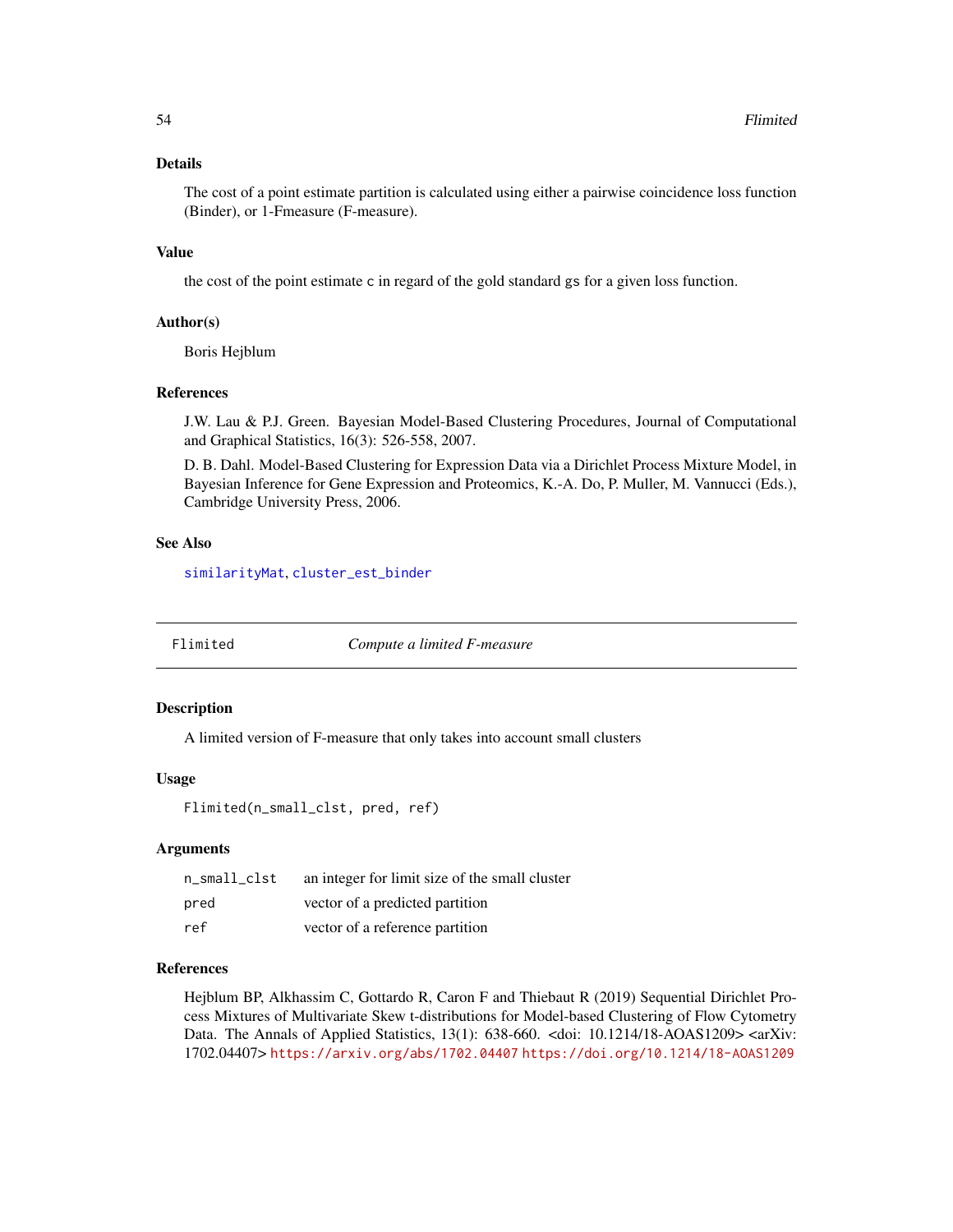#### Fmeasure C  $\sim$  55

# Examples

```
pred <- c(rep(1, 5),rep(2, 8),rep(3,10))
ref \leftarrow c(rep(1, 5), rep(c(2,3), 4), rep(c(3,2),5))FmeasureC(pred, ref)
Flimited(6, pred, ref)
```
FmeasureC *C++ implementation of the F-measure computation*

## Description

C++ implementation of the F-measure computation

# Usage

FmeasureC(pred, ref)

# Arguments

| pred | vector of a predicted partition |
|------|---------------------------------|
| ref  | vector of a reference partition |

# Examples

pred <- c(1,1,2,3,2,3)  $ref < -c(2,2,1,1,1,3)$ FmeasureC(pred, ref)

| FmeasureC no0 | $C++$ implementation of the F-measure computation without the refer- |
|---------------|----------------------------------------------------------------------|
|               | ence class 0                                                         |

# Description

Aghaeepour in FlowCAP 1 ignore the reference class labeled "0"

# Usage

FmeasureC\_no0(pred, ref)

| pred | vector of a predicted partition |
|------|---------------------------------|
| ref  | vector of a reference partition |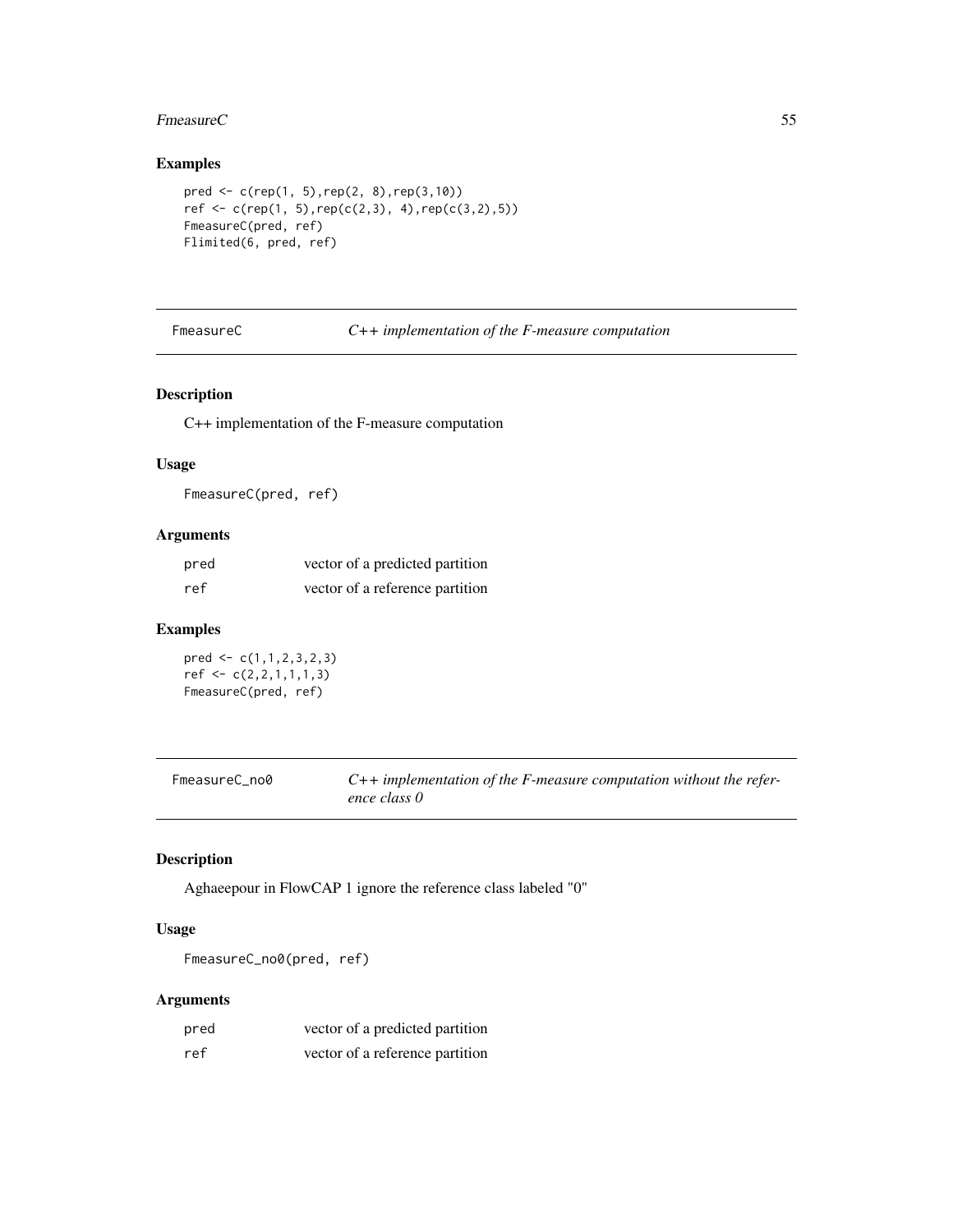## References

N Aghaeepour, G Finak, H Hoos, TR Mosmann, RR Brinkman, R Gottardo, RH Scheuermann, Critical assessment of automated flow cytometry data analysis techniques, *Nature Methods*, 10(3):228- 38, 2013.

## Examples

```
library(NPflow)
pred \leq c(1,1,2,3,2,3)ref <- c(2,2,0,0,0,3)
FmeasureC(pred, ref)
FmeasureC_no0(pred, ref)
```
Fmeasure\_costC *Multiple cost computations with the F-measure as the loss function*

## Description

C++ implementation of multiple cost computations with the F-measure as the loss function using the Armadillo library

## Usage

Fmeasure\_costC(c)

### Arguments

c a matrix where each column is one MCMC partition

# Value

a list with the following elements:

• Fmeas: TODO

```
library(NPflow)
c \leftarrow list(c(1,1,2,3,2,3), c(1,1,1,2,3,3), c(2,2,1,1,1,1))#Fmeasure_costC(sapply(c, "["))
if(interactive()){
c2 \leftarrow list()for(i in 1:100){
    c2 <- c(c2, list(rmultinom(n=1, size=2000, prob=rexp(n=2000))))
}
Fmeasure_costC(sapply(c2, "["))
}
```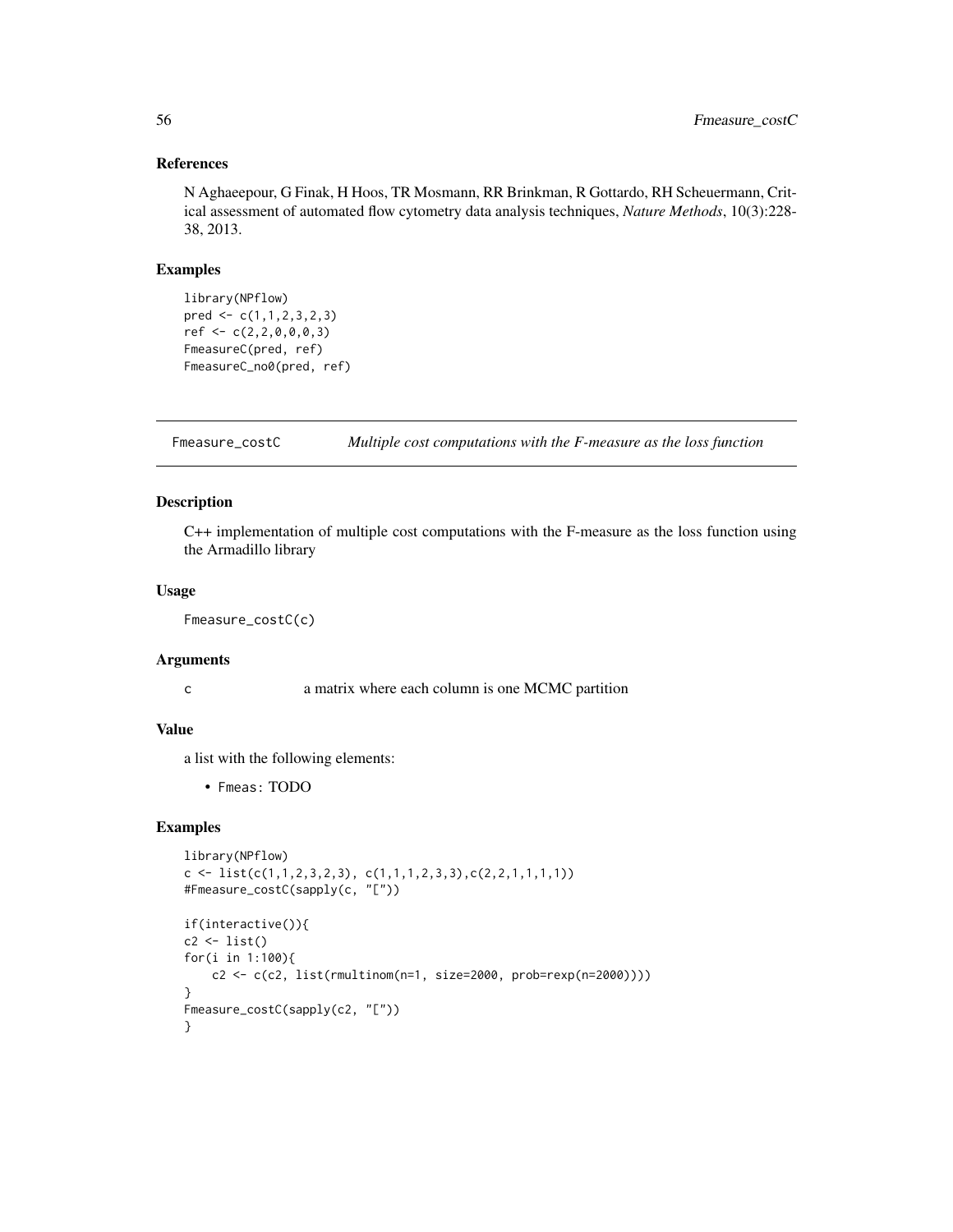# Description

Multivariate log gamma function

# Usage

lgamma\_mv(x, p)

# Arguments

| strictly positive real number |
|-------------------------------|
| integer                       |

# MAP\_sNiW\_mmEM *EM MAP for mixture of sNiW*

## Description

Maximum A Posteriori (MAP) estimation of mixture of Normal inverse Wishart distributed observations with an EM algorithm

#### Usage

```
MAP_sNiW_mmEM(
  xi_list,
  psi_list,
  S_list,
  hyperG0,
  init = NULL,
 K,
 maxit = 100,
  tol = 0.1,doPlot = TRUE,
  verbose = TRUE
)
MAP_sNiW_mmEM_weighted(
  xi_list,
 psi_list,
  S_list,
  obsweight_list,
  hyperG0,
```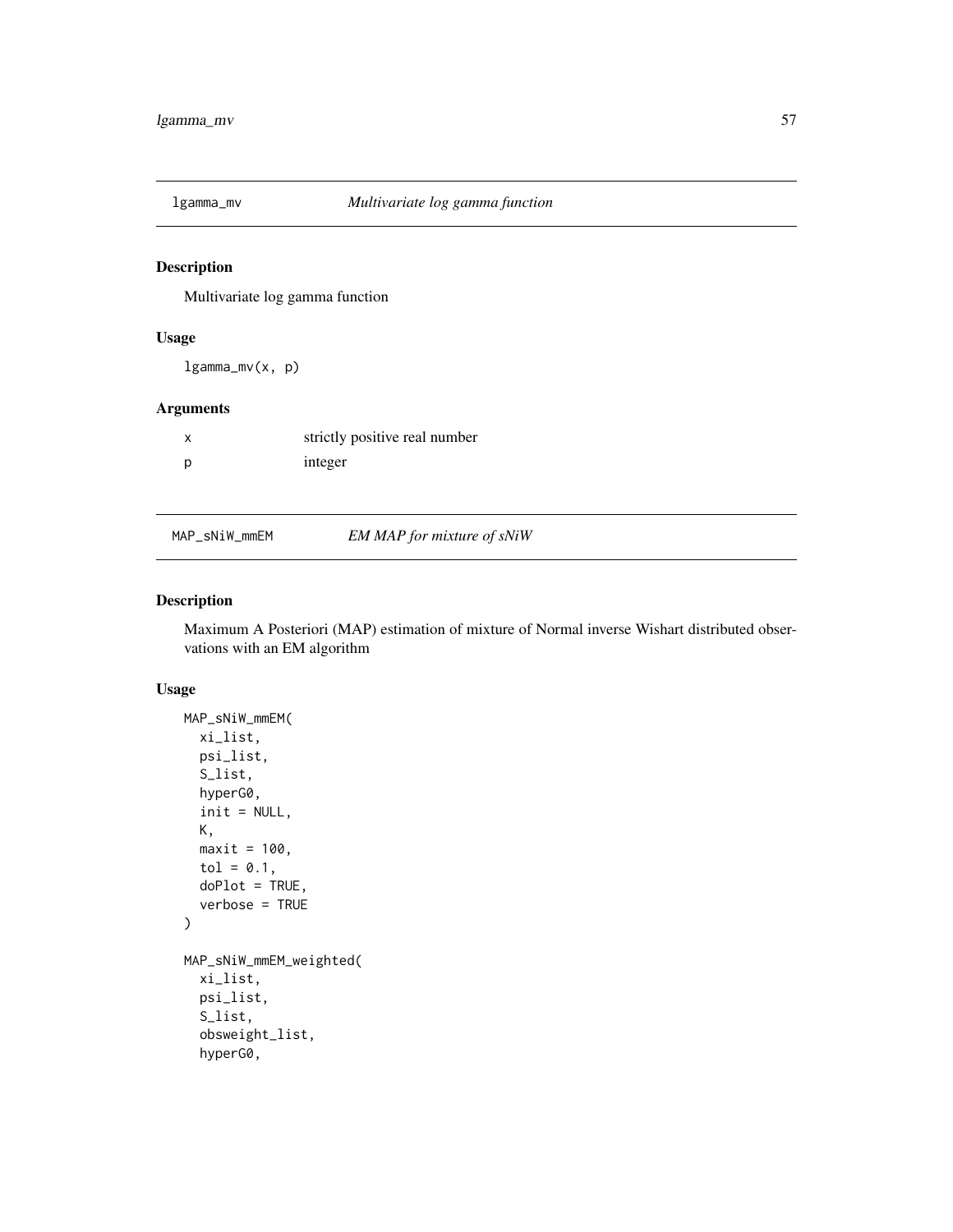```
K,
  maxit = 100,
  tol = 0.1,doPlot = TRUE,
  verbose = TRUE
)
MAP_sNiW_mmEM_vague(
  xi_list,
  psi_list,
  S_list,
  hyperG0,
  K = 10,
  maxit = 100,
  tol = 0.1,doPlot = TRUE,
  verbose = TRUE
```

```
)
```
## Arguments

| xi_list  | a list of length n, each element is a vector of size d containing the argument xi<br>of the corresponding allocated cluster.                                                      |
|----------|-----------------------------------------------------------------------------------------------------------------------------------------------------------------------------------|
| psi_list | a list of length n, each element is a vector of size d containing the argument psi<br>of the corresponding allocated cluster.                                                     |
| S_list   | a list of length n, each element is a matrix of size d x d containing the argument<br>S of the corresponding allocated cluster.                                                   |
| hyperG0  | prior mixing distribution used if init is NULL.                                                                                                                                   |
| init     | a list for initializing the algorithm with the following elements: b_xi, b_psi,<br>lambda, B, nu. Default is NULL in which case the initialization of the algorithm<br>is random. |
| K        | integer giving the number of mixture components.                                                                                                                                  |
| maxit    | integer giving the maximum number of iteration for the EM algorithm. Default<br>is 100.                                                                                           |
| tol      | real number giving the tolerance for the stopping of the EM algorithm. Default<br>is $0.1$ .                                                                                      |
| doPlot   | a logical flag indicating whether the algorithm progression should be plotted.<br>Default is TRUE.                                                                                |
| verbose  | logical flag indicating whether plot should be drawn. Default is TRUE.                                                                                                            |
|          | obsweight_list a list of length n where each element is a vector of weights for each sampled<br>cluster at each MCMC iterations.                                                  |

# Details

MAP\_sNiW\_mmEM provides an estimation for the MAP of mixtures of Normal inverse Wishart distributed observations. MAP\_sNiW\_mmEM\_vague provides an estimates incorporating a vague component in the mixture. MAP\_sNiW\_mmEM\_weighted provides a weighted version of the algorithm.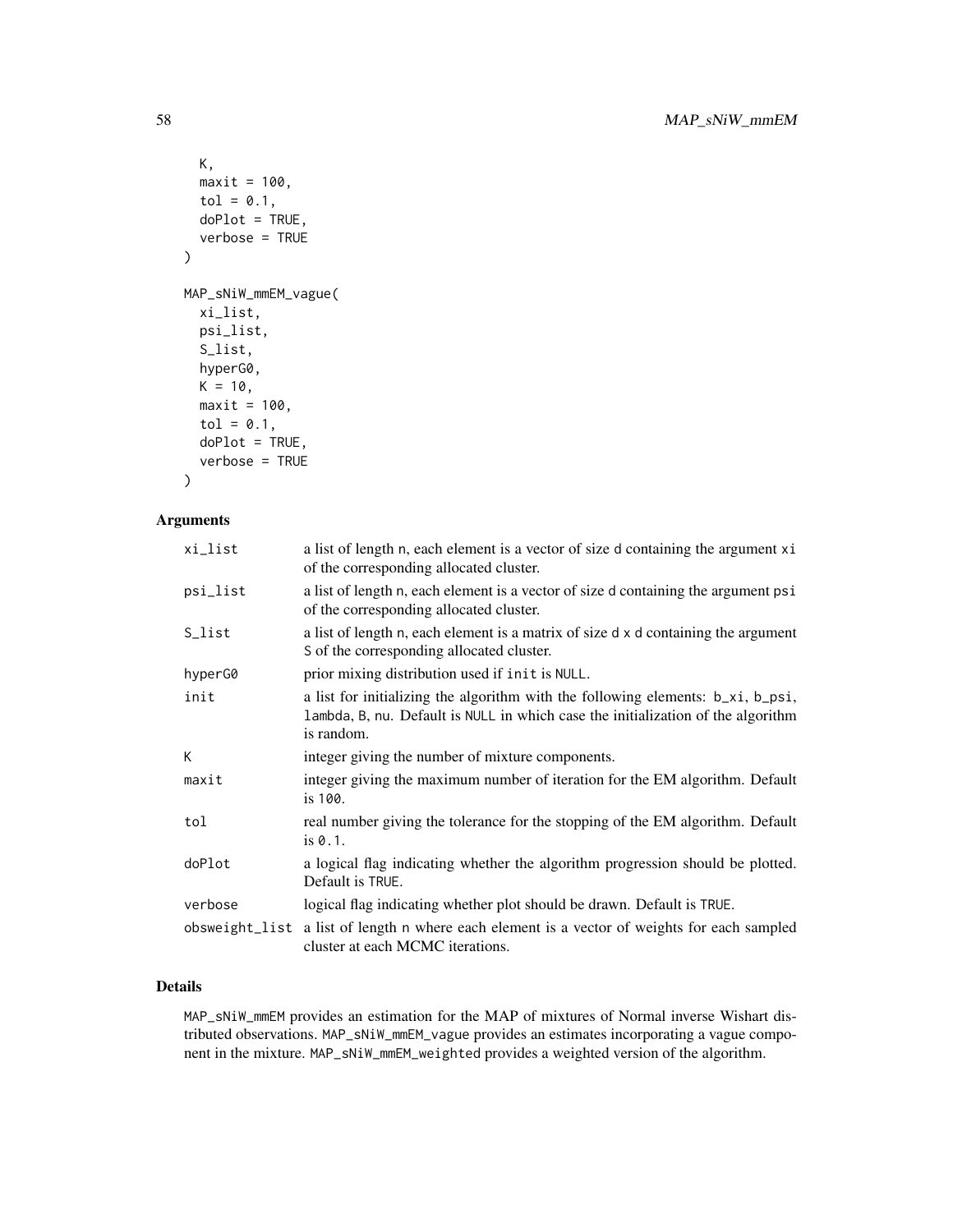## Author(s)

Boris Hejblum, Chariff Alkhassim

```
set.seed(1234)
hyperG0 <- list()
hyperG0$b_xi <- c(0.3, -1.5)
hyperG0$b_psi <- c(0, 0)
hyperG0$kappa <- 0.001
hyperG0$D_xi <- 100
hyperG0$D_psi <- 100
hyperG0$nu <- 20
hyperG0$lambda <- diag(c(0.25,0.35))
hyperG0 <- list()
hyperG0$b_xi <- c(1, -1.5)
hyperG0$b_psi <- c(0, 0)
hyperG0$kappa <- 0.1
hyperG0$D_xi <- 1
hyperG0$D_psi <- 1
hyperG0$nu <- 2
hyperG0$lambda <- diag(c(0.25,0.35))
xi_list <- list()
psi_list <- list()
S_{\text{list}} \leftarrow \text{list}()w_list <- list()
for(k in 1:200){
NNiW <- rNNiW(hyperG0, diagVar=FALSE)
 xi_list[[k]] <- NNiW[["xi"]]
 psi_list[[k]] <- NNiW[["psi"]]
 S_list[[k]] <- NNiW[["S"]]
w_list [[k]] <- 0.75
}
hyperG02 <- list()
hyperG02$b_xi <- c(-1, 2)hyperG02$b_psi <- c(-0.1, 0.5)
hyperG02$kappa <- 0.1
hyperG02$D_xi <- 1
hyperG02$D_psi <- 1
hyperG02$nu <- 4
hyperG02$lambda <- 0.5*diag(2)
for(k in 201:400){
NNiW <- rNNiW(hyperG02, diagVar=FALSE)
 xi_list[[k]] <- NNiW[["xi"]]
 psi_list[[k]] <- NNiW[["psi"]]
 S_list[[k]] <- NNiW[["S"]]
```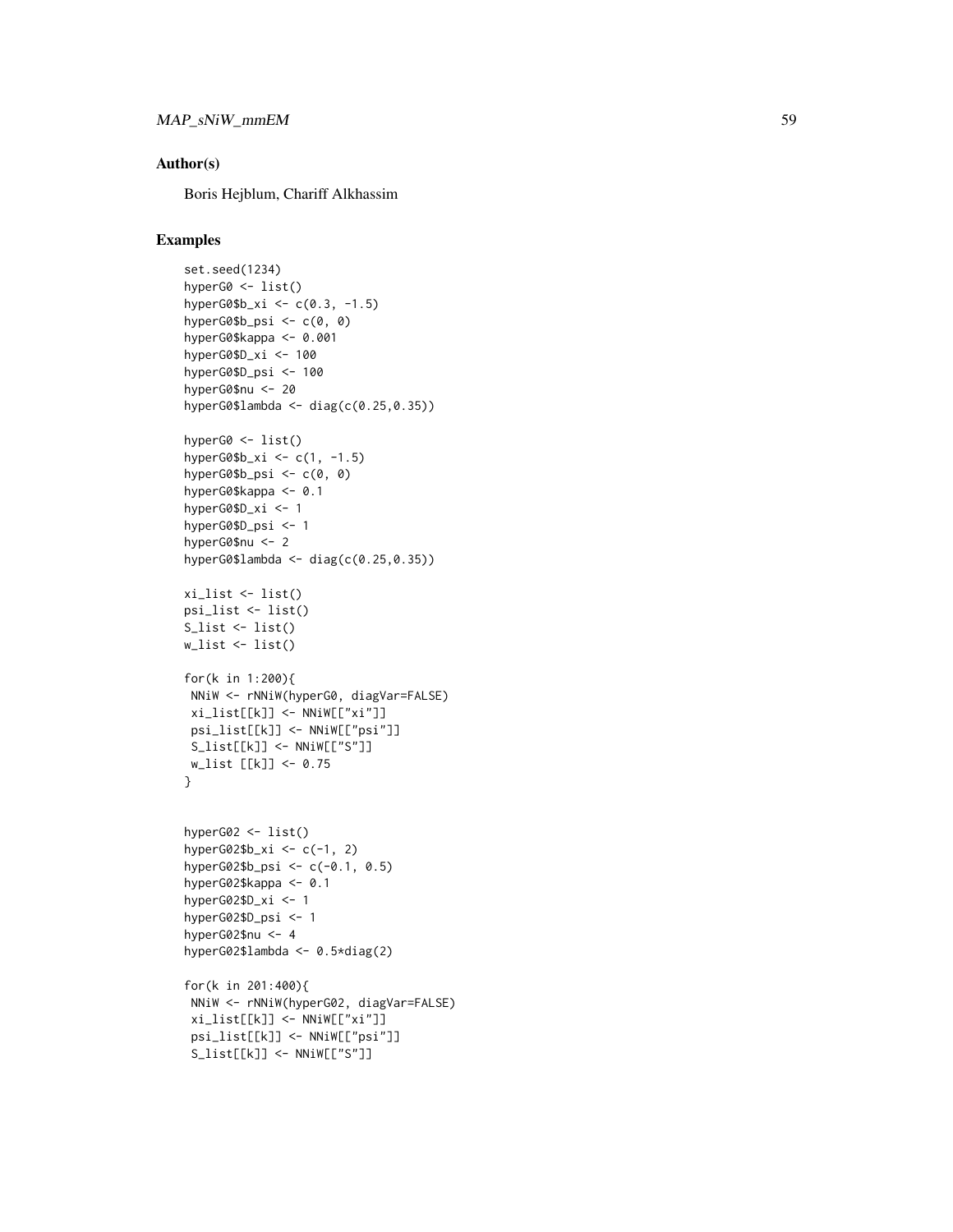```
w_list [[k]] <- 0.25
}
map <- MAP_sNiW_mmEM(xi_list, psi_list, S_list, hyperG0, K=2, tol=0.1)
```
# MLE\_gamma *MLE for Gamma distribution*

# Description

Maximum likelihood estimation of Gamma distributed observations distribution parameters

# Usage

MLE\_gamma(g)

# Arguments

g a list of Gamma distributed observation.

# Examples

```
g_list <- list()
for(i in 1:1000){
g_list <- c(g_list, rgamma(1, shape=100, rate=5))
}
mle <- MLE_gamma(g_list)
mle
```
MLE\_NiW\_mmEM *EM MLE for mixture of NiW*

# Description

Maximum likelihood estimation of mixture of Normal inverse Wishart distributed observations with an EM algorithm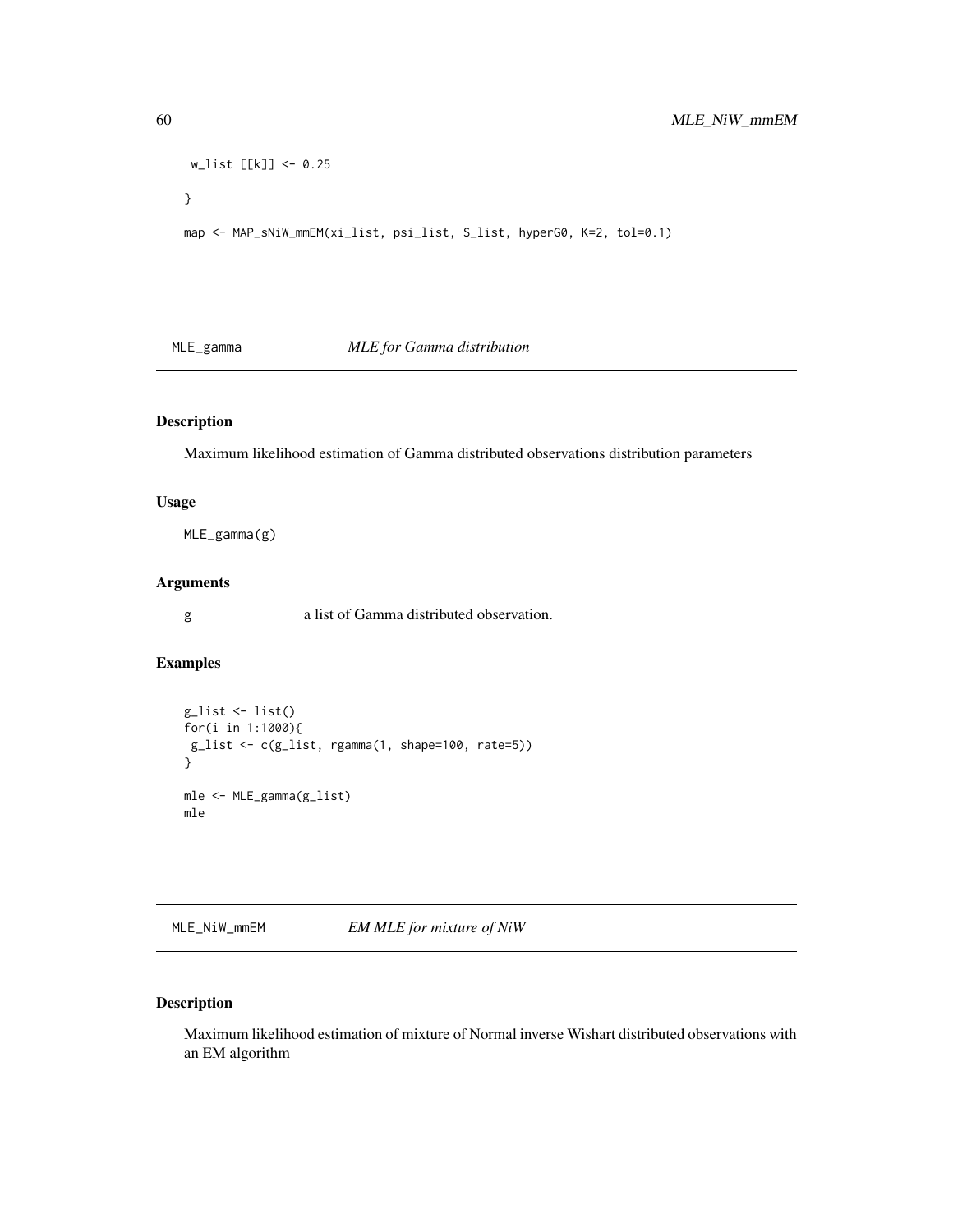# Usage

```
MLE_NiW_mmEM(
  mu_list,
  S_list,
  hyperG0,
  K,
  maxit = 100,
  tol = 0.1,doPlot = TRUE
\mathcal{L}
```
# Arguments

| mu_list | a list of length N whose elements are observed vectors of length d of the mean<br>parameters.      |
|---------|----------------------------------------------------------------------------------------------------|
| S_list  | a list of length N whose elements are observed variance-covariance matrices of<br>dimension d x d. |
| hyperG0 | prior mixing distribution used for randomly initializing the algorithm.                            |
| K       | integer giving the number of mixture components.                                                   |
| maxit   | integer giving the maximum number of iteration for the EM algorithm. Default<br>is $100.$          |
| tol     | real number giving the tolerance for the stopping of the EM algorithm. Default<br>is $0.1$ .       |
| doPlot  | a logical flag indicating whether the algorithm progression should be plotted.<br>Default is TRUE. |

```
set.seed(123)
U_m u \leftarrow list()U_Sigma <- list()
U_nu<-list()
U_kappa<-list()
d \le -2hyperG0 <- list()
hyperGØ[["mu"]] < - rep(1,d)hyperG0[["kappa"]] <- 0.01
hyperG0[["nu"]] <- d+1
hyperG0[["lambda"]] <- diag(d)
for(k in 1:200){
  NiW <- rNiW(hyperG0, diagVar=FALSE)
  U_mu[[k]] <-NiW[["mu"]]
  U_Sigma[[k]] <-NiW[["S"]]
}
```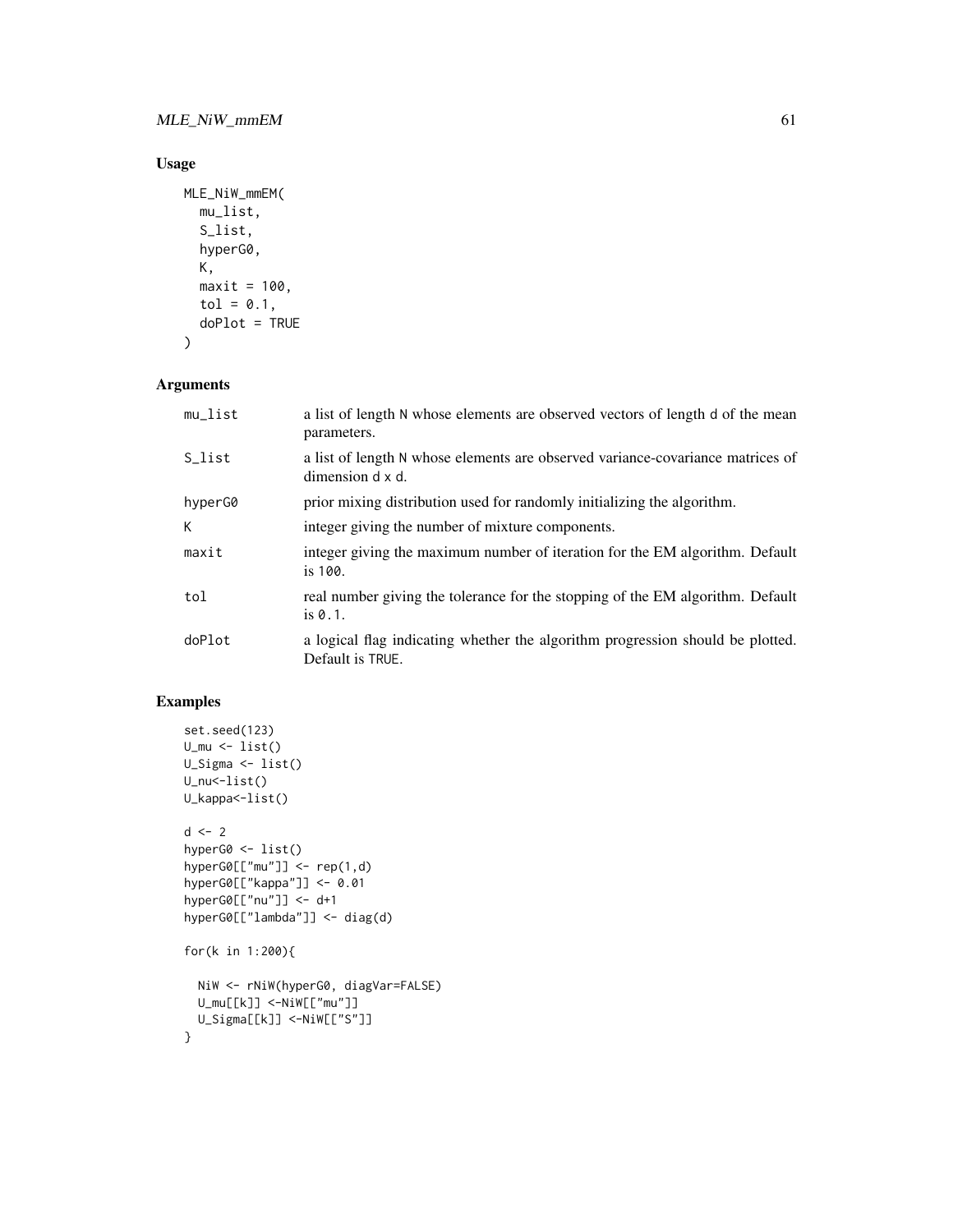```
hyperG02 <- list()
hyperG02[["mu"]] <- rep(2,d)
hyperG02[["kappa"]] <- 1
hyperG02[["nu"]] <- d+10
hyperG02[["lambda"]] <- diag(d)/10
for(k in 201:400){
  NiW <- rNiW(hyperG02, diagVar=FALSE)
  U_mu[[k]] <-NiW[["mu"]]
  U_Sigma[[k]] <-NiW[["S"]]
}
mle <- MLE_NiW_mmEM( U_mu, U_Sigma, hyperG0, K=2)
hyperG0[["mu"]]
hyperG02[["mu"]]
mle$U_mu
hyperG0[["lambda"]]
hyperG02[["lambda"]]
mle$U_lambda
hyperG0[["nu"]]
hyperG02[["nu"]]
mle$U_nu
hyperG0[["kappa"]]
hyperG02[["kappa"]]
mle$U_kappa
```
MLE\_sNiW *MLE for sNiW distributed observations*

## Description

Maximum likelihood estimation of Normal inverse Wishart distributed observations

## Usage

```
MLE_sNiW(xi_list, psi_list, S_list, doPlot = TRUE)
```

| xi list  | a list of length N whose elements are observed vectors of length d of the mean                    |
|----------|---------------------------------------------------------------------------------------------------|
|          | parameters xi.                                                                                    |
| psi list | a list of length N whose elements are observed vectors of length d of the skew<br>parameters psi. |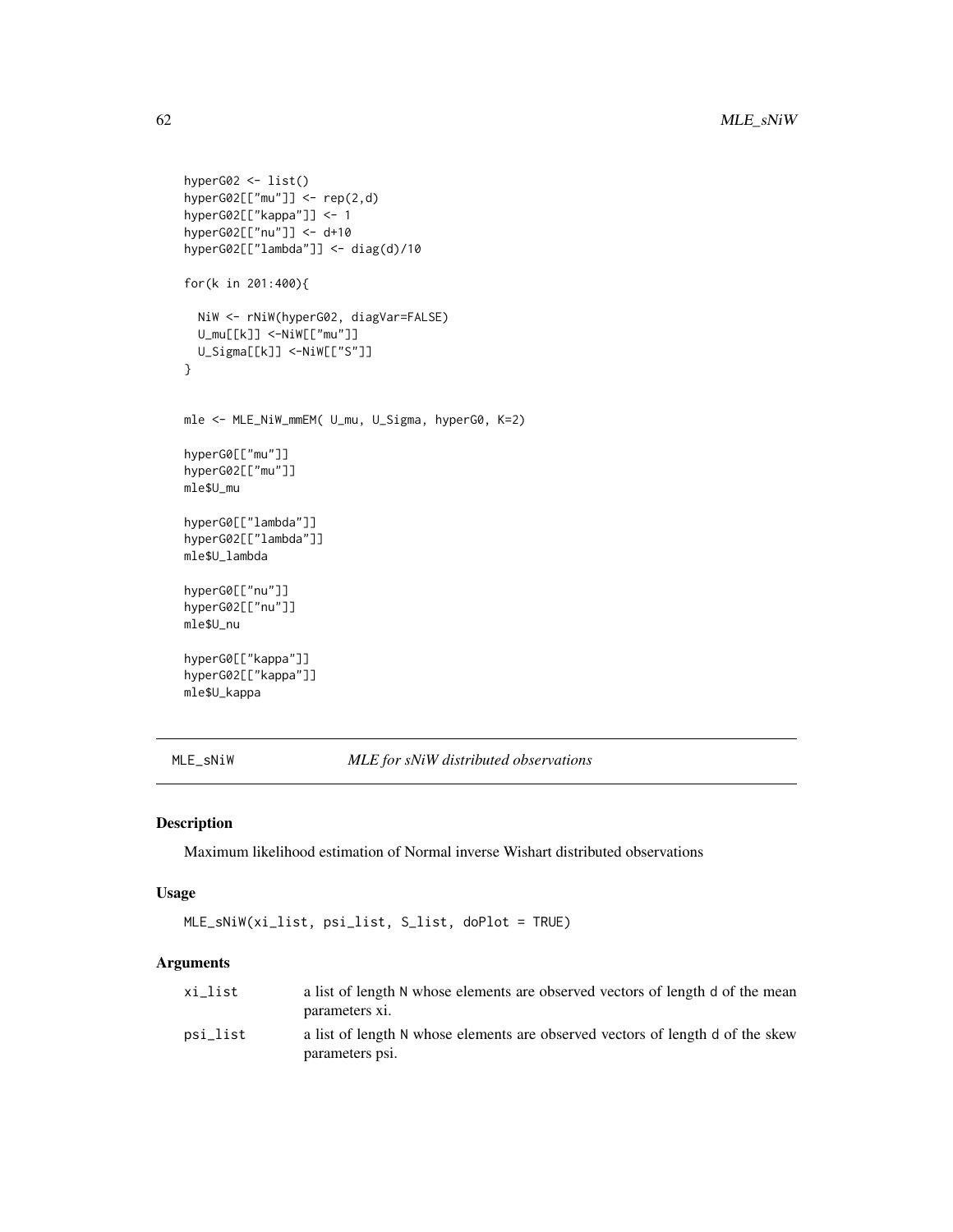| S list | a list of length N whose elements are observed variance-covariance matrices of<br>dimension d x d. |
|--------|----------------------------------------------------------------------------------------------------|
| doPlot | a logical flag indicating whether the algorithm progression should be plotted.<br>Default is TRUE. |

### Author(s)

Boris Hejblum, Chariff Alkhassim

## Examples

```
hyperG0 <- list()
hyperG0$b_xi <- c(0.3, -1.5)
hyperG0$b_psi <- c(0, 0)
hyperG0$kappa <- 0.001
hyperG0$D_xi <- 100
hyperG0$D_psi <- 100
hyperG0$nu <- 35
hyperG0$lambda <- diag(c(0.25,0.35))
xi_list <- list()
psi_list <- list()
S_list <- list()
for(k in 1:1000){
NNiW <- rNNiW(hyperG0, diagVar=FALSE)
xi_list[[k]] <- NNiW[["xi"]]
 psi_list[[k]] <- NNiW[["psi"]]
 S_list[[k]] <- NNiW[["S"]]
}
mle <- MLE_sNiW(xi_list, psi_list, S_list)
mle
```
MLE\_sNiW\_mmEM *EM MLE for mixture of sNiW*

#### Description

Maximum likelihood estimation of mixture of Normal inverse Wishart distributed observations with an EM algorithm

## Usage

```
MLE_sNiW_mmEM(
  xi_list,
 psi_list,
  S_list,
  hyperG0,
  K,
```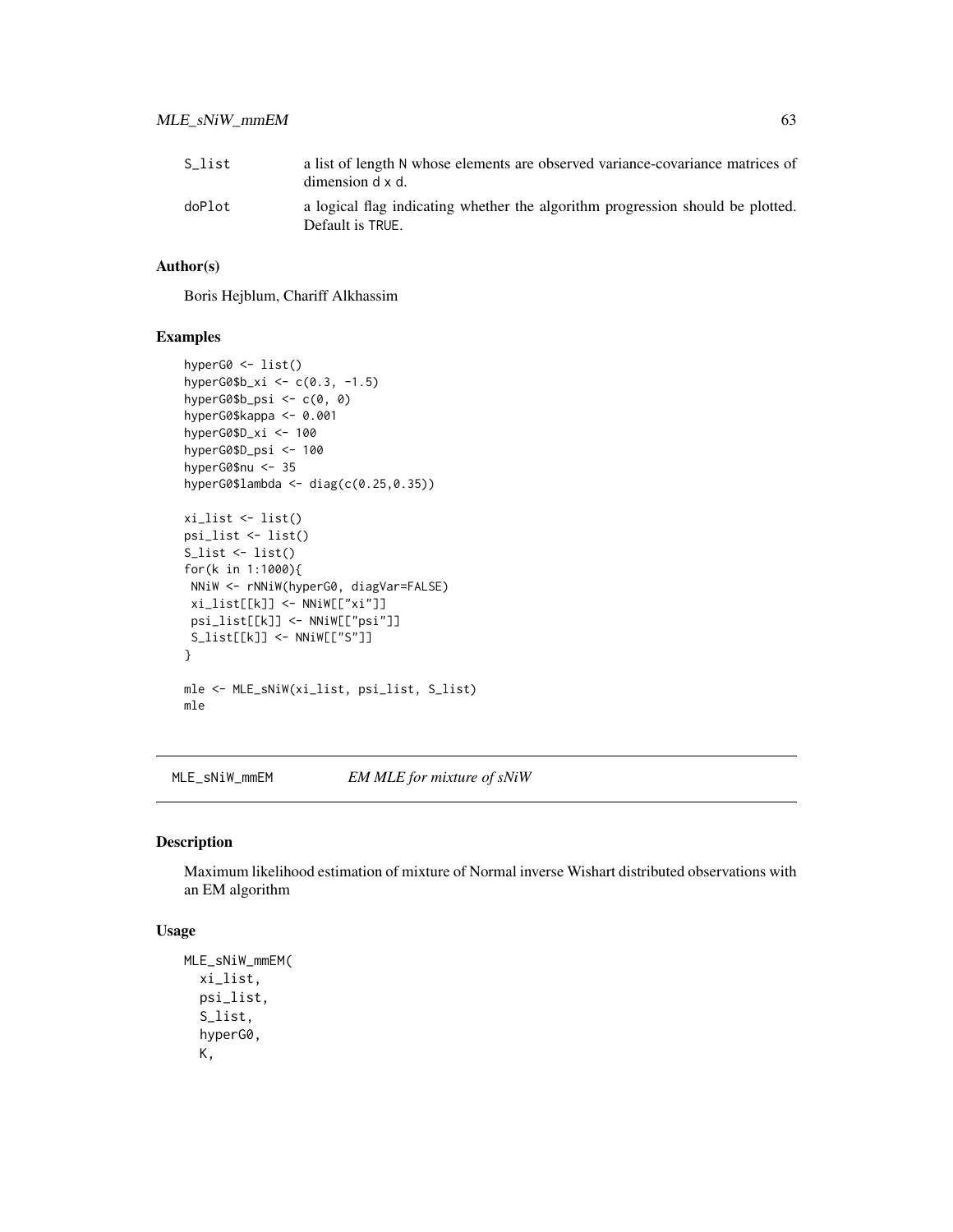```
init = NULL,maxit = 100,
  tol = 0.1,doPlot = TRUE,
  verbose = TRUE
\mathcal{L}
```
# Arguments

| xi_list  | a list of length N whose elements are observed vectors of length d of the mean<br>parameters xi.                                                                                  |
|----------|-----------------------------------------------------------------------------------------------------------------------------------------------------------------------------------|
| psi_list | a list of length N whose elements are observed vectors of length d of the skew<br>parameters psi.                                                                                 |
| S_list   | a list of length N whose elements are observed variance-covariance matrices of<br>dimension d x d.                                                                                |
| hyperG0  | prior mixing distribution used if init is NULL.                                                                                                                                   |
| K.       | integer giving the number of mixture components.                                                                                                                                  |
| init     | a list for initializing the algorithm with the following elements: b_xi, b_psi,<br>lambda, B, nu. Default is NULL in which case the initialization of the algorithm<br>is random. |
| maxit    | integer giving the maximum number of iteration for the EM algorithm. Default<br>is 100.                                                                                           |
| tol      | real number giving the tolerance for the stopping of the EM algorithm. Default<br>is 0.1.                                                                                         |
| doPlot   | a logical flag indicating whether the algorithm progression should be plotted.<br>Default is TRUE.                                                                                |
| verbose  | logical flag indicating whether plot should be drawn. Default is TRUE.                                                                                                            |

# Author(s)

Boris Hejblum, Chariff Alkhassim

```
set.seed(1234)
hyperG0 <- list()
hyperG0$b_xi <- c(0.3, -1.5)hyperG0$b_psi <- c(0, 0)
hyperG0$kappa <- 0.001
hyperG0$D_xi <- 100
hyperG0$D_psi <- 100
hyperG0$nu <- 3
hyperG0$lambda <- diag(c(0.25,0.35))
xi_list <- list()
psi_list <- list()
S_list <- list()
for(k in 1:200){
```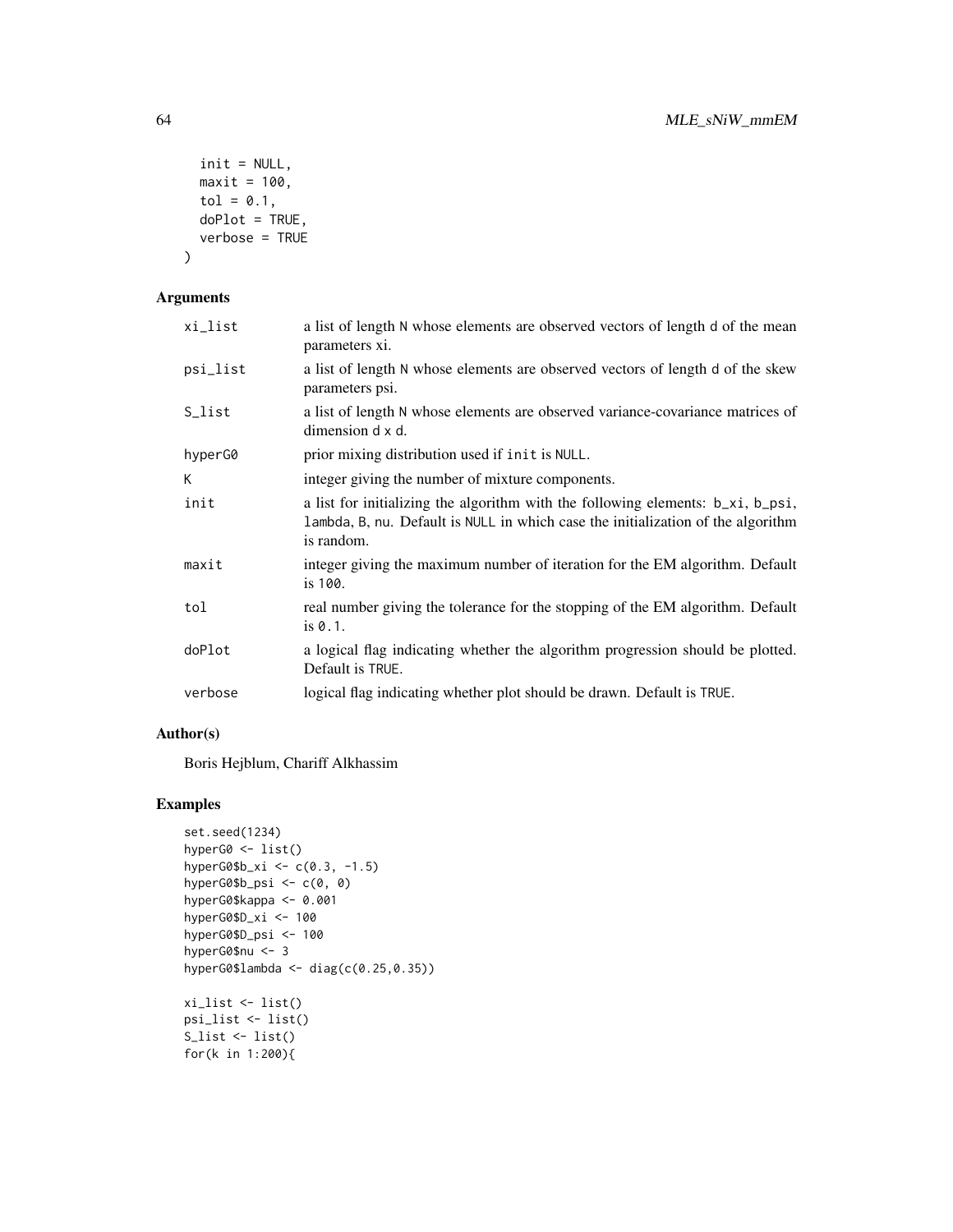# mmNiWpdf 65

```
NNiW <- rNNiW(hyperG0, diagVar=FALSE)
xi_list[[k]] <- NNiW[["xi"]]
 psi_list[[k]] <- NNiW[["psi"]]
S_list[[k]] <- NNiW[["S"]]
}
hyperG02 <- list()
hyperG02$b_xi <- c(-1, 2)
hyperG02$b_psi <- c(-0.1, 0.5)
hyperG02$kappa <- 0.001
hyperG02$D_xi <- 10
hyperG02$D_psi <- 10
hyperG02$nu <- 3
hyperG02$lambda <- 0.5*diag(2)
for(k in 201:400){
NNiW <- rNNiW(hyperG02, diagVar=FALSE)
 xi_list[[k]] <- NNiW[["xi"]]
 psi_list[[k]] <- NNiW[["psi"]]
 S_list[[k]] <- NNiW[["S"]]
}
mle <- MLE_sNiW_mmEM(xi_list, psi_list, S_list, hyperG0, K=2)
```

| mmNiWpdf | multivariate Normal inverse Wishart probability density function for |  |  |  |
|----------|----------------------------------------------------------------------|--|--|--|
|          | <i>multiple inputs</i>                                               |  |  |  |

# Description

multivariate Normal inverse Wishart probability density function for multiple inputs

## Usage

```
mmNiWpdf(mu, Sigma, U_mu0, U_kappa0, U_nu0, U_lambda0, Log = TRUE)
```

| mu        | data matrix of dimension $p \times n$ , p being the dimension of the data and n the<br>number of data points, where each column is an observed mean vector. |
|-----------|-------------------------------------------------------------------------------------------------------------------------------------------------------------|
| Sigma     | list of length n of observed variance-covariance matrices, each of dimensions p<br>x p.                                                                     |
| U mu0     | mean vectors matrix of dimension $p \times K$ , K being the number of distributions for<br>which the density probability has to be evaluated                |
| U_kappa0  | vector of length K of scale parameters.                                                                                                                     |
| U_nu0     | vector of length K of degree of freedom parameters.                                                                                                         |
| U lambda0 | list of length K of variance-covariance matrices, each of dimensions p x p.                                                                                 |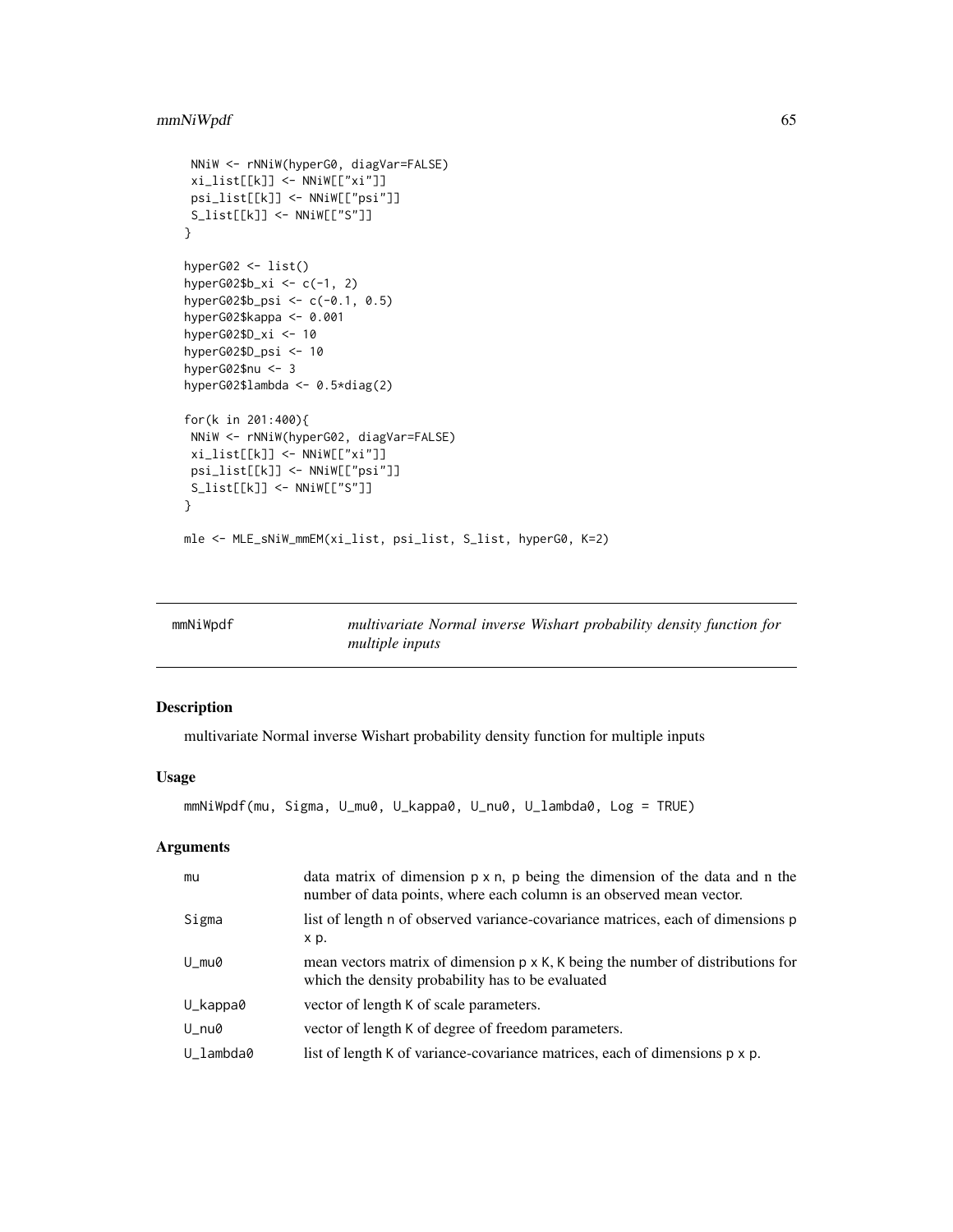Log logical flag for returning the log of the probability density function. Defaults is TRUE.

### Value

matrix of densities of dimension K x n

| mmNiWpdfC | $C++$ implementation of multivariate Normal inverse Wishart proba- |
|-----------|--------------------------------------------------------------------|
|           | bility density function for multiple inputs                        |

## Description

C++ implementation of multivariate Normal inverse Wishart probability density function for multiple inputs

## Usage

```
mmNiWpdfC(Mu, Sigma, U_Mu0, U_Kappa0, U_Nu0, U_Sigma0, Log = TRUE)
```
## Arguments

| Mu       | data matrix of dimension $p \times n$ , p being the dimension of the data and n the<br>number of data points, where each column is an observed mean vector. |
|----------|-------------------------------------------------------------------------------------------------------------------------------------------------------------|
| Sigma    | list of length n of observed variance-covariance matrices, each of dimensions p<br>x p.                                                                     |
| U Mu0    | mean vectors matrix of dimension $p \times K$ , K being the number of distributions for<br>which the density probability has to be evaluated                |
| U_Kappa0 | vector of length K of scale parameters.                                                                                                                     |
| U_Nu0    | vector of length K of degree of freedom parameters.                                                                                                         |
| U_Sigma0 | list of length K of variance-covariance matrices, each of dimensions p x p.                                                                                 |
| Log      | logical flag for returning the log of the probability density function. Defaults is<br>TRUE.                                                                |

#### Value

matrix of densities of dimension K x n

## References

Hejblum BP, Alkhassim C, Gottardo R, Caron F and Thiebaut R (2019) Sequential Dirichlet Process Mixtures of Multivariate Skew t-distributions for Model-based Clustering of Flow Cytometry Data. The Annals of Applied Statistics, 13(1): 638-660. <doi: 10.1214/18-AOAS1209>. <arXiv: 1702.04407>. <https://arxiv.org/abs/1702.04407> <https://doi.org/10.1214/18-AOAS1209>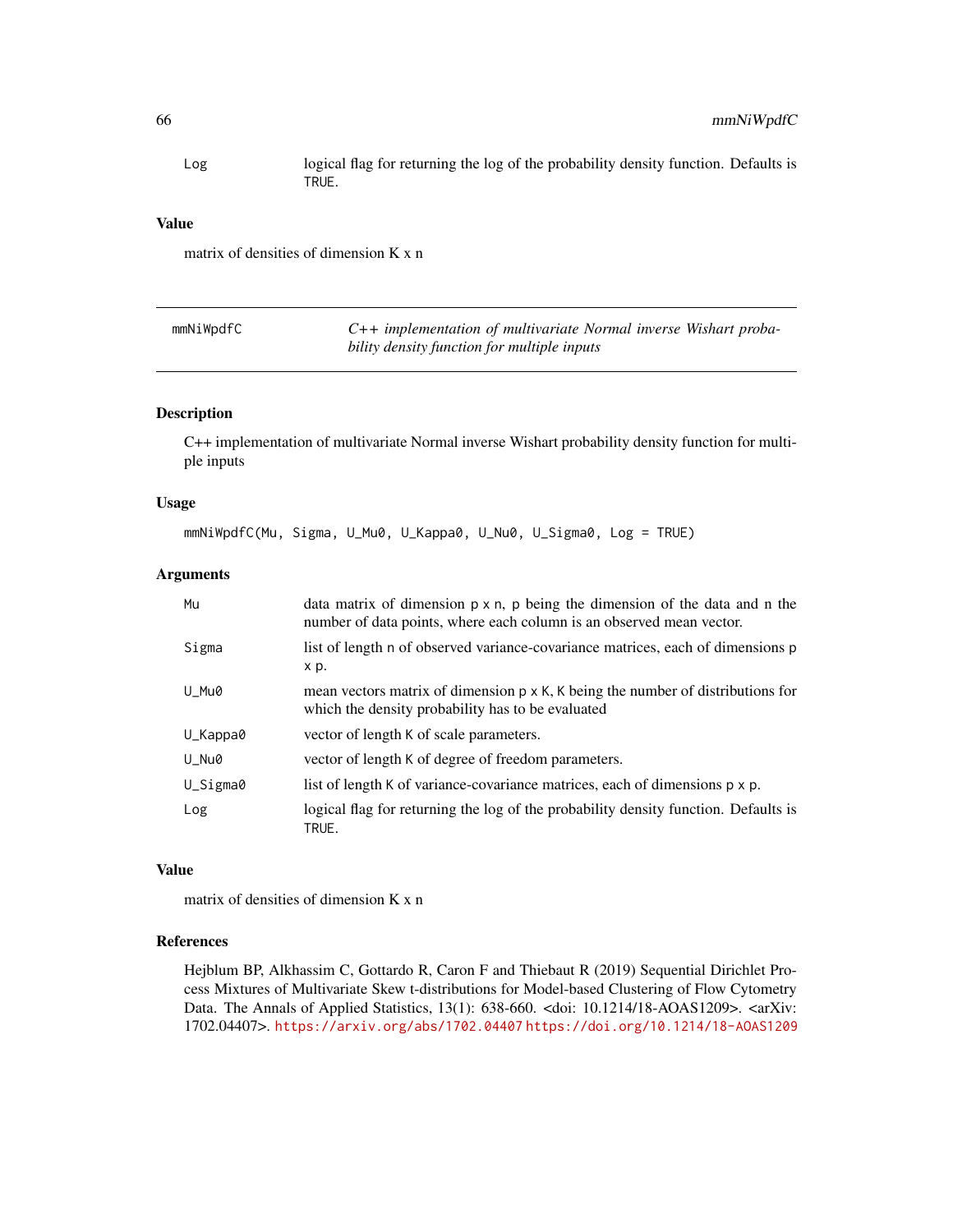# Description

Probability density function of structured Normal inverse Wishart (sNiW) for multiple inputs, on the log scale.

### Usage

```
mmsNiWlogpdf(U_xi, U_psi, U_Sigma, U_xi0, U_psi0, U_B0, U_Sigma0, U_df0)
```
#### Arguments

| $U_x$ i            | a list of length n of observed mean vectors, each of dimension p                                |
|--------------------|-------------------------------------------------------------------------------------------------|
| $U$ <sub>psi</sub> | a list of length n of observed skew vectors of dimension p                                      |
| U_Sigma            | a list of length n of observed covariance matrices, each of dimension p x p                     |
| U_xi0              | a list of length K of mean vector parameters for sNiW, each of dimension p                      |
| $U$ _psi0          | a list of length K of mean vector parameters for sNiW, each of dimension p                      |
| $U_B0$             | a list of length K of structuring matrix parameters for sNiW, each of dimension<br>$2 \times 2$ |
| U_Sigma0           | a list of length K of covariance matrix parameters for sNiW, each of dimension<br>p x p         |
| U_df0              | a list of length K of degrees of freedom parameters for sNiW, each of dimension<br>p x p        |

```
hyperG0 <- list()
hyperG0$b_xi <- c(-1.6983129, -0.4819131)
hyperG0$b_psi <- c(-0.0641866, -0.7606068)
hyperG0$kappa <- 0.001
hyperG0$D_xi <- 16.951313
hyperG0$D_psi <- 1.255192
hyperG0$nu <- 27.67656
hyperG0$lambda <- matrix(c(2.3397761, -0.3975259,-0.3975259, 1.9601773), ncol=2)
xi_list <- list()
psi_list <- list()
S_{\text{list}} \leftarrow \text{list}()for(k in 1:1000){
NNiW <- rNNiW(hyperG0, diagVar=FALSE)
 xi_list[[k]] <- NNiW[["xi"]]
 psi_list[[k]] <- NNiW[["psi"]]
S_list[[k]] <- NNiW[["S"]]
}
```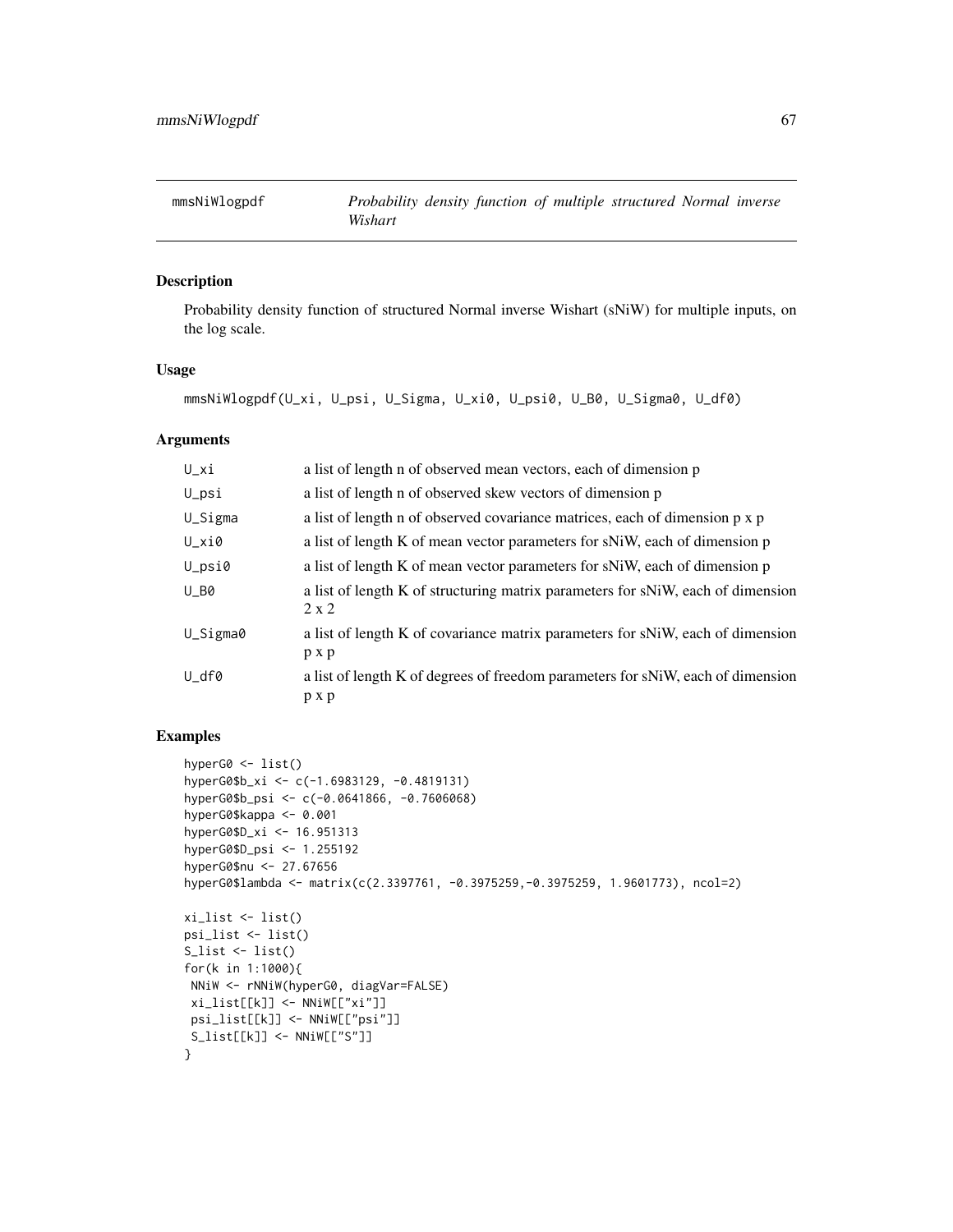```
mmsNiWlogpdf(U_xi=xi_list, U_psi=psi_list, U_Sigma=S_list,
            U_xi0=list(hyperG0$b_xi), U_psi0=list(hyperG0$b_psi) ,
            U_B0=list(diag(c(hyperG0$D_xi, hyperG0$D_psi))) ,
            U_Sigma0=list(hyperG0$lambda), U_df0=list(hyperG0$nu))
hyperG0 <- list()
hyperG0$b_xi <- c(-1.6983129)
hyperG0$b_psi <- c(-0.0641866)
hyperG0$kappa <- 0.001
hyperG0$D_xi <- 16.951313
hyperG0$D_psi <- 1.255192
hyperG0$nu <- 27.67656
hyperG0$lambda <- matrix(c(2.3397761), ncol=1)
#'xi_list <- list()
psi_list <- list()
S_{\text{list}} \leftarrow \text{list}()for(k in 1:1000){
NNiW <- rNNiW(hyperG0, diagVar=FALSE)
xi_list[[k]] <- NNiW[["xi"]]
psi_list[[k]] <- NNiW[["psi"]]
S_list[[k]] <- NNiW[["S"]]
}
mmsNiWlogpdf(U_xi=xi_list, U_psi=psi_list, U_Sigma=S_list,
            U_xi0=list(hyperG0$b_xi), U_psi0=list(hyperG0$b_psi) ,
            U_B0=list(diag(c(hyperG0$D_xi, hyperG0$D_psi))) ,
            U_Sigma0=list(hyperG0$lambda), U_df0=list(hyperG0$nu))
```
mmsNiWpdfC *C++ implementation of multivariate structured Normal inverse Wishart probability density function for multiple inputs*

#### Description

C++ implementation of multivariate structured Normal inverse Wishart probability density function for multiple inputs

#### Usage

```
mmsNiWpdfC(xi, psi, Sigma, U_xi0, U_psi0, U_B0, U_Sigma0, U_df0, Log = TRUE)
```

| хi  | data matrix of dimensions p x n where columns contain the observed mean vec-<br>tors.           |
|-----|-------------------------------------------------------------------------------------------------|
| psi | data matrix of dimensions p x n where columns contain the observed skew pa-<br>rameter vectors. |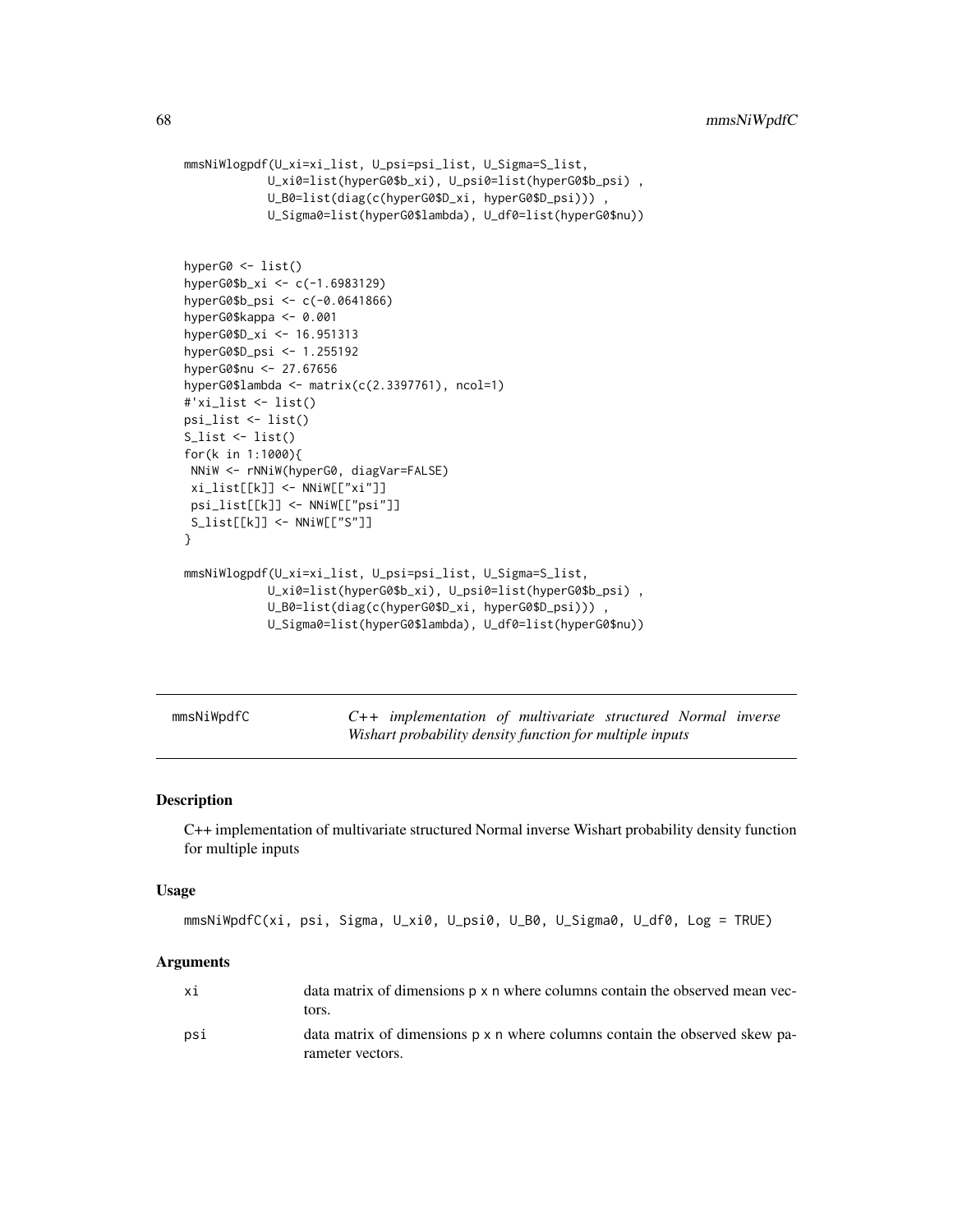# mmvnpdfC 69

| Sigma    | list of length n of observed variance-covariance matrices, each of dimensions p<br>x p.                                                       |
|----------|-----------------------------------------------------------------------------------------------------------------------------------------------|
| U_xi0    | mean vectors matrix of dimension $p \times K$ , K being the number of distributions for<br>which the density probability has to be evaluated. |
| U_psi0   | skew parameter vectors matrix of dimension $p \times K$ .                                                                                     |
| $U_B0$   | list of length K of structured scale matrices, each of dimensions p x p.                                                                      |
| U_Sigma0 | list of length K of variance-covariance matrices, each of dimensions p x p.                                                                   |
| U_df0    | vector of length K of degree of freedom parameters.                                                                                           |
| Log      | logical flag for returning the log of the probability density function. Defaults is<br>TRUE.                                                  |

# Value

matrix of densities of dimension K x n

## References

Hejblum BP, Alkhassim C, Gottardo R, Caron F and Thiebaut R (2019) Sequential Dirichlet Process Mixtures of Multivariate Skew t-distributions for Model-based Clustering of Flow Cytometry Data. The Annals of Applied Statistics, 13(1): 638-660. <doi: 10.1214/18-AOAS1209>. <arXiv: 1702.04407>. <https://arxiv.org/abs/1702.04407> <https://doi.org/10.1214/18-AOAS1209>

| mmvnpdfC | $C++$ implementation of multivariate Normal probability density func- |
|----------|-----------------------------------------------------------------------|
|          | <i>tion for multiple inputs</i>                                       |

# Description

C++ implementation of multivariate Normal probability density function for multiple inputs

## Usage

```
mmvnpdfC(x, mean, varcovM, Log = TRUE)
```

| $\mathsf{x}$ | data matrix of dimension $p \times n$ , p being the dimension of the data and n the<br>number of data points.                                 |
|--------------|-----------------------------------------------------------------------------------------------------------------------------------------------|
| mean         | mean vectors matrix of dimension $p \times K$ , K being the number of distributions for<br>which the density probability has to be evaluated. |
| varcovM      | list of length K of variance-covariance matrices, each of dimensions p x p.                                                                   |
| Log          | logical flag for returning the log of the probability density function. Defaults is<br>TRUE.                                                  |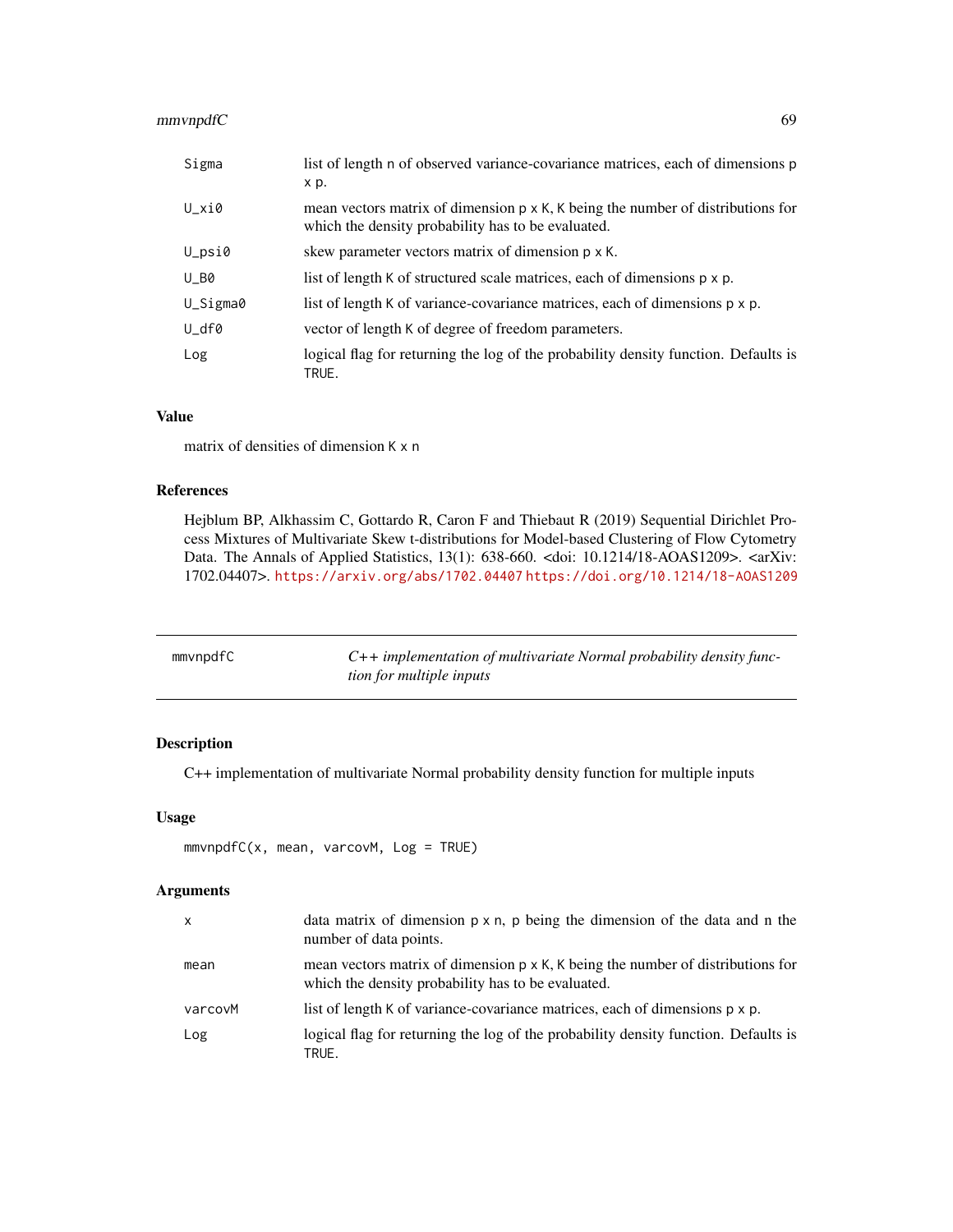#### Value

matrix of densities of dimension K x n.

### Examples

```
if(require(microbenchmark)){
library(microbenchmark)
microbenchmark(mvnpdf(x=matrix(1.96), mean=0, varcovM=diag(1), Log=FALSE),
               mvnpdfC(x=matrix(1.96), mean=0, varcovM=diag(1), Log=FALSE),
             mmvnpdfC(x=matrix(1.96), mean=matrix(0), varcovM=list(diag(1)), Log=FALSE),
               times=1000L)
microbenchmark(mvnpdf(x=matrix(rep(1.96,2), nrow=2, ncol=1), mean=c(-0.2, 0.3),
                      varcovM=matrix(c(2, 0.2, 0.2, 2), ncol=2), Log=FALSE),
               mvnpdfC(x=matrix(rep(1.96,2), nrow=2, ncol=1), mean=c(-0.2, 0.3),
                       varcovM=matrix(c(2, 0.2, 0.2, 2), ncol=2), Log=FALSE),
               mmvnpdfC(x=matrix(rep(1.96,2), nrow=2, ncol=1),
                        mean=matrix(c(-0.2, 0.3), nrow=2, ncol=1),
                        varcovM=list(matrix(c(2, 0.2, 0.2, 2), ncol=2)), Log=FALSE),
               times=1000L)
microbenchmark(mvnpdf(x=matrix(c(rep(1.96,2),rep(0,2)), nrow=2, ncol=2),
                      mean=list(c(0,0),c(-1,-1), c(1.5,1.5)),varcovM=list(diag(2),10*diag(2), 20*diag(2)), Log=FALSE),
               mmvnpdfC(matrix(c(rep(1.96,2),rep(0,2)), nrow=2, ncol=2),
                        mean=matrix(c(0, 0, -1, -1, 1.5, 1.5), nrow=2, ncol=3),
                        varcovM=list(diag(2),10*diag(2), 20*diag(2)), Log=FALSE),
               times=1000L)
}else{
cat("package 'microbenchmark' not available\n")
}
```
mmvsnpdfC *C++ implementation of multivariate skew Normal probability density function for multiple inputs*

## **Description**

C++ implementation of multivariate skew Normal probability density function for multiple inputs

#### Usage

 $mmvsnpdfC(x, xi, psi, sigma, Log = TRUE)$ 

|    | data matrix of dimension $p \times n$ , p being the dimension of the data and n the<br>number of data points.                                 |
|----|-----------------------------------------------------------------------------------------------------------------------------------------------|
| хi | mean vectors matrix of dimension $p \times K$ , K being the number of distributions for<br>which the density probability has to be evaluated. |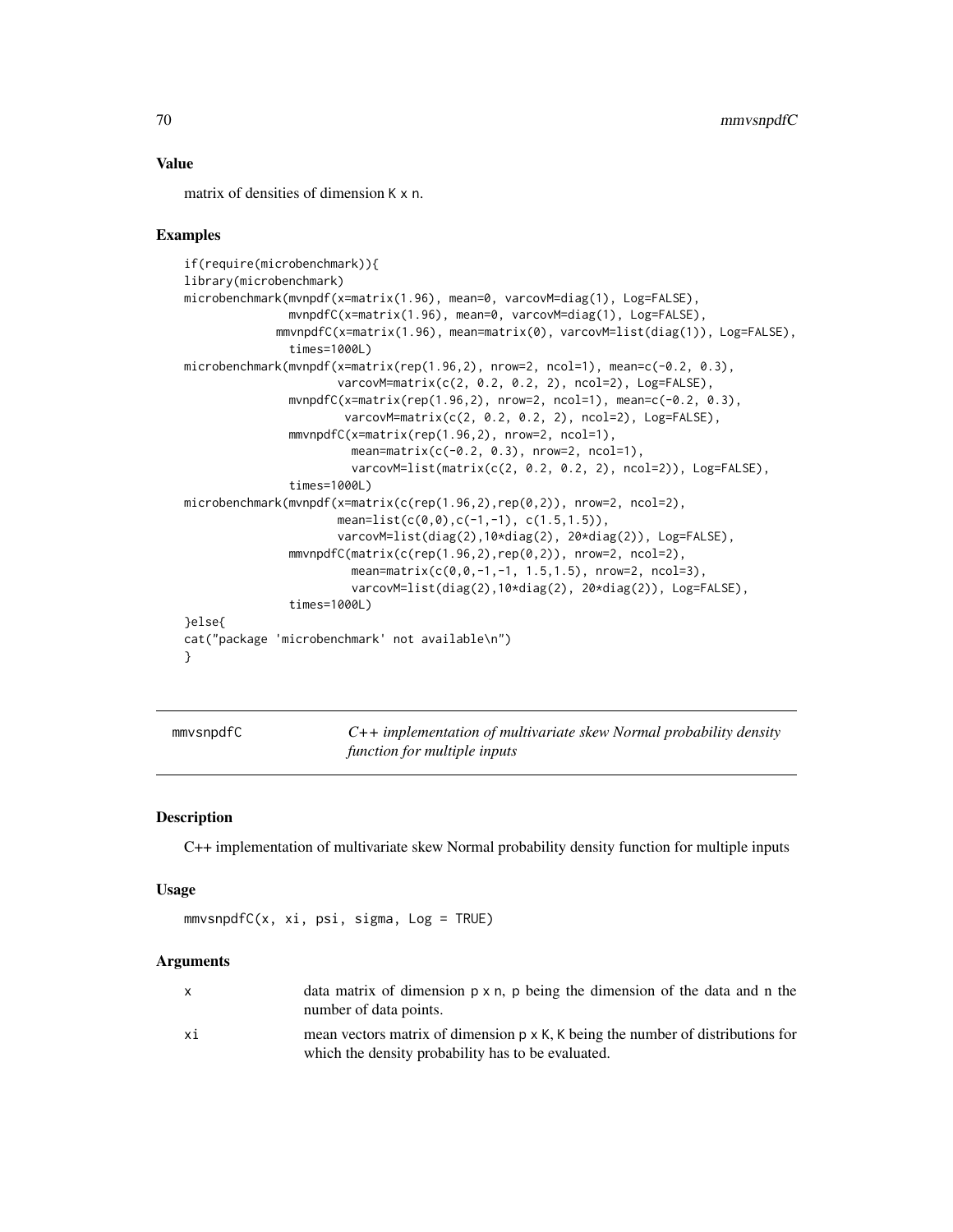## mmvstpdfC 71

| psi   | skew parameter vectors matrix of dimension p x K.                                           |
|-------|---------------------------------------------------------------------------------------------|
| sigma | list of length K of variance-covariance matrices, each of dimensions $p \times p$ .         |
| Log   | logical flag for returning the log of the probability density function. Default is<br>TRUE. |

## Value

matrix of densities of dimension K x n.

#### Author(s)

Boris Hejblum

## Examples

```
mmvsnpdfC(x=matrix(rep(1.96,2), nrow=2, ncol=1),
         xi=matrix(c(0, 0)), psi=matrix(c(1, 1),ncol=1), sigma=list(diag(2)), Log=FALSE
         )
mmvsnpdfC(x=matrix(rep(1.96,2), nrow=2, ncol=1),
         xi=matrix(c(0, 0)), psi=matrix(c(1, 1),ncol=1), sigma=list(diag(2))
         )
if(require(microbenchmark)){
library(microbenchmark)
microbenchmark(mvsnpdf(x=matrix(rep(1.96,2), nrow=2, ncol=1), xi=c(0, 0), psi=c(1, 1),
                       sigma=diag(2), Log=FALSE),
               mmvsnpdfC(x=matrix(rep(1.96,2), nrow=2, ncol=1), xi=matrix(c(0, 0)),
                         psi=matrix(c(1, 1),ncol=1), sigma=list(diag(2)), Log=FALSE),
               times=1000L
             )
microbenchmark(mvsnpdf(x=matrix(c(rep(1.96,2),rep(0,2)), nrow=2, ncol=2),
                      xi=list(c(\emptyset, \emptyset), c(-1, -1), c(1.5, 1.5)),psi=list(c(0.1,0.1),c(-0.1,-1), c(0.5,-1.5)),
                      sigma=list(diag(2),10*diag(2), 20*diag(2)), Log=FALSE),
               mmvsnpdfC(matrix(c(rep(1.96,2),rep(0,2)), nrow=2, ncol=2),
                         xi=matrix(c(0,0,-1,-1, 1.5,1.5), nrow=2, ncol=3),
                         psi=matrix(c(0.1,0.1,-0.1,-1, 0.5,-1.5), nrow=2, ncol=3),
                         sigma=list(diag(2),10*diag(2), 20*diag(2)), Log=FALSE),
              times=1000L)
}else{
cat("package 'microbenchmark' not available\n")
}
```

| mmvstpdfC |  |
|-----------|--|
|           |  |

C++ *implementation of multivariate Normal probability density function for multiple inputs*

### **Description**

C++ implementation of multivariate Normal probability density function for multiple inputs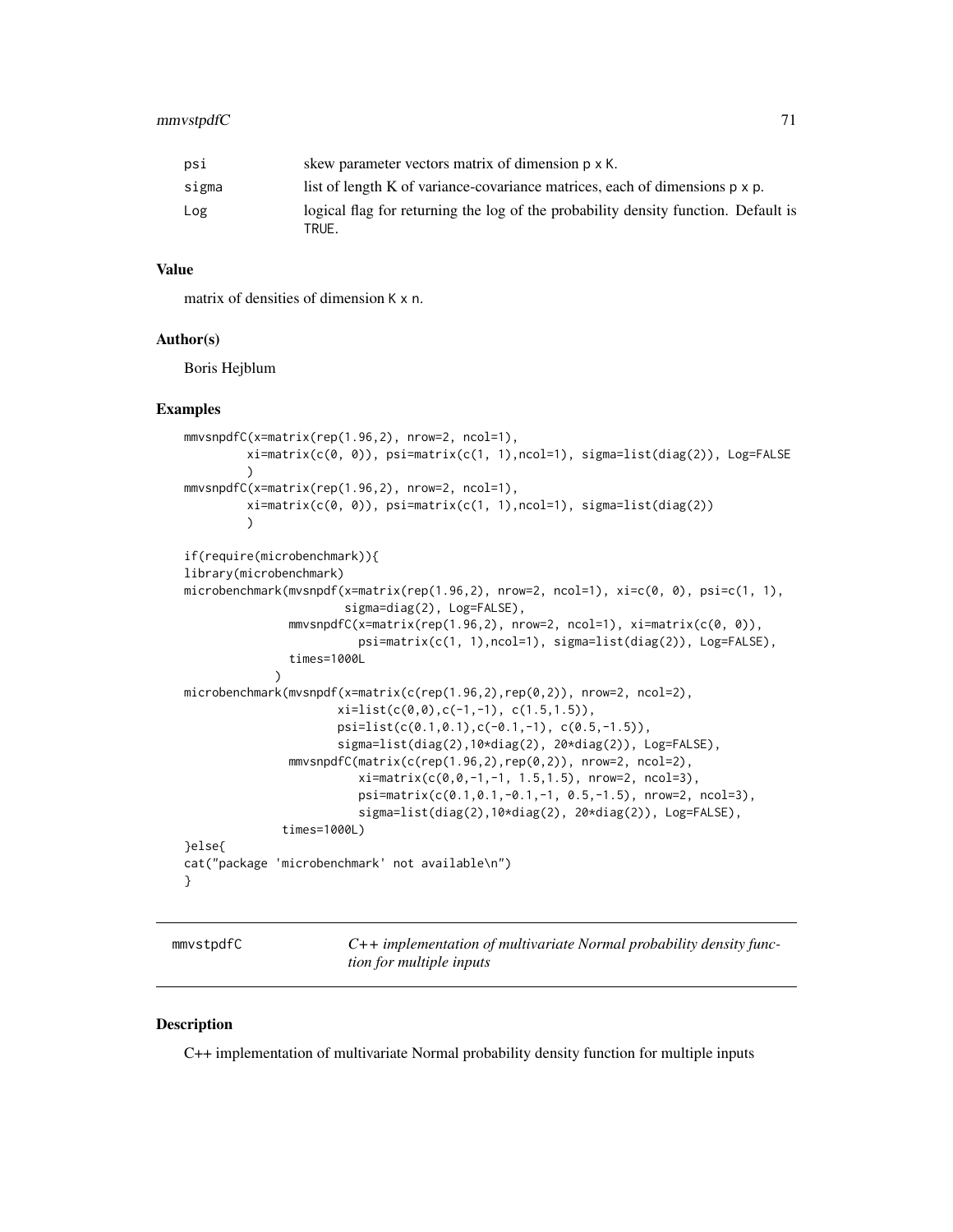#### Usage

mmvstpdfC(x, xi, psi, sigma, df, Log = TRUE)

#### Arguments

| $\mathsf{x}$ | data matrix of dimension $p \times n$ , p being the dimension of the data and n the<br>number of data points.                                 |
|--------------|-----------------------------------------------------------------------------------------------------------------------------------------------|
| хi           | mean vectors matrix of dimension $p \times K$ , K being the number of distributions for<br>which the density probability has to be evaluated. |
| psi          | skew parameter vectors matrix of dimension p x K.                                                                                             |
| sigma        | list of length K of variance-covariance matrices, each of dimensions p x p.                                                                   |
| df           | vector of length K of degree of freedom parameters.                                                                                           |
| Log          | logical flag for returning the log of the probability density function. Defaults is<br>TRUE.                                                  |

## Value

matrix of densities of dimension K x n.

### Author(s)

Boris Hejblum

```
mmvstpdfC(x = matrix(c(3.399890,-5.936962), ncol=1), xi=matrix(c(0.2528859,-2.4234067)),
psi=matrix(c(11.20536,-12.51052), ncol=1),
sigma=list(matrix(c(0.2134011, -0.0382573, -0.0382573, 0.2660086), ncol=2)),
df=c(7.784106)
)
m \times \text{tpdf}(x) = \text{matrix}(c(3.399890, -5.936962), \text{ncol} = 1), \text{ xi} = c(0.2528859, -2.4234067),psi=c(11.20536,-12.51052),
sigma=matrix(c(0.2134011, -0.0382573, -0.0382573, 0.2660086), ncol=2),
df=c(7.784106)
)
#skew-normal limit
mmvsnpdfC(x=matrix(rep(1.96,2), nrow=2, ncol=1),
         xi=matrix(c(0, 0)), psi=matrix(c(1, 1),ncol=1), sigma=list(diag(2))
         )
mvstpdf(x=matrix(rep(1.96,2), nrow=2, ncol=1),
       xi = c(0, 0), \psi = c(1, 1), \sigma = d i a g(2),df=100000000
       )
mmvstpdfC(x=matrix(rep(1.96,2), nrow=2, ncol=1),
         xi = matrix(c(\emptyset, \emptyset)), psi = matrix(c(1, 1), ncol=1), sigma = list(diag(2)),df=100000000
         )
```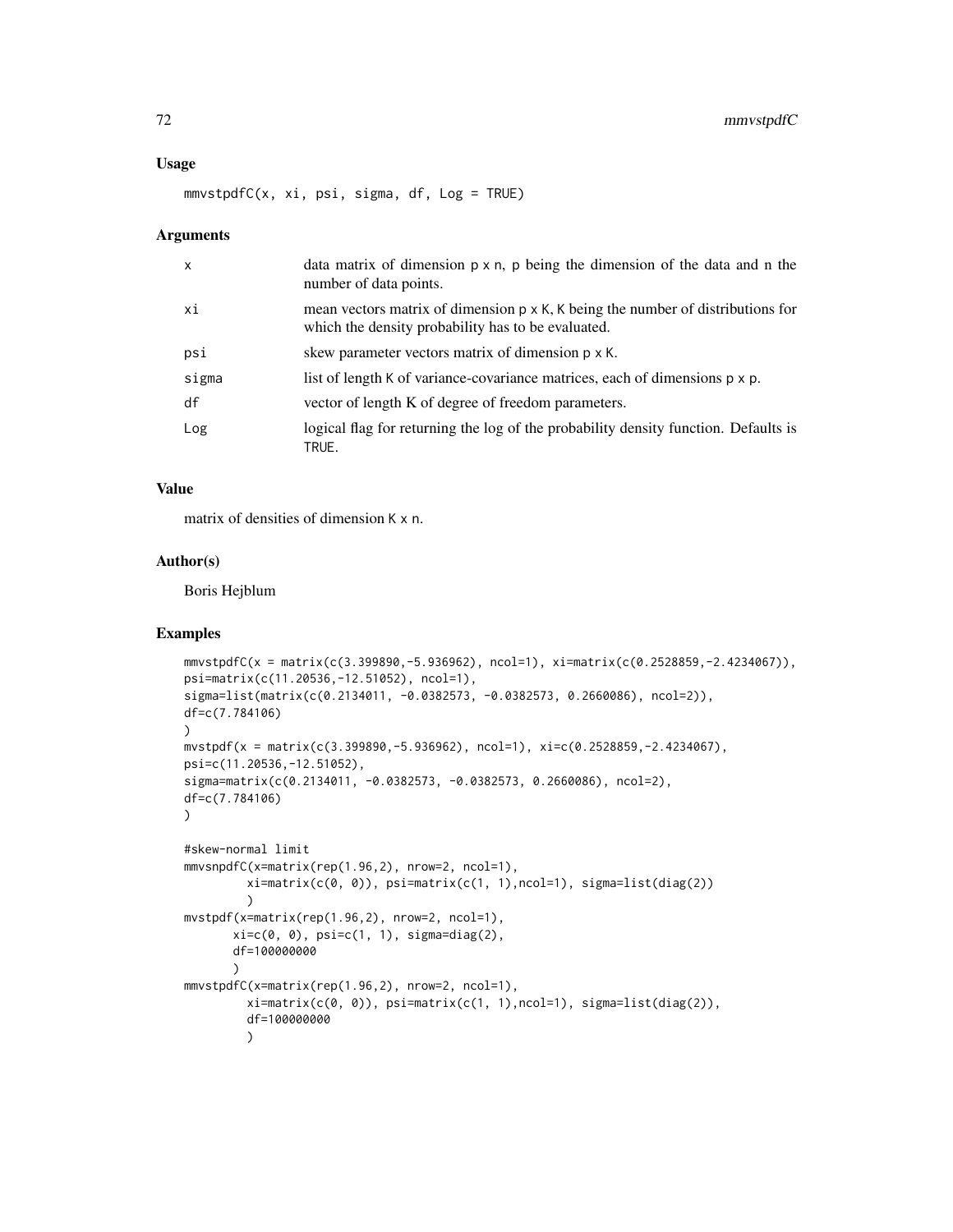## <span id="page-72-0"></span>mmvtpdfC 73

```
#non-skewed limit
mmvtpdfC(x=matrix(rep(1.96,2), nrow=2, ncol=1),
        mean=matrix(c(0, 0)), varcovM=list(diag(2)),
        df=10
        )
mmvstpdfC(x=matrix(rep(1.96,2), nrow=2, ncol=1),
         xi=matrix(c(0, 0)), psi=matrix(c(0, 0),ncol=1), sigma=list(diag(2)),
         df=10
         )
if(require(microbenchmark)){
library(microbenchmark)
microbenchmark(mvstpdf(x=matrix(rep(1.96,2), nrow=2, ncol=1),
                        xi=c(0, 0), psi=c(1, 1),
                        sigma=diag(2), df=10),
               mmvstpdfC(x=matrix(rep(1.96,2), nrow=2, ncol=1),
                          xi=matrix(c(\emptyset, \emptyset)), psi=matrix(c(1, 1), ncol=1),
                          sigma=list(diag(2)), df=10),
               times=1000L)
}else{
cat("package 'microbenchmark' not available\n")
}
```
mmvtpdfC *C++ implementation of multivariate Normal probability density function for multiple inputs*

#### Description

C++ implementation of multivariate Normal probability density function for multiple inputs

#### Usage

mmvtpdfC(x, mean, varcovM, df, Log = TRUE)

#### Arguments

| X       | data matrix of dimension $p \times n$ , $p$ being the dimension of the data and $n$ the<br>number of data points.                             |
|---------|-----------------------------------------------------------------------------------------------------------------------------------------------|
| mean    | mean vectors matrix of dimension $p \times K$ , K being the number of distributions for<br>which the density probability has to be evaluated. |
| varcovM | list of length K of variance-covariance matrices, each of dimensions p x p.                                                                   |
| df      | vector of length K of degree of freedom parameters.                                                                                           |
| Log     | logical flag for returning the log of the probability density function. Defaults is<br>TRUE.                                                  |

#### Value

matrix of densities of dimension K x n.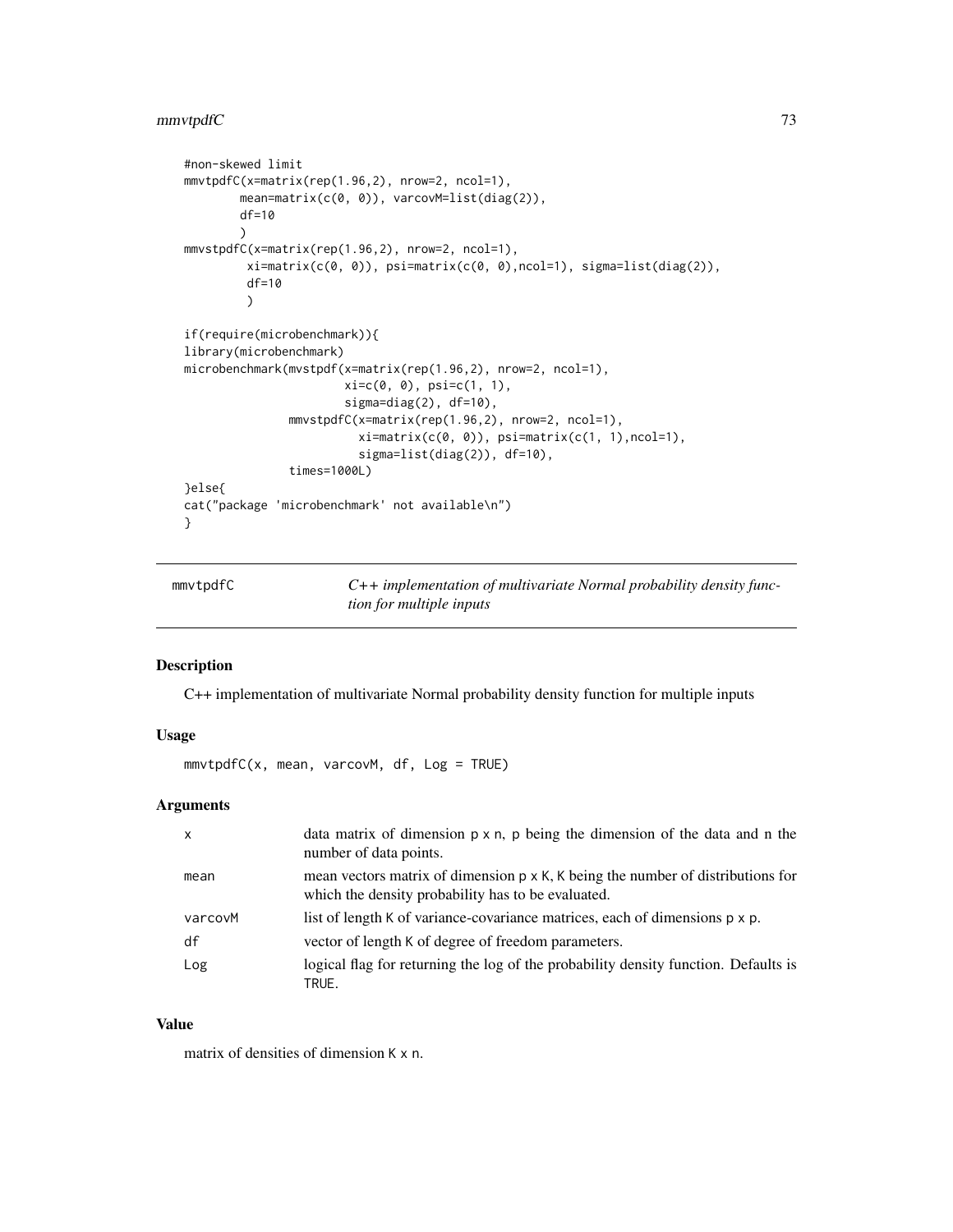#### Author(s)

Boris Hejblum

#### Examples

```
mvnpdf(x=matrix(1.96), mean=0, varcovM=diag(1), Log=FALSE)
mvtpdf(x=matrix(1.96), mean=0, varcovM=diag(1), df=10000000, Log=FALSE)
mmvtpdfC(x=matrix(1.96), mean=matrix(0), varcovM=list(diag(1)), df=10000000, Log=FALSE)
mvnpdf(x=matrix(1.96), mean=0, varcovM=diag(1))
mvtpdf(x=matrix(1.96), mean=0, varcovM=diag(1), df=10000000)
mmvtpdfC(x=matrix(1.96), mean=matrix(0), varcovM=list(diag(1)), df=10000000)
mvtpdf(x=matrix(1.96), mean=0, varcovM=diag(1), df=10)
mmvtpdfC(x=matrix(1.96), mean=matrix(0), varcovM=list(diag(1)), df=10)
if(require(microbenchmark)){
library(microbenchmark)
microbenchmark(mvtpdf(x=matrix(1.96), mean=0, varcovM=diag(1), df=1, Log=FALSE),
               mmvtpdfC(x=matrix(1.96), mean=matrix(0), varcovM=list(diag(1)),
                        df=c(1), Log=FALSE),
               times=10000L)
}else{
cat("package 'microbenchmark' not available\n")
}
```

| mvnlikC | $C++$ implementation of multivariate Normal probability density func- |
|---------|-----------------------------------------------------------------------|
|         | <i>tion for multiple inputs</i>                                       |

#### Description

C++ implementation of multivariate Normal probability density function for multiple inputs

## Usage

```
mvnlikC(x, c, clustval, mu, sigma, loglik = TRUE)
```
#### Arguments

| $\mathsf{x}$ | data matrix of dimension $p \times n$ , p being the dimension of the data and n the<br>number of data points                |
|--------------|-----------------------------------------------------------------------------------------------------------------------------|
| C            | integer vector of cluster allocations with values from 1 to K                                                               |
| clustval     | vector of unique values from c in the order corresponding to the storage of clus-<br>ter parameters in xi, psi, and varcovM |
| mu           | mean vectors matrix of dimension $p \times K$ , K being the number of clusters                                              |

<span id="page-73-0"></span>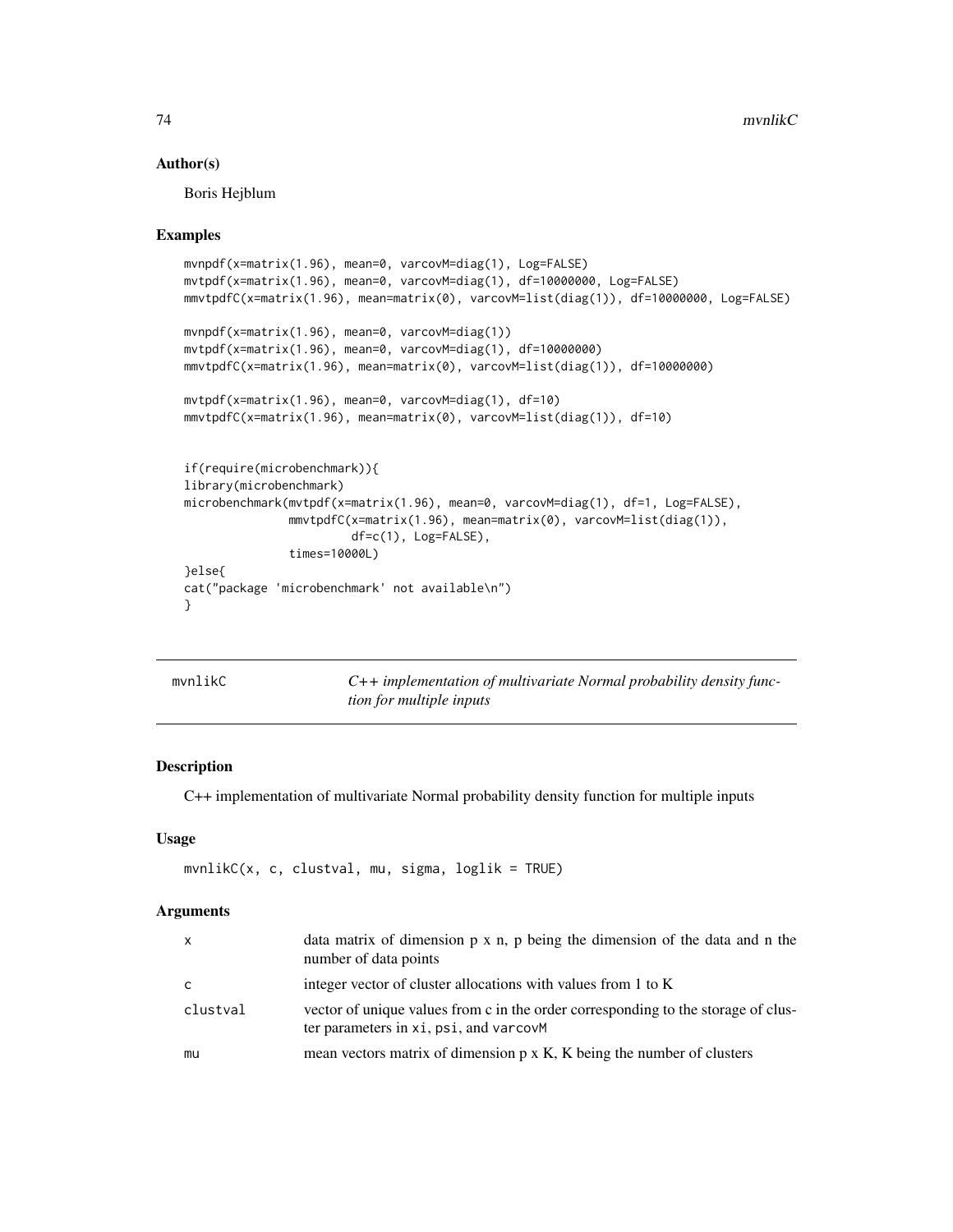<span id="page-74-1"></span>

| sigma  | list of length K of variance-covariance matrices, each of dimensions $p \times p$ .         |
|--------|---------------------------------------------------------------------------------------------|
| loglik | logical flag or returning the log-likelihood instead of the likelihood. Default is<br>TRUE. |

# Value

a list:

- "indiv": vector of likelihood of length n;
- "clust": vector of likelihood of length K;
- "total": total (log)-likelihood;

# Author(s)

Boris Hejblum

# <span id="page-74-0"></span>mvnpdf *multivariate-Normal probability density function*

# Description

multivariate-Normal probability density function

# Usage

mvnpdf(x, mean, varcovM, Log = TRUE)

## Arguments

| $\mathsf{x}$ | p x n data matrix with n the number of observations and p the number of dimen-<br>sions             |
|--------------|-----------------------------------------------------------------------------------------------------|
| mean         | mean vector or list of mean vectors (either a vector, a matrix or a list)                           |
| varcovM      | variance-covariance matrix or list of variance-covariance matrices (either a ma-<br>trix or a list) |
| Log          | logical flag for returning the log of the probability density function. Defaults is<br>TRUE.        |

# Author(s)

Boris P. Hejblum

#### See Also

[mvnpdf](#page-74-0), [mmvnpdfC](#page-68-0)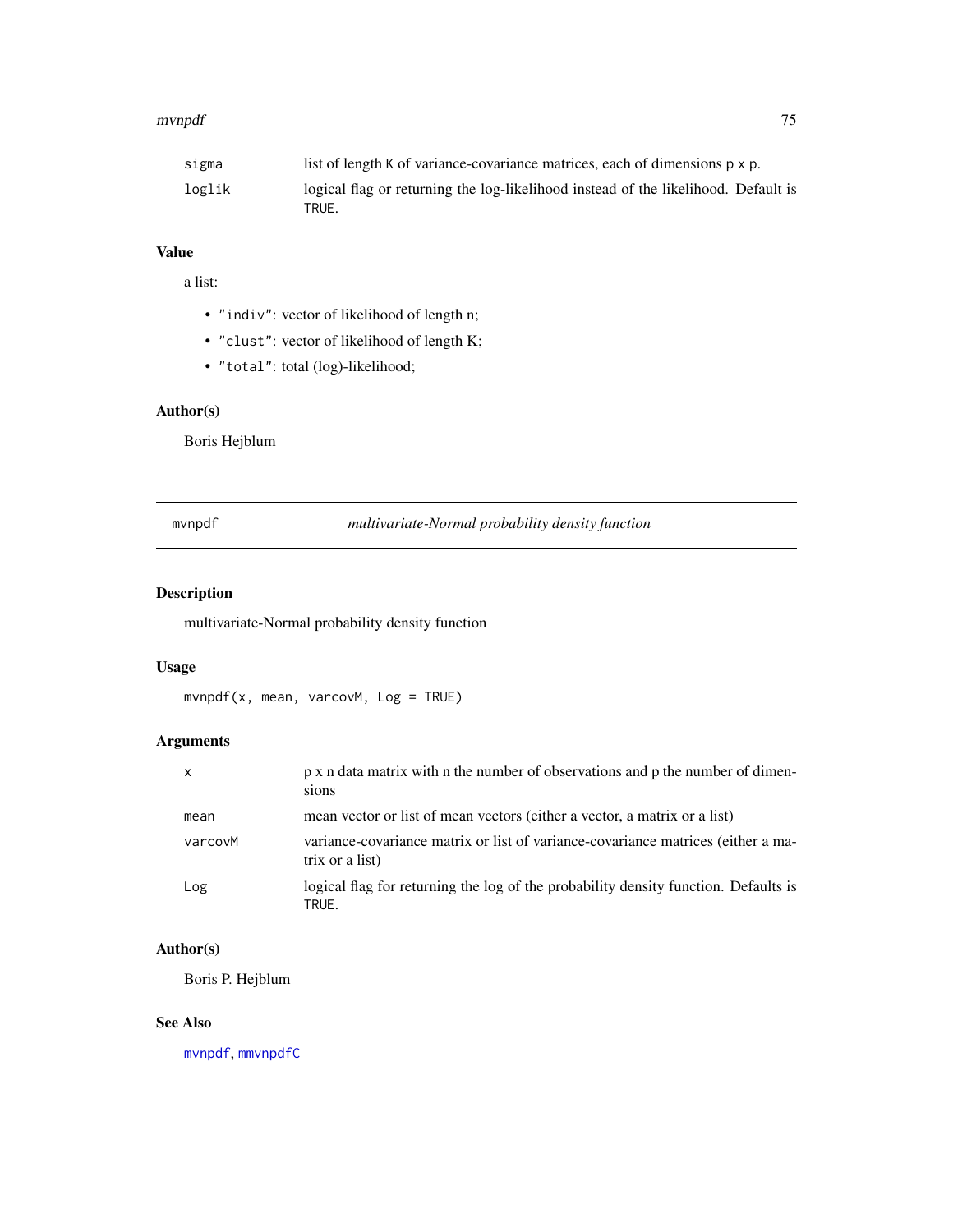# Examples

```
mvnpdf(x=matrix(1.96), mean=0, varcovM=diag(1), Log=FALSE)
dnorm(1.96)
mvnpdf(x=matrix(rep(1.96,2), nrow=2, ncol=1),
      mean=c(0, 0), varcovM=diag(2), Log=FALSE
)
```

| mvnpdfC |  |
|---------|--|
|         |  |

C++ *implementation of multivariate normal probability density function for multiple inputs*

#### Description

Based on the implementation from Nino Hardt and Dicko Ahmadou [http://gallery.rcpp.org/](http://gallery.rcpp.org/articles/dmvnorm_arma/) [articles/dmvnorm\\_arma/](http://gallery.rcpp.org/articles/dmvnorm_arma/) (accessed in August 2014)

#### Usage

mvnpdfC(x, mean, varcovM, Log = TRUE)

#### Arguments

| $\mathsf{x}$ | data matrix                                                                                 |
|--------------|---------------------------------------------------------------------------------------------|
| mean         | mean vector                                                                                 |
| varcovM      | variance covariance matrix                                                                  |
| Log          | logical flag for returning the log of the probability density function. Defaults is<br>TRUE |

#### Value

vector of densities

#### Author(s)

Boris P. Hejblum

# Examples

```
mvnpdf(x=matrix(1.96), mean=0, varcovM=diag(1), Log=FALSE)
mvnpdfC(x=matrix(1.96), mean=0, varcovM=diag(1), Log=FALSE)
mvnpdf(x=matrix(1.96), mean=0, varcovM=diag(1))
mvnpdfC(x=matrix(1.96), mean=0, varcovM=diag(1))
if(require(microbenchmark)){
```
library(microbenchmark)

<span id="page-75-0"></span>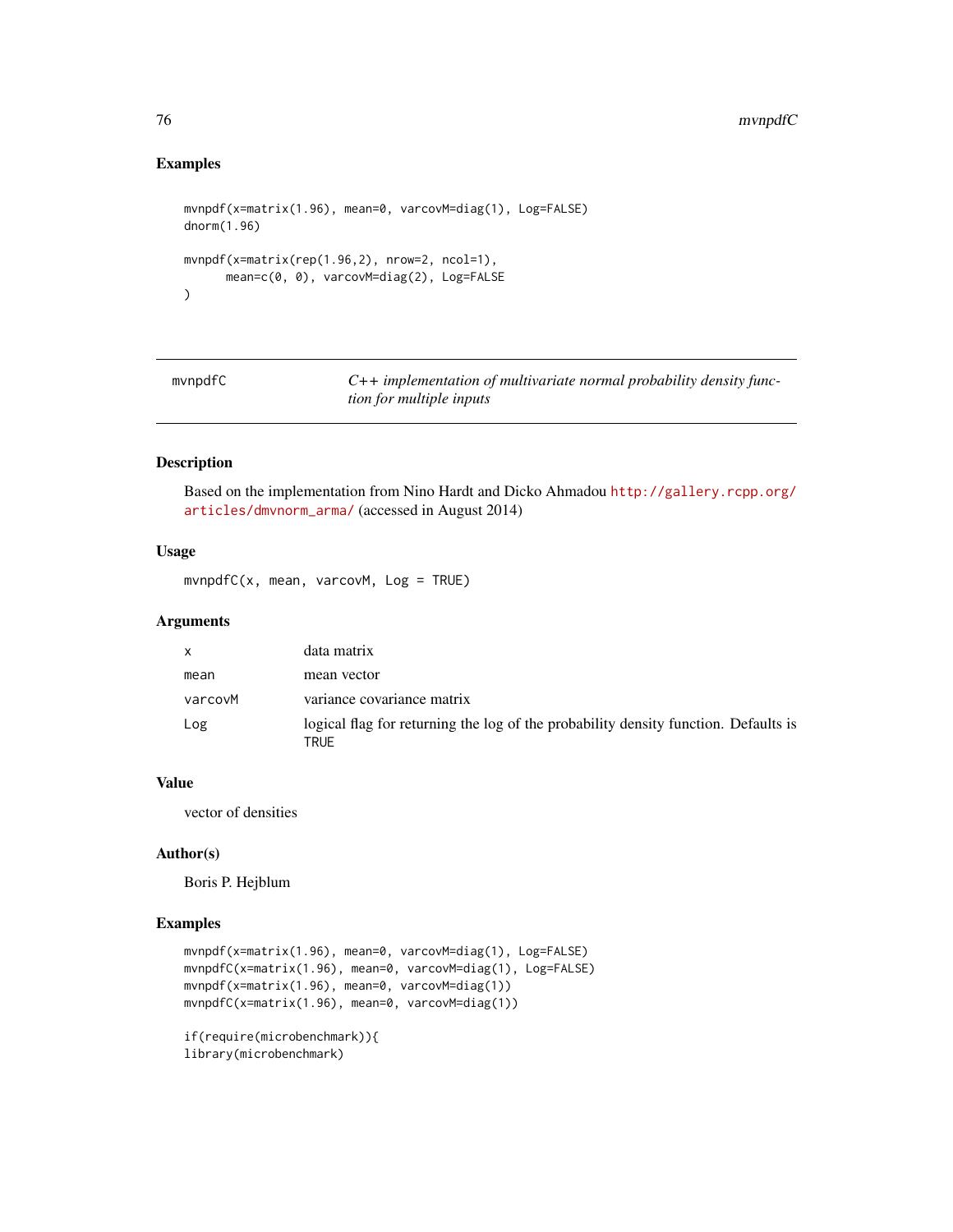#### <span id="page-76-0"></span> $m$ vsnlik $C$   $\hspace{1.5cm}$  77

```
microbenchmark(dnorm(1.96),
               mvnpdf(x=matrix(1.96), mean=0, varcovM=diag(1), Log=FALSE),
               mvnpdfC(x=matrix(1.96), mean=0, varcovM=diag(1), Log=FALSE),
               times=10000L)
}else{
cat("package 'microbenchmark' not available\n")
}
```

| mvsnlikC |  |
|----------|--|
|          |  |

C++ implementation of multivariate skew normal likelihood function *for multiple inputs*

# Description

C++ implementation of multivariate skew normal likelihood function for multiple inputs

#### Usage

mvsnlikC(x, c, clustval, xi, psi, sigma, loglik = TRUE)

#### Arguments

| $\mathsf{x}$ | data matrix of dimension $p \times n$ , $p$ being the dimension of the data and $n$ the<br>number of data points          |
|--------------|---------------------------------------------------------------------------------------------------------------------------|
| C            | integer vector of cluster allocations with values from 1 to K                                                             |
| clustval     | vector of unique values from c in the order corresponding to the storage of clus-<br>ter parameters in xi, psi, and sigma |
| хi           | mean vectors matrix of dimension $p \times K$ , K being the number of clusters                                            |
| psi          | skew parameter vectors matrix of dimension $p \times K$                                                                   |
| sigma        | list of length K of variance-covariance matrices, each of dimensions p x p.                                               |
| loglik       | logical flag or returning the log-likelihood instead of the likelihood. Default is<br>TRUE.                               |

#### Value

a list:

- "indiv": vector of likelihood of length n;
- "clust": vector of likelihood of length K;
- "total": total (log)-likelihood;

# Author(s)

Boris Hejblum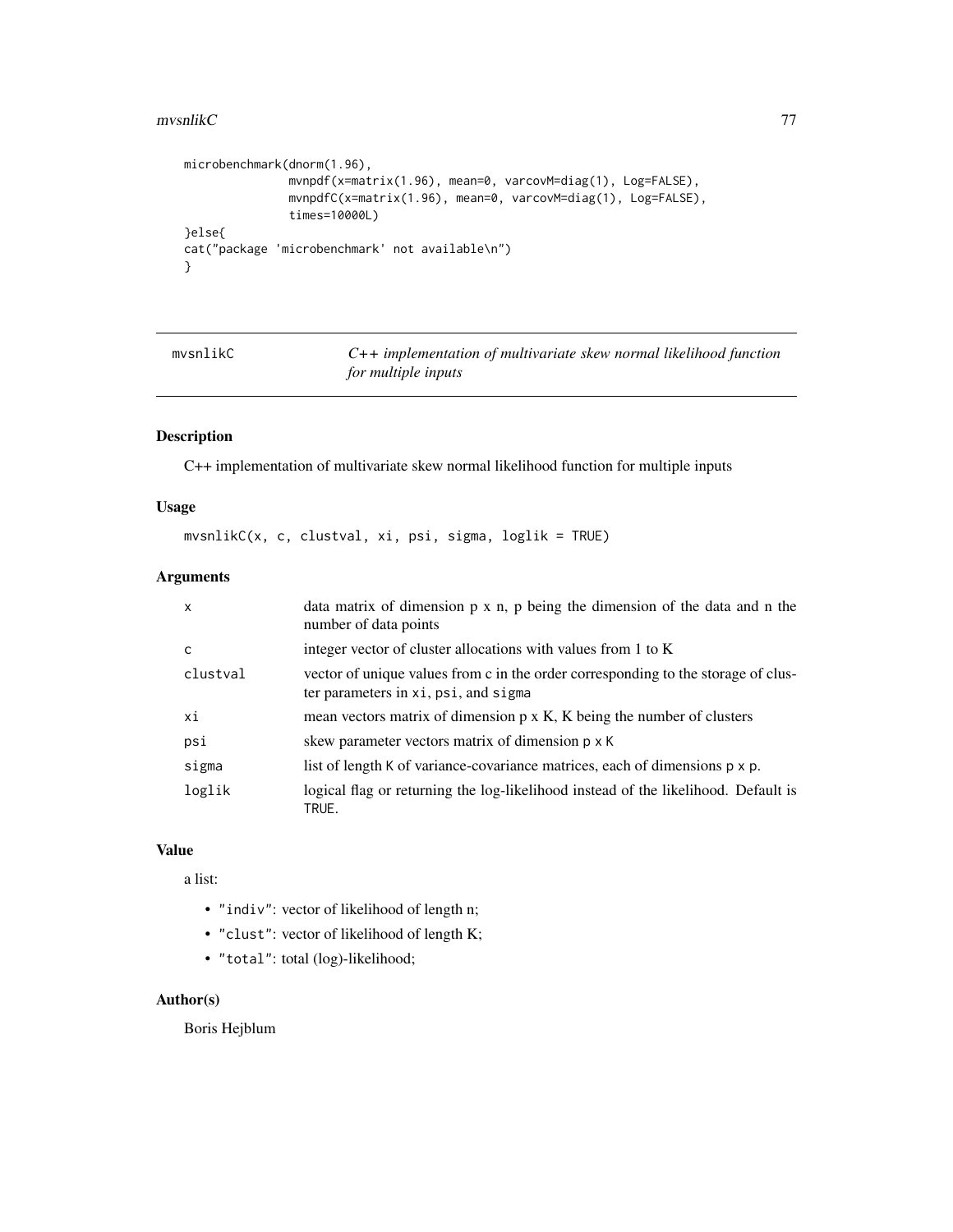<span id="page-77-1"></span><span id="page-77-0"></span>

#### Description

multivariate Skew-Normal probability density function

#### Usage

 $mvsnpdf(x, xi, sigma, psi, Log = TRUE)$ 

## Arguments

| $\mathsf{x}$ | p x n data matrix with n the number of observations and p the number of dimen-<br>sions             |
|--------------|-----------------------------------------------------------------------------------------------------|
| хi           | mean vector or list of mean vectors (either a vector, a matrix or a list)                           |
| sigma        | variance-covariance matrix or list of variance-covariance matrices (either a ma-<br>trix or a list) |
| psi          | skew parameter vector or list of skew parameter vectors (either a vector, a matrix<br>or a list)    |
| Log          | logical flag for returning the log of the probability density function. Defaults is<br>TRUE.        |

#### See Also

[mvnpdf](#page-74-0), [mmvsnpdfC](#page-69-0)

#### Examples

```
mvnpdf(x=matrix(1.96), mean=0, varcovM=diag(1), Log=FALSE)
dnorm(1.96)
mvsnpdf(x=matrix(rep(1.96,1), nrow=1, ncol=1),
      xi=c(\emptyset), psi=c(\emptyset), sigma=diag(1),
      Log=FALSE
)
mvsnpdf(x=matrix(rep(1.96,2), nrow=2, ncol=1),
      xi=c(0, 0), psi=c(1, 1), sigma=diag(2)
\mathcal{L}N=50000#00
Yn <- rnorm(n=N, mean=0, sd=1)
Z \leq -rtruncnorm(n=N, a=0, b=Inf, mean=0, sd=1)eps <- rnorm(n=N, mean=0, sd=1)
psi <- 10
Ysn <- psi*Z + eps
```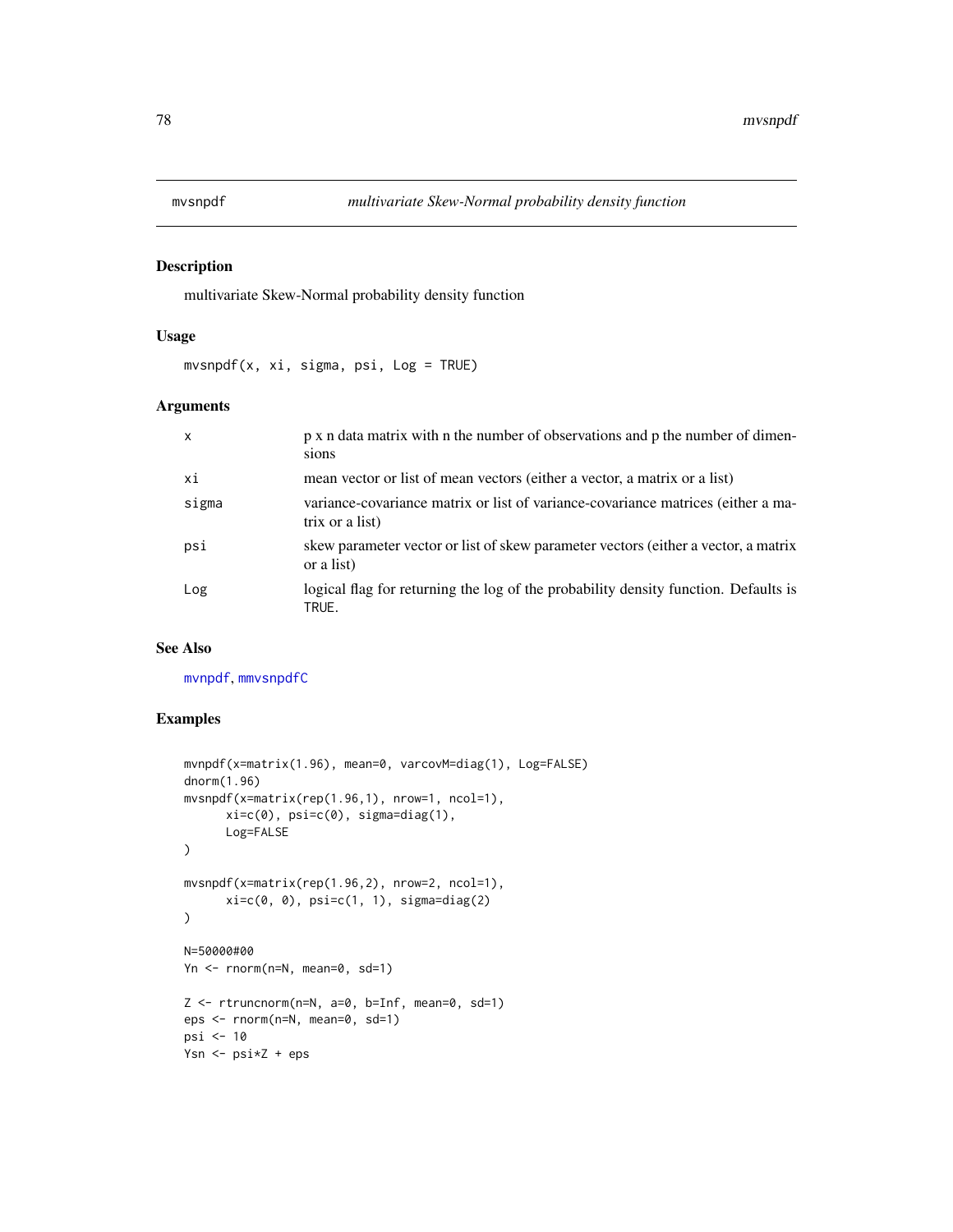<span id="page-78-1"></span> $m$ vstlik $C$   $\hspace{1.6cm}$  79

```
nu < -1.5W <- rgamma(n=N, shape=nu/2, rate=nu/2)
Yst=Ysn/sqrt(W)
library(reshape2)
library(ggplot2)
data2plot <- melt(cbind.data.frame(Ysn, Yst))
#pdf(file="ExSNST.pdf", height=5, width=4)
p <- (ggplot(data=data2plot)
     + geom_density(aes(x=value, fill=variable, alpha=variable), col="black")#, lwd=1.1)
     + theme_bw()
    + xlim(-15,100)
     + theme(legend.position="bottom")
     + scale_fill_manual(values=alpha(c("#F8766D", "#00B0F6"),c(0.2,0.45)),
                         name =" ",
                         labels=c("Y~SN(0,1,10) ", "Y~ST(0,1,10,1.5)")
     )
     + scale_alpha_manual(guide=FALSE, values=c(0.25, 0.45))
     + xlab("Y")
     + ylim(0,0.08)
     + ylab("Density")
     + guides(fill = guide_legend(override.aes = list(colour = NULL)))
     + theme(legend.key = element_rect(colour = "black"))
\mathcal{L}p
#dev.off()
```
<span id="page-78-0"></span>

mvstlikC *C++ implementation of multivariate skew t likelihood function for multiple inputs*

#### Description

C++ implementation of multivariate skew t likelihood function for multiple inputs

#### Usage

```
mvstlikC(x, c, clustval, xi, psi, sigma, df, loglik = TRUE)
```
#### Arguments

| X        | data matrix of dimension $p \times n$ , $p$ being the dimension of the data and $n$ the<br>number of data points          |
|----------|---------------------------------------------------------------------------------------------------------------------------|
| C        | integer vector of cluster allocations with values from 1 to K                                                             |
| clustval | vector of unique values from c in the order corresponding to the storage of clus-<br>ter parameters in xi, psi, and sigma |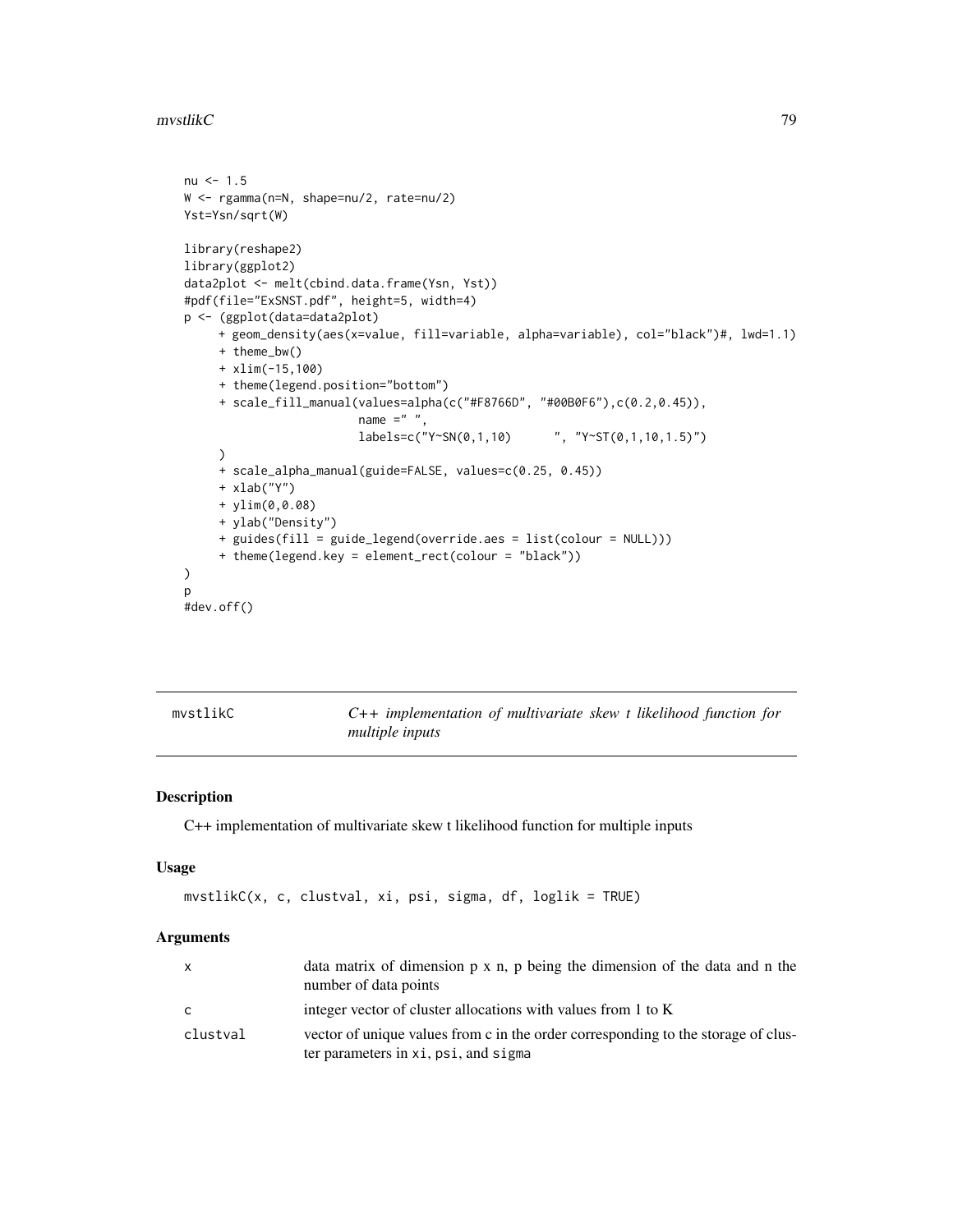<span id="page-79-0"></span>

| хi     | mean vectors matrix of dimension $p \times K$ , $K$ being the number of clusters            |
|--------|---------------------------------------------------------------------------------------------|
| psi    | skew parameter vectors matrix of dimension $p \times K$                                     |
| sigma  | list of length K of variance-covariance matrices, each of dimensions $p \times p$ .         |
| df     | vector of length K of degree of freedom parameters.                                         |
| loglik | logical flag or returning the log-likelihood instead of the likelihood. Default is<br>TRUE. |

# Value

a list:

- "indiv": vector of likelihood of length n;
- "clust": vector of likelihood of length K;
- "total": total (log)-likelihood;

## Author(s)

Boris Hejblum

mvstpdf *multivariate skew-t probability density function*

## Description

multivariate skew-t probability density function

## Usage

mvstpdf(x, xi, sigma, psi, df, Log = TRUE)

# Arguments

| $\mathsf{x}$ | p x n data matrix with n the number of observations and p the number of dimen-<br>sions             |
|--------------|-----------------------------------------------------------------------------------------------------|
| хi           | mean vector or list of mean vectors (either a vector, a matrix or a list)                           |
| sigma        | variance-covariance matrix or list of variance-covariance matrices (either a ma-<br>trix or a list) |
| psi          | skew parameter vector or list of skew parameter vectors (either a vector, a matrix<br>or a list)    |
| df           | a numeric vector or a list of the degrees of freedom (either a vector or a list)                    |
| Log          | logical flag for returning the log of the probability density function. Defaults is<br>TRUE.        |

#### See Also

[mvtpdf](#page-80-0), [mvsnpdf](#page-77-0), [mmvstpdfC](#page-70-0), [mvstlikC](#page-78-0)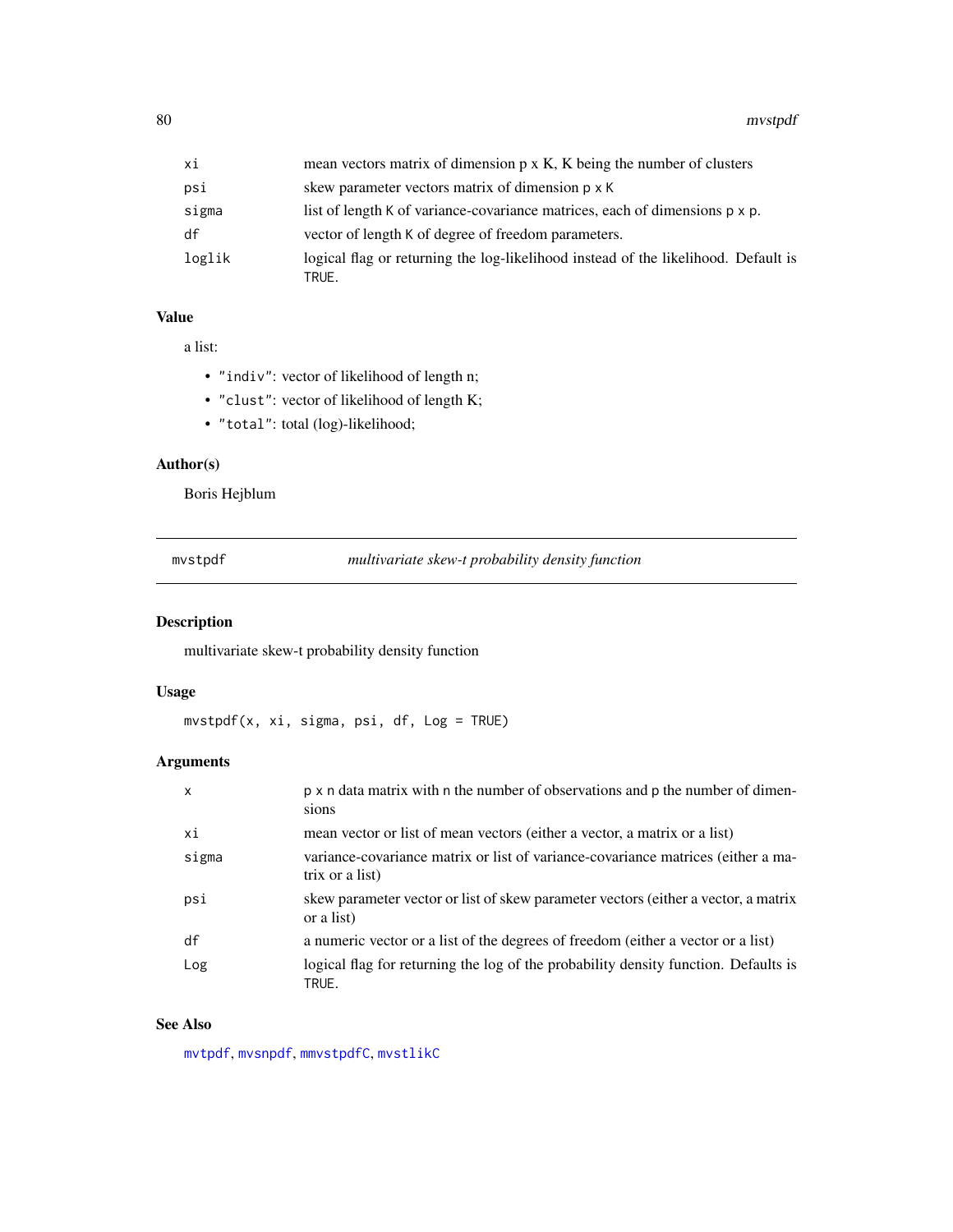#### <span id="page-80-1"></span>mvtpdf 81

# Examples

```
mvstpdf(x=matrix(rep(1.96,2), nrow=2, ncol=1),
      xi=c(0, 0), psi=c(1, 1), sigma=diag(2),df=100000000, Log=FALSE
\mathcal{L}mvsnpdf(x=matrix(rep(1.96,2), nrow=2, ncol=1),
      xi=c(0, 0), psi=c(1, 1), sigma=diag(2),Log=FALSE
)
mvstpdf(x=matrix(rep(1.96,2), nrow=2, ncol=1),
      xi=c(\emptyset, \emptyset), psi=c(1, 1), sigma=diag(2),
      df=100000000
)
mvsnpdf(x=matrix(rep(1.96,2), nrow=2, ncol=1),
      xi=c(0, 0), psi=c(1, 1), sigma=diag(2))
```
<span id="page-80-0"></span>mvtpdf *multivariate Student's t-distribution probability density function*

#### Description

multivariate Student's t-distribution probability density function

#### Usage

```
mvtpdf(x, mean, varcovM, df, Log = TRUE)
```
#### Arguments

| $\mathsf{x}$ | p x n data matrix with n the number of observations and p the number of dimen-<br>sions             |
|--------------|-----------------------------------------------------------------------------------------------------|
| mean         | mean vector or list of mean vectors (either a vector, a matrix or a list)                           |
| varcovM      | variance-covariance matrix or list of variance-covariance matrices (either a ma-<br>trix or a list) |
| df           | a numeric vector or a list of the degrees of freedom (either a vector or a list)                    |
| Log          | logical flag for returning the log of the probability density function. Defaults is<br>TRUE.        |

## Examples

```
mvtpdf(x=matrix(1.96), mean=0, varcovM=diag(1), df=10000000)
mvnpdf(x=matrix(1.96), mean=0, varcovM=diag(1))
mvtpdf(x=matrix(1.96), mean=0, varcovM=diag(1), df=10)
```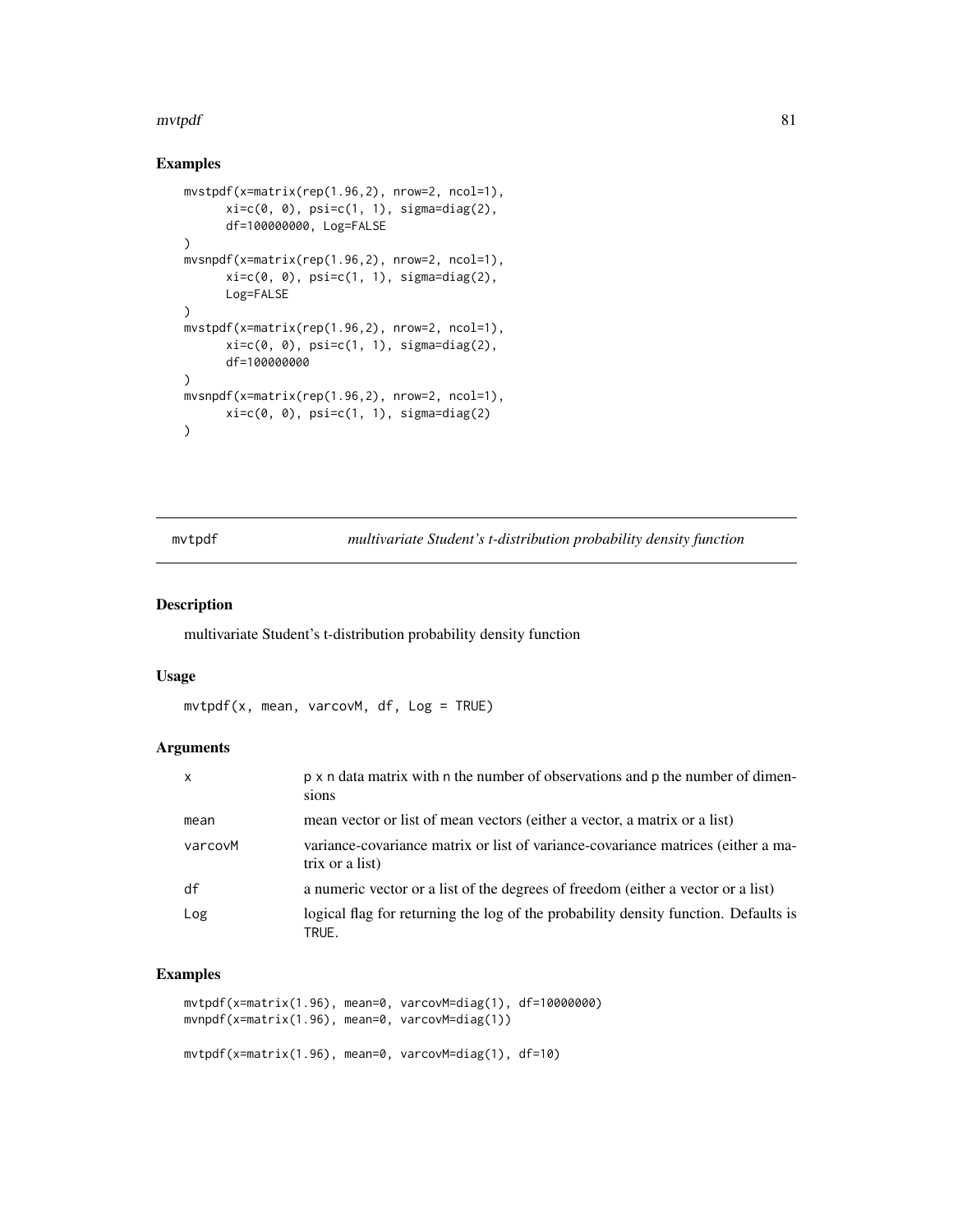```
mvtpdf(x=matrix(rep(1.96,2), nrow=2, ncol=1),
      mean=c(0, 0), varcovM=diag(2), df=10
\mathcal{L}
```

| NuMatParC |  |
|-----------|--|
|-----------|--|

C++ implementation of similarity matrix computation using pre*computed distances*

## Description

C++ implementation of similarity matrix computation using pre-computed distances

## Usage

NuMatParC(c, d)

#### Arguments

| an MCMC partitions of length n.                                                 |
|---------------------------------------------------------------------------------|
| a symmetric n x n matrix containing distances between each group distributions. |

# Author(s)

Boris Hejblum, Chariff Alkhassim

## Examples

```
c \leftarrow c(1,1,2,3,2,3)d <- matrix(runif(length(c)^2),length(c))
NuMatParC(c,d)
```
plot\_ConvDPM *Convergence diagnostic plots*

# Description

Convergence diagnostic plots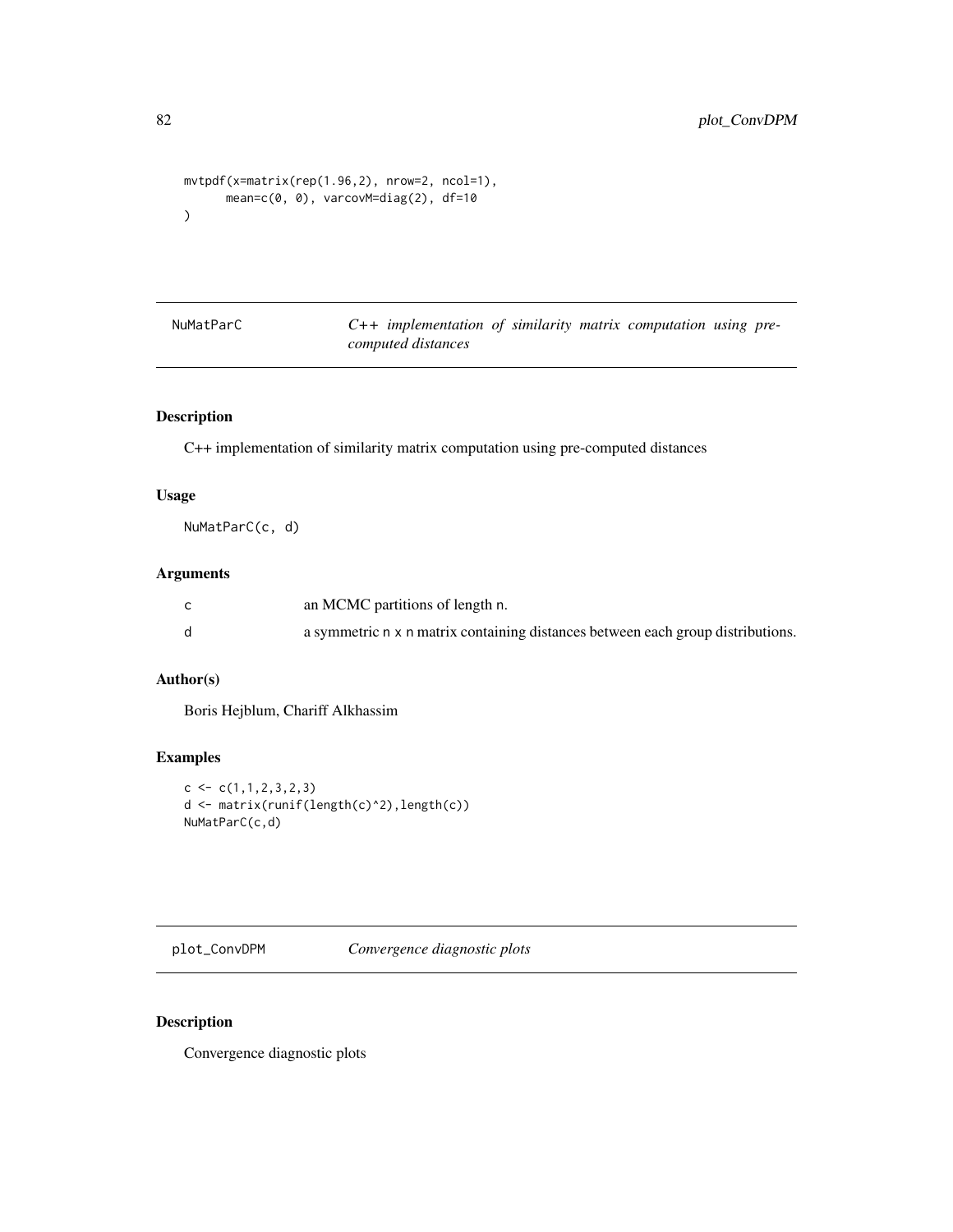## <span id="page-82-0"></span>plot\_DPM 83

# Usage

```
plot_ConvDPM(
  MCMCsample,
  from = 1,
  to = length(MCMCsample$logposterior_list),
  shift = 0,thin = 1,
  ...
)
```
## Arguments

| MCMCsample | a DPMMclust or summaryDPMMclust object.                                                         |
|------------|-------------------------------------------------------------------------------------------------|
| from       | the MCMC iteration from which the plot should start. Default is 1.                              |
| to         | the MCMC iteration up until which the plot should stop. Default is 1.                           |
| shift      | a number of initial iterations not to be displayed. Default is 0.                               |
| thin       | integer giving the spacing at which MCMC iterations are kept. Default is 1, i.e.<br>no thining. |
| $\ddotsc$  | further arguments passed to or from other methods                                               |
|            |                                                                                                 |

| Plot of a Dirichlet process mixture of gaussian distribution partition<br>plot_DPM |  |
|------------------------------------------------------------------------------------|--|
|------------------------------------------------------------------------------------|--|

# Description

Plot of a Dirichlet process mixture of gaussian distribution partition

```
plot_DPM(
 z,
 U_mu = NULL,
 U_Sigma = NULL,
 m,
 c,
 i,
 alpha = "?",U_S = NULL,dims2plot = 1:nrow(z),
 ellipses = ifelse(length(dims2plot) < 3, TRUE, FALSE),
 gg.add = list(theme())
\mathcal{L}
```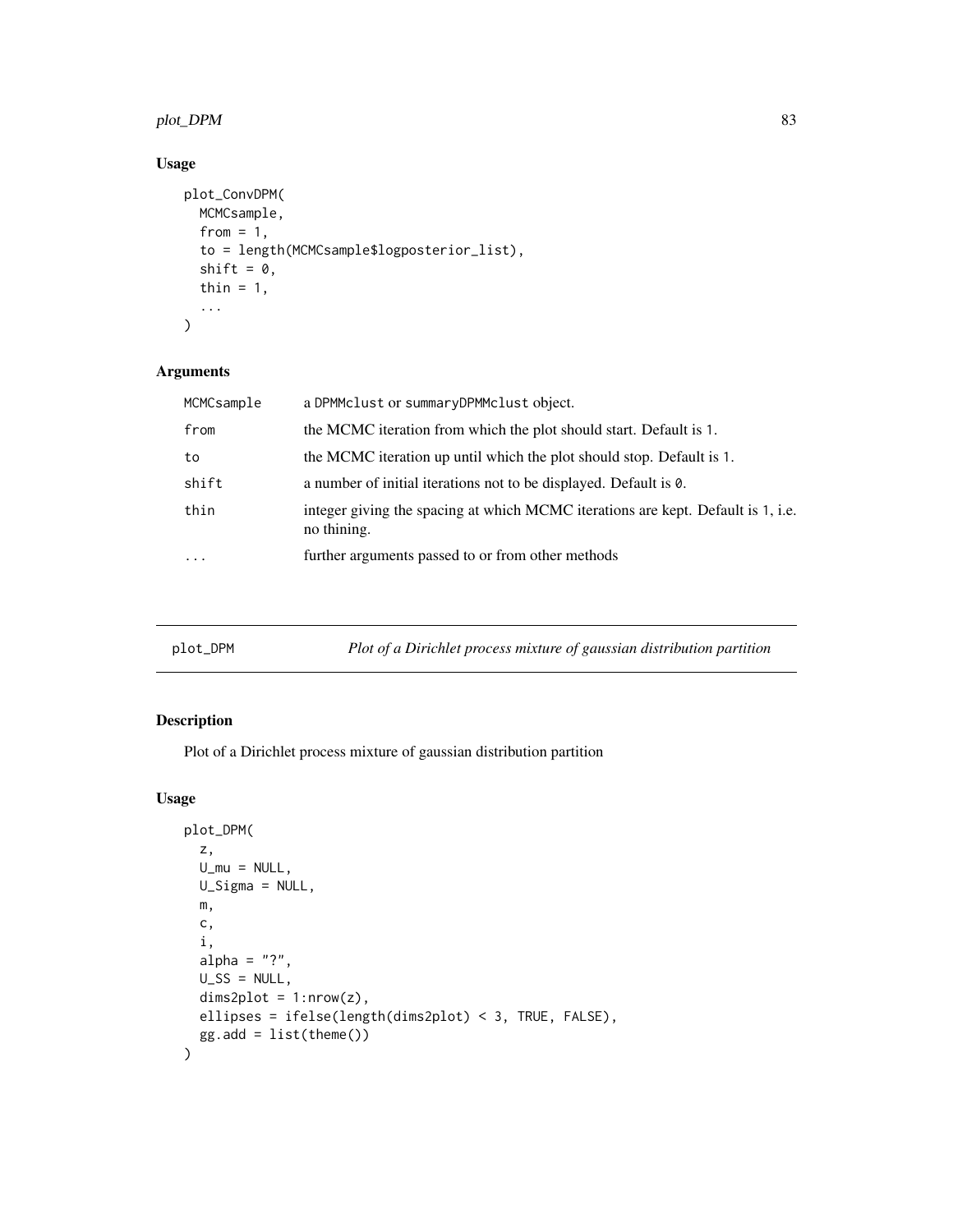# <span id="page-83-0"></span>Arguments

| z                   | data matrix d x n with d dimensions in rows and n observations in columns.                                                                                         |
|---------------------|--------------------------------------------------------------------------------------------------------------------------------------------------------------------|
| $U_{\rm m}$         | either a list or a matrix containing the current estimates of mean vectors of length<br>d for each cluster. Default is NULL in which case U_SS has to be provided. |
| U_Sigma             | either a list or an array containing the d x d current estimates for covariance<br>matrix of each cluster. Default is NULL in which case U_SS has to be provided.  |
| m                   | vector of length n containing the number of observations currently assigned to<br>each clusters.                                                                   |
| $\mathsf{C}$        | allocation vector of length n indicating which observation belongs to which clus-<br>ters.                                                                         |
| $\mathbf{i}$        | current MCMC iteration number.                                                                                                                                     |
| alpha               | current value of the DP concentration parameter.                                                                                                                   |
| $U$ <sub>_</sub> SS | a list containing "mu" and "S". Default is NULL in which case U_mu and U_Sigma<br>have to be provided.                                                             |
| dims2plot           | index vector, subset of 1: d indicating which dimensions should be drawn. De-<br>fault is all of them.                                                             |
| ellipses            | a logical flag indicating whether ellipses should be drawn around clusters. De-<br>fault is TRUE if only 2 dimensions are plotted, FALSE otherwise.                |
| gg.add              | a list of instructions to add to the ggplot2 instruction (see gg-add). Default is<br>$list(theme())$ , which adds nothing to the plot.                             |

# Author(s)

Boris Hejblum

| plot_DPMsn | Plot of a Dirichlet process mixture of skew normal distribution parti- |
|------------|------------------------------------------------------------------------|
|            | tion                                                                   |

# Description

Plot of a Dirichlet process mixture of skew normal distribution partition

```
plot_DPMsn(
 z,
 c,
 i ="",
 alpha = "?",U_SS,
 dims2plot = 1:nrow(z),ellipses = ifelse(length(dims2plot) < 3, TRUE, FALSE),
 gg.add = list(theme()),
 nbsim_dens = 1000
)
```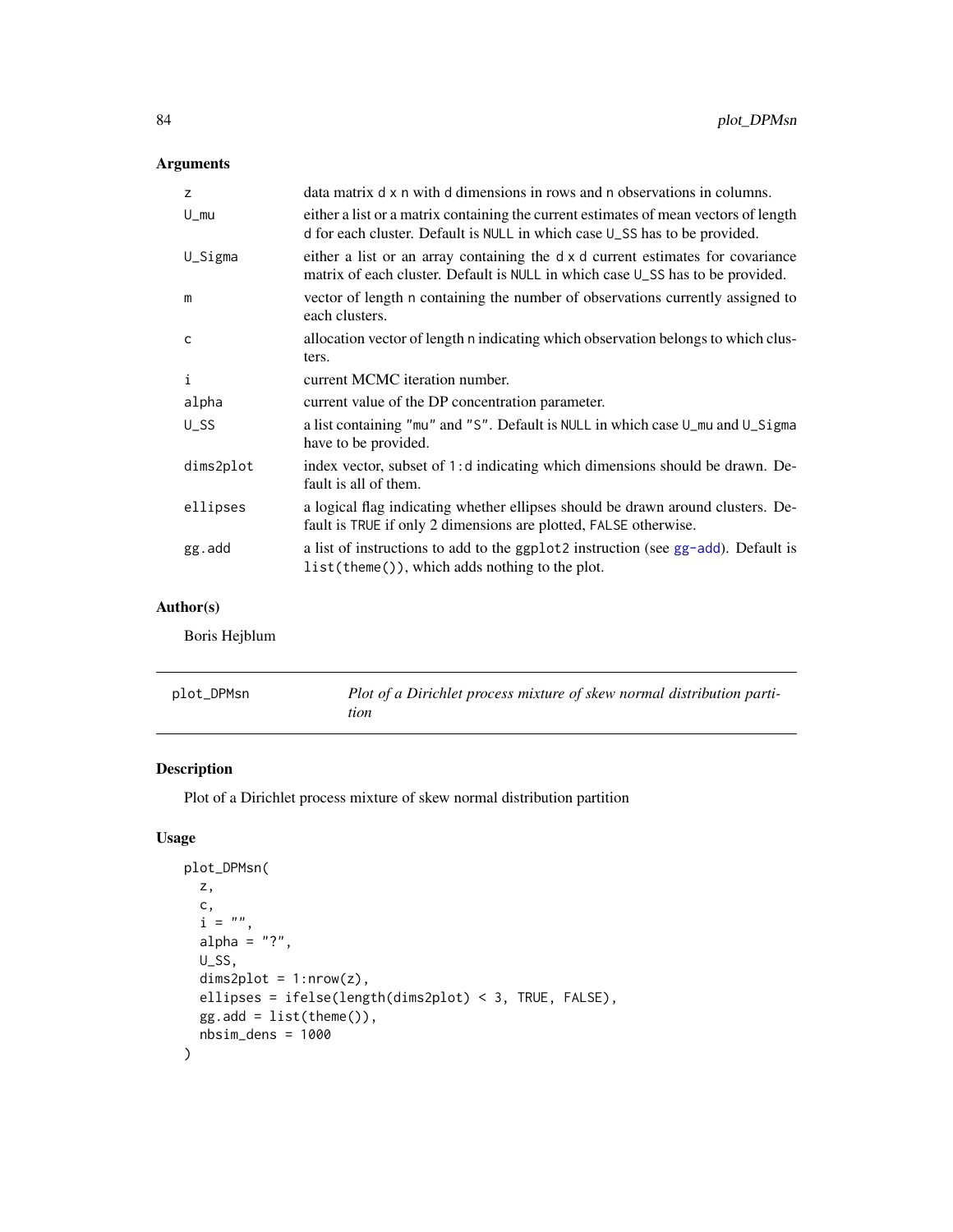# <span id="page-84-0"></span>plot\_DPMst 85

# Arguments

| z                   | data matrix d x n with d dimensions in rows and n observations in columns.                                                                          |
|---------------------|-----------------------------------------------------------------------------------------------------------------------------------------------------|
| C                   | allocation vector of length n indicating which observation belongs to which clus-<br>ters.                                                          |
| i                   | current MCMC iteration number.                                                                                                                      |
| alpha               | current value of the DP concentration parameter.                                                                                                    |
| $U$ <sub>_</sub> SS | a list containing "xi", "psi", "S", and "df".                                                                                                       |
| dims2plot           | index vector, subset of 1: d indicating which dimensions should be drawn. De-<br>fault is all of them.                                              |
| ellipses            | a logical flag indicating whether ellipses should be drawn around clusters. De-<br>fault is TRUE if only 2 dimensions are plotted, FALSE otherwise. |
| gg.add              | A list of instructions to add to the ggplot2 instruction (see gg-add). Default is<br>list(theme()), which adds nothing to the plot.                 |
| nbsim_dens          | number of simulated points used for computing clusters density contours in 2D<br>plots. Default is 1000 points.                                     |

# Author(s)

Boris Hejblum

| plot_DPMst | Plot of a Dirichlet process mixture of skew t-distribution partition |
|------------|----------------------------------------------------------------------|
|------------|----------------------------------------------------------------------|

# Description

Plot of a Dirichlet process mixture of skew t-distribution partition

```
plot_DPMst(
  z,
  c,
  \label{eq:6} \begin{array}{ll} \mathrm{i} \;\; = \;\; {''} \; {''} \; , \end{array}alpha = "?",U_SS,
  dims2plot = 1: nrow(z),
  ellipses = ifelse(length(dims2plot) < 3, TRUE, FALSE),
  gg.add = list(theme()),
  nbsim\_dens = 1000,nice = FALSE
)
```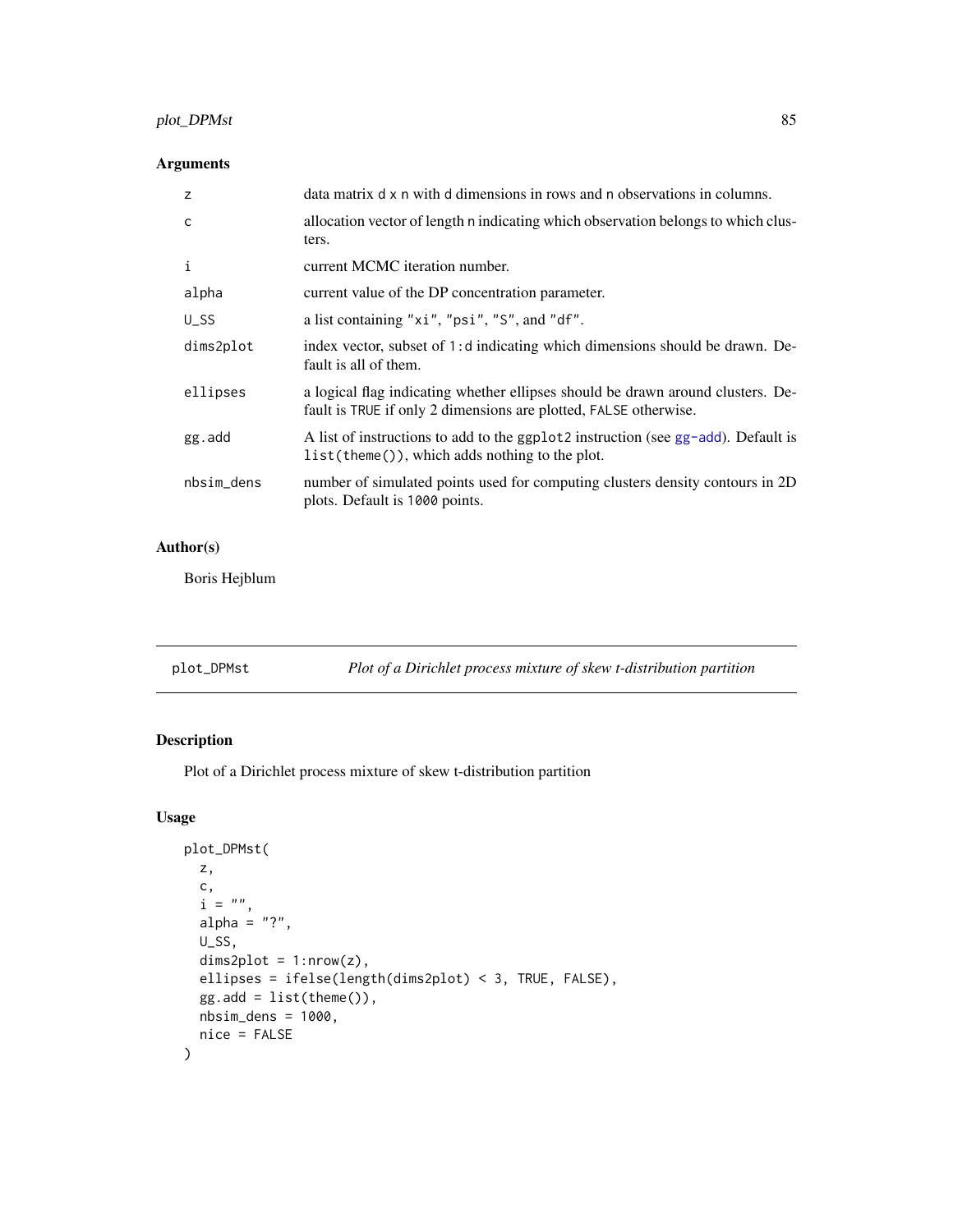# <span id="page-85-0"></span>Arguments

| z                 | data matrix d x n with d dimensions in rows and n observations in columns.                                                                          |
|-------------------|-----------------------------------------------------------------------------------------------------------------------------------------------------|
| $\mathsf{C}$      | allocation vector of length n indicating which observation belongs to which clus-<br>ters.                                                          |
| $\mathbf{i}$      | current MCMC iteration number.                                                                                                                      |
| alpha             | current value of the DP concentration parameter.                                                                                                    |
| $U$ <sub>SS</sub> | a list containing "xi", "psi", "S", and "df".                                                                                                       |
| dims2plot         | index vector, subset of 1: d indicating which dimensions should be drawn. De-<br>fault is all of them.                                              |
| ellipses          | a logical flag indicating whether ellipses should be drawn around clusters. De-<br>fault is TRUE if only 2 dimensions are plotted, FALSE otherwise. |
| gg.add            | A list of instructions to add to the ggplot2 instruction (see gg-add). Default is<br>list(theme()), which adds nothing to the plot.                 |
| nbsim_dens        | number of simulated points used for computing clusters density contours in 2D<br>plots. Default is 1000 points.                                     |
| nice              | logical flag changing the plot looks. Default is FALSE.                                                                                             |

# Author(s)

Boris Hejblum

postProcess.DPMMclust *Post-processing Dirichlet Process Mixture Models results to get a mixture distribution of the posterior locations*

# Description

Post-processing Dirichlet Process Mixture Models results to get a mixture distribution of the posterior locations

```
postProcess.DPMMclust(
  x,
 burnin = \theta,
  thin = 1,
 gs = NULL,lossFn = "F-measure",
 K = 10,
  ...
)
```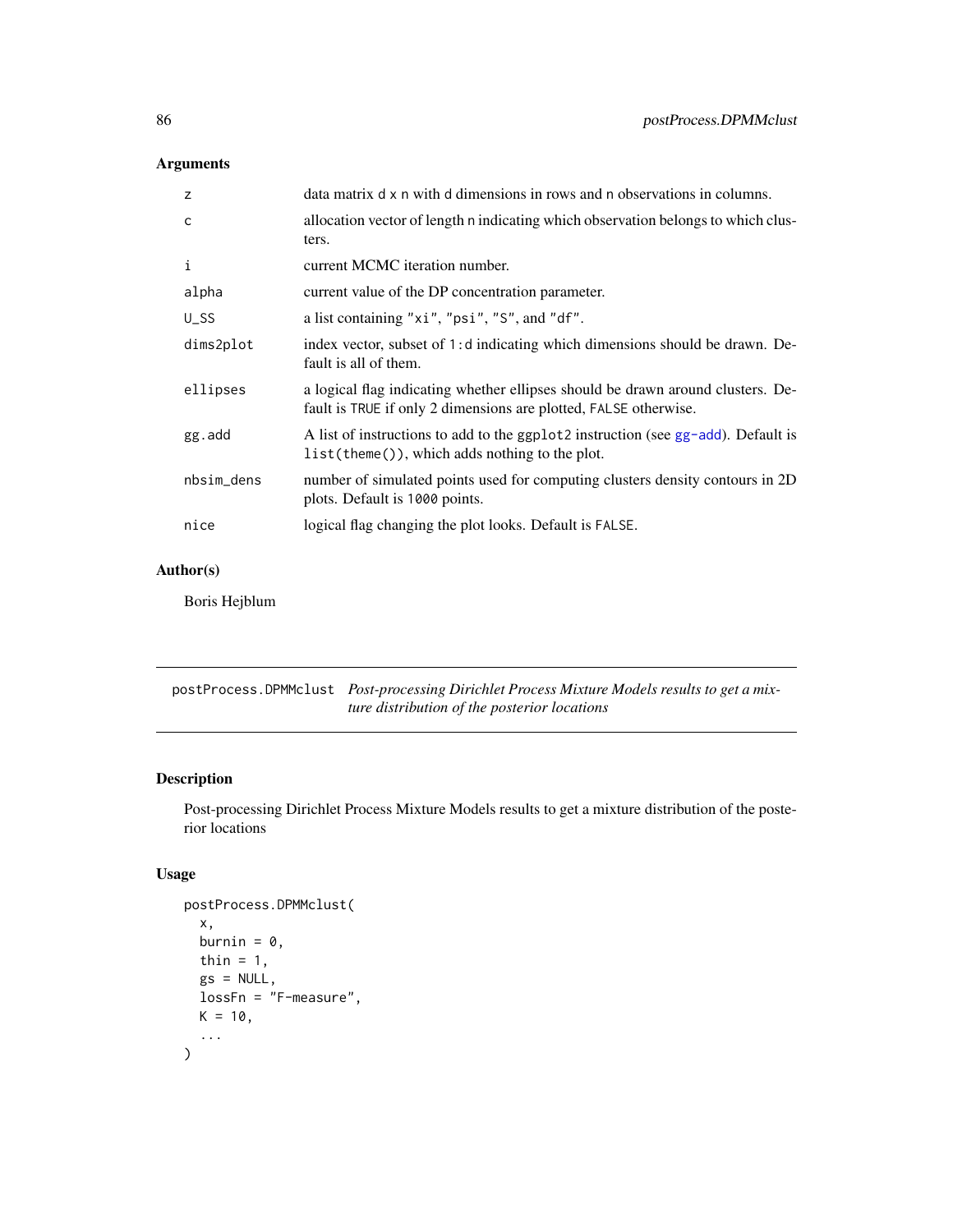# <span id="page-86-0"></span>Arguments

| $\mathsf{x}$ | a DPMMclust object.                                                                                                                |
|--------------|------------------------------------------------------------------------------------------------------------------------------------|
| burnin       | integer giving the number of MCMC iterations to burn (defaults is half)                                                            |
| thin         | integer giving the spacing at which MCMC iterations are kept. Default is 1, i.e.<br>no thining.                                    |
| gs           | optional vector of length n containing the gold standard partition of the n obser-<br>vations to compare to the point estimate.    |
| lossFn       | character string specifying the loss function to be used. Either "F-measure" or<br>"Binder" (see Details). Default is "F-measure". |
| К            | integer giving the number of mixture components. Default is 10.                                                                    |
| $\cdots$     | further arguments passed to or from other methods                                                                                  |

# Details

The cost of a point estimate partition is calculated using either a pairwise coincidence loss function (Binder), or 1-Fmeasure (F-measure).

# Value

a list:

- burnin:an integer passing along the burnin argument
- thin:an integer passing along the thin argument
- lossFn:a character string passing along the lossFn argument
- point\_estim:
- loss:
- index\_estim:

#### Author(s)

Boris Hejblum

# See Also

[similarityMat](#page-93-0) [summary.DPMMclust](#page-95-0)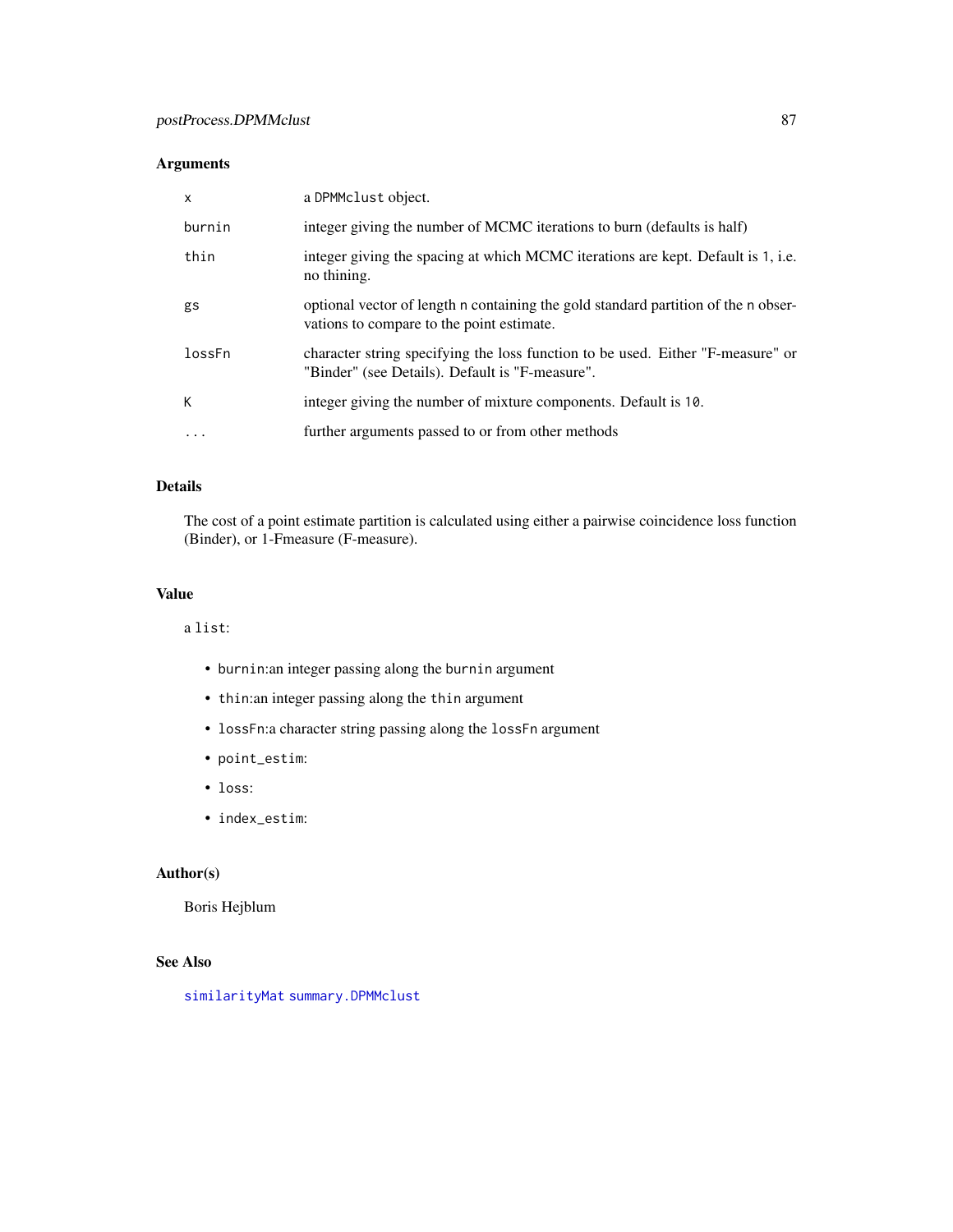```
print.summaryDPMMclust
```
*Methods for a summary of a* DPMMclust *object*

# Description

Methods for a summary of a DPMMclust object

## Usage

```
## S3 method for class 'summaryDPMMclust'
print(x, \ldots)## S3 method for class 'summaryDPMMclust'
plot(
  x,
 hm = FALSE,nbsim_densities = 5000,
 hm_subsample = NULL,
 hm_order_by_clust = TRUE,
 gg.add = list(theme_bw()),
  ...
)
```
#### Arguments

| $\mathsf{x}$      | a summaryDPMMclust object.                                                                                                                                                                            |
|-------------------|-------------------------------------------------------------------------------------------------------------------------------------------------------------------------------------------------------|
| $\cdots$          | further arguments passed to or from other methods                                                                                                                                                     |
| hm                | logical flag to plot the heatmap of the similarity matrix. Default is FALSE.                                                                                                                          |
| nbsim_densities   |                                                                                                                                                                                                       |
|                   | the number of simulated observations to be used to plot the density lines of the<br>clusters in the point estimate partition plot                                                                     |
| hm_subsample      | a integer designating the number of observations to use when plotting the heatmap.<br>Used only if hm is TRUE. #'Default is NULL in which no subsampling is done and<br>all observations are plotted. |
| hm_order_by_clust |                                                                                                                                                                                                       |
|                   | logical flag indicating whether observations should be ordered according to the<br>point estimate first. Used only if hm is TRUE. Default is TRUE.                                                    |
| gg.add            | a list of instructions to add to the ggplot2 instruction (see gg-add). Default is<br>$list$ (theme()), which adds nothing to the plot.                                                                |

# Author(s)

Boris Hejblum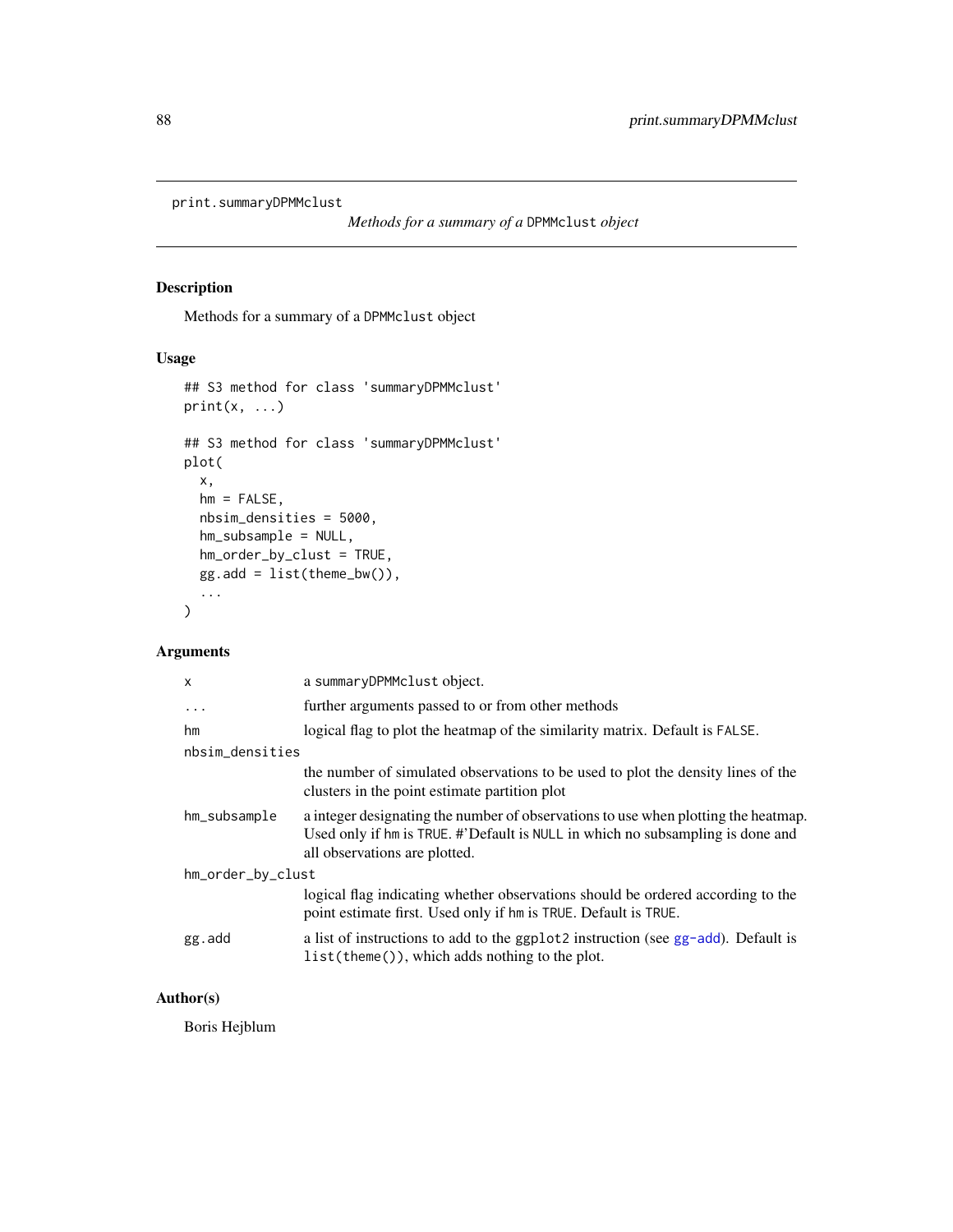<span id="page-88-0"></span>

#### Description

Construction of an Empirical based prior

# Usage

```
priormix(sDPMclust, nu0add = 5)
```
#### Arguments

| sDPMclust | an object of class summary. DPMMclust                                           |
|-----------|---------------------------------------------------------------------------------|
| nu0add    | an additional value integer added to hyperprior parameter nu (increase to avoid |
|           | non positive definite matrix sampling)                                          |

#### See Also

summary.DPMMclust

#### Examples

rm(list=ls())

```
#Number of data
n < -2000set.seed(123)
#set.seed(4321)
d \le -2ncl \leq -4# Sample data
sdev <- array(dim=c(d,d,ncl))
xi <- matrix(nrow=d, ncol=ncl, c(-1.5, 1.5, 1.5, 1.5, 2, -2.5, -2.5, -3))
#xi <- matrix(nrow=d, ncol=ncl, c(-0.5, 0, 0.5, 0, 0.5, -1, -1, 1))
psi <- matrix(nrow=d, ncol=4, c(0.4, -0.6, 0.8, 0, 0.3, -0.7, -0.3, -0.8))
nu <- c(100,15,8,5)
p <- c(0.15, 0.05, 0.5, 0.3) # frequence des clusters
sdev[,, 1] <- matrix(nrow=d, ncol=d, c(0.3, 0, 0, 0.3))
sdev[, ,2] <- matrix(nrow=d, ncol=d, c(0.1, 0, 0, 0.3))
sdev[, ,3] <- matrix(nrow=d, ncol=d, c(0.3, 0.15, 0.15, 0.3))
sdev[, ,4] <- .3*diag(2)
```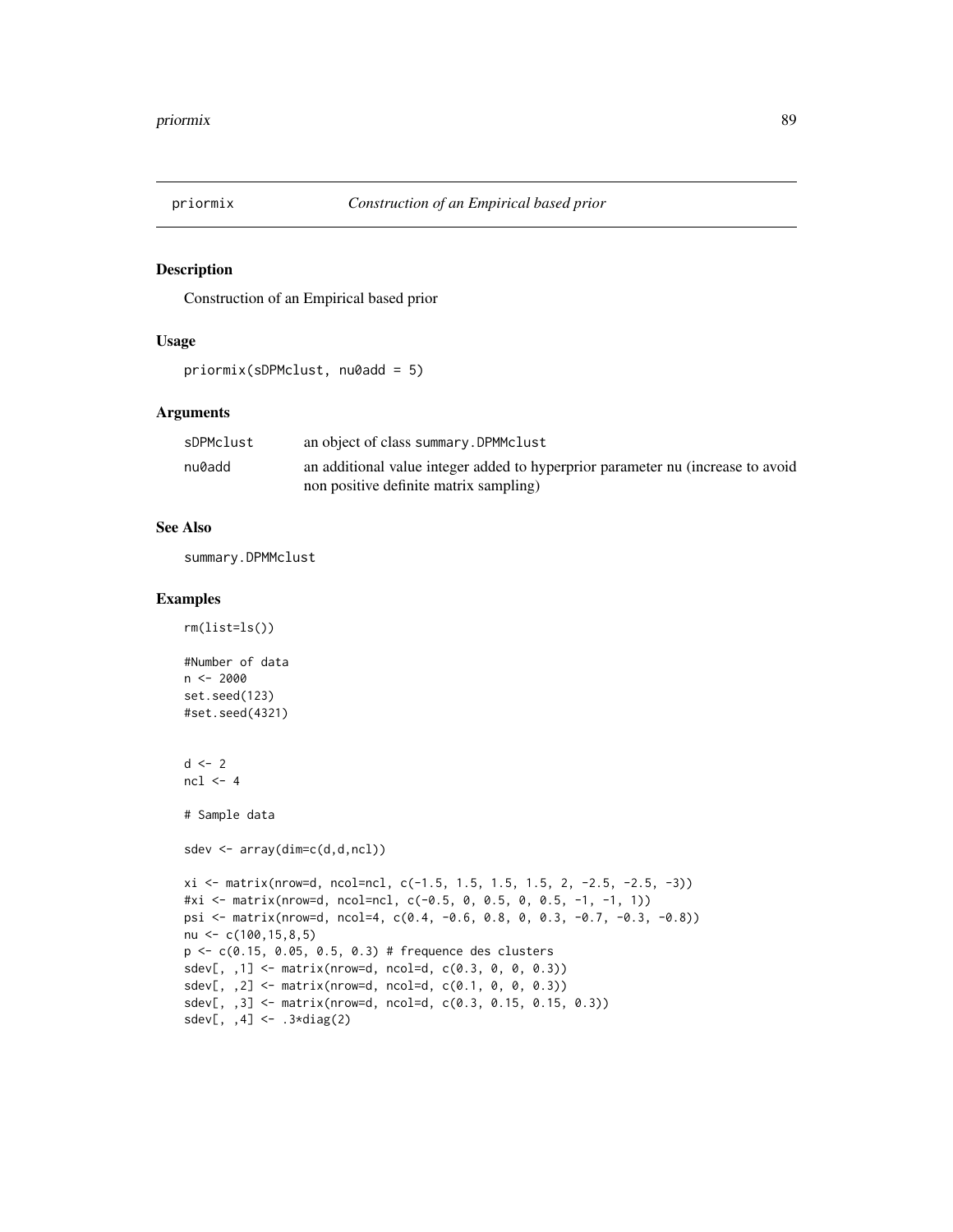```
c \leftarrow rep(\emptyset, n)w < - rep(1, n)z <- matrix(0, nrow=d, ncol=n)
for(k in 1:n){
c[k] = which(rmultinom(n=1, size=1, prob=p)!=0)w[k] <- rgamma(1, shape=nu[c[k]]/2, rate=nu[c[k]]/2)
z[,k] \leq x[\,] c[k]] + psi[, c[k]]*rtruncnorm(n=1, a=0, b=Inf, mean=0, sd=1/sqrt(w[k])) +
           (sdev[, , c[k]]/sqrt(w[k]))%*%matrix(rnorm(d, mean = 0, sd = 1), nrow=d, ncol=1)
#cat(k, "/", n, " observations simulated\n", sep="")
}
# Set parameters of G0
hyperG0 <- list()
hyperG0[["b_xi"]] <- rowMeans(z)
hyperG0[["b_psi"]] <- rep(0,d)
hyperG0[["kappa"]] <- 0.001
hyperG0[["D_xi"]] <- 100
hyperG0[["D_psi"]] <- 100
hyperG0[["nu"]] <- d+1
hyperG0[["lambda"]] <- diag(apply(z,MARGIN=1, FUN=var))/3
# hyperprior on the Scale parameter of DPM
a \leftarrow 0.0001b \leftarrow 0.0001nbclust_init <- 30
if(interactive()){
MCMCsample_st <- DPMGibbsSkewT(z, hyperG0, a, b, N=2000, doPlot=FALSE,
                                 nbclust_init, diagVar=FALSE)
s <- summary(MCMCsample_st, burnin = 1500, thin=5, posterior_approx=TRUE)
pmix <- priormix(s)
}
```
rCRP *Generating cluster data from the Chinese Restaurant Process*

#### Description

Generating cluster data from the Chinese Restaurant Process

#### Usage

 $rCRP(n = 1000, alpha = 2, hyperG0, verbose = TRUE)$ 

# Arguments

| n     | number of observations  |
|-------|-------------------------|
| alpha | concentration parameter |

<span id="page-89-0"></span>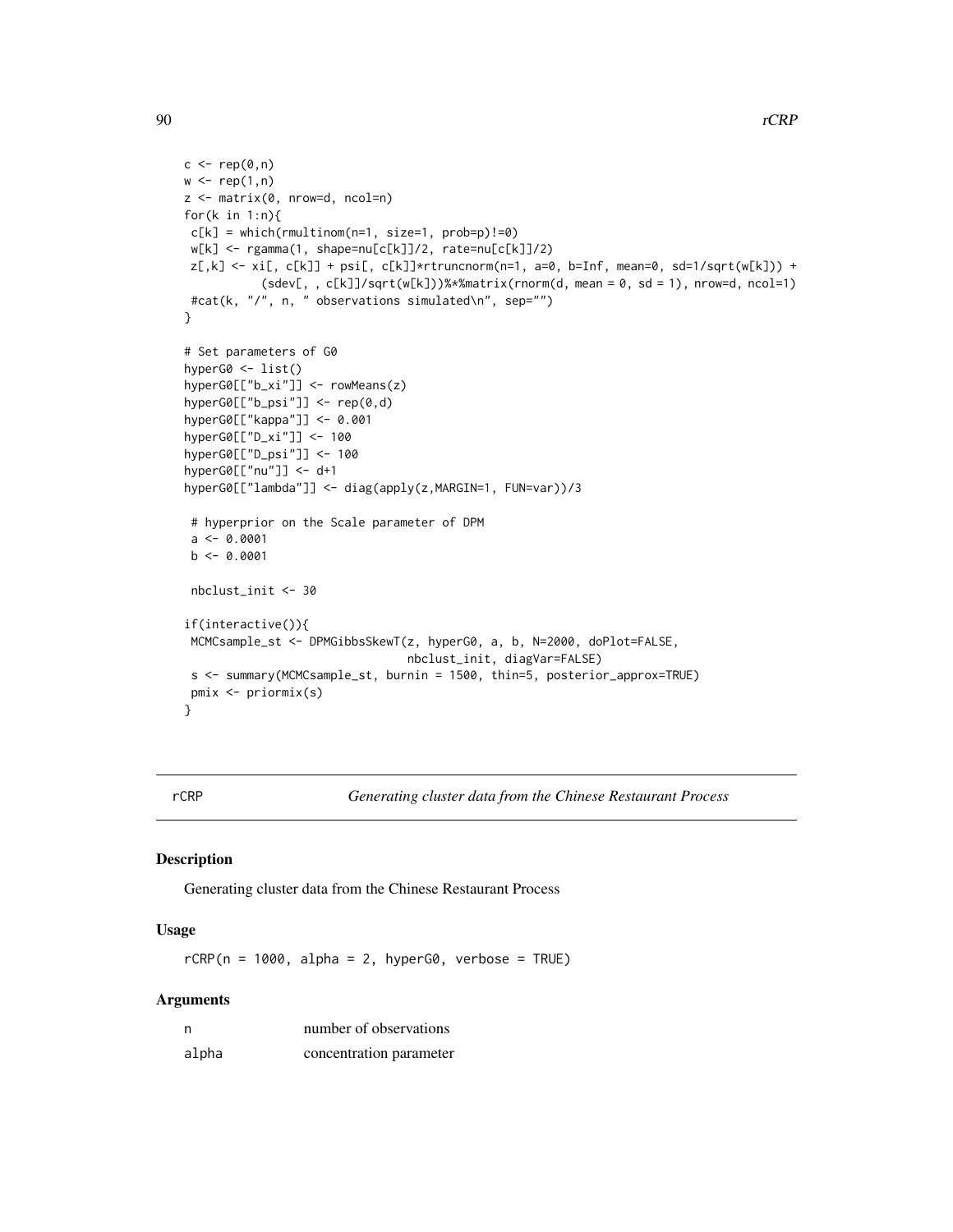#### $rCRP$  91

| hyperG0 | base distribution hyperparameter                                |
|---------|-----------------------------------------------------------------|
| verbose | logical flag indicating whether info is written in the console. |

#### Examples

```
rm(list=ls())
d=2hyperG0 <- list()
hyperG0[["NNiW"]] <- list()
hyperG0[["NNiW"]][["b_xi"]] <- rep(0,d)
hyperG0[["NNiW"]][["b_psi"]] <- rep(0,d)
hyperG0[["NNiW"]][["D_xi"]] <- 100
hyperG0[["NNiW"]][["D_psi"]] <- 8
hyperG0[["NNiW"]][["nu"]] <- d+1
hyperG0[["NNiW"]][["lambda"]] <- diag(c(1,1))
hyperG0[["scale"]] <- list()
set.seed(4321)
N < -200alph \le runif(n=1,0.2,2)
GvHD_sims <- rCRP(n=2*N, alpha=alph, hyperG0=hyperG0)
library(ggplot2)
q <- (ggplot(data=cbind.data.frame("D1"=GvHD_sims$data[1,],
                               "D2"=GvHD_sims$data[2,],
                               "Cluster"=GvHD_sims$cluster),
            aes(x=D1, y=D2))
     + geom_point(aes(colour=Cluster), alpha=0.6)
     + theme_bw()
     )
q
#q + stat_density2d(alpha=0.15, geom="polygon")
if(interactive()){
MCMCy1 <- DPMGibbsSkewT(z=GvHD_sims$data[,1:N],
                      hyperG0$NNiW, a=0.0001, b=0.0001, N=5000,
                      doPlot=TRUE, nbclust_init=64, plotevery=500,
                      gg.add=list(theme_bw()), diagVar=FALSE)
s1 <- summary(MCMCy1, burnin=4000, thin=5,
             posterior_approx=TRUE)
F1 <- FmeasureC(ref=GvHD_sims$cluster[1:N], pred=s1$point_estim$c_est)
 # s <- summary(MCMCy1, burnin=4000, thin=5,
 # posterior_approx=TRUE, K=1)
# s2 <- summary(MCMCy1, burnin=4000, thin=5,
# posterior_approx=TRUE, K=2)
# MCMCy2_seqPost<- DPMGibbsSkewT(z=GvHD_sims$data[,(N+1):(2*N)],
# hyperG0=s1$param_post$parameters,
# a=s1$param_post$alpha_param$shape,
 # b=s1$param_post$alpha_param$rate,
```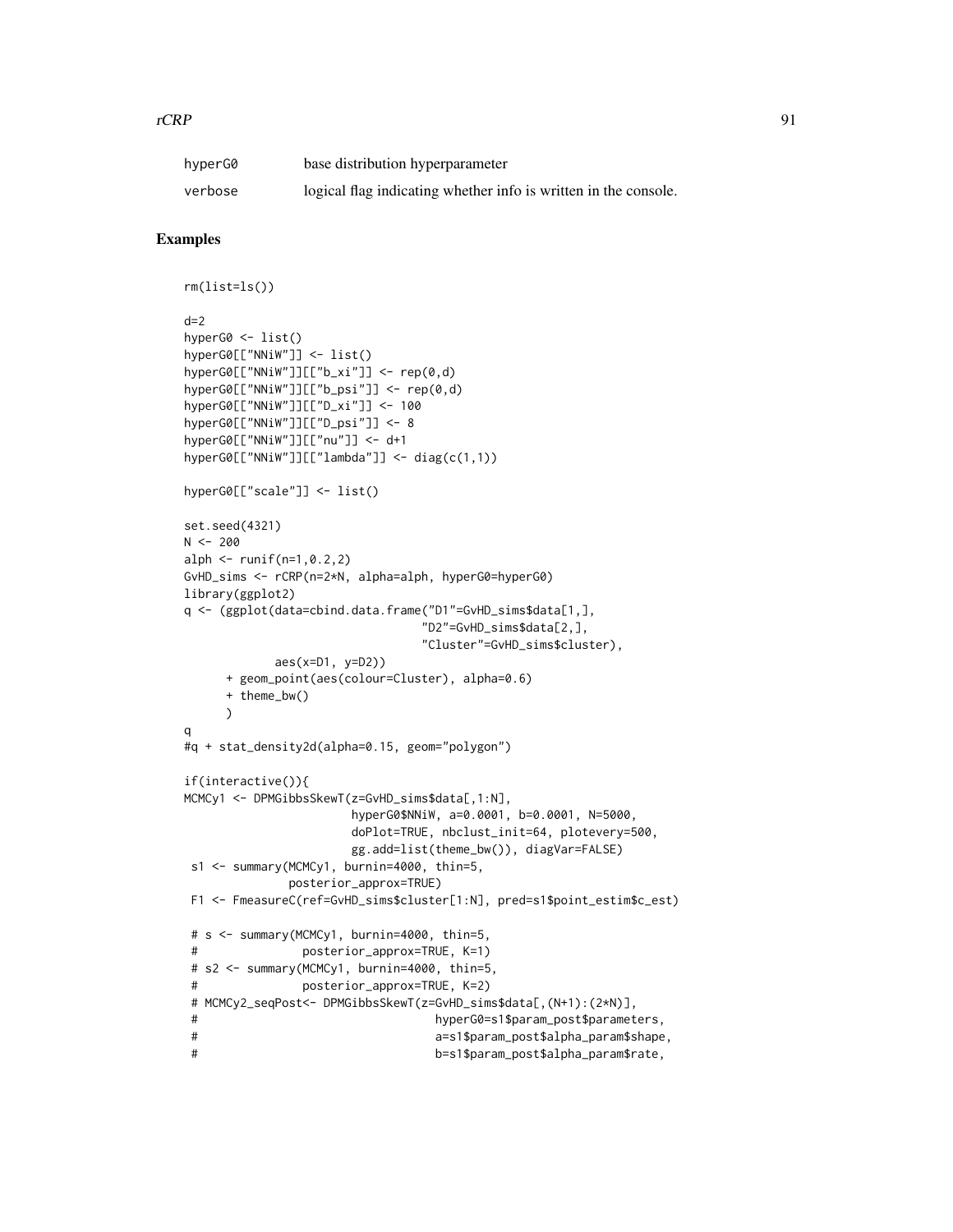```
# N=5000, doPlot=TRUE, nbclust_init=64, plotevery=500,
# gg.add=list(theme_bw()), diagVar=FALSE)
MCMCy2_seqPost <- DPMGibbsSkewT_SeqPrior(z=GvHD_sims$data[,(N+1):(2*N)],
                                  prior=s1$param_post, hyperG0=hyperG0$NNiW, , N=1000,
                                        doPlot=TRUE, nbclust_init=10, plotevery=100,
                                        gg.add=list(theme_bw()), diagVar=FALSE)
s2_seqPost <- summary(MCMCy2_seqPost, burnin=600, thin=2)
F2_seqPost <- FmeasureC(ref=GvHD_sims$cluster[(N+1):(2*N)], pred=s2_seqPost$point_estim$c_est)
MCMCy2 <- DPMGibbsSkewT(z=GvHD_sims$data[,(N+1):(2*N)],
                       hyperG0$NNiW, a=0.0001, b=0.0001, N=5000,
                       doPlot=TRUE, nbclust_init=64, plotevery=500,
                       gg.add=list(theme_bw()), diagVar=FALSE)
s2 <- summary(MCMCy2, burnin=4000, thin=5)
F2 <- FmeasureC(ref=GvHD_sims$cluster[(N+1):(2*N)], pred=s2$point_estim$c_est)
MCMCtot <- DPMGibbsSkewT(z=GvHD_sims$data,
                        hyperG0$NNiW, a=0.0001, b=0.0001, N=5000,
                        doPlot=TRUE, nbclust_init=10, plotevery=500,
                        gg.add=list(theme_bw()), diagVar=FALSE)
stot <- summary(MCMCtot, burnin=4000, thin=5)
F2tot <- FmeasureC(ref=GvHD_sims$cluster[(N+1):(2*N)], pred=stot$point_estim$c_est[(N+1):(2*N)])
c(F1, F2, F2_seqPost, F2tot)
}
```

| sample_alpha | Sampler for the concentration parameter of a Dirichlet process |  |  |
|--------------|----------------------------------------------------------------|--|--|
|              |                                                                |  |  |

#### Description

Sampler updating the concentration parameter of a Dirichlet process given the number of observations and a Gamma(a, b) prior, following the augmentation strategy of West, and of Escobar and West.

#### Usage

```
sample_alpha(alpha_old, n, K, a = 1e-04, b = 1e-04)
```
#### **Arguments**

| alpha_old | the current value of alpha                                                                                             |
|-----------|------------------------------------------------------------------------------------------------------------------------|
| n         | the number of data points                                                                                              |
| К         | current number of cluster                                                                                              |
| a         | shape hyperparameter of the Gamma prior on the concentration parameter of the<br>Dirichlet Process. Default is 0.0001. |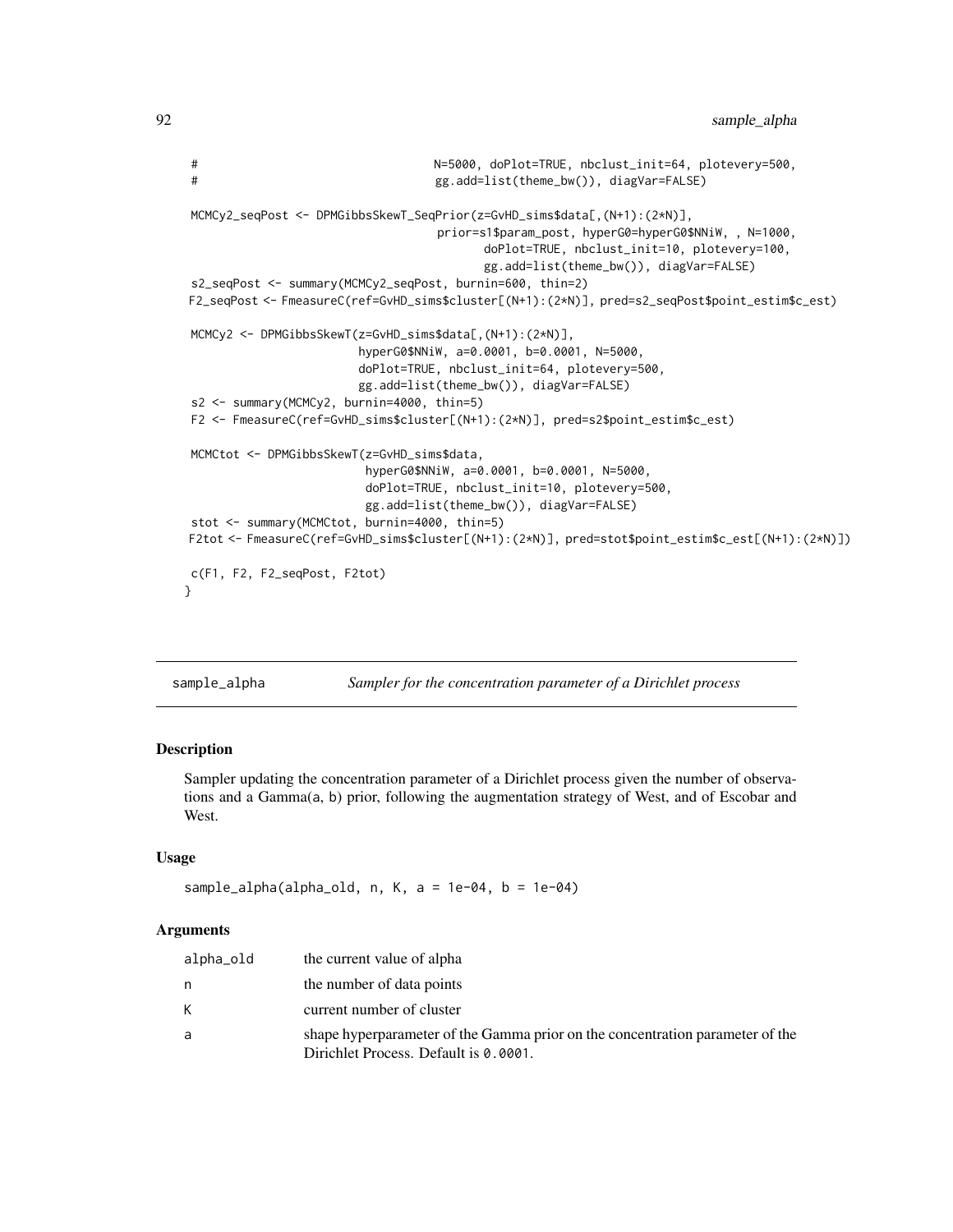## sample\_alpha 93

b scale hyperparameter of the Gamma prior on the concentration parameter of the Dirichlet Process. Default is 0.0001. If 0 then the concentration is fixed and this function returns a.

#### Details

A Gamma prior is used.

#### References

M West, Hyperparameter estimation in Dirichlet process mixture models, Technical Report, Duke University, 1992.

MD Escobar, M West, Bayesian Density Estimation and Inference Using Mixtures *Journal of the American Statistical Association*, 90(430):577-588, 1995.

#### Examples

```
#Test with a fixed K
####################
alpha_init <- 1000
N < - 10000#n=500
n=10000
K < -80a \leftarrow 0.0001b \leq aalphas <- numeric(N)
alphas[1] <- alpha_init
for (i in 2:N){
alphas[i] <- sample_alpha(alpha_old = alphas[i-1], n=n, K=K, a=a, b=b)
}
postalphas <- alphas[floor(N/2):N]
alphaMMSE <- mean(postalphas)
alphaMAP <- density(postalphas)$x[which.max(density(postalphas)$y)]
expK <- sum(alphaMMSE/(alphaMMSE+0:(n-1)))
round(expK)
 prioralpha <- data.frame("alpha"=rgamma(n=5000, a,1/b),
                          "distribution" =factor(rep("prior",5000),
                         levels=c("prior", "posterior")))
 library(ggplot2)
 p <- (ggplot(prioralpha, aes(x=alpha))
       + geom_histogram(aes(y=..density..),
                        colour="black", fill="white")
       + geom_density(alpha=.2, fill="red")
       + ggtitle(paste("Prior distribution on alpha: Gamma(", a,
                 ",", b, ")\n", sep=""))
```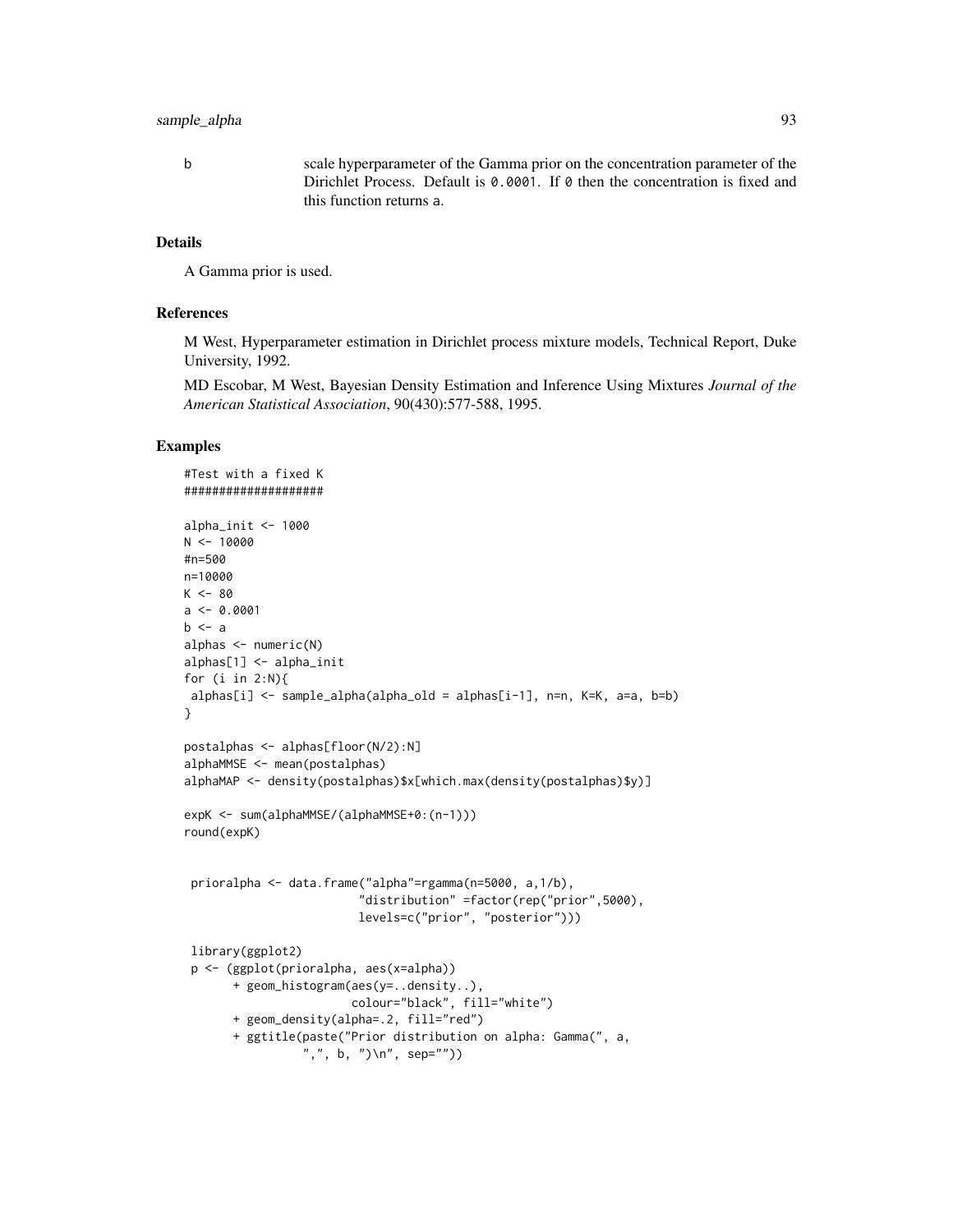```
)
p
postalpha.df <- data.frame("alpha"=postalphas,
                         "distribution" = factor(rep("posterior",length(postalphas)),
                        levels=c("prior", "posterior")))
p <- (ggplot(postalpha.df, aes(x=alpha))
      + geom_histogram(aes(y=..density..), binwidth=.1,
                        colour="black", fill="white")
      + geom_density(alpha=.2, fill="blue")
      + ggtitle("Posterior distribution of alpha\n")
      # Ignore NA values for mean
      # Overlay with transparent density plot
      + geom_vline(aes(xintercept=mean(alpha, na.rm=TRUE)),
                    color="red", linetype="dashed", size=1)
    )
p
```
<span id="page-93-0"></span>

# similarityMat *Computes the co-clustering (or similarity) matrix*

#### Description

Computes the co-clustering (or similarity) matrix

#### Usage

similarityMat(c, step = 1)

#### Arguments

| C.   | a list of vector of length n. c[[j]][i] is the cluster allocation of observation |
|------|----------------------------------------------------------------------------------|
|      | $i=1n$ at iteration $i=1N$ .                                                     |
| step | provide co-clustering every step iterations. Default is 1.                       |

#### Value

A matrix of size n x n whose term [i,j] is the proportion of MCMC iterations where observation i and observations j are allocated to the same cluster.

#### Author(s)

Boris Hejblum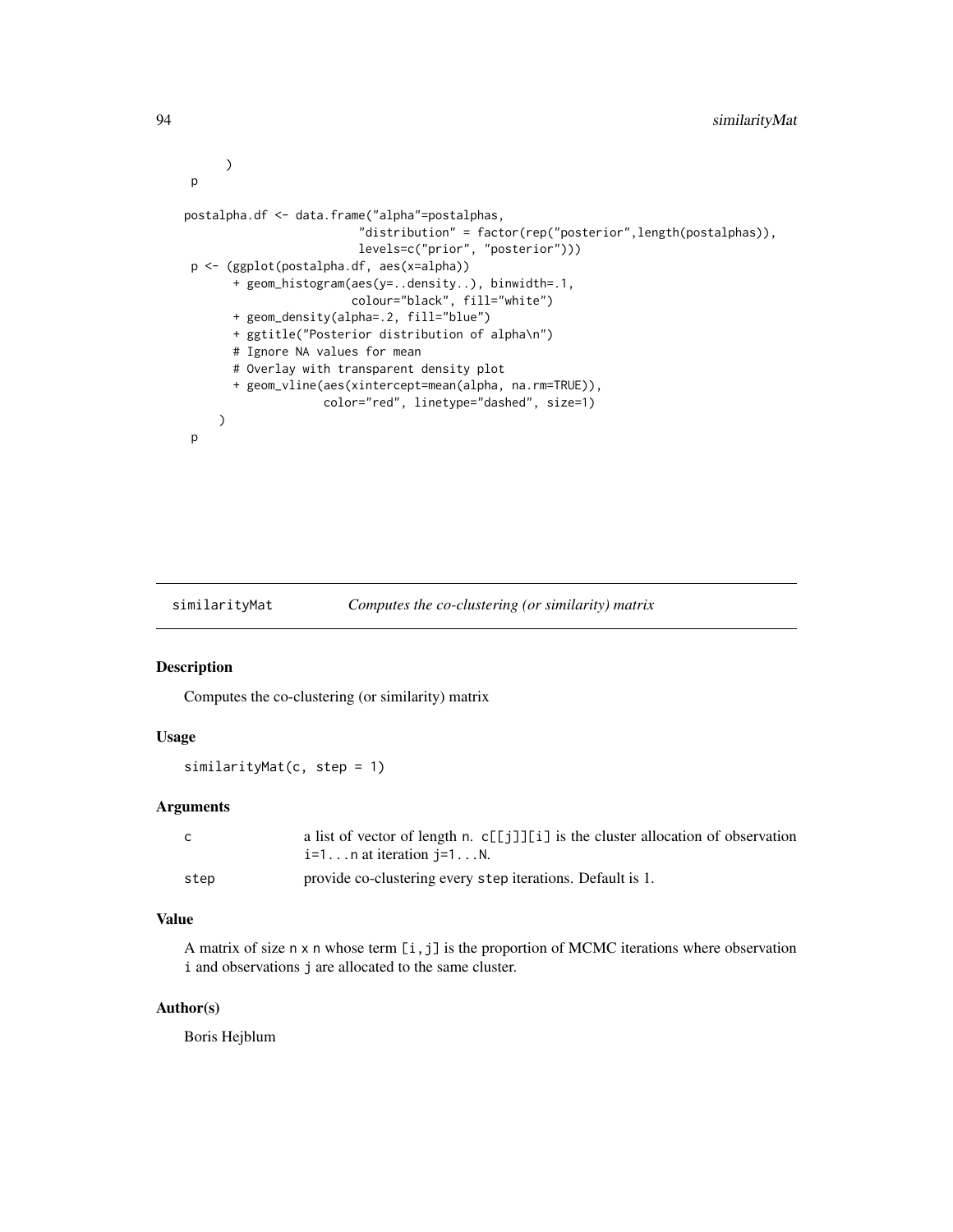<span id="page-94-1"></span><span id="page-94-0"></span>similarityMatC *C++ implementation*

#### Description

C++ implementation

#### Usage

similarityMatC(cc)

#### Arguments

cc a matrix whose columns each represents a (MCMC) partition

#### Examples

```
c \leftarrow \text{list}(c(1,1,2,3,2,3), c(1,1,1,2,3,3), c(2,2,1,1,1,1))similarityMatC(sapply(c, "["))
c2 \leftarrow list()for(i in 1:10){
    c2 \leq c(c2, list(rmultipom(n=1, size=200, prob=rexp(n=200))))}
similarityMatC(sapply(c2, "["))
```
similarityMat\_nocostC *C++ implementation*

# Description

C++ implementation

## Usage

```
similarityMat_nocostC(cc)
```
#### Arguments

cc a matrix whose columns each represents a ()MCMC) partition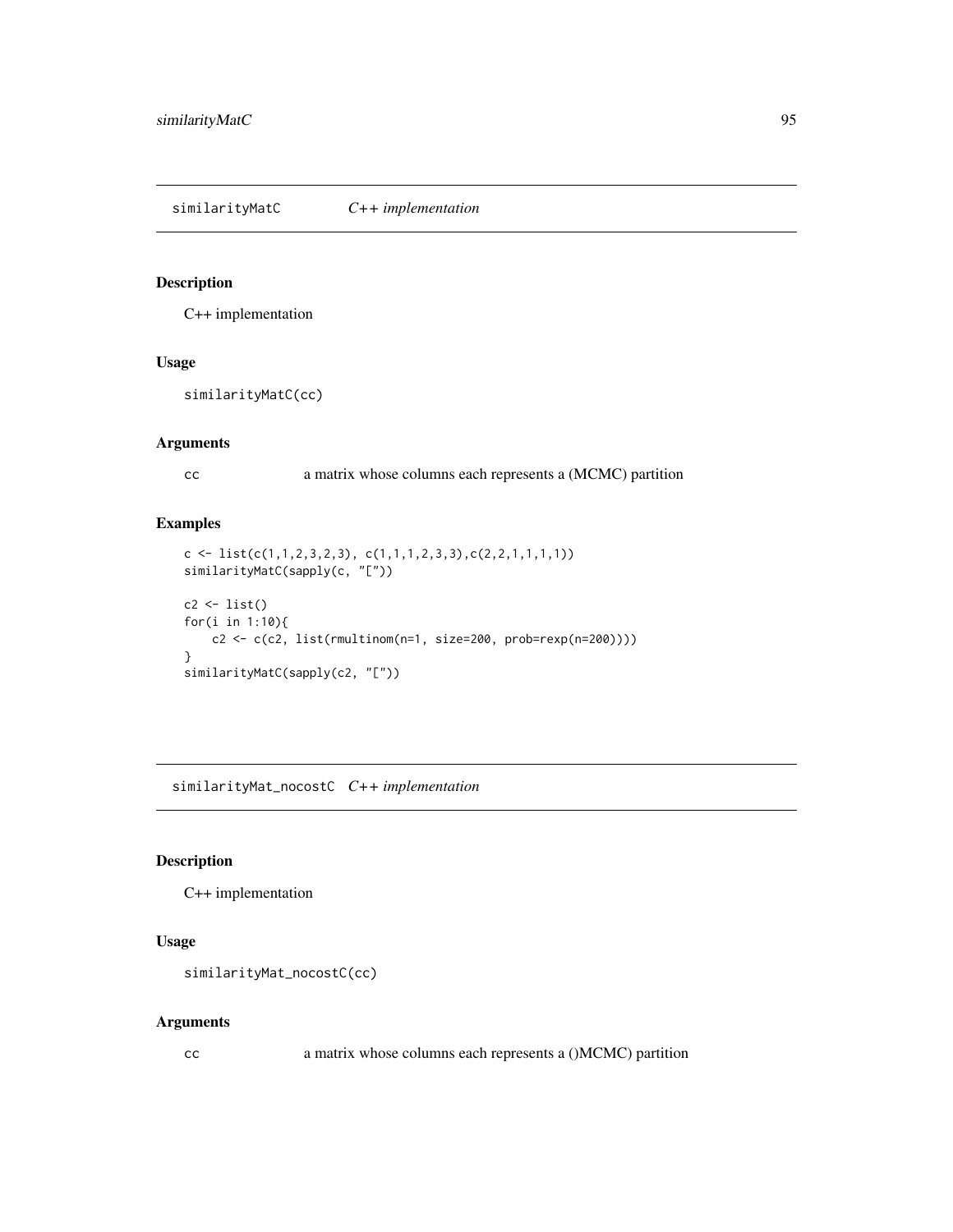# Examples

```
c \leftarrow list(c(1,1,2,3,2,3), c(1,1,1,2,3,3), c(2,2,1,1,1,1))similarityMat_nocostC(sapply(c, "["))
c2 \leftarrow list()for(i in 1:10){
    c2 <- c(c2, list(rmultinom(n=1, size=1000, prob=rexp(n=1000))))
}
c3 \leftarrow sapply(c2, "[")
if(require(microbenchmark)){
library(microbenchmark)
microbenchmark(similarityMat(c3), similarityMat_nocostC(c3), times=2L)
}else{
cat("package 'microbenchmark' not available\n")
}
```
<span id="page-95-0"></span>summary.DPMMclust *Summarizing Dirichlet Process Mixture Models*

#### Description

Summary methods for DPMMclust objects.

# Usage

```
## S3 method for class 'DPMMclust'
summary(
 object,
 burnin = 0,
 thin = 1,
 gs = NULL,lossFn = "F-measure",
 posterior_approx = FALSE,
  ...
\mathcal{L}
```
#### Arguments

| object | a DPMMclust object.                                                                                                            |
|--------|--------------------------------------------------------------------------------------------------------------------------------|
| burnin | integer giving the number of MCMC iterations to burn (defaults is half)                                                        |
| thin   | integer giving the spacing at which MCMC iterations are kept. Default is 1, i.e.<br>no thining.                                |
| gs     | optional vector of length n containing the gold standard partition of the n obser-<br>vations to compare to the point estimate |

<span id="page-95-1"></span>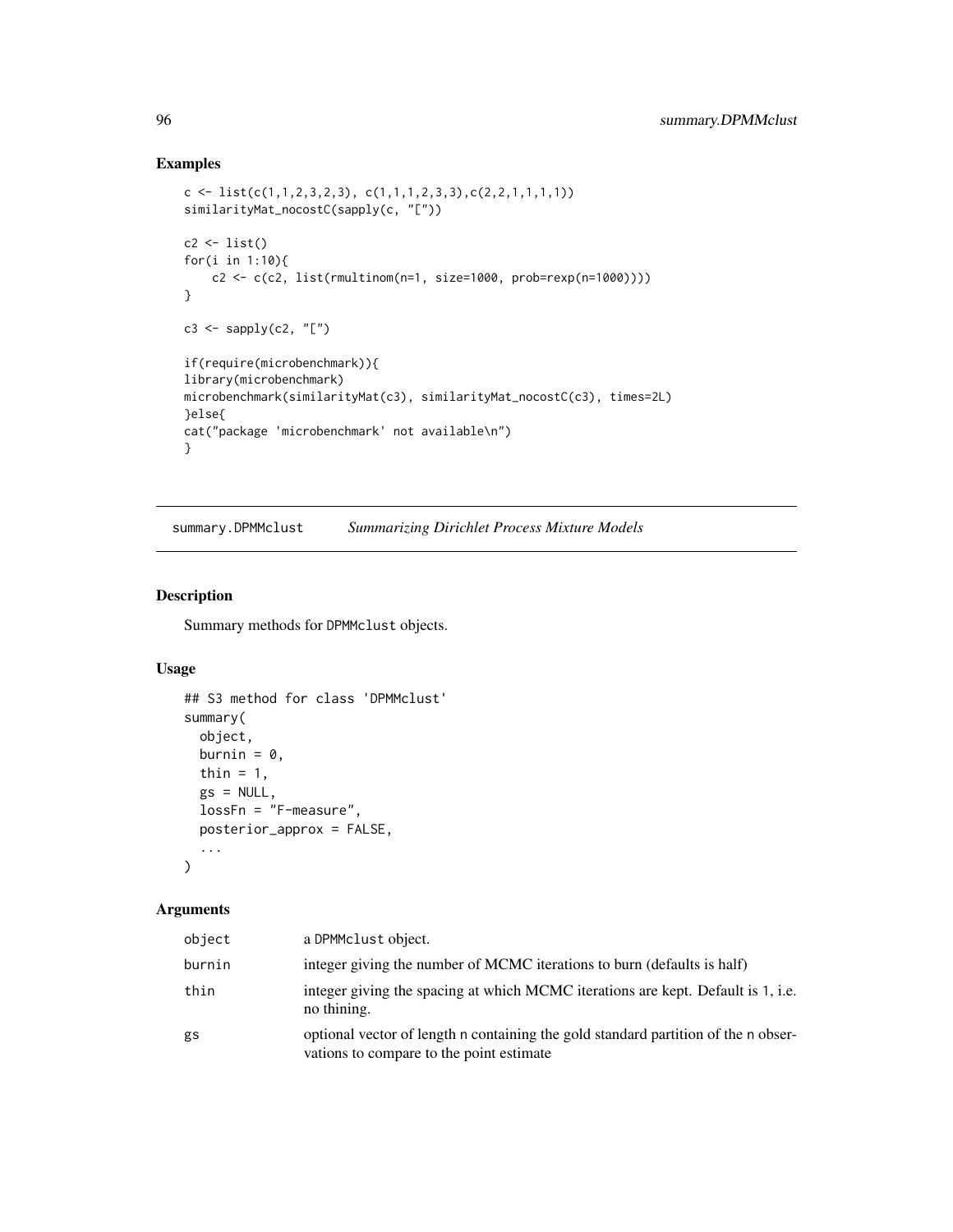| lossFn                  | character string specifying the loss function to be used. Either "F-measure" or<br>"Binder" (see Details). Default is "F-measure". |
|-------------------------|------------------------------------------------------------------------------------------------------------------------------------|
|                         |                                                                                                                                    |
| posterior_approx        |                                                                                                                                    |
|                         | logical flag whether a parametric approximation of the posterior should be com-<br>puted. Default is FALSE                         |
| $\cdot$ $\cdot$ $\cdot$ | further arguments passed to or from other methods                                                                                  |

#### Details

The cost of a point estimate partition is calculated using either a pairwise coincidence loss function (Binder), or 1-Fmeasure (F-measure).

The number of retained sampled partitions is  $m = (N - burnin) / thin$ 

#### Value

a list containing the following elements:

- nb\_mcmcit: an integer giving the value of m, the number of retained sampled partitions, i.e. (N -burnin)/thin
- burnin: an integer passing along the burnin argument
- thin: an integer passing along the thin argument
- lossFn: a character string passing along the lossFn argument
- clust\_distrib: a character string passing along the clust\_distrib argument
- point\_estim: a list containing:
	- c\_est: a vector of length ncontaining the point estimated clustering for each observations
	- cost: a vector of length m containing the cost of each sampled partition
	- Fmeas: if lossFn is 'F-measure', the m x m matrix of total F-measures for each pair of sampled partitions
	- opt\_ind: the index of the point estimate partition among the m sampled
- loss: the loss for the point estimate. NA if lossFn is not 'Binder'
- param\_posterior: a list containing the parametric approximation of the posterior, suitable to be plugged in as prior for a new MCMC algorithm run
- mcmc\_partitions: a list containing the m sampled partitions
- alpha: a vector of length m with the values of the alpha DP parameter
- index\_estim: the index of the point estimate partition among the m sampled
- hyperG0: a list passing along the prior, i.e. the hyperG0 argument
- logposterior\_list: a list of length m containing the logposterior and its decomposition, for each sampled partition
- U\_SS\_list: a list of length m containing the containing the lists of sufficient statistics for all the mixture components, for each sampled partition
- data: a d x n matrix containing the clustered data

#### Author(s)

Boris Hejblum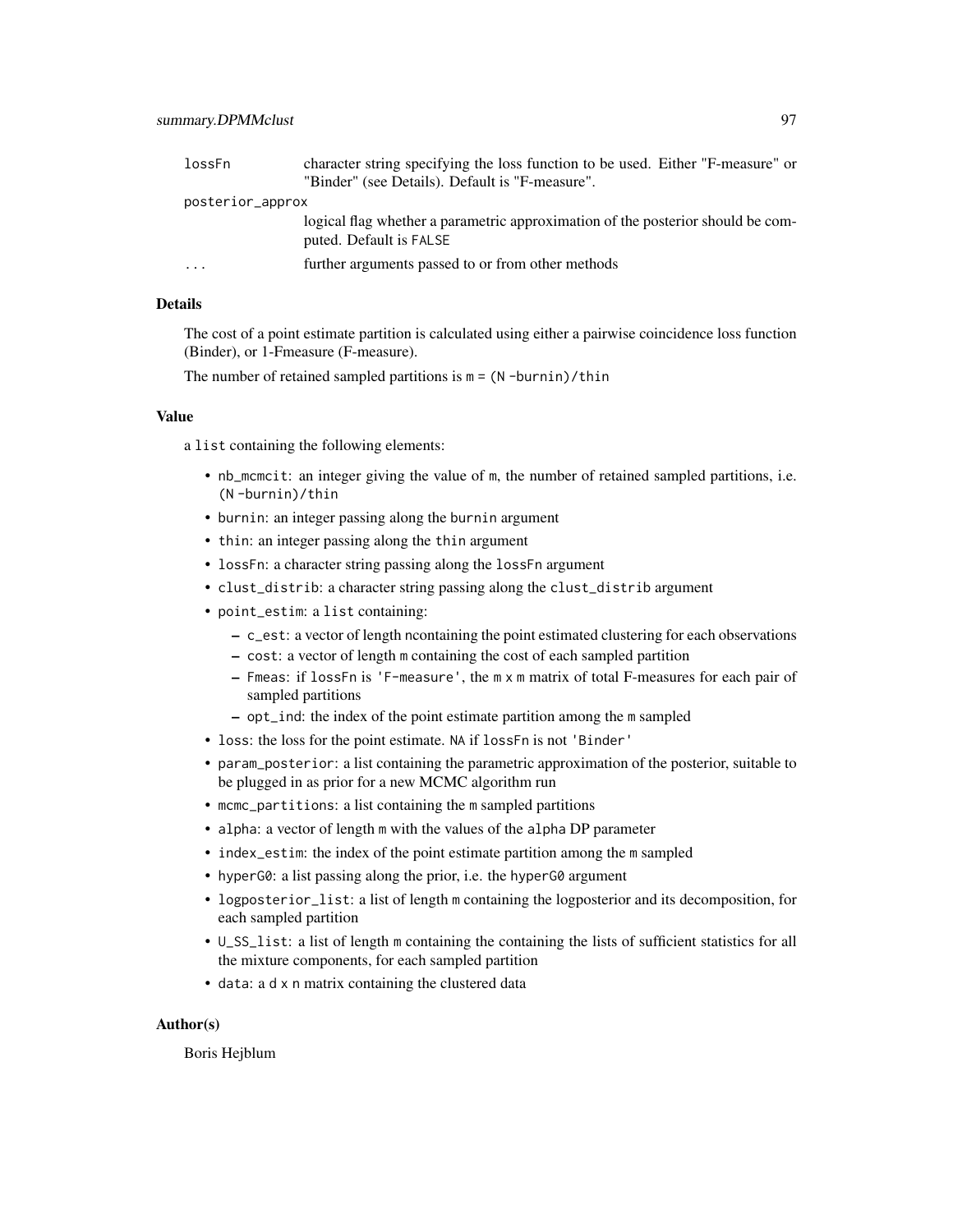# <span id="page-97-0"></span>See Also

[similarityMat](#page-93-0) [similarityMatC](#page-94-0)

vclust2mcoclustC *C++ implementation*

# Description

C++ implementation

## Usage

vclust2mcoclustC(c)

## Arguments

c is an MCMC partition

## Author(s)

Chariff Alkhassim

## Examples

 $cc < -c(1,1,2,3,2,3)$ vclust2mcoclustC(cc)